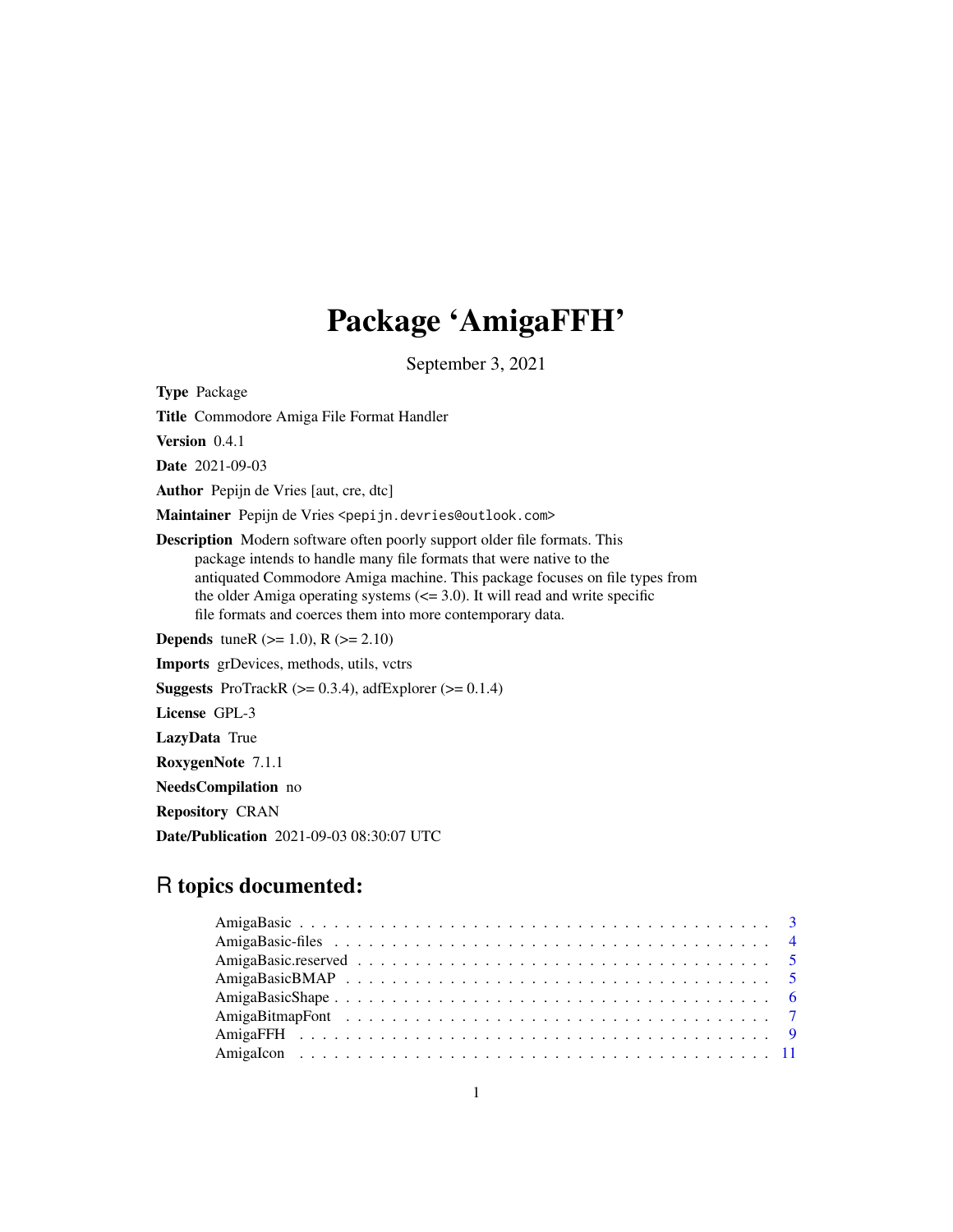|        | 12   |
|--------|------|
|        | 13   |
|        | 14   |
|        | 14   |
|        | 15   |
|        | 16   |
|        | 18   |
|        | 19   |
|        | 21   |
|        | 23   |
|        | 24   |
|        | 26   |
|        | 27   |
|        | 29   |
|        | 30   |
| dither | 32   |
|        | 35   |
|        | 36   |
|        | 37   |
|        |      |
|        | 38   |
|        | 39   |
|        | 41   |
|        | - 42 |
|        | - 48 |
|        | 49   |
|        | 51   |
|        | 52   |
|        | 54   |
|        | 55   |
|        |      |
|        |      |
|        | 60   |
|        | 63   |
|        | 66   |
|        | 67   |
|        | 69   |
|        | 70   |
|        | 71   |
|        | 73   |
|        | 74   |
|        | 75   |
|        | 76   |
|        | 78   |
|        | 79   |
|        | 80   |
|        | 81   |
|        | 83   |
|        | 84   |
|        |      |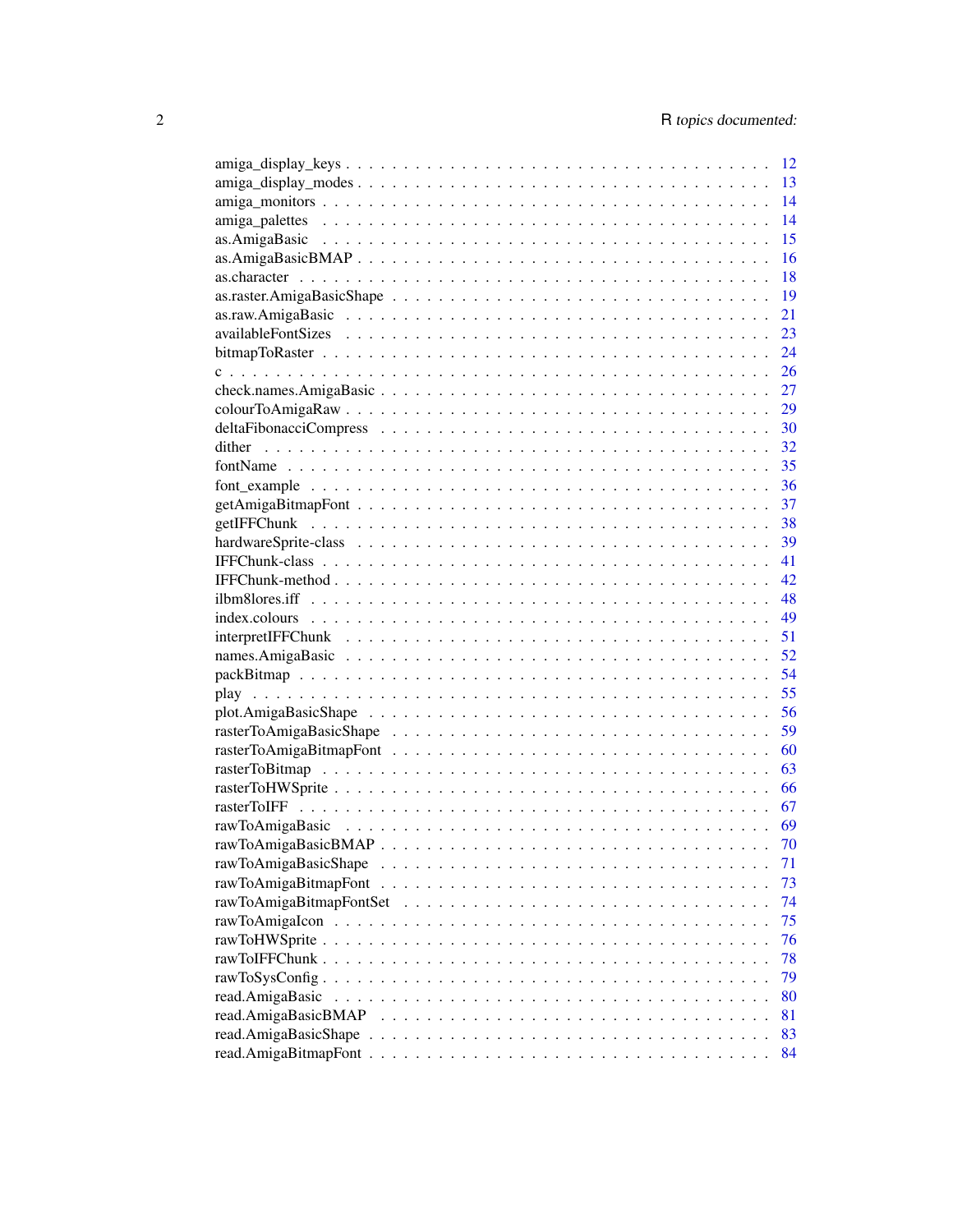# <span id="page-2-0"></span>AmigaBasic 3

| -90  |
|------|
|      |
| - 93 |
|      |
|      |
|      |
|      |
|      |
|      |
|      |
|      |
|      |
|      |

# **Index** the contract of the contract of the contract of the contract of the contract of the contract of the contract of the contract of the contract of the contract of the contract of the contract of the contract of the co

<span id="page-2-1"></span>

AmigaBasic *The S3 AmigaBasic class*

# Description

A class that represents the content of Amiga Basic files.

# Details

Amiga Basic is a [BASIC-](https://en.wikipedia.org/wiki/BASIC)style programming language that was shipped with early Commodore Amiga machines. It requires an interpreter to run an Amiga Basic script. The AmigaFFH package does not interpret Amiga Basic scripts. It does allow for encoding and decoding scripts in the binary format in which it was originally stored on the Amiga. Amiga Basic scripts were stored as encoded binaries instead of ASCII text files in order to save (at the time precious) memory and disk space.

Amiga Basic binary files start with a file header (as an identifier) and is followed by each line of the script as binary data. The AmigaBasic-class object stores each line of the script as a list item as a vector of raw data. Use as. character and as. AmigaBasic to switch between character data and AmigaBasic-class objects.

# Note

Although there is ample reference material on the Amiga BASIC language, there is no documentation available on the script file storage format. The implementation in the AmigaFFH package is all the result of painstaking reverse engineering on my part. Consequently the Amiga Basic file encoders and decoders implemented here may not be infallible.

# Author(s)

Pepijn de Vries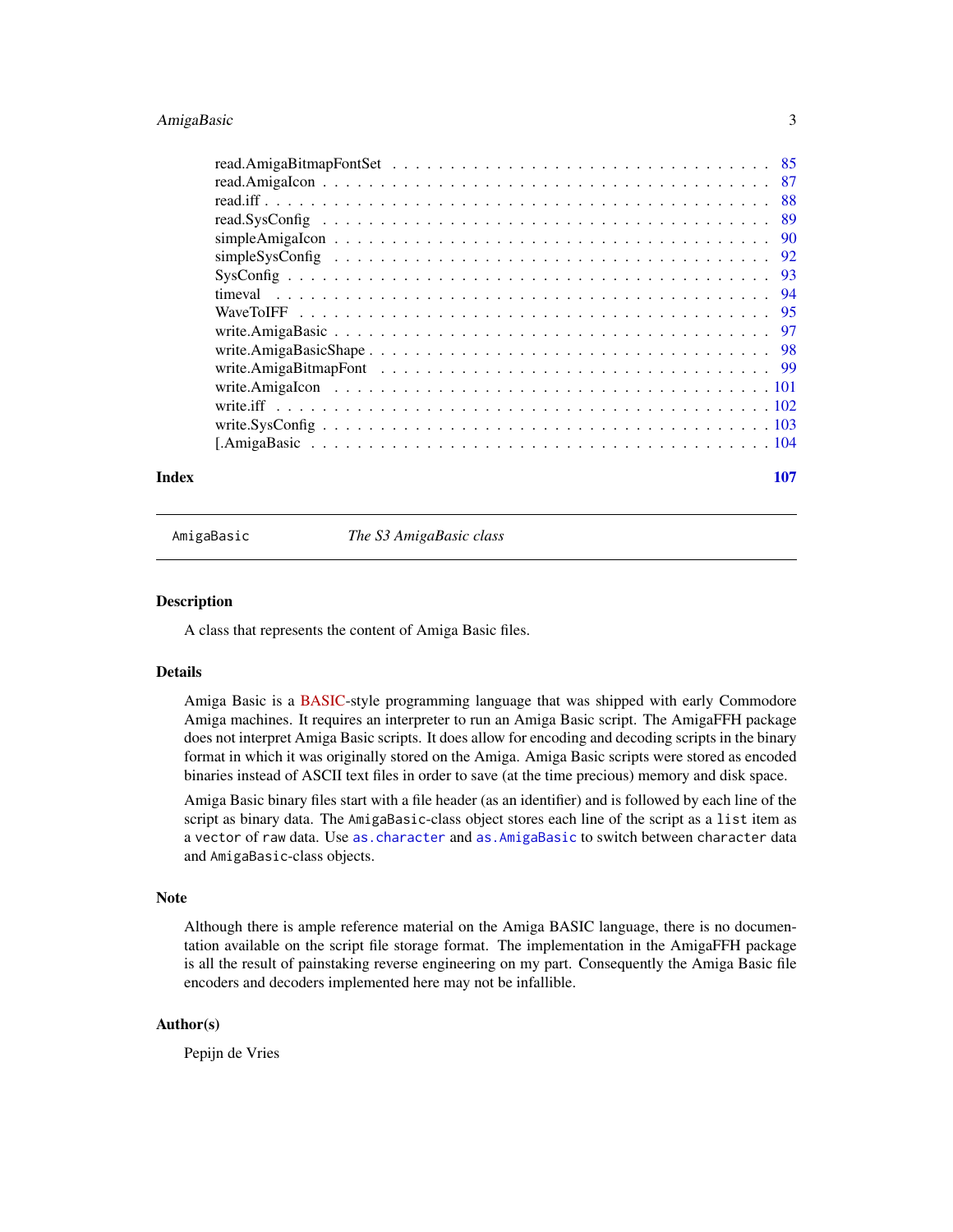# References

<https://en.wikipedia.org/wiki/AmigaBASIC>

#### See Also

```
Other AmigaBasic.operations: AmigaBasic.reserved(), AmigaBasicBMAP, [.AmigaBasic(), as.AmigaBasicBMAP(),
as.AmigaBasic(), as.character(), check.names.AmigaBasic(), names.AmigaBasic(), rawToAmigaBasicBMAP(),
rawToAmigaBasic(), read.AmigaBasicBMAP(), read.AmigaBasic(), write.AmigaBasic()
```
# Examples

```
## Not run:
## This creates an AmigaBasic-class object:
bas <- as.AmigaBasic("PRINT \"hello world!\"")
## This will decode the object as plain text:
as.character(bas)
## End(Not run)
```

| AmigaBasic-files | 'demo.bas', 'r_logo.shp' and 'ball.shp' as example files for AmigaBa- |
|------------------|-----------------------------------------------------------------------|
|                  | sic and AmigaBasicShape objects                                       |

#### Description

'demo.bas', 'r\_logo.shp' and 'ball.shp' as example files for [AmigaBasic](#page-2-1) and [AmigaBasicShape](#page-5-1) objects

#### Format

See [AmigaBasic](#page-2-1) and [AmigaBasicShape](#page-5-1) for more information about the format.

# Details

The 'r\_logo.shp' and 'ball.shp' files are formatted such that they can be read with [read.AmigaBasicShape](#page-82-1). They serve as an example of the [AmigaBasicShape](#page-5-1) class, where the first represents a blitter object, and the latter a sprite.

The 'demo.bas' file is an example of a binary encoded [Amiga Basic](#page-0-0) script. It can be read with [read.AmigaBasic](#page-79-1). The script demonstrates how the shape files could be used in Amiga Basic.

### Examples

```
## Not run:
read.AmigaBasic(system.file("demo.bas", package = "AmigaFFH"))
read.AmigaBasicShape(system.file("ball.shp", package = "AmigaFFH"))
read.AmigaBasicShape(system.file("r_logo.shp", package = "AmigaFFH"))
```
## End(Not run)

<span id="page-3-0"></span>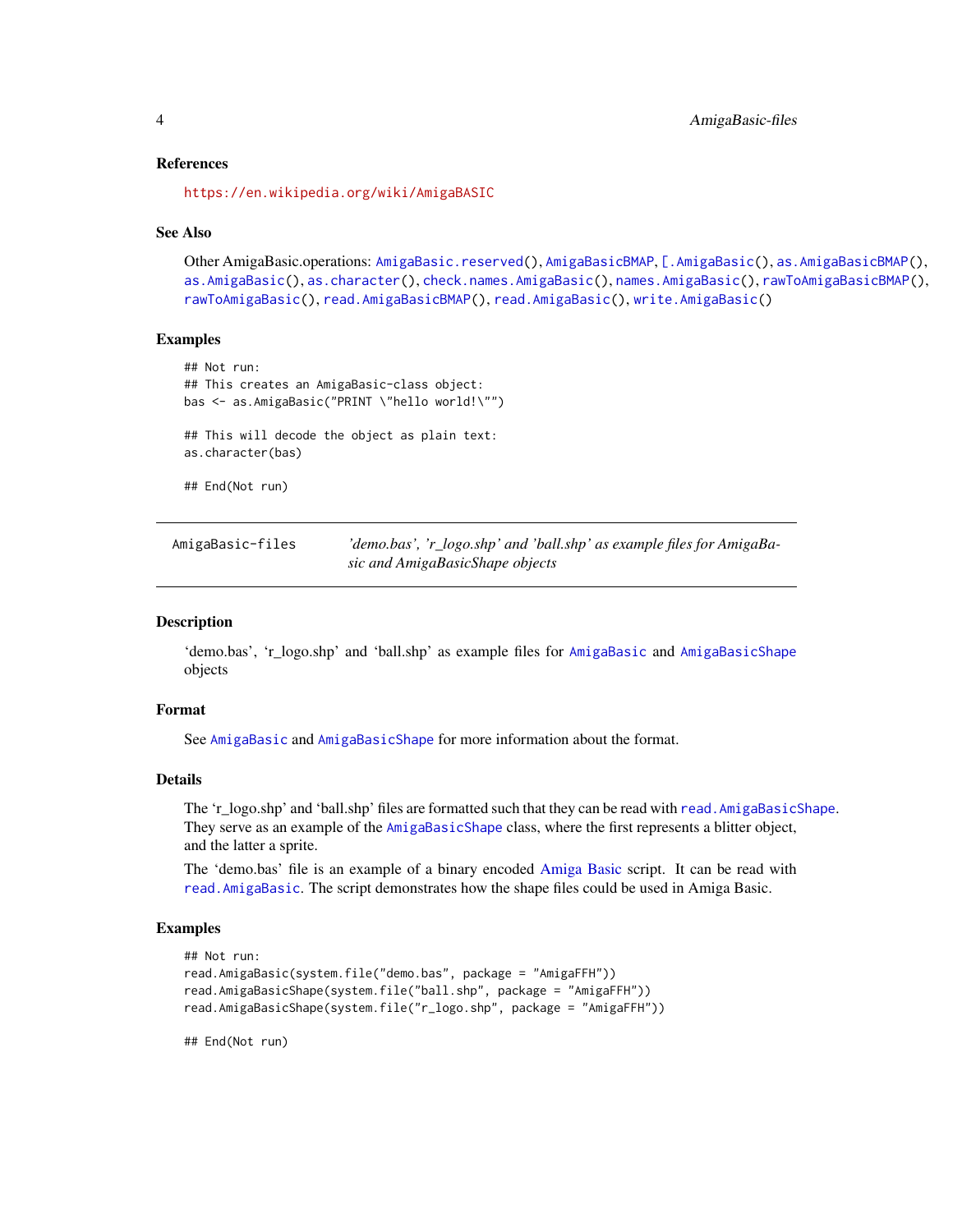#### <span id="page-4-1"></span><span id="page-4-0"></span>Description

Obtain a list of reserved Amiga Basic words. These words are not allowed as names of variables or labels in Amiga Basic.

#### Usage

```
AmigaBasic.reserved()
```
#### Details

This function will return a full list of reserved Amiga Basic words. This list does not serve as a manual for basic (for that purpose consult external resources). This list is meant to consult when choosing label names in Amiga Basic code. These reserved words are not allowed as names.

# Value

Returns a vecor of character strings of reserved Amiga Basic words.

# Author(s)

Pepijn de Vries

# See Also

```
Other AmigaBasic.operations: AmigaBasicBMAP, AmigaBasic, [.AmigaBasic(), as.AmigaBasicBMAP(),
as.AmigaBasic(), as.character(), check.names.AmigaBasic(), names.AmigaBasic(), rawToAmigaBasicBMAP(),
rawToAmigaBasic(), read.AmigaBasicBMAP(), read.AmigaBasic(), write.AmigaBasic()
```
# Examples

AmigaBasic.reserved()

<span id="page-4-2"></span>AmigaBasicBMAP *The S3 AmigaBasicBMAP class*

#### Description

A class that represents the content of Amiga Basic BMAP files.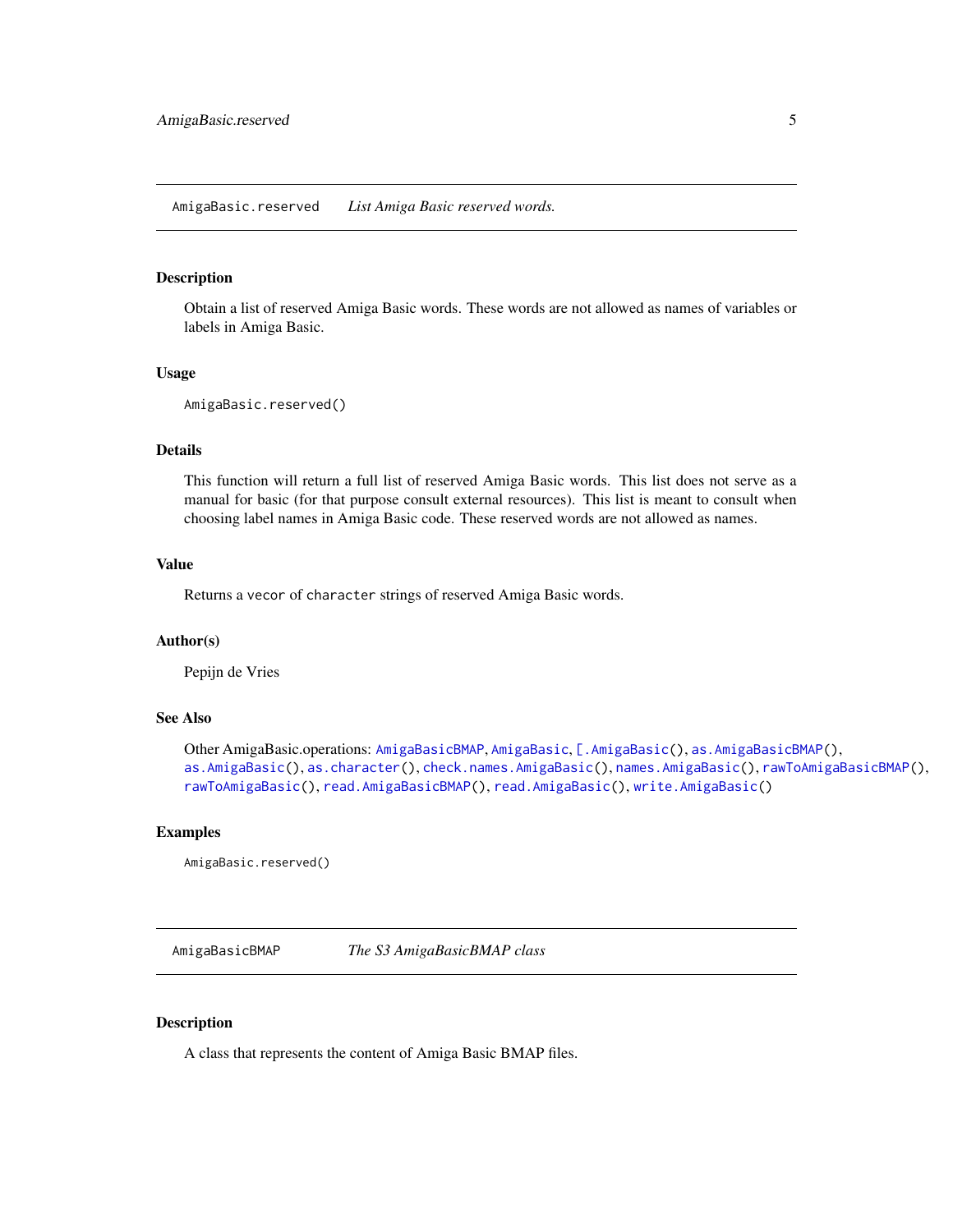# <span id="page-5-0"></span>Details

The Amiga operating system made use of library files to execute specific (repetitive/routine) tasks. Amiga Basic was also able to call such routines from library files. In order to do so, it required a 'bmap' file for each library. This file contains a map of the library where it specifies: the name of routine; the 'Library Vector Offset' (explained below); and used CPU registers (explained below).

The 'Library Vector Offset' is an offset to the base address of a library in memory. This offsets indicates where a specific executable routine starts. The CPU registers are used to (temporary) store (pointers to) input data used by the routine. The BMAP file thus lists which CPU registers are used by specified routines.

#### Author(s)

Pepijn de Vries

# References

[https://en.wikipedia.org/wiki/AmigaOS#Libraries\\_and\\_devices](https://en.wikipedia.org/wiki/AmigaOS#Libraries_and_devices)

# See Also

Other AmigaBasic.operations: [AmigaBasic.reserved\(](#page-4-1)), [AmigaBasic](#page-2-1), [\[.AmigaBasic\(](#page-103-1)), [as.AmigaBasicBMAP\(](#page-15-1)), [as.AmigaBasic\(](#page-14-1)), [as.character\(](#page-17-1)), [check.names.AmigaBasic\(](#page-26-1)), [names.AmigaBasic\(](#page-51-1)), [rawToAmigaBasicBMAP\(](#page-69-1)), [rawToAmigaBasic\(](#page-68-1)), [read.AmigaBasicBMAP\(](#page-80-1)), [read.AmigaBasic\(](#page-79-1)), [write.AmigaBasic\(](#page-96-1))

<span id="page-5-1"></span>AmigaBasicShape *The S3 AmigaBasicShape class*

# **Description**

A class that represents the file format used by Amiga Basic to store bitmap graphics: blitter objects and sprites.

# Details

Amiga Basic used a specific format to store bitmap images that could be displayed using Basic code. Both sprites and blitter objects can be stored and used. This class is used to represent such files.

# Author(s)

Pepijn de Vries

#### See Also

Other AmigaBasicShape.operations: [rasterToAmigaBasicShape\(](#page-58-1)), [read.AmigaBasicShape\(](#page-82-1)), [write.AmigaBasicShape\(](#page-97-1))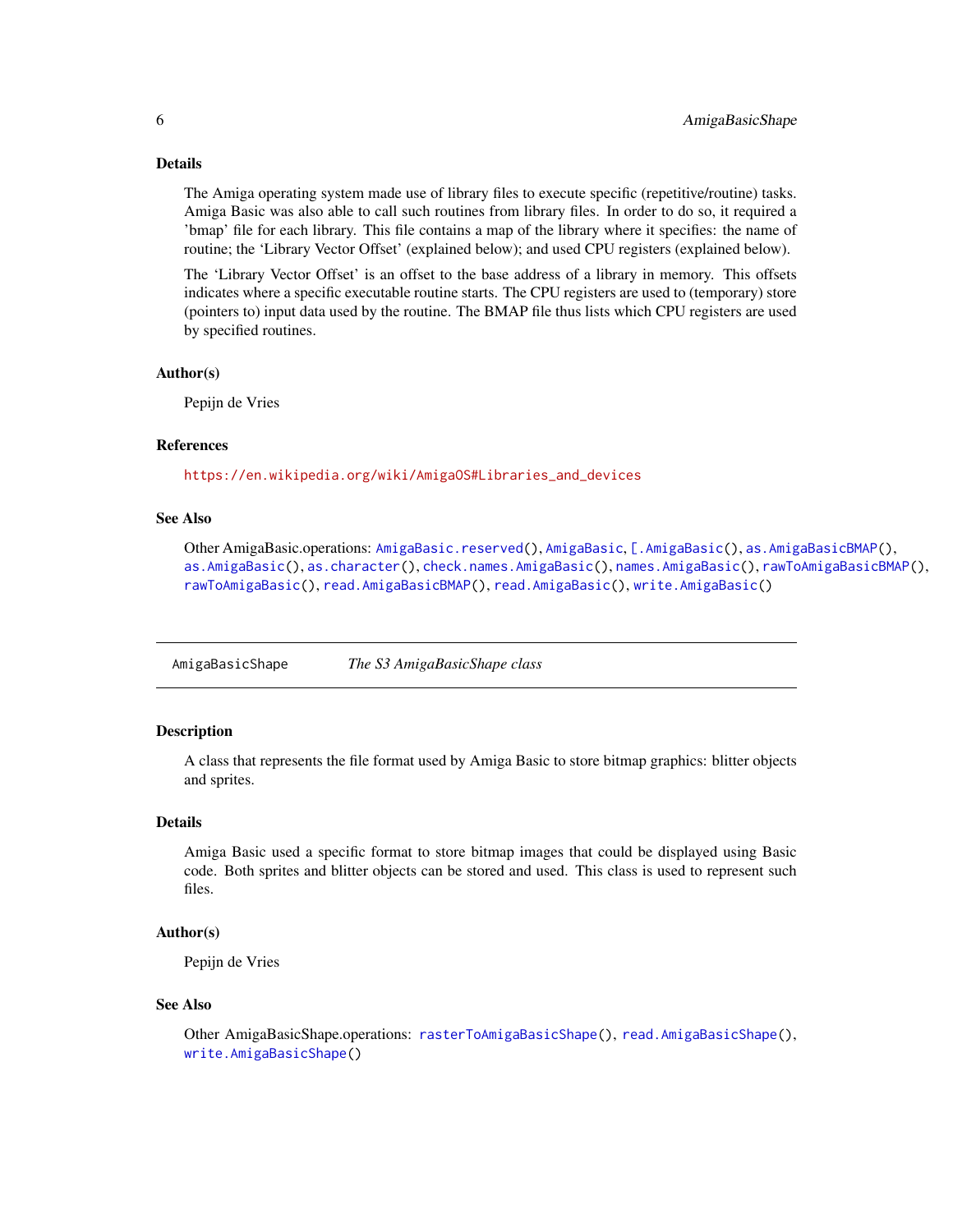# <span id="page-6-0"></span>AmigaBitmapFont 7

#### Examples

```
## Not run:
ball <- read.AmigaBasicShape(system.file("ball.shp", package = "AmigaFFH"))
r_logo <- read.AmigaBasicShape(system.file("r_logo.shp", package = "AmigaFFH"))
plot(ball)
plot(r_logo)
## End(Not run)
```
<span id="page-6-1"></span>AmigaBitmapFont *The S3 AmigaBitmapFont and AmigaBitmapFontSet classes*

# <span id="page-6-2"></span>**Description**

A comprehensive representation of monochromous Amiga bitmap fonts.

#### Details

Nowadays fonts are represented by vector graphics an computer systems. On the original Commodore Amiga, the screen resolution, system memory and cpu speed were limited. On those systems, it was more efficient to use bitmap images to represent the glyphs in fonts. The AmigaBitmapFontSet and AmigaBitmapFont classes can be used to represent Amiga bitmap fonts.

The Commodore Amiga had a directory named 'FONTS' located in the root, where (bitmap) fonts were stored. Font sets were stored under the font name with a \*.font extension. Files with the \*.font extension did not contain the bitmap images of the font. Rather the \*.font file contained information on which font heights (in pixels) are available, in addition to some other meta-information.

The bitmap images were stored in separate files for each individual height. The AmigaBitmapFontSet is an S3 class that forms a comprehensive format (named list) to represent the \*.font files. The AmigaBitmapFont is an S3 class is a comprehensive format (named list) that represent each font bitmap and glyph information. The AmigaBitmapFontSet objects will hold one or more AmigaBitmapFont objects.

The AmigaBitmapFont and AmigaBitmapFontSet objects are essentially named lists. Their structure and most important elements are described below. Although it is possible to replace elements manually, it is only advisable when you know what you are doing as it may break the validity of the font.

#### AmigaBitmapFontSet

- fch\_FileID A factor with levels 'FontContents', 'TFontContents' and 'ScalableOutline'. It specifies the type of font. Currently only the first level is supported.
- fch\_NumEntries number of font heights available for this font. It should match with the length of FontContents. Do not change this value manually.
- FontContents This is a list with bitmap entries for each specific font height (in pixels). The name of each element in this list is 'pt' followed by the height. Each element in this list holds the elements: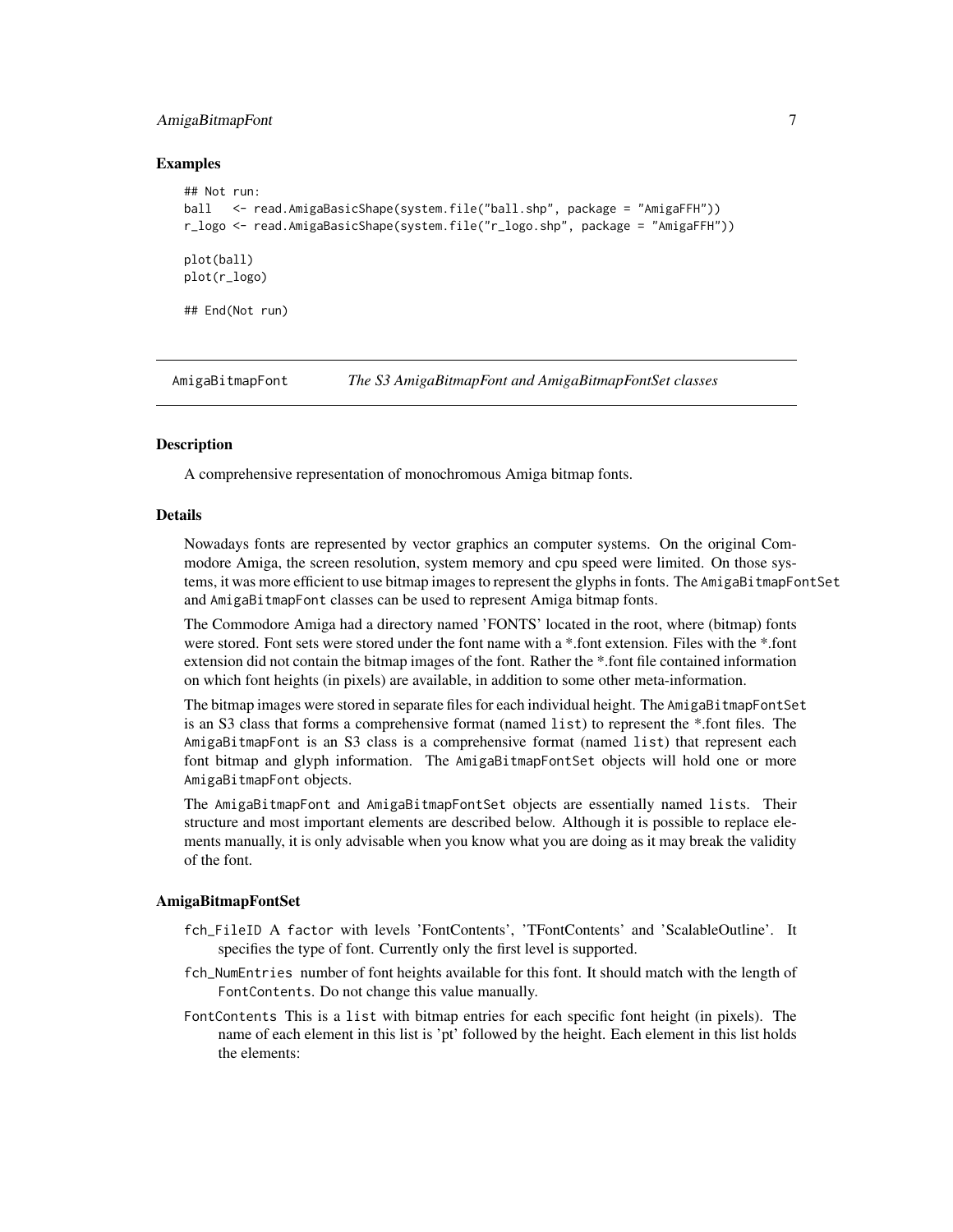Miscellaneous Miscellaneous information from the \*.font file

- fc\_FileName This element represents the filename of the nested font bitmap images. Note that it should be a valid Commodore Amiga filename. It is best to modify this name using [fontName](#page-34-1). Note that this field could cause problems as Commodore Amiga filenames can contain characters that most modern platforms would not allow (such as the question mark).
- BitmapFont This element is of type AmigaBitmapFont and is structured as described in the following section. The information in this element is no longer part of the \*.font file.

#### AmigaBitmapFont

Information represented by a AmigaBitmapFont is not stored in \*.font files. Rather it is stored in sub-directories of the font in separate files. It has the following structure:

- Miscellaneous Elements with information on the font properties and style, and also relative file pointers.
- glyph.info A data.frame containing glyph info with information for specific glyphs on each row. Each row matches with a specific ASCII code, ranging from tf\_LoChar up to tf\_HiChar. There is an additional row that contains information for the default glyph that is out of the range of the tf\_LoChar and tf\_HiChar. The data.frame thus has 2 + tf\_HiChar -tf\_LoChar rows. This table is used to extract and plot a glyph from the bitmap image correctly.
- bitmap Is a monochromous bitmap image of all the font's glyphs in a single line. It is a simple raster object (see [as.raster](#page-18-1)) with an additional attribute 'palette', which lists the two colours in the image. In this palette, the first colour is the background colour and the second colour is interpreted as the foregroundcolour.

#### Useful functions

For importing and exporting the following functions are useful: [read.AmigaBitmapFont](#page-83-1), [read.AmigaBitmapFontSet](#page-84-1), [write.AmigaBitmapFont](#page-98-1) and [write.AmigaBitmapFontSet](#page-98-2).

The following generic functions are implemented for these objects: [plot](#page-55-1), print, [as.raster](#page-18-1) and [as.raw](#page-20-1).

Use [c](#page-25-1) to combine one or more AmigaBitmapFont objects into a AmigaBitmapFontSet.

#### Author(s)

Pepijn de Vries

#### References

[http://amigadev.elowar.com/read/ADCD\\_2.1/Libraries\\_Manual\\_guide/node03E0.html](http://amigadev.elowar.com/read/ADCD_2.1/Libraries_Manual_guide/node03E0.html) [ht](http://amigadev.elowar.com/read/ADCD_2.1/Libraries_Manual_guide/node03DE.html)tp: [//amigadev.elowar.com/read/ADCD\\_2.1/Libraries\\_Manual\\_guide/node03DE.html](http://amigadev.elowar.com/read/ADCD_2.1/Libraries_Manual_guide/node03DE.html) [http://](http://amigadev.elowar.com/read/ADCD_2.1/Libraries_Manual_guide/node05BA.html) [amigadev.elowar.com/read/ADCD\\_2.1/Libraries\\_Manual\\_guide/node05BA.html](http://amigadev.elowar.com/read/ADCD_2.1/Libraries_Manual_guide/node05BA.html)

#### See Also

Other AmigaBitmapFont.operations: [availableFontSizes\(](#page-22-1)), [c\(](#page-25-1)), [fontName\(](#page-34-1)), [font\\_example](#page-35-1), [getAmigaBitmapFont\(](#page-36-1)), [rasterToAmigaBitmapFont\(](#page-59-1)), [rawToAmigaBitmapFontSet\(](#page-73-1)), [rawToAmigaBitmapFont\(](#page-72-1)), [read.AmigaBitmapFontSet\(](#page-84-1)), [read.AmigaBitmapFont\(](#page-83-1)), [write.AmigaBitmapFont\(](#page-98-1))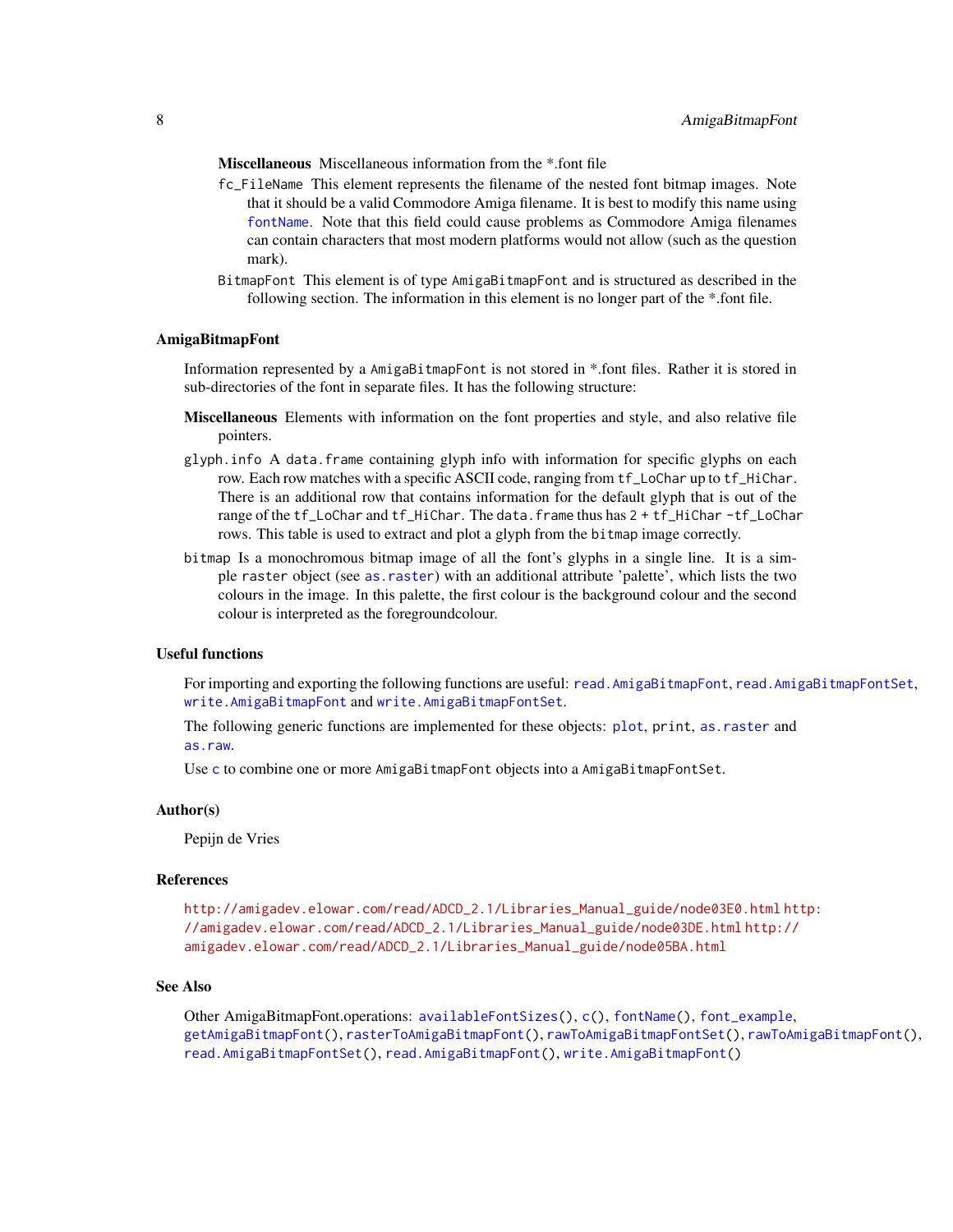# <span id="page-8-0"></span>AmigaFFH 9

Other raster.operations: [as.raster.AmigaBasicShape\(](#page-18-2)), [bitmapToRaster\(](#page-23-1)), [dither\(](#page-31-1)), [index.colours\(](#page-48-1)), [rasterToAmigaBasicShape\(](#page-58-1)), [rasterToAmigaBitmapFont\(](#page-59-1)), [rasterToBitmap\(](#page-62-1)), [rasterToHWSprite\(](#page-65-1)), [rasterToIFF\(](#page-66-1))

#### Examples

```
## Not run:
## 'font_example' is an example of the AmigaBitmapFontSet object:
data(font_example)
## An AmigaBitmapFont object can also be extracted from this object:
font_example_9 <- getAmigaBitmapFont(font_example, 9)
## the objects can be printed, plotted, converted to raw data or a raster:
print(font_example)
plot(font_example)
font_example_raw <- as.raw(font_example)
font_example_raster <- as.raster(font_example)
## You can also format text using the font:
formated_raster <- as.raster(font_example, text = "Foo bar", style = "bold")
plot(font_example, text = "Foo bar", style = "underlined", interpolate = F)
## End(Not run)
```
AmigaFFH *The Amiga File Format Handler package*

#### **Description**

The Amiga File Format Handler package (AmigaFFH) is designed to interpret file formats that were native to Commodore Amiga machines.

#### Details

In combination with the adfExplorer package this package can be used to interpret older file formats that were native to the Commodore Amiga. The focus of this package will be on the older system (Amiga  $OS \leq 3.0$ ). This will allow you to analyse and interpret these files in the scripted environment of R.

Note that all functions and methods in this package are implemented as scripted source code and may not run very fast.

#### Supported File Formats

This package supports a number of file formats. The ProTracker module file format requires sophisticated interpretation and a dedicated package [\(ProTrackR\)](#page-0-0) is developed for that purpose.

The following formats are supported by this package (to some extend):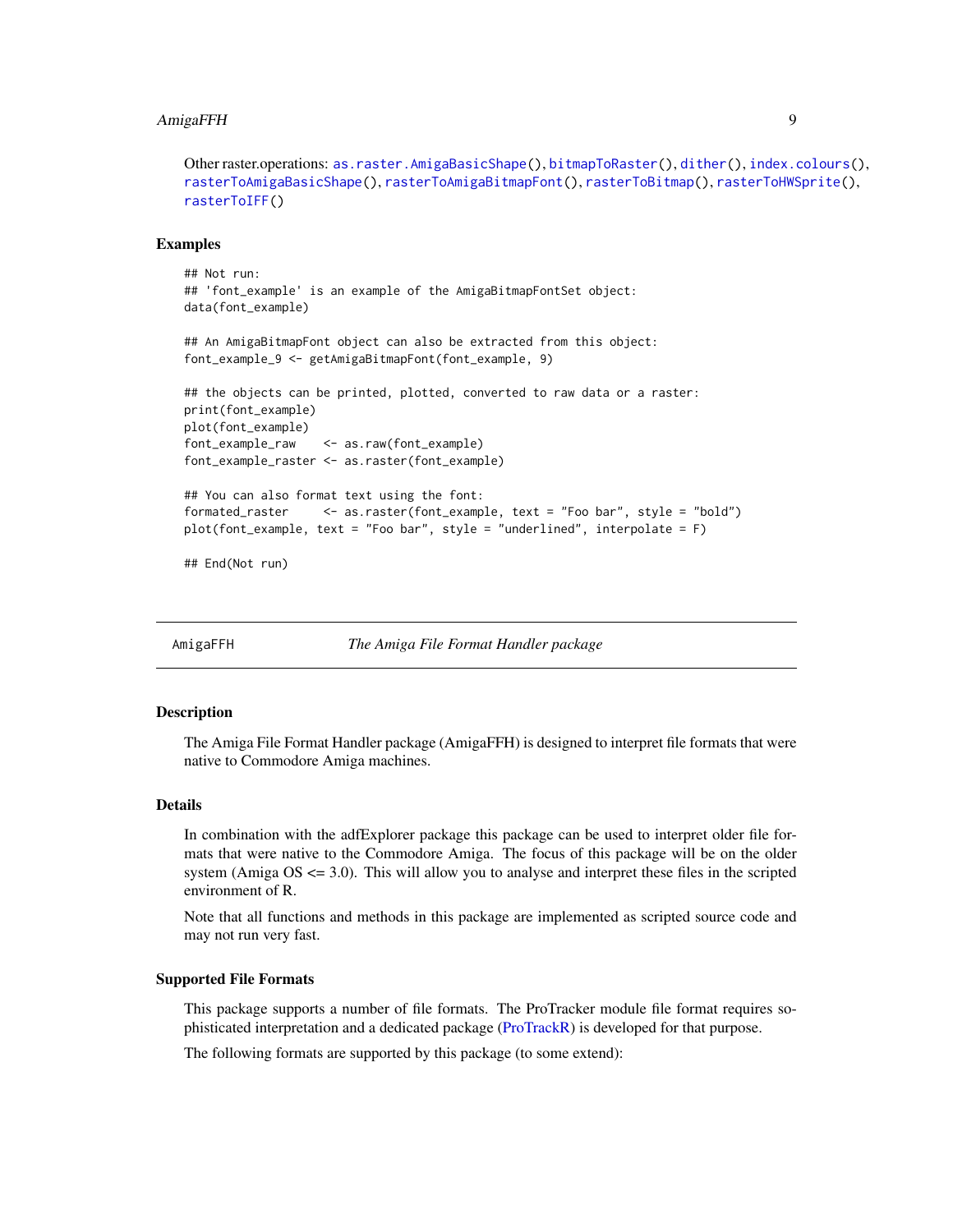- [Amiga Basic](#page-0-0) binary encode scripts and [Amiga Basic shapes](#page-0-0) which were used by such scripts to display specific graphics.
- Bitmap Font (\*.font). Originally fonts were stored in separate files on the Amiga. An overarching \*.font file contained generic information, amongst others the specific pixel heights that were available for a font. The actual font bitmap images were stored in separate files. There was a file available for each individual font height. For more details see [AmigaBitmapFont](#page-6-1) and [AmigaBitmapFontSet](#page-6-2).
- Interchange File Format (IFF). This file format is actually a container for a wide variety of data flavours. Of which the following are supported:
	- 8SVX (8-bit sampled voices (i.e., audio)). There are no major restrictions in this package's implementation.
	- ANIM (animations). Not all display modes are supported as per ILBM. Furthermore, the vertical byterun encoding for the animation frames is the only encoding currently supported.
	- ILBM (InterLeaved BitMap images). Specific display modes (such as 'extra halfbrite') can in some cases be decoded, but encoding for these modes may not (yet) be supported.

For more details see [IFFChunk](#page-41-1), [interpretIFFChunk](#page-50-1), [read.iff](#page-87-1) and [write.iff](#page-101-1).

- Hardware sprites. This format follows the hardware structure for displaying sprites on the screen. It is usually not used as a file format as such, but it can be found embedded in some files (for instance the mouse pointer is embeded as a hardware sprite in the 'system-configuration' file). For more details see [hardwareSprite](#page-38-1).
- System-configuration. A file that was stored in the 'devs' directory of a system disk. As the file name suggests, it holds many of the systems configurations. See [SysConfig](#page-92-1) for more details.
- Workbench icons (\*.info). Icons (i.e., graphical representation of files and directories on the Amiga) were stored as separate files with the extension \*.info. See [AmigaIcon](#page-10-1) for more details.

In future versions of this package more file types may be added to this list.

# In Addition...

Several helper functions are also exported by this package. This will give you access to older compression techniques, such as the run length encoding ([packBitmap](#page-53-1)) and delta Fibonacci compression ([deltaFibonacciCompress](#page-29-1)). But also other techniques that will help in converting modern files into classic file formats and vice versa. Such as for instance the function to [dither](#page-31-1) full colour images to a limited colour palette.

#### Author(s)

Pepijn de Vries

#### References

Documentation on several Amiga File types: [http://amigadev.elowar.com/read/ADCD\\_2.1/](http://amigadev.elowar.com/read/ADCD_2.1/Devices_Manual_guide/) [Devices\\_Manual\\_guide/](http://amigadev.elowar.com/read/ADCD_2.1/Devices_Manual_guide/)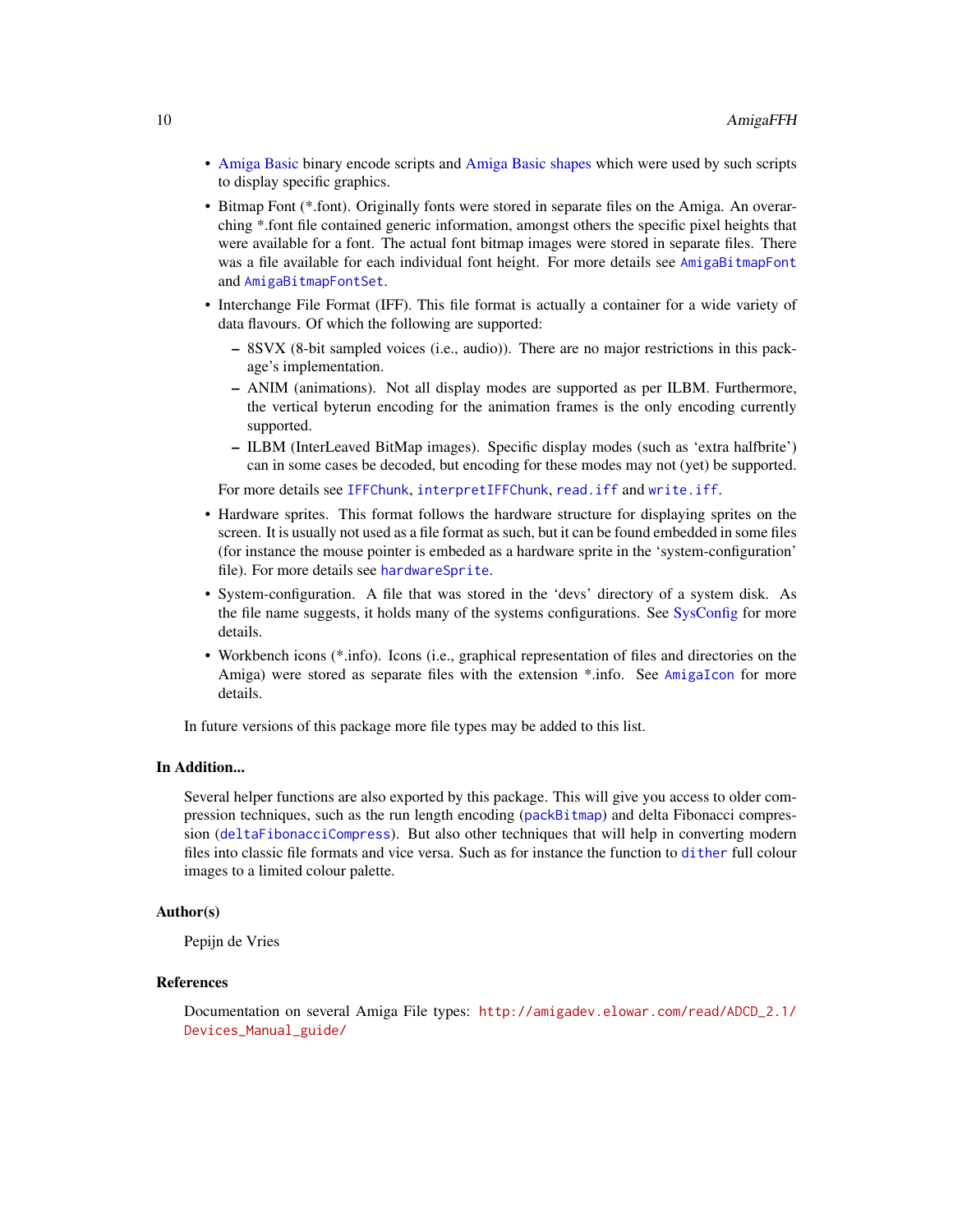<span id="page-10-1"></span><span id="page-10-0"></span>

### Description

A comprehensive representation of an Amiga Workbench icon file.

# Details

Files, directories and other similar objects were depicted as icons on the Amiga Workbench (the Amiga's equivalent of what is now mostly known as the computer's desktop). Icons were actually separate files with the exact same name as the file or directory it represents, except for an additional '.info' extension.

In addition of being a graphical representation of files or directories, icon files also contained additional information about the file. It could for instance indicate which tool would be required to open the file.

The classic Amiga Workbench icon file has a rather complex structure as it is basically a dump of how it is stored in memory. As a result it contains many memory pointers that are really not necassary to store in a file.

The S3 AmigaIcon class is used to represent these complex files as a named list. The elements in that list have mostly identical names as listed in the document at the top referenced below. The names are usually self-explanatory, but the referred documents can also be consulted to obtain more detailed information with respect to each of these elements. As pointed out earlier, not all elements will have a meaningful use.

It is possible to change the values of the list, but not all values may be valid. Note that they will not be fully checked for validity. Invalid values may result in errors when writing to a binary file using [write.AmigaIcon](#page-100-1), or may simply not work properly on an Amiga or in an emulator.

The original '.info' file could be extended with NewIcon or with an OS3.5 [IFFChunk](#page-41-1) data, that allowed for icons with larger colour depths. These extensions are currently not implemented.

Use [simpleAmigaIcon](#page-89-1) for creating a simple AmigaIcon object which can be modified. Use [read.AmigaIcon](#page-86-1) to read, and [write.AmigaIcon](#page-100-1) to write workbench icon files (\*.info). With [rawToAmigaIcon](#page-74-1) and [as.raw](#page-20-1) AmigaIcon can be coerced back and forth from and to its raw (binary) form.

# Author(s)

Pepijn de Vries

# References

[http://www.evillabs.net/wiki/index.php/Amiga\\_Icon\\_Formats](http://www.evillabs.net/wiki/index.php/Amiga_Icon_Formats) [http://fileformats.arc](http://fileformats.archiveteam.org/wiki/Amiga_Workbench_icon)hiveteam. [org/wiki/Amiga\\_Workbench\\_icon](http://fileformats.archiveteam.org/wiki/Amiga_Workbench_icon) <http://krashan.ppa.pl/articles/amigaicons/> [http://](http://amigadev.elowar.com/read/ADCD_2.1/Libraries_Manual_guide/node0241.html) [amigadev.elowar.com/read/ADCD\\_2.1/Libraries\\_Manual\\_guide/node0241.html](http://amigadev.elowar.com/read/ADCD_2.1/Libraries_Manual_guide/node0241.html) [http://am](http://amigadev.elowar.com/read/ADCD_2.1/Includes_and_Autodocs_3._guide/node05D6.html)igadev. [elowar.com/read/ADCD\\_2.1/Includes\\_and\\_Autodocs\\_3.\\_guide/node05D6.html](http://amigadev.elowar.com/read/ADCD_2.1/Includes_and_Autodocs_3._guide/node05D6.html)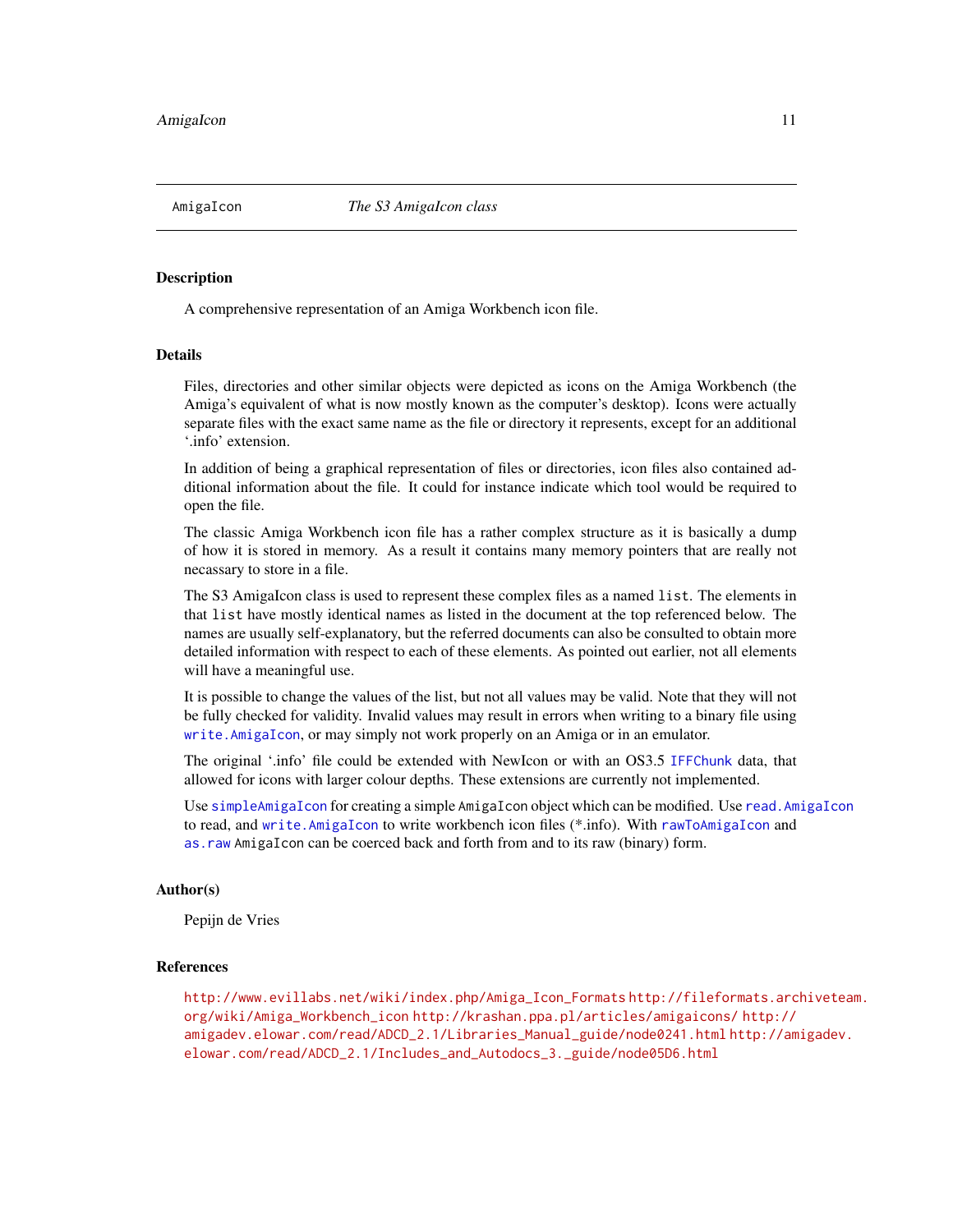# <span id="page-11-0"></span>See Also

Other AmigaIcon.operations: [rawToAmigaIcon\(](#page-74-1)), [read.AmigaIcon\(](#page-86-1)), [simpleAmigaIcon\(](#page-89-1)), [write.AmigaIcon\(](#page-100-1))

amiga\_display\_keys *A list of special display modes*

# Description

A list of special display modes on the Amiga and corresponding raw keys.

# Format

a data.frame with 2 columns:

- The column named 'mode': a factor reflecting a display mode, monitor or bitwise mask
- The column named 'code': vector of 4 raw values as used by the Amiga to reflect specific display modes

# Details

This table show specific special display modes and to which Amiga monitors they relate. The raw codes can be used to interpret specific display modes as listed in [amiga\\_display\\_modes](#page-12-1). This information is used to interpret [IFFChunk](#page-41-1) objects of type 'CAMG'. It is also used to interpret ILBM images and creating IFF files from raster images.

# References

[https://wiki.amigaos.net/wiki/Display\\_Database#ModeID\\_Identifiers](https://wiki.amigaos.net/wiki/Display_Database#ModeID_Identifiers)

[http://amigadev.elowar.com/read/ADCD\\_2.1/AmigaMail\\_Vol2\\_guide/node00FD.html](http://amigadev.elowar.com/read/ADCD_2.1/AmigaMail_Vol2_guide/node00FD.html)

# Examples

data("amiga\_display\_keys")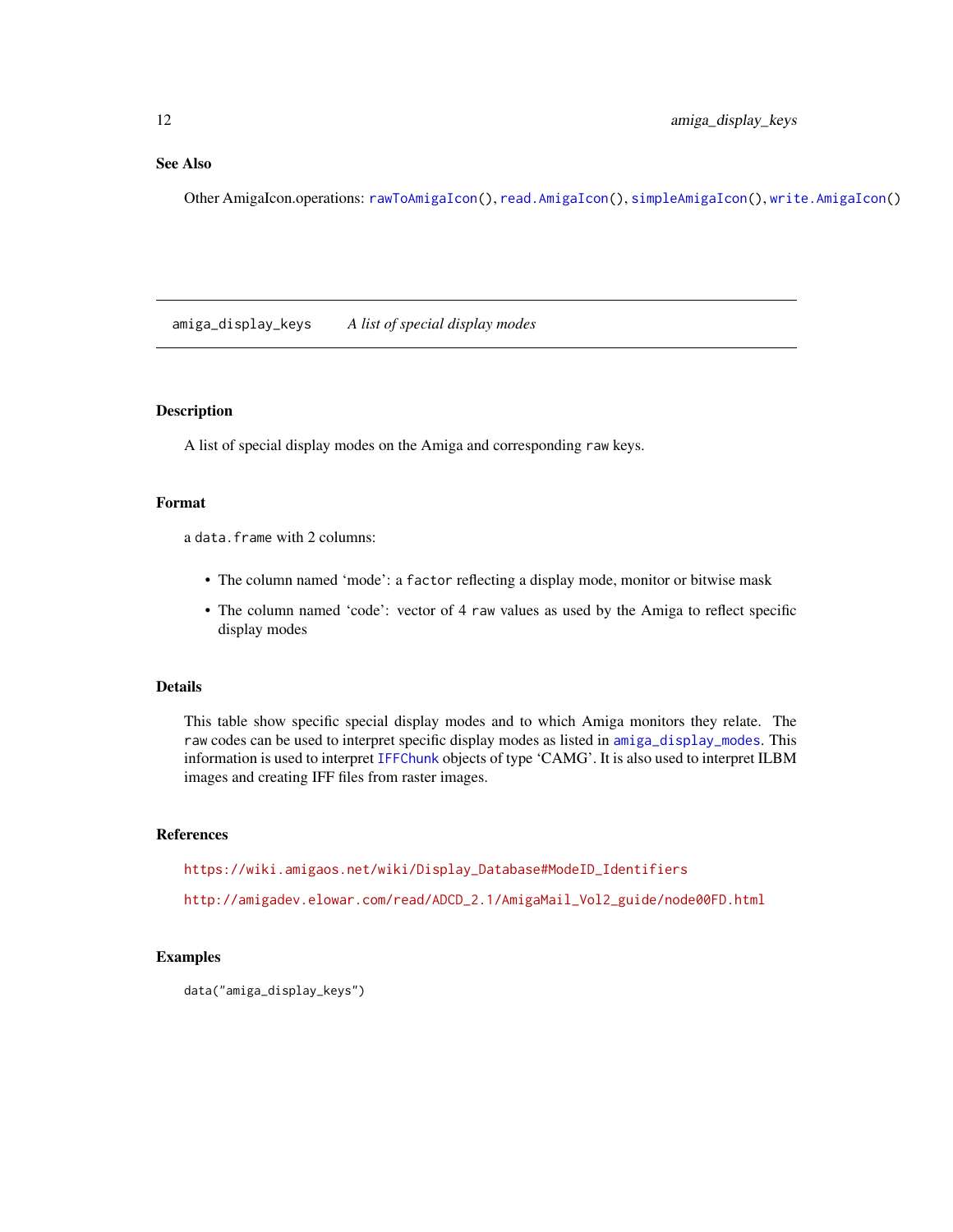<span id="page-12-1"></span><span id="page-12-0"></span>amiga\_display\_modes *A table of display modes on the Amiga and corresponding* raw *codes*

#### Description

A table of display modes on the Amiga and corresponding raw codes representing these modes.

# Format

A data.frame with 4 columns:

- The column named 'DISPLAY\_MODE': a factor reflecting the display mode
- The column named 'DISPLAY\_MODE\_ID': A list containing a vector of 4 raw values as used by the Amiga to reflect specific display modes. These raw values are usually also stored with bitmap images in the Interchange File Format in a [IFFChunk](#page-41-1) called 'CAMG'.
- The column named 'MONITOR\_ID': A character string identifying the monitor that could display the specific mode.
- The column named 'CHIPSET': a factor identifying the minimal chip set that was required to display the specific mode. OCS is the original chip set; ECS is the Enhanced Chip Set. AGA is the Advanced Graphics Architecture chip set (in some countries known as just Advanced Architecture). AGA could also display OCS and ECS modes, ECS could also display OCS modes, OCS could only display OCS modes.

# Details

This table contains most display modes that were available on the Amiga. It also contains raw codes that were used to represent these modes. The table also contains the hardware monitors that could display the specific modes, and the minimal chip set that was required for the display mode. This data is used to interpret [IFFChunk](#page-41-1) objects of type 'CAMG'. It is also used to interpret ILBM images and creating IFF files from raster images.

# References

[https://wiki.amigaos.net/wiki/Display\\_Database#ModeID\\_Identifiers](https://wiki.amigaos.net/wiki/Display_Database#ModeID_Identifiers)

[http://amigadev.elowar.com/read/ADCD\\_2.1/AmigaMail\\_Vol2\\_guide/node00FD.html](http://amigadev.elowar.com/read/ADCD_2.1/AmigaMail_Vol2_guide/node00FD.html)

# Examples

data("amiga\_display\_modes")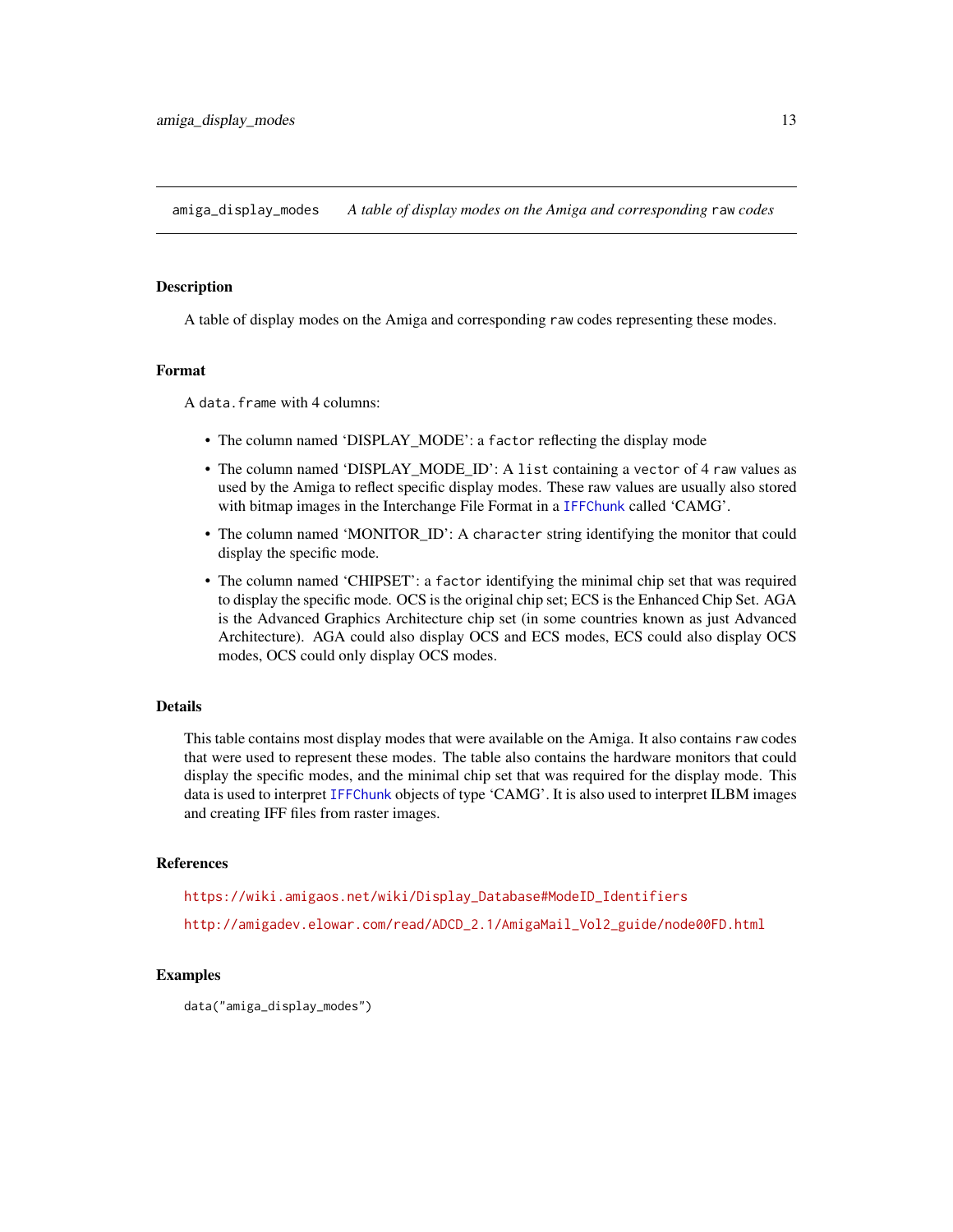<span id="page-13-0"></span>amiga\_monitors *A list of Amiga monitors*

#### **Description**

This table lists Amiga monitors and corresponding raw codes that represent these monitors.

#### Format

A data.frame with 2 columns:

- The column named 'MONITOR\_ID': a factor representing an Amiga monitor
- The column named 'CODE': A list containing a vector of 4 raw values as used by the Amiga to represent a specific monitor.

# Details

This table contains monitors that were compatible with the Amiga. It also contains raw codes that were used to represent them. This data is used to interpret [IFFChunk](#page-41-1) objects of type 'CAMG'. It is also used to interpret ILBM images and creating IFF files from raster images.

# References

[https://wiki.amigaos.net/wiki/Display\\_Database#ModeID\\_Identifiers](https://wiki.amigaos.net/wiki/Display_Database#ModeID_Identifiers)

#### Examples

```
data("amiga_monitors")
```
amiga\_palettes *Commonly used palettes on the Commodore Amiga*

#### Description

amiga\_palettes is a named list, where each element represents a commonly used palette on the Commodore Amiga.

#### Format

A named list with the following elements:

- wb.os1: A vector of 4 colours that were used as the default palette of the Workbench on Amiga OS 1.x.
- wb.os2: A vector of 8 colours. The first 4 colours are the default colours of a standard Workbench on Amiga OS 2.x. The latter 4 are additional colours used by the Workbench expansion MagicWB.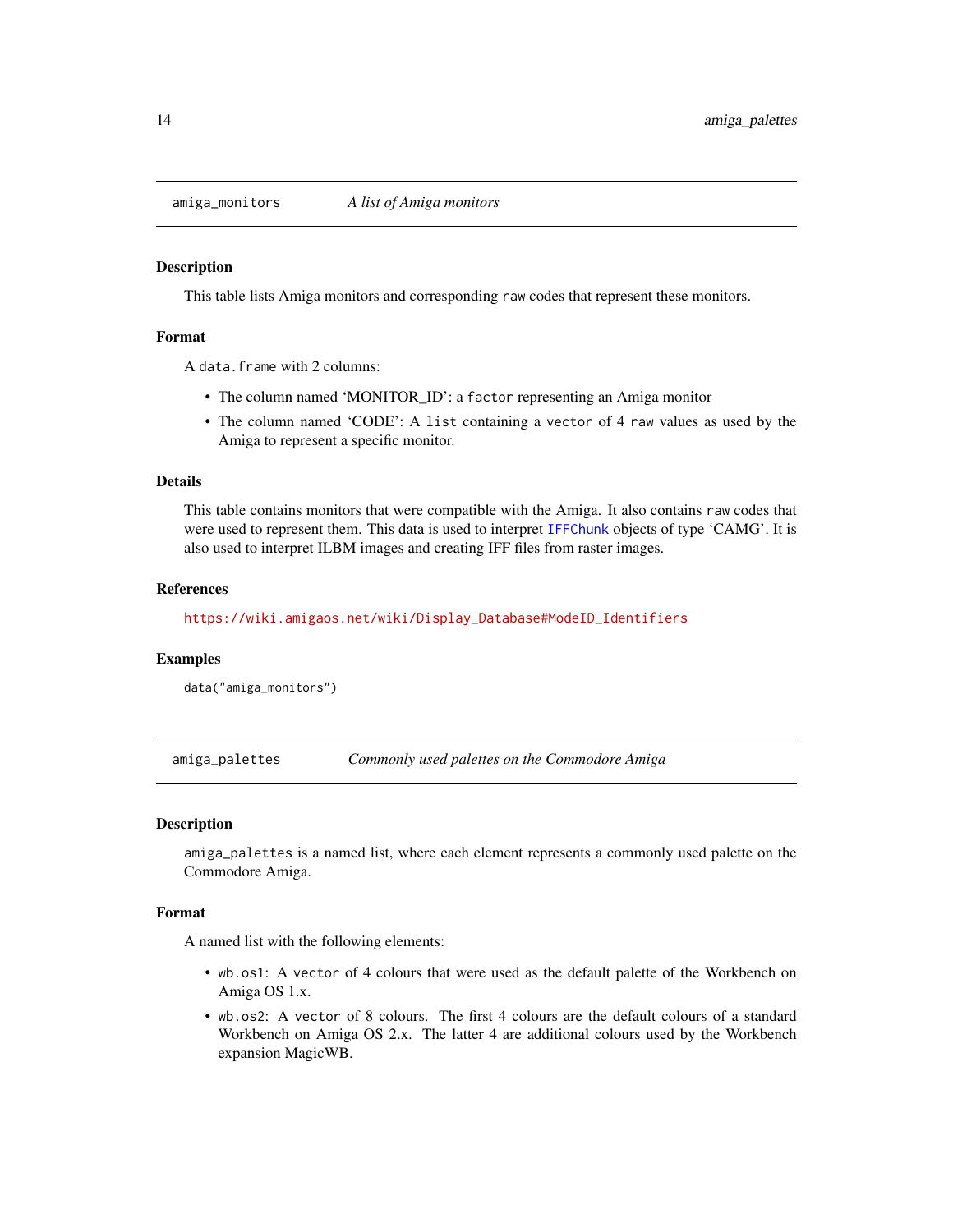# <span id="page-14-0"></span>as. AmigaBasic 15

- spr. os1: A vector of 3 colours that were used by default for a mouse pointer sprite on Amiga OS 1.x.
- spr.os2: A vector of 3 colours that were used by default for a mouse pointer sprite on Amiga OS 2.x.

# Details

Some files that contain bitmap images with an indexed palette did not store the palette in the same file. Amiga Workbench icons ([AmigaIcon](#page-10-1)) for instance only store the index values of the palette, but not the palette itself. amiga\_palettes therefore provides some commonly used palettes on the Amiga, such that these files can be interpreted.

# Examples

data("amiga\_palettes")

<span id="page-14-1"></span>as.AmigaBasic *Coerce raw or character data to an AmigaBasic class object*

# Description

Coerce raw or character data to an [AmigaBasic](#page-2-1) S3 class object

#### Usage

```
as.AmigaBasic(x, ...)
```
#### Arguments

| $\mathsf{x}$ | x should be a vector of raw data or character strings. When x is raw data, it<br>is interpreted as if it where from an Amiga Basic binary encoded file.                                                                                                                                                                                                                                         |
|--------------|-------------------------------------------------------------------------------------------------------------------------------------------------------------------------------------------------------------------------------------------------------------------------------------------------------------------------------------------------------------------------------------------------|
|              | When x is a vector of character strings, each element of the vector should<br>represent one line of Basic code. Each line should not contain line break or<br>other special characters, as this will result in errors. The text should represent<br>valid Amiga Basic syntax. The syntax is only checked to a limited extent as this<br>package does not implement an interpreter for the code. |
| $\cdots$     | Currently ignored.                                                                                                                                                                                                                                                                                                                                                                              |

# Details

Convert text to an [AmigaBasic](#page-2-1) S3 class object. The text should consist of valid Amiga BASIC syntaxis. This function does not perform a full check of the syntaxis, but will break on some fundamental syntaxis malformations

# Value

Returns an [AmigaBasic](#page-2-1) class object based on x.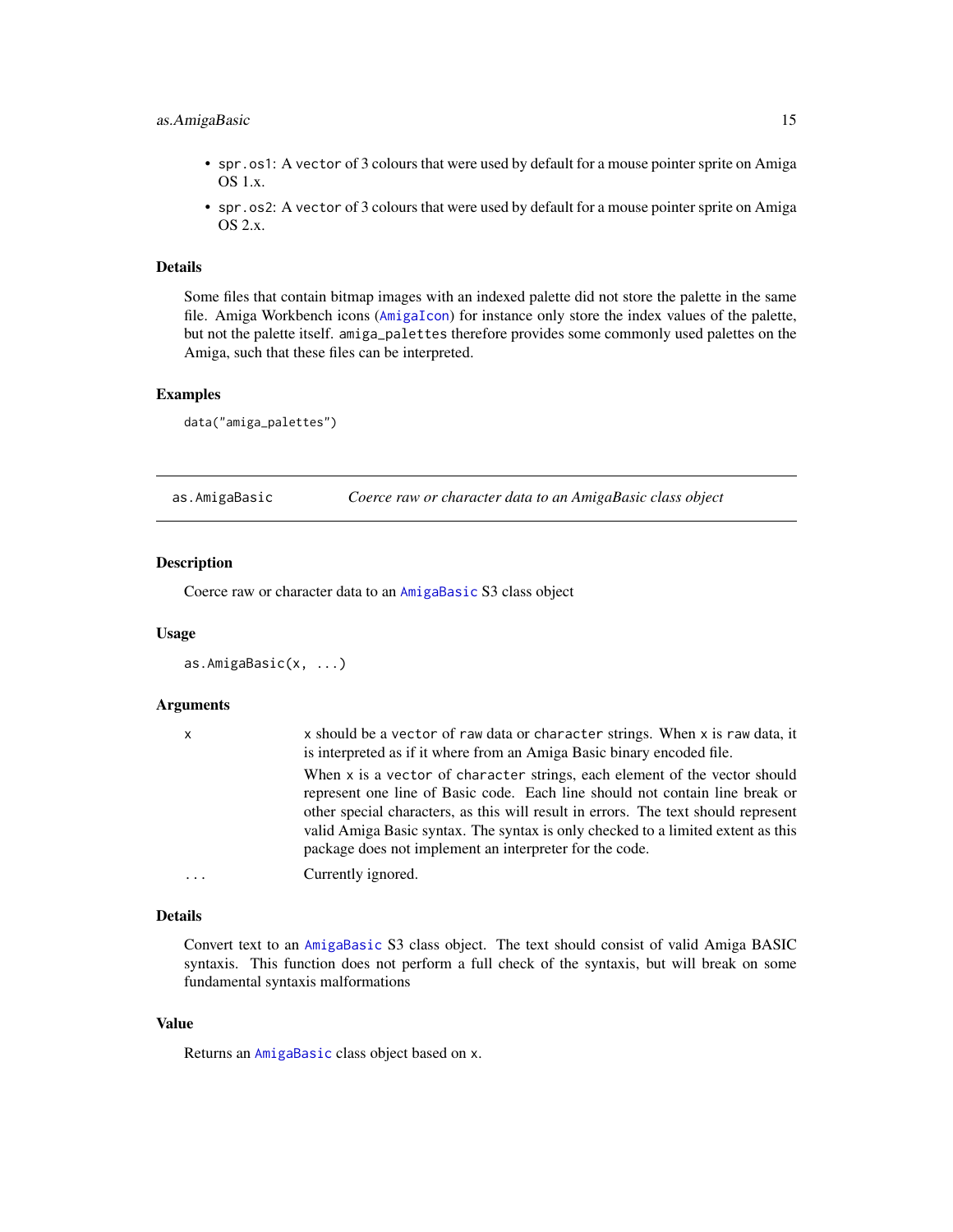#### <span id="page-15-0"></span>Author(s)

Pepijn de Vries

# References

<https://en.wikipedia.org/wiki/AmigaBASIC>

# See Also

```
Other AmigaBasic.operations: AmigaBasic.reserved(), AmigaBasicBMAP, AmigaBasic, [.AmigaBasic(),
as.AmigaBasicBMAP(), as.character(), check.names.AmigaBasic(), names.AmigaBasic(),
rawToAmigaBasicBMAP(), rawToAmigaBasic(), read.AmigaBasicBMAP(), read.AmigaBasic(),
write.AmigaBasic()
```

```
Other raw.operations: as.raw.AmigaBasic(), colourToAmigaRaw(), packBitmap(), rawToAmigaBasicBMAP(),
rawToAmigaBasicShape(), rawToAmigaBasic(), rawToAmigaBitmapFontSet(), rawToAmigaBitmapFont(),
rawToAmigaIcon(), rawToHWSprite(), rawToIFFChunk(), rawToSysConfig(), simpleAmigaIcon()
```
# Examples

```
## Not run:
## An AmigaBasic object can be created from text.
## Note that each line of code is a seperate element
## in the vector:
bas <- as.AmigaBasic(c(
  "CLS ' Clear the screen",
  "PRINT \"Hello world!\" ' Print a message on the screen"
))
## Let's make it raw data:
bas.raw <- as.raw(bas)
## We can also use the raw data to create an Amiga Basic object:
## Note that this effectively the same as calling 'rawToAmigaBasic'
bas <- as.AmigaBasic(bas.raw)
## End(Not run)
```
<span id="page-15-1"></span>as.AmigaBasicBMAP *Coerce raw or named list to an AmigaBasicBMAP class object*

# **Description**

Coerce raw or named list to an [AmigaBasicBMAP](#page-4-2) class object

#### Usage

as.AmigaBasicBMAP(x)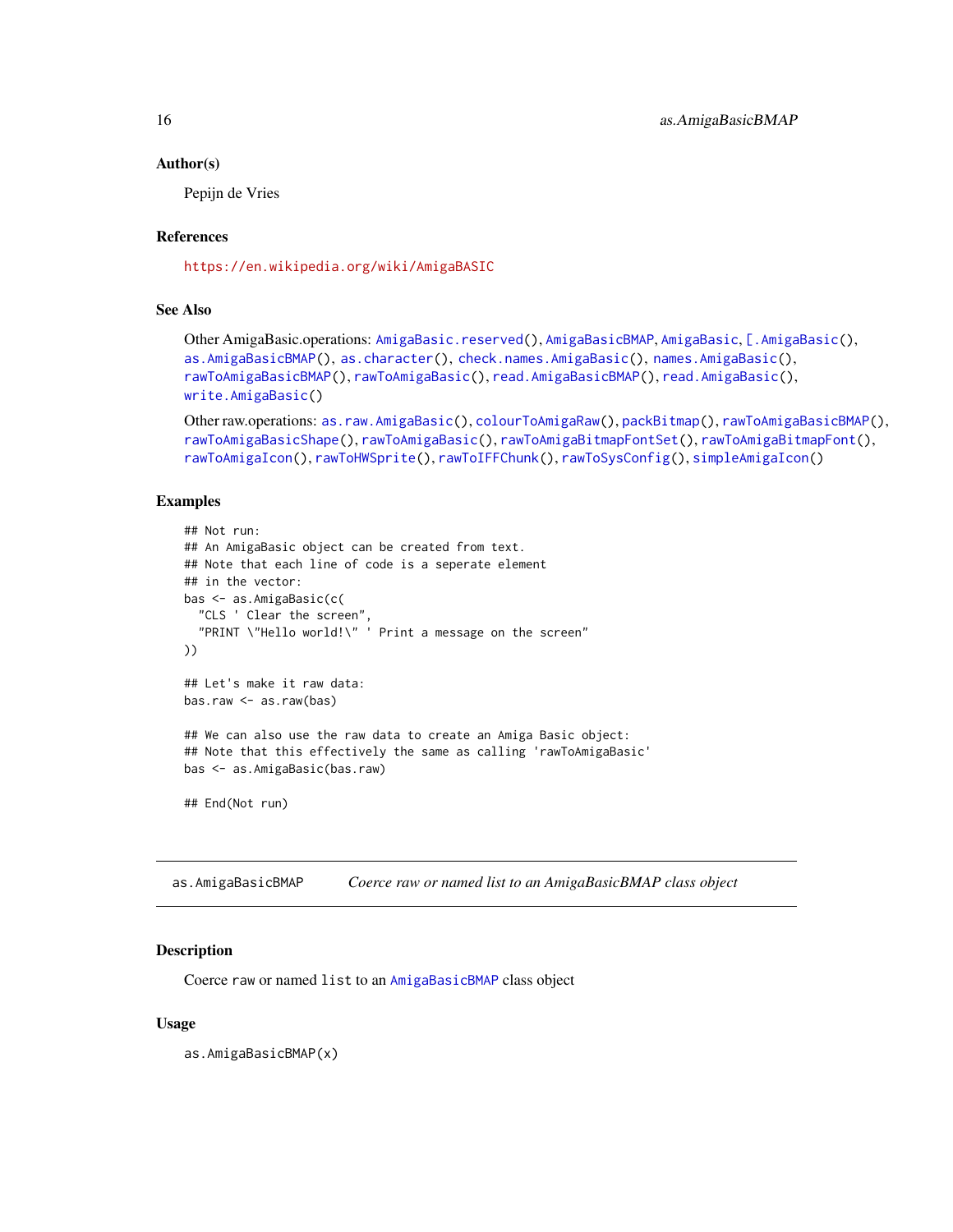#### Arguments

x When x is a vector of raw data, it needs to be structured as it would be when stored in a binary file (see [read.AmigaBasicBMAP](#page-80-1)). x can also be a named list, where the name of each element corresponds with a routine in the library. Each element should than consist of a list with 2 elements: The first should be named 'libraryVectorOffset' and should hold the numeric offset of the routine in the library (see details). The second element should be named 'registers' and should contain a vector of raw values refering to CPU registers used by the routine (see details).

# Details

An [Amiga Basic BMAP](#page-0-0) file maps the offset of routines in Amiga libraries. This function converts the raw format in which it would be stored as a file into a comprehensive S3 class object. It can also convert a named list into an S3 class object. See 'Arguments' and 'Examples' sections on how to format this list.

# Value

Returns a [AmigaBasicBMAP](#page-4-2) based on x

#### Author(s)

Pepijn de Vries

# See Also

```
Other AmigaBasic.operations: AmigaBasic.reserved(), AmigaBasicBMAP, AmigaBasic, [.AmigaBasic(),
as.AmigaBasic(), as.character(), check.names.AmigaBasic(), names.AmigaBasic(), rawToAmigaBasicBMAP(),
rawToAmigaBasic(), read.AmigaBasicBMAP(), read.AmigaBasic(), write.AmigaBasic()
```
# Examples

```
## Not run:
## For the dos.library, the start of the bmap list would look like:
dos.list <- list(
 xOpen = list(
   libraryVectorOffset = -30,
    registers = as.raw(2:3)),
 xClose = list(
    libraryVectorOffset = -36,
    registers = as.raw(2)
 ),
 xRead = list(libraryVectorOffset = -42,
    registers = as.raw(2:4))
\mathcal{L}
```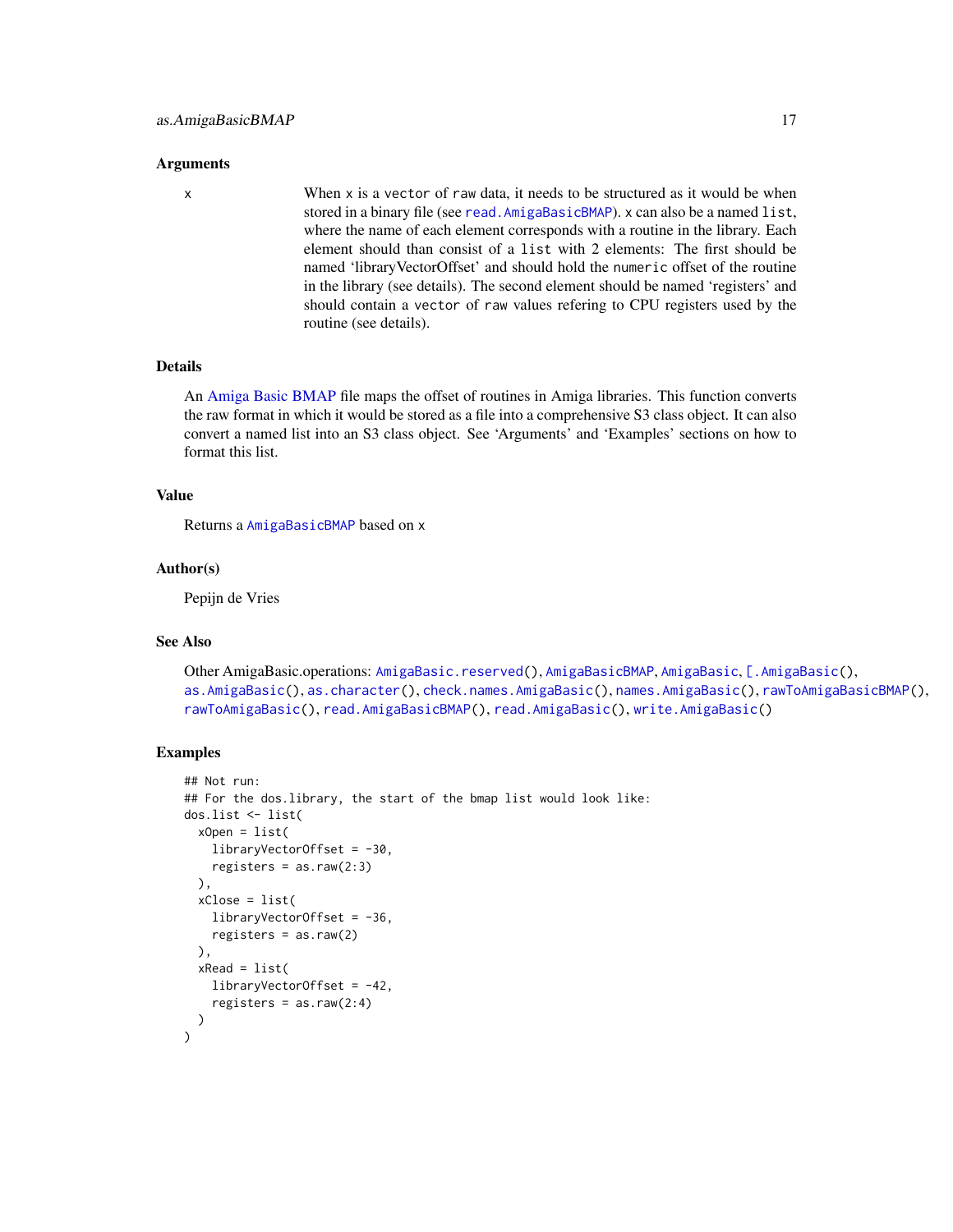```
## Note that the list above is incomplete, the dos.library holds more routines than shown here.
## This merely serves as an example.
## This list can be converted to an S3 class as follows:
dos.bmap <- as.AmigaBasicBMAP(dos.list)
```
## End(Not run)

<span id="page-17-1"></span>as.character *Coerce an AmigaBasic class object to its character representation*

#### Description

Coerce an [AmigaBasic](#page-2-1)-class object to its character representation

#### Usage

```
## S3 method for class 'AmigaBasic'
as.character(x, ...)
```
#### Arguments

|                         | An AmigaBasic class object that needs to be coerced to its character represen-<br>tation. |
|-------------------------|-------------------------------------------------------------------------------------------|
| $\cdot$ $\cdot$ $\cdot$ | Currently ignored.                                                                        |

# Details

Amiga Basic files are encoded in a binary format and are also stored as such in [AmigaBasic](#page-2-1)-class objects. Use this function to convert these objects into legible character data.

### Value

A vector of character strings, where each element of the vector is a character representation of a line of Amiga Basic code stored in x.

# Author(s)

Pepijn de Vries

# See Also

Other AmigaBasic.operations: [AmigaBasic.reserved\(](#page-4-1)), [AmigaBasicBMAP](#page-4-2), [AmigaBasic](#page-2-1), [\[.AmigaBasic\(](#page-103-1)), [as.AmigaBasicBMAP\(](#page-15-1)), [as.AmigaBasic\(](#page-14-1)), [check.names.AmigaBasic\(](#page-26-1)), [names.AmigaBasic\(](#page-51-1)), [rawToAmigaBasicBMAP\(](#page-69-1)), [rawToAmigaBasic\(](#page-68-1)), [read.AmigaBasicBMAP\(](#page-80-1)), [read.AmigaBasic\(](#page-79-1)), [write.AmigaBasic\(](#page-96-1))

<span id="page-17-0"></span>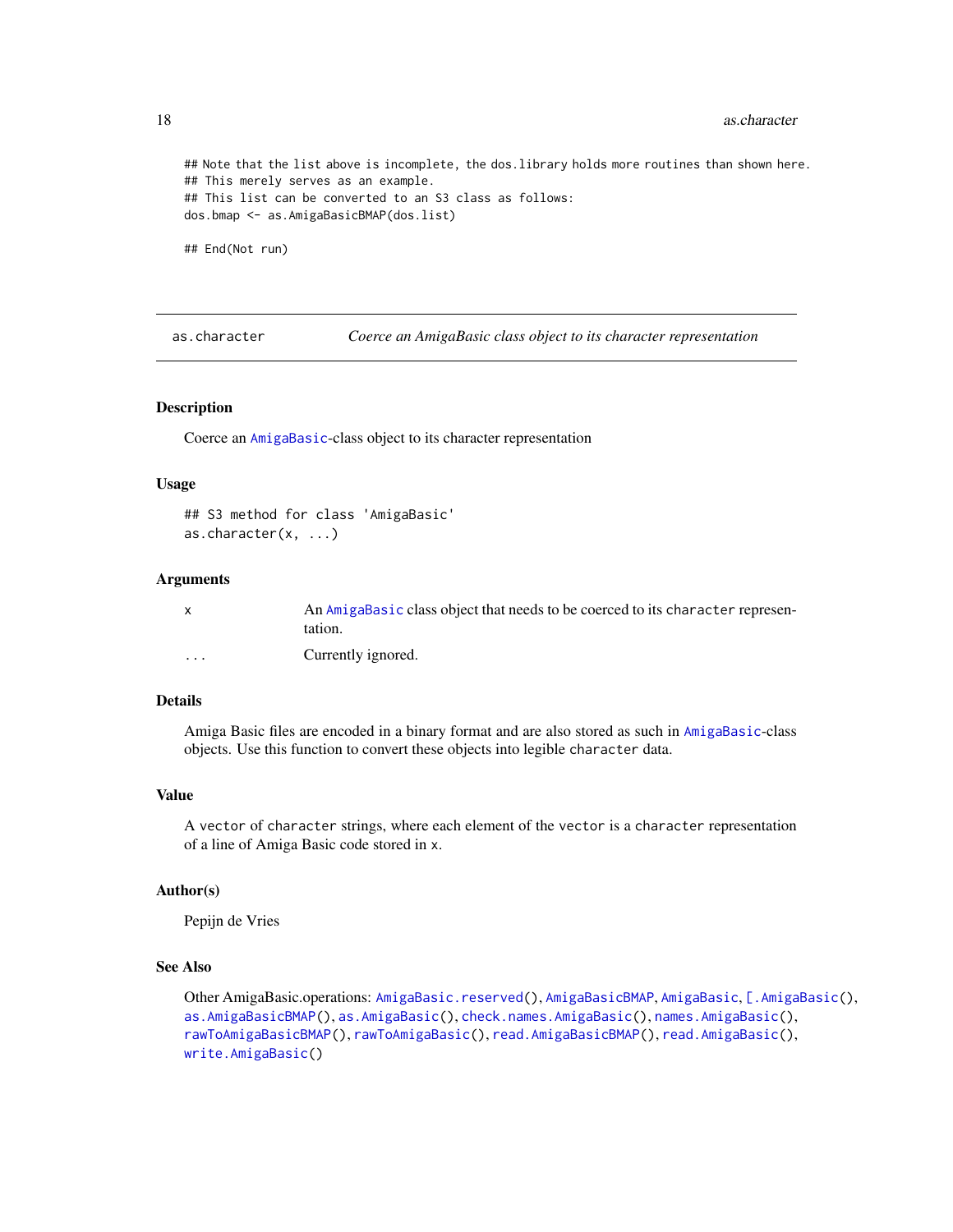# <span id="page-18-0"></span>as.raster.AmigaBasicShape 19

# Examples

```
## Not run:
## First create an Amiga Basic object:
bas <- as.AmigaBasic("PRINT \"Hello world!\"")
## now convert the object back into text:
bas.txt <- as.character(bas)
## End(Not run)
```
<span id="page-18-2"></span>as.raster.AmigaBasicShape

*Convert AmigaFFH objects into grDevices raster images*

#### <span id="page-18-1"></span>Description

Convert AmigaFFH objects that contain bitmap images into grDevices raster images.

# Usage

```
## S3 method for class 'AmigaBasicShape'
as.raster(x, selected = c("bitmap", "shadow", "collision"), ...)
## S3 method for class 'AmigaBitmapFont'
as.raster(x, text, style, palette, ...)
## S3 method for class 'AmigaBitmapFontSet'
as.raster(x, text, style, palette, ...)
## S3 method for class 'hardwareSprite'
as.raster(x, background = "#AAAA", ...)## S3 method for class 'IFFChunk'
as.raster(x, \ldots)## S3 method for class 'AmigaIcon'
as.raster(x, selected = F, ...)
```
# Arguments

| x        | Object that needs to be converted into a grDevices raster. It can be an IFFChunk<br>containing an interleaved bitmap image (ILBM) or animation (ANIM), a hardware Sprite,<br>an AmigaBitmapFont object or an AmigaBitmapFontSet object.                            |
|----------|--------------------------------------------------------------------------------------------------------------------------------------------------------------------------------------------------------------------------------------------------------------------|
| selected | When x is an object of class AmigaIcon, selected can be used to select a spe-<br>cific state. When set to TRUE, the raster of the AmigaIcon will be based on the<br>'selected' state of the icon. Otherwise it will be based on the deselected state<br>(default). |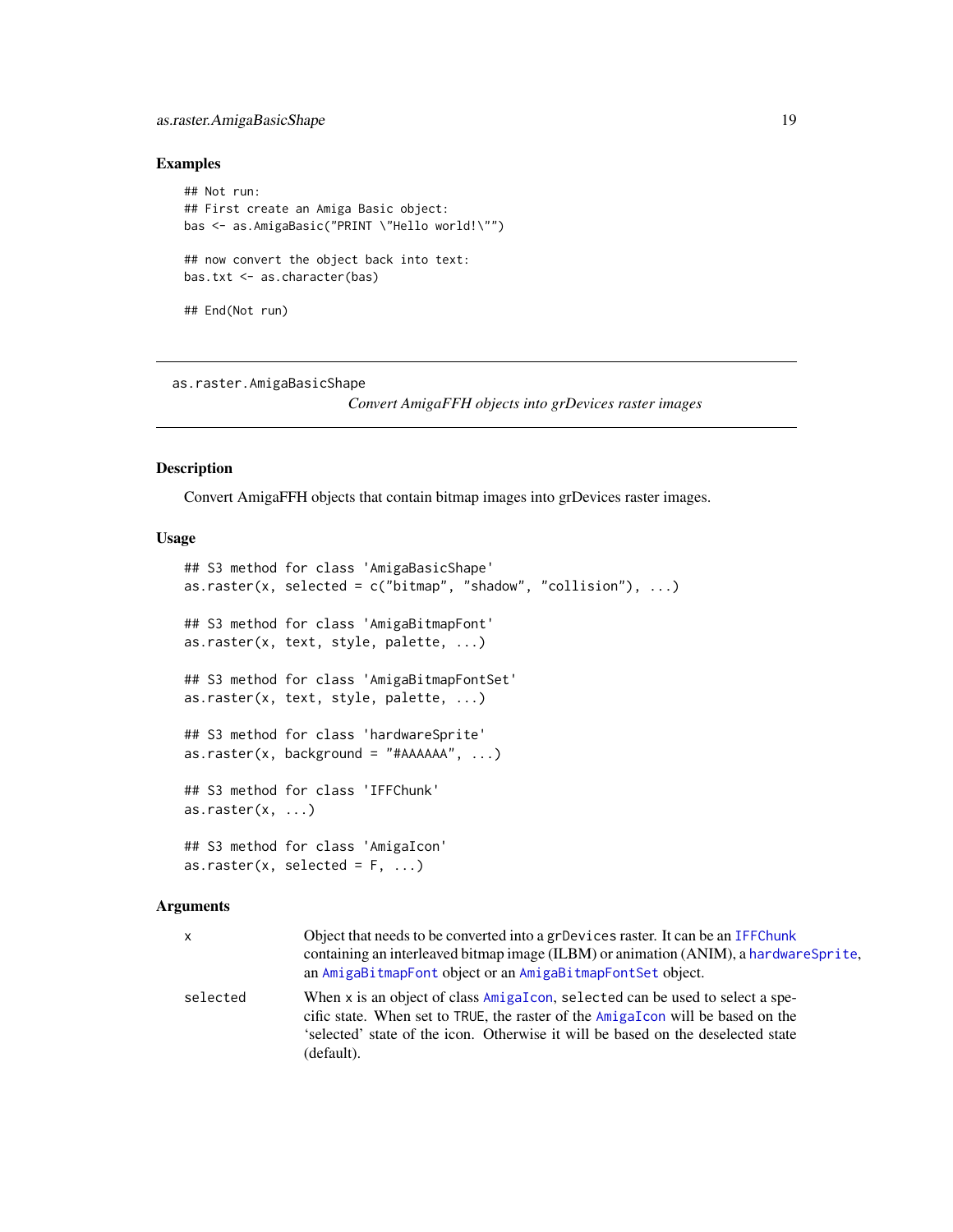|            | When x is an AmigaBasicShape class object, selected can be used to select<br>a specific layer of the shape to plot, which can be one of "bitmap" (default),<br>"shadow" or "collision".                                                                    |
|------------|------------------------------------------------------------------------------------------------------------------------------------------------------------------------------------------------------------------------------------------------------------|
| $\cdots$   | Currently ignored.                                                                                                                                                                                                                                         |
| text       | Text (a character string) to be formated with $x$ (when $x$ is an $AmigabitmapFont$<br>or an AmigaBitmapFontSet.                                                                                                                                           |
| style      | Argument is only valid when x is an AmigaBitmapFont or an AmigaBitmapFontSet.<br>No styling is applied when missing or NULL. One or more of the following styles<br>can be used 'bold', 'italic or 'underlined'.                                           |
| palette    | Argument is only valid when x is an AmigaBitmapFont or an AmigaBitmapFontSet.<br>Should be a vector of two colours. The first is element is used as background<br>colour, the second as foreground. When missing, transparent white and black<br>are used. |
| background | Use the argument background to specify a background colour in case x is a<br>hardwareSprite.                                                                                                                                                               |

# Details

Images on the Amiga were stored as bitmap images with indexed colour palettes. This was mainly due to hardware and memory limitations. Bitmap images could also be embedded in several file types. This method can be used to convert AmigaFFH objects read from such files into grDevices raster images ([as.raster](#page-18-1)).

# Value

Returns a grDevices raster image ([as.raster](#page-18-1)) based on x. If x is an animation ([IFFChunk](#page-41-1) of type ANIM), a list of raster objects is returned.

# Author(s)

Pepijn de Vries

# See Also

Other raster.operations: [AmigaBitmapFont](#page-6-1), [bitmapToRaster\(](#page-23-1)), [dither\(](#page-31-1)), [index.colours\(](#page-48-1)), [rasterToAmigaBasicShape\(](#page-58-1)), [rasterToAmigaBitmapFont\(](#page-59-1)), [rasterToBitmap\(](#page-62-1)), [rasterToHWSprite\(](#page-65-1)), [rasterToIFF\(](#page-66-1))

Other raster.operations: [AmigaBitmapFont](#page-6-1), [bitmapToRaster\(](#page-23-1)), [dither\(](#page-31-1)), [index.colours\(](#page-48-1)), [rasterToAmigaBasicShape\(](#page-58-1)), [rasterToAmigaBitmapFont\(](#page-59-1)), [rasterToBitmap\(](#page-62-1)), [rasterToHWSprite\(](#page-65-1)), [rasterToIFF\(](#page-66-1))

Other iff.operations: [IFFChunk-class](#page-40-1), [WaveToIFF\(](#page-94-1)), [getIFFChunk\(](#page-37-1)), [interpretIFFChunk\(](#page-50-1)), [rasterToIFF\(](#page-66-1)), [rawToIFFChunk\(](#page-77-1)), [read.iff\(](#page-87-1)), [write.iff\(](#page-101-1))

Other raster.operations: [AmigaBitmapFont](#page-6-1), [bitmapToRaster\(](#page-23-1)), [dither\(](#page-31-1)), [index.colours\(](#page-48-1)), [rasterToAmigaBasicShape\(](#page-58-1)), [rasterToAmigaBitmapFont\(](#page-59-1)), [rasterToBitmap\(](#page-62-1)), [rasterToHWSprite\(](#page-65-1)), [rasterToIFF\(](#page-66-1))

Other raster.operations: [AmigaBitmapFont](#page-6-1), [bitmapToRaster\(](#page-23-1)), [dither\(](#page-31-1)), [index.colours\(](#page-48-1)), [rasterToAmigaBasicShape\(](#page-58-1)), [rasterToAmigaBitmapFont\(](#page-59-1)), [rasterToBitmap\(](#page-62-1)), [rasterToHWSprite\(](#page-65-1)), [rasterToIFF\(](#page-66-1))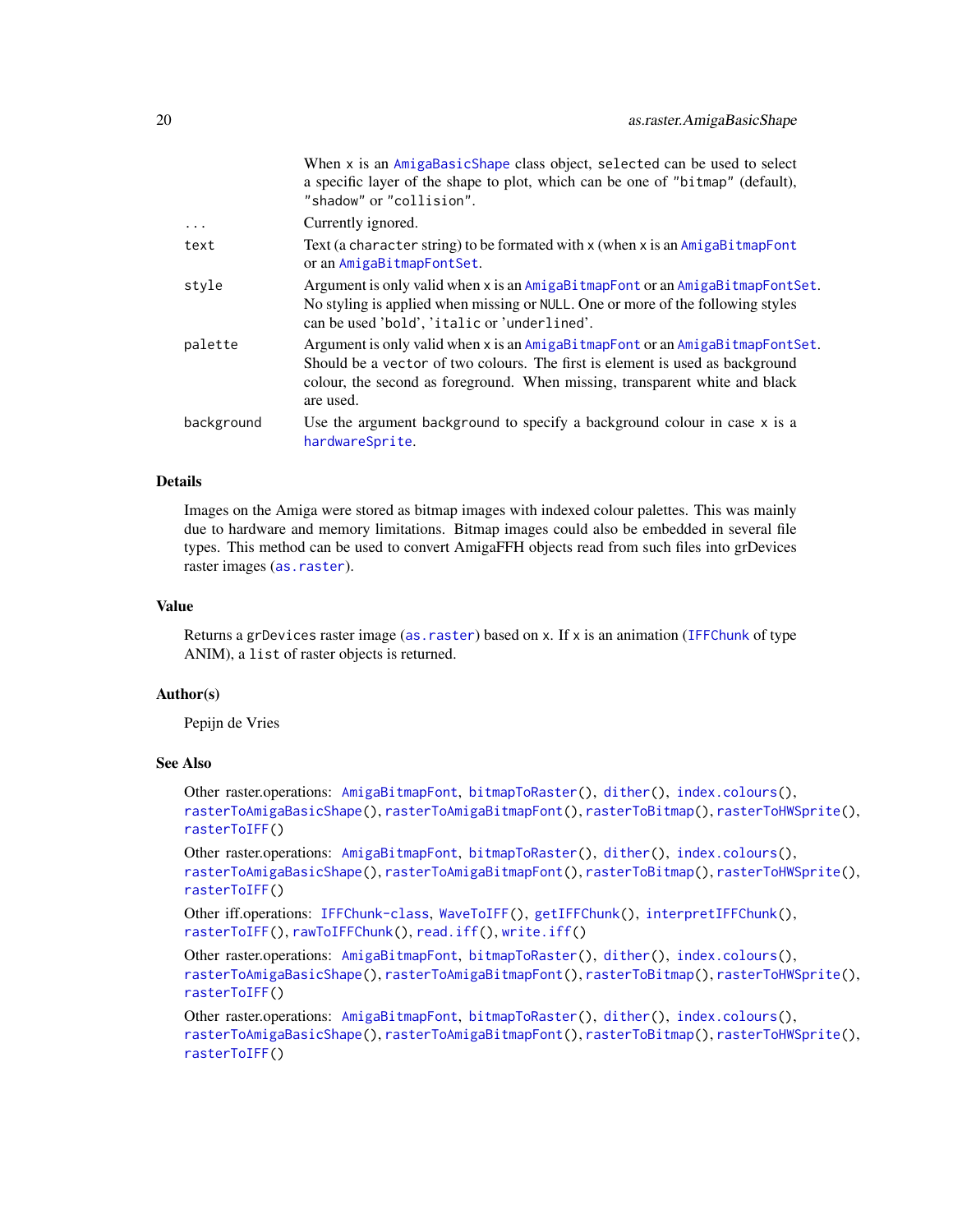# <span id="page-20-0"></span>as.raw.AmigaBasic 21

#### Examples

```
## Not run:
## load an IFF file
example.iff <- read.iff(system.file("ilbm8lores.iff", package = "AmigaFFH"))
## The file contains an interleaved bitmap image that can be
## converted into a raster:
example.raster <- as.raster(example.iff)
## the raster can be plotted:
plot(example.raster)
## note that the IFFChunk can also be plotted directly:
plot(example.iff)
## Hardware sprites can also be converted into raster images.
## Let's generate a 16x16 sprite with a random bitmap:
spr <- new("hardwareSprite",
           VStop = 16,
           bitmap = as.raw(sample.int(255, 64, replace = TRUE)))
## now convert it into a raster image.
## as the background colour is not specified for hardware
## sprite, we can optionally provide it here.
spr.raster <- as.raster(spr, background = "green")
## AmigaBasicShape objects can also be converted into rasters:
ball <- read.AmigaBasicShape(system.file("ball.shp", package = "AmigaFFH"))
ball.rst <- as.raster(ball)
## End(Not run)
```
<span id="page-20-2"></span>as.raw.AmigaBasic *Convert AmigaFFH objects into raw data*

# <span id="page-20-1"></span>Description

Convert AmigaFFH objects into raw data, as they would be stored in the Commodore Amiga's memory or files.

# Usage

```
## S3 method for class 'AmigaBasic'
as.raw(x, \ldots)## S3 method for class 'AmigaBasicShape'
as.raw(x, \ldots)## S3 method for class 'AmigaBasicBMAP'
```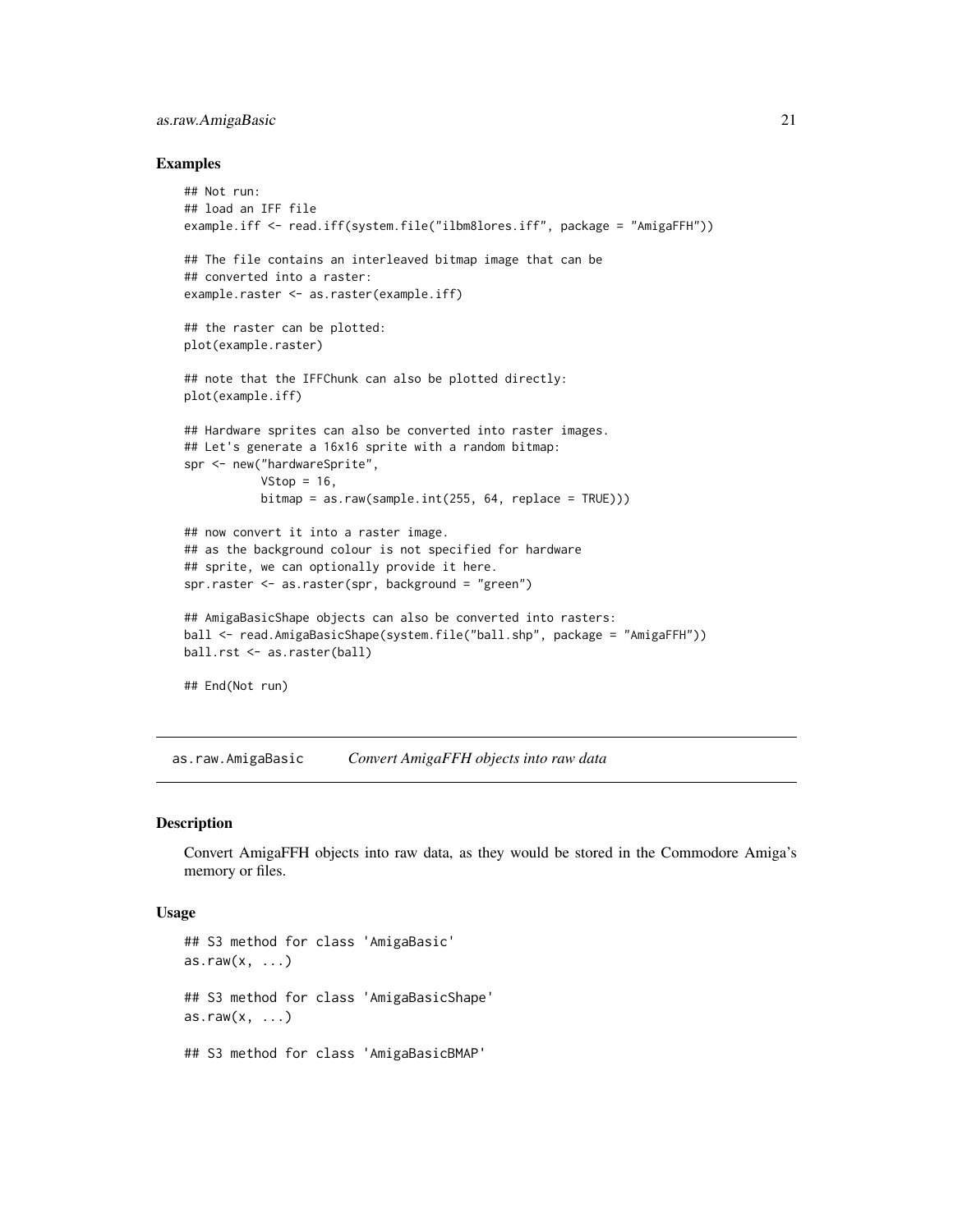22 as.raw.AmigaBasic

```
as.raw(x)## S3 method for class 'AmigaBitmapFont'
as.raw(x, \ldots)## S3 method for class 'AmigaBitmapFontSet'
as.raw(x, \ldots)## S3 method for class 'AmigaTimeVal'
as.raw(x, \ldots)## S4 method for signature 'hardwareSprite'
as.raw(x)
## S4 method for signature 'IFFChunk'
as.raw(x)## S3 method for class 'IFF.ANY'
as.raw(x, \ldots)## S3 method for class 'SysConfig'
as.raw(x, \ldots)## S3 method for class 'AmigaIcon'
as.raw(x, \ldots)
```
# Arguments

|          | An AmigaFFH object that needs to be converted into raw data. See usage section<br>for all supported objects. |
|----------|--------------------------------------------------------------------------------------------------------------|
| $\cdots$ | Arguments passed on to IFFChunk-method when x is of class IFF. ANY.                                          |

# Details

Objects originating from this package can in some cases be converted into raw data, as they would be stored on an original Amiga. See the usage section for the currently supported objects.

Not all information from x may be included in the raw data that is returned, so handle with care.

As this package grows additional objects can be converted with this method.

# Value

Returns a vector of raw data based on x.

#### Author(s)

Pepijn de Vries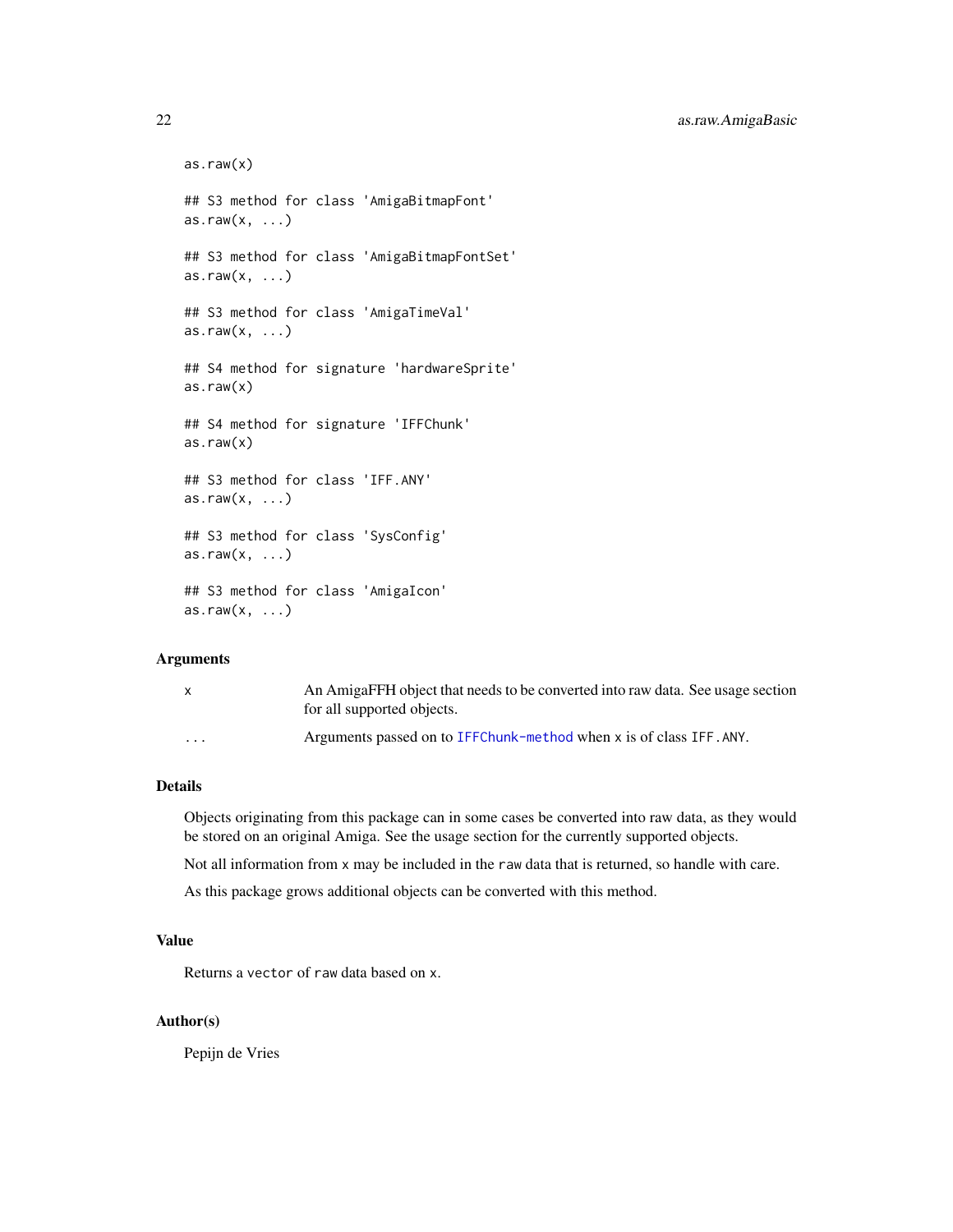# <span id="page-22-0"></span>availableFontSizes 23

# See Also

```
Other raw.operations: as.AmigaBasic(), colourToAmigaRaw(), packBitmap(), rawToAmigaBasicBMAP(),
rawToAmigaBasicShape(), rawToAmigaBasic(), rawToAmigaBitmapFontSet(), rawToAmigaBitmapFont(),
rawToAmigaIcon(), rawToHWSprite(), rawToIFFChunk(), rawToSysConfig(), simpleAmigaIcon()
```
# Examples

```
## Not run:
## read an IFF file as an IFFChunk object:
example.iff <- read.iff(system.file("ilbm8lores.iff", package = "AmigaFFH"))
## This will recreate the exact raw data as it was read from the file:
example.raw <- as.raw(example.iff)
## End(Not run)
```
<span id="page-22-1"></span>

availableFontSizes *Get available font sizes from an AmigaBitmapFontSet*

#### Description

Get available font sizes (height) from an [AmigaBitmapFontSet](#page-6-2) in pixels.

#### Usage

```
availableFontSizes(x)
```
#### Arguments

x An [AmigaBitmapFontSet](#page-6-2) for which the available font sizes (height) in number of pixels need to be obtained.

#### Details

An [AmigaBitmapFontSet](#page-6-2) can hold bitmaps of multiple font sizes. Use this function to obtain the available size from such a set.

#### Value

Returns a vector of numeric values specifying the available font sizes (height in pixels) for x.

#### Author(s)

Pepijn de Vries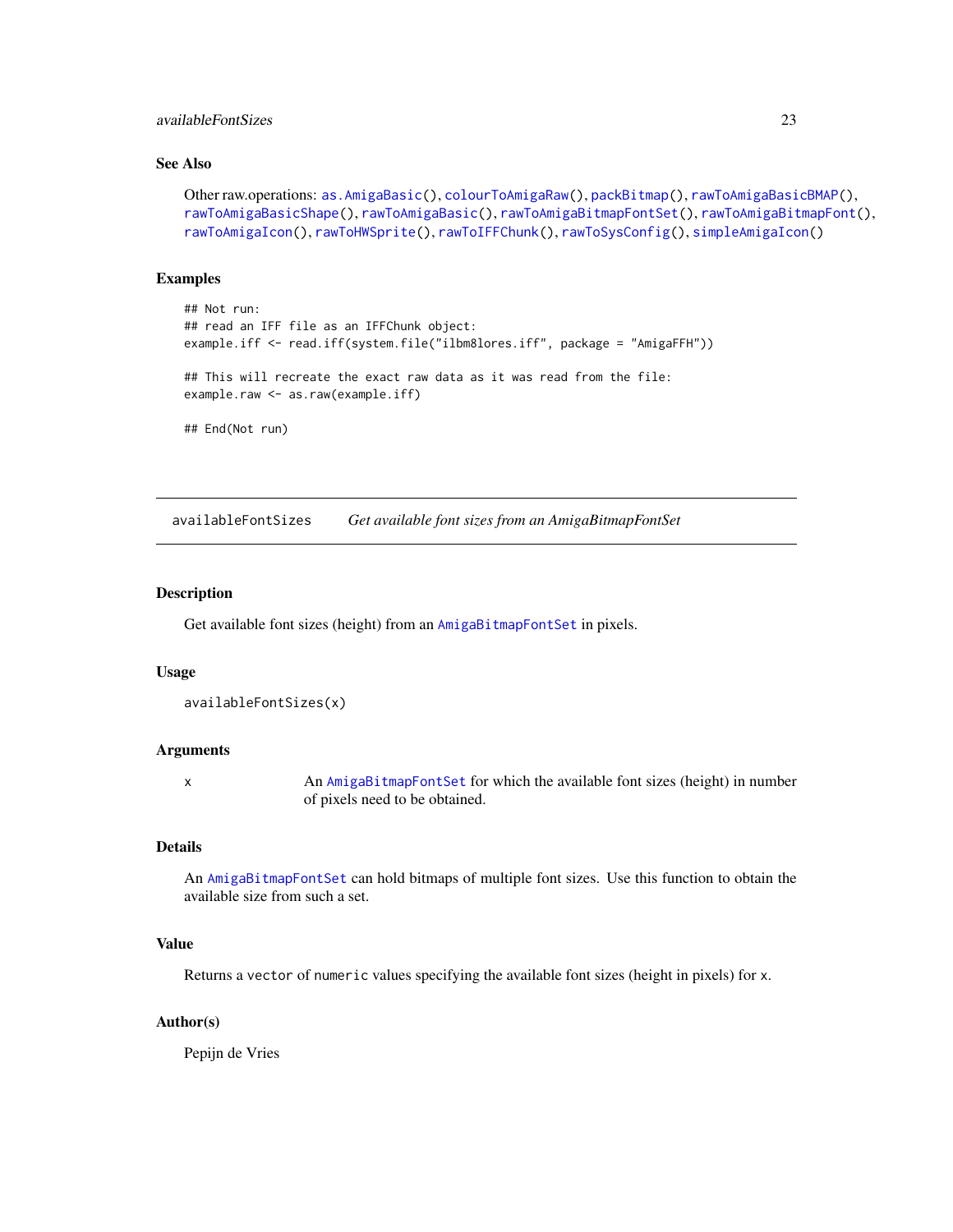# See Also

```
AmigaBitmapFontc(fontName(font_examplegetAmigaBitmapFont(),
rasterToAmigaBitmapFont(), rawToAmigaBitmapFontSet(), rawToAmigaBitmapFont(), read.AmigaBitmapFontSet(),
read.AmigaBitmapFont(), write.AmigaBitmapFont()
```
# Examples

```
## Not run:
data(font_example)
```
## The example font holds two font sizes (8 and 9): availableFontSizes(font\_example)

```
## End(Not run)
```
<span id="page-23-1"></span>bitmapToRaster *Convert an Amiga bitmap image into a raster*

# Description

Amiga images are usually stored as bitmap images with indexed colours. This function converts raw Amiga bitmap data into raster data ([as.raster](#page-18-1)).

#### Usage

```
bitmapToRaster(
  x,
  w,
  h,
  depth,
  palette = grDevices::gray(seq(0, 1, length.out = 2^depth)),
  interleaved = T
\lambda
```
# Arguments

| X       | a vector of raw values, representing bitmap data.                                                                                                                                                                                                               |
|---------|-----------------------------------------------------------------------------------------------------------------------------------------------------------------------------------------------------------------------------------------------------------------|
| W       | Width in pixels of the bitmap image. Can be any positive value. However,<br>bitmap data is 'word' aligned on the amiga. This means that the width of the<br>stored bitmap data is a multiple of 16 pixels. The image is cropped to the width<br>specified here. |
| h       | Height in pixels of the bitmap image.                                                                                                                                                                                                                           |
| depth   | The colour depth of the bitmap image (i.e., the number of bit planes). The image<br>will be composed of 2^depth indexed colours.                                                                                                                                |
| palette | A vector of 2^depth colours, to be used for the indexed colours of the bitmap<br>image. By default, a grayscale palette is used. When explicitly set to NULL, this<br>function returns a matrix with palette index values.                                      |

<span id="page-23-0"></span>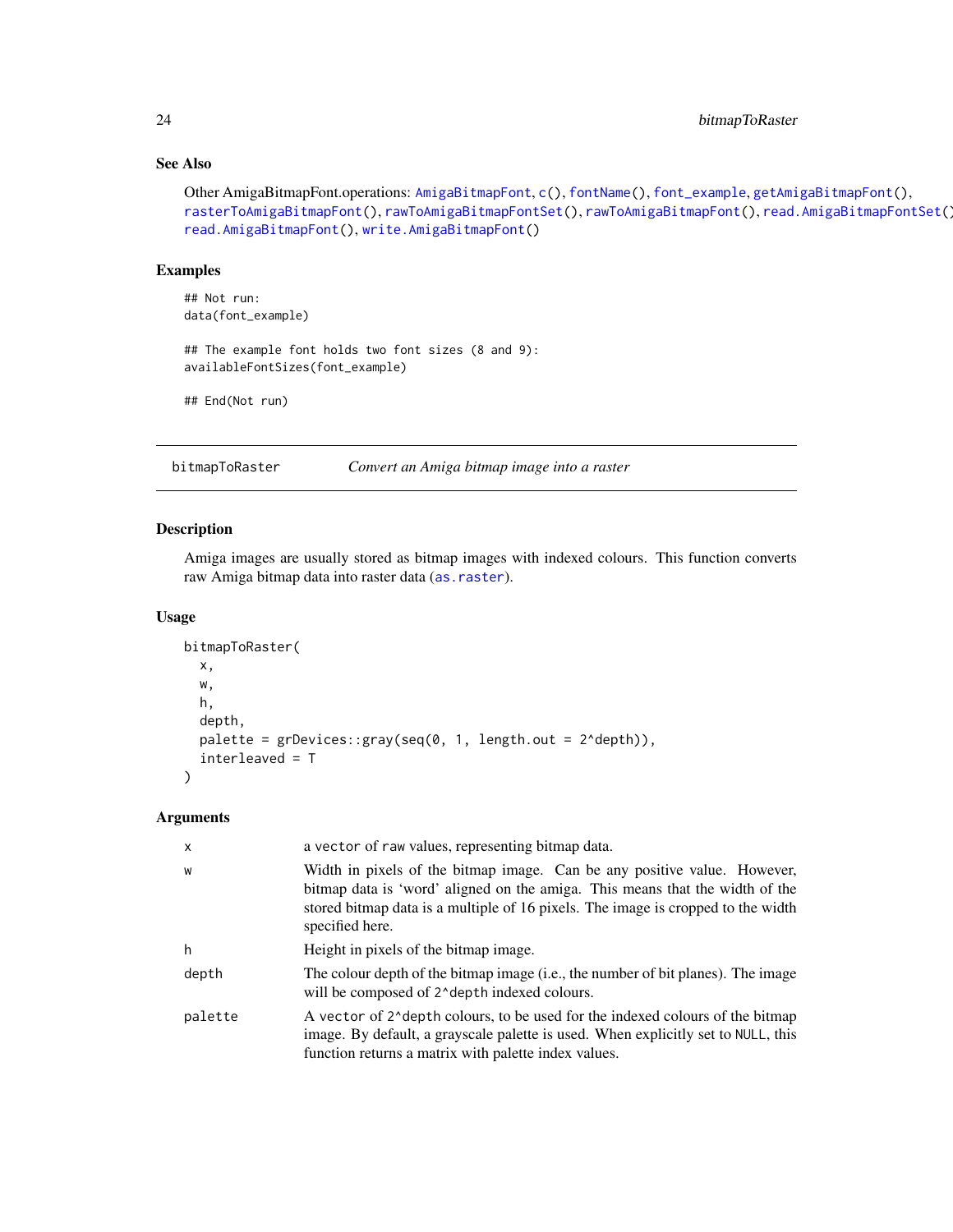#### bitmapToRaster 25

interleaved A logical value, indicating whether the bitmap is interleaved. An interleaved bitmap image stores each consecutive bitmap layer per horizontal scanline.

#### Details

Bitmap images stored as raw data, representing palette index colours, can be converted into raster data ([as.raster](#page-18-1)). The latter data can easily be plotted in R. It is usually not necessary to call this function directly, as there are several more convenient wrappers for this function. Those wrappers can convert specific file formats (such as IFF ILBM and Hardware Sprites, see [as.raster](#page-18-1)) into raster objects. This function is provided for completeness sake (or for when you want to search for images in an amiga memory dump).

#### Value

Returns a raster object ([as.raster](#page-18-1)) as specified in the [grDevices](#page-0-0) package. Unless, palette is set to NULL, in which case a matrix with numeric palette index values is returned.

#### Author(s)

Pepijn de Vries

# See Also

Other raster.operations: [AmigaBitmapFont](#page-6-1), [as.raster.AmigaBasicShape\(](#page-18-2)), [dither\(](#page-31-1)), [index.colours\(](#page-48-1)), [rasterToAmigaBasicShape\(](#page-58-1)), [rasterToAmigaBitmapFont\(](#page-59-1)), [rasterToBitmap\(](#page-62-1)), [rasterToHWSprite\(](#page-65-1)), [rasterToIFF\(](#page-66-1))

#### Examples

```
## Not run:
## first load an example image:
example.iff <- read.iff(system.file("ilbm8lores.iff", package = "AmigaFFH"))
## get the raw bitmap data, which is nested in the InterLeaved BitMap (ILBM)
## IFF chunk as the BODY:
bitmap.data <- interpretIFFChunk(getIFFChunk(example.iff, c("ILBM", "BODY")))
## In order to translate the bitmap data into a raster object we need
## to know the image dimensions (width, height and colour depth). This
## information can be obtained from the bitmap header (BMHD):
bitmap.header <- interpretIFFChunk(getIFFChunk(example.iff, c("ILBM", "BMHD")))
## First the bitmap data needs to be unpacked as it was stored in a compresssed
## form in the IFF file (see bitmap.header$Compression):
bitmap.data <- unPackBitmap(bitmap.data)
## It would also be nice to use the correct colour palette. This can be obtained
## from the CMAP chunk in the IFF file:
```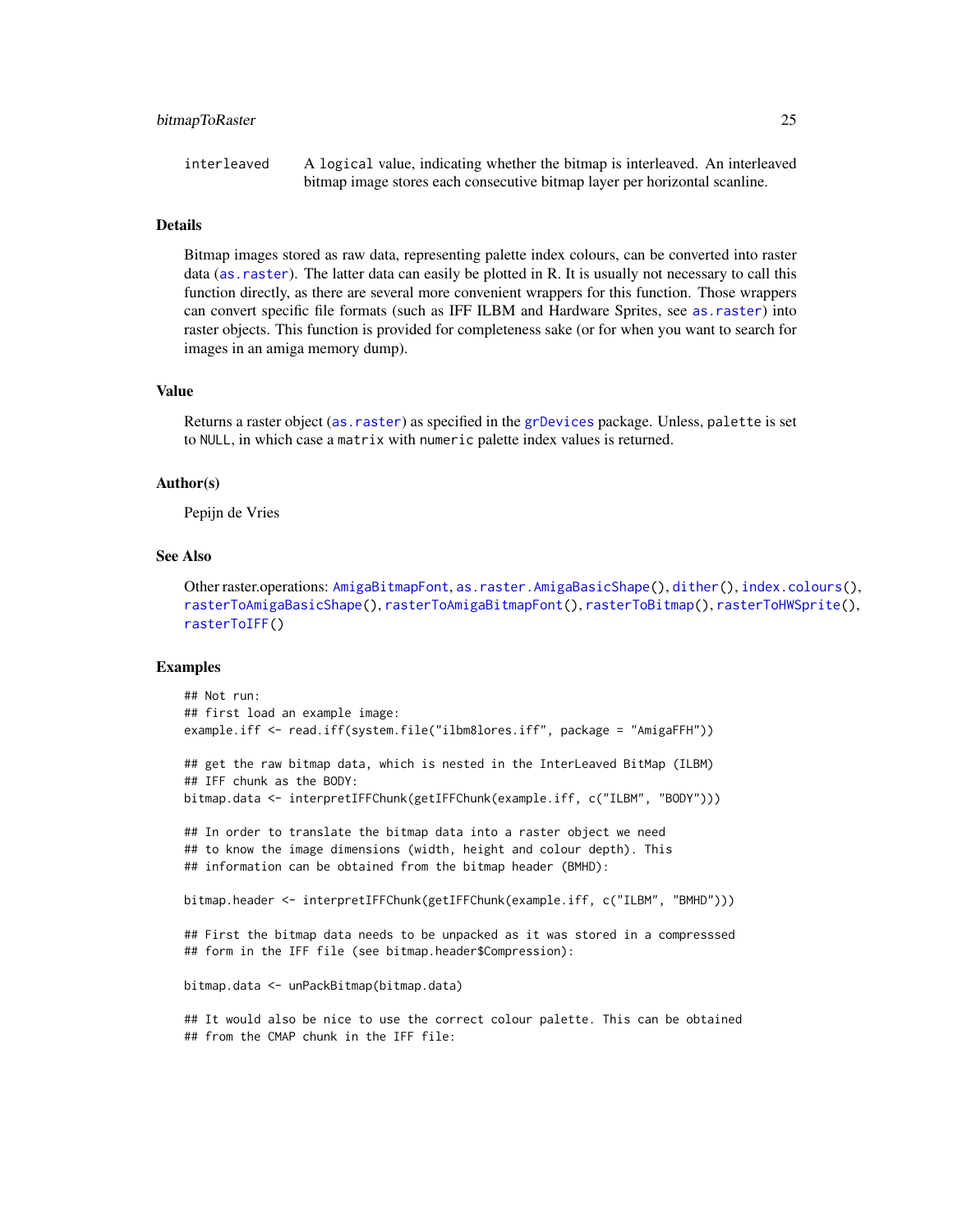```
bitmap.palette <- interpretIFFChunk(getIFFChunk(example.iff, c("ILBM", "CMAP")))
example.raster <- bitmapToRaster(bitmap.data,
                                 bitmap.header$w,
                                 bitmap.header$h,
                                 bitmap.header$nPlanes,
                                 bitmap.palette)
## We now have a raster object that can be plotted:
plot(example.raster, interpolate = FALSE)
## End(Not run)
```
#### <span id="page-25-1"></span>c *Combine multiple AmigaFFH objects*

#### Description

Use this function to correctly combine one or more [AmigaBitmapFont](#page-6-1) class objects into a single [AmigaBitmapFontSet](#page-6-2) class object, or to combine multiple [AmigaBasic](#page-2-1) class objects.

#### Usage

```
## S3 method for class 'AmigaBasic'
c(\ldots)## S3 method for class 'AmigaBitmapFont'
```

```
c(\ldots, name = "font")
```
# Arguments

| $\cdots$ | Either AmigaBasic or AmigaBitmapFont class objects. In case of AmigaBitmapFont<br>objects: Each AmigaBitmapFont object should have a unique Y-size.                                                                                                                                                                                                    |
|----------|--------------------------------------------------------------------------------------------------------------------------------------------------------------------------------------------------------------------------------------------------------------------------------------------------------------------------------------------------------|
| name     | This argument is only valid when  are one or more AmigaBitmapFont class<br>objects.                                                                                                                                                                                                                                                                    |
|          | A character string specifying the name that needs to be applied to the font set.<br>When unspecified, the default name 'font' is used. Note that this name will also<br>be used as a file name when writing the font to a file. So make sure the name is<br>also a valid file name. This will not be checked for you and may thus result in<br>errors. |

# Details

In case ... are one or more [AmigaBasic](#page-2-1) class objects:

[AmigaBasic](#page-2-1) class objects are combined into a single [AmigaBasic](#page-2-1) class object in the same order as they are given as argument to this function. for this purpose the lines of Amiga Basic codes are simply concatenated.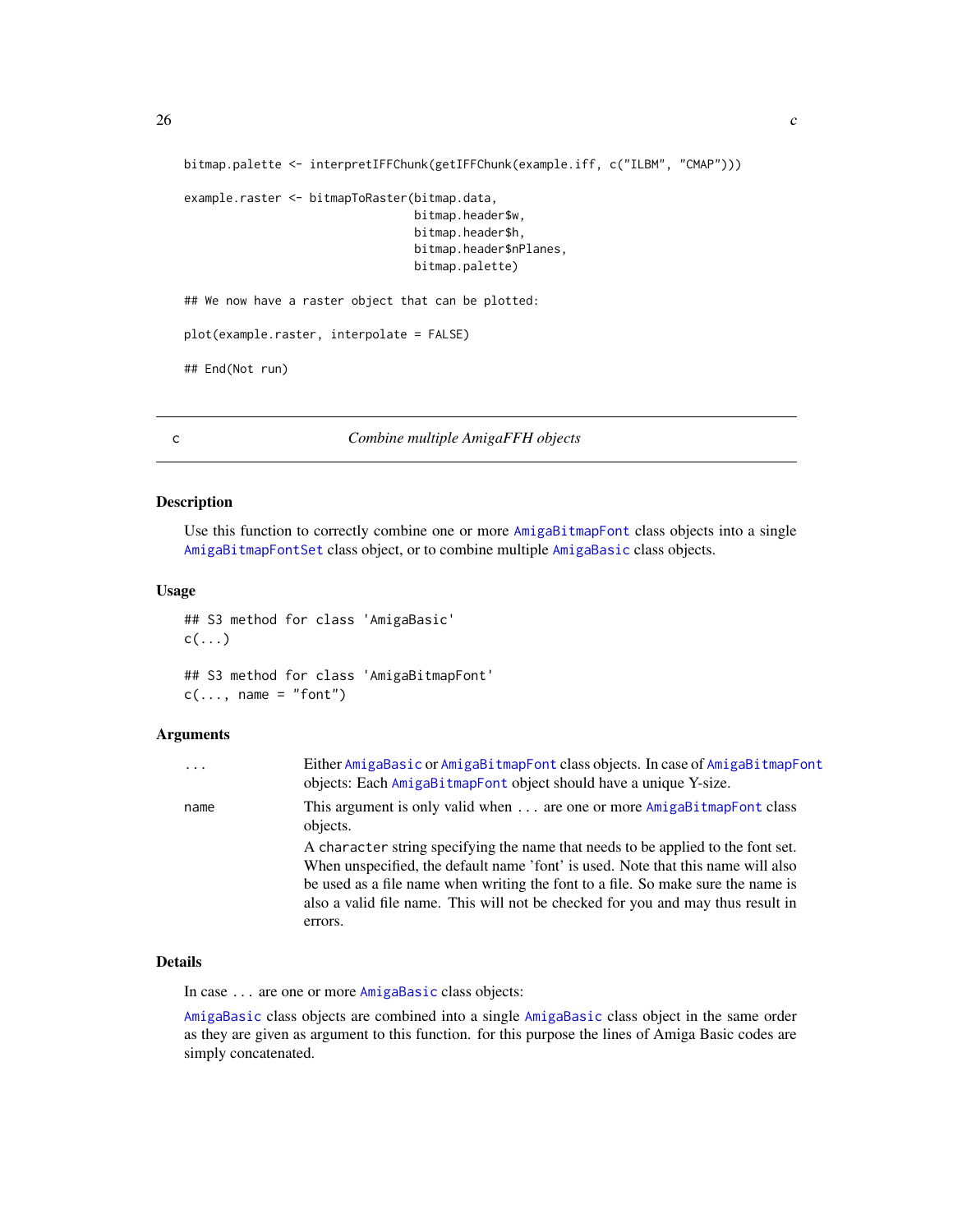<span id="page-26-0"></span>In case ... are one or more [AmigaBitmapFont](#page-6-1) class objects:

[AmigaBitmapFontSet](#page-6-2) class objects can hold multiple [AmigaBitmapFont](#page-6-1) class objects. Use this method to combine font bitmaps into such a font set. Make sure each bitmap represents a unique font height (in pixels). When heights are duplicated an error will be thrown.

You can also specify a name for the font, that will be embeded in the object. As this name will also be used as a file name when writing the font to a file, make sure that it is a valid filename.

# Value

Returns an [AmigaBitmapFontSet](#page-6-2) in which the [AmigaBitmapFont](#page-6-1) objects are combined. Or when [AmigaBasic](#page-2-1) objects are combined, an [AmigaBasic](#page-2-1) object is returned in which the lines of Amiga Basic code are combined.

# Author(s)

Pepijn de Vries

# See Also

```
Other AmigaBitmapFont.operations: AmigaBitmapFont, availableFontSizes(), fontName(),
font_example, getAmigaBitmapFont(), rasterToAmigaBitmapFont(), rawToAmigaBitmapFontSet(),
rawToAmigaBitmapFont(), read.AmigaBitmapFontSet(), read.AmigaBitmapFont(), write.AmigaBitmapFont()
```
## Examples

```
## Not run:
data(font_example)
## first get some AmigaBitmapFont objects:
font8 <- getAmigaBitmapFont(font_example, 8)
font9 <- getAmigaBitmapFont(font_example, 9)
## now bind these bitmaps again in a single set
font.set <- c(font8, font9, name = "my_font_name")
## Amiga Basic codes can also be combined:
bas1 \leq as. AmigaBasic("LET a = 1")
bas2 <- as.AmigaBasic("PRINT a")
bas \leq c(bas1, bas2)
## End(Not run)
```
<span id="page-26-1"></span>check.names.AmigaBasic

*Check Amiga Basic label/variable names for validity*

# **Description**

Check Amiga Basic label/variable names for validity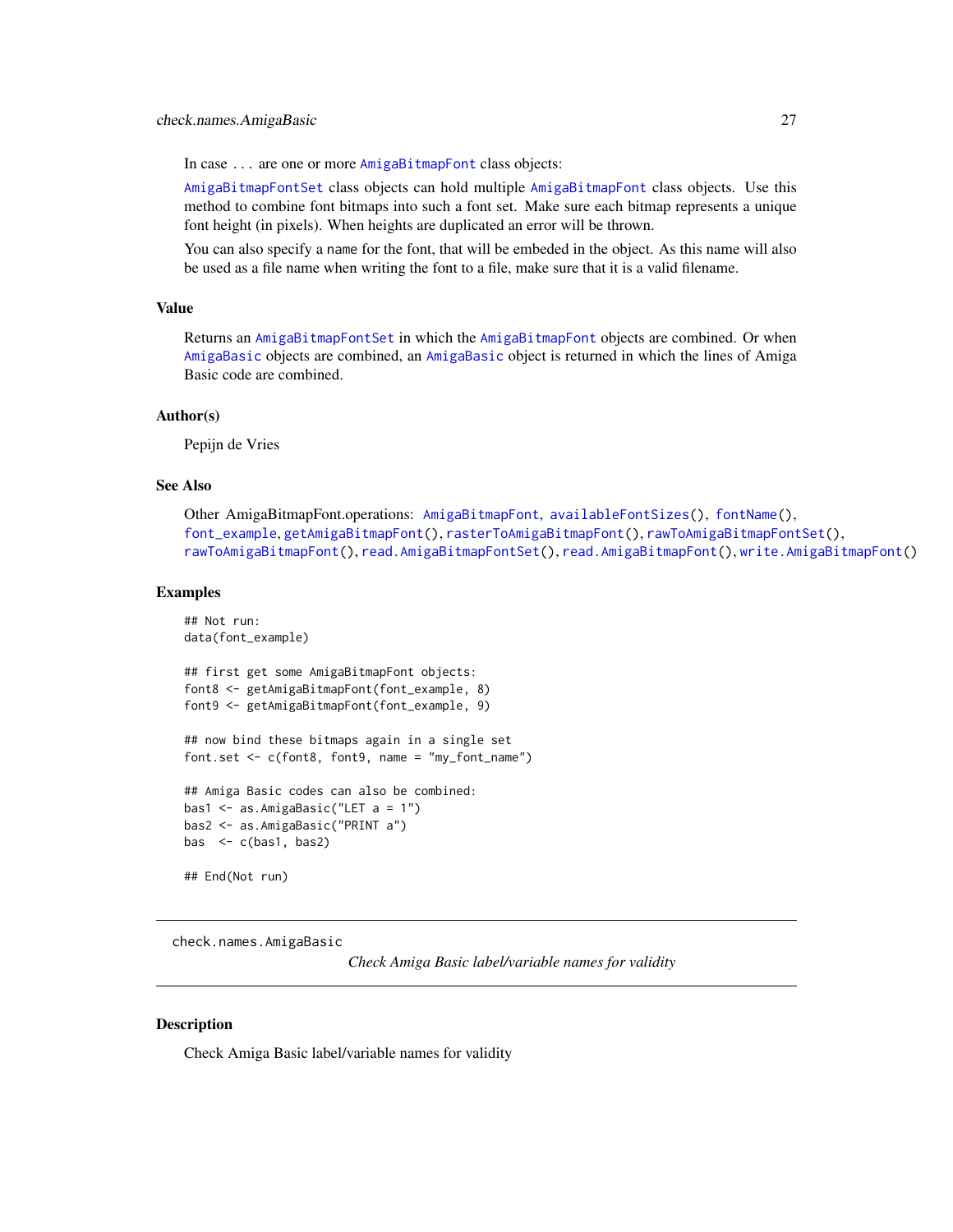#### Usage

```
check.names.AmigaBasic(x, ...)
```
#### Arguments

|          | A vector of character strings that need to be checked |
|----------|-------------------------------------------------------|
| $\cdots$ | Currently ignored.                                    |

#### Details

Names for variables and labels should adhere to the following rules in Amiga Basic:

- Length of the names should be in the range of 1 up to 255 character
- Names cannot be [AmigaBasic.reserved](#page-4-1) words
- Names should only contain alphanumeric characters or periods and should not contain special characters (i.e., reserved for type definition, such as dollar- or percentage sign)
- Names should not start with a numeric character

This function tests names against each of these criteria.

#### Value

A data.frame with logical values with the same number of rows as the length of x. Columns in the data.frame corresponds with the criteria listed in the details. FALSE for invalid names.

#### Author(s)

Pepijn de Vries

# See Also

```
Other AmigaBasic.operations: AmigaBasic.reserved(), AmigaBasicBMAP, AmigaBasic, [.AmigaBasic(),
as.AmigaBasicBMAP(), as.AmigaBasic(), as.character(), names.AmigaBasic(), rawToAmigaBasicBMAP(),
rawToAmigaBasic(), read.AmigaBasicBMAP(), read.AmigaBasic(), write.AmigaBasic()
```
# Examples

```
## Not run:
## These are valid names in Amiga Basic:
check.names.AmigaBasic(c("Foo", "Bar"))
## Reserved words and repeated names are not allowed:
check.names.AmigaBasic(c("Print", "Foo", "Foo"))
## End(Not run)
```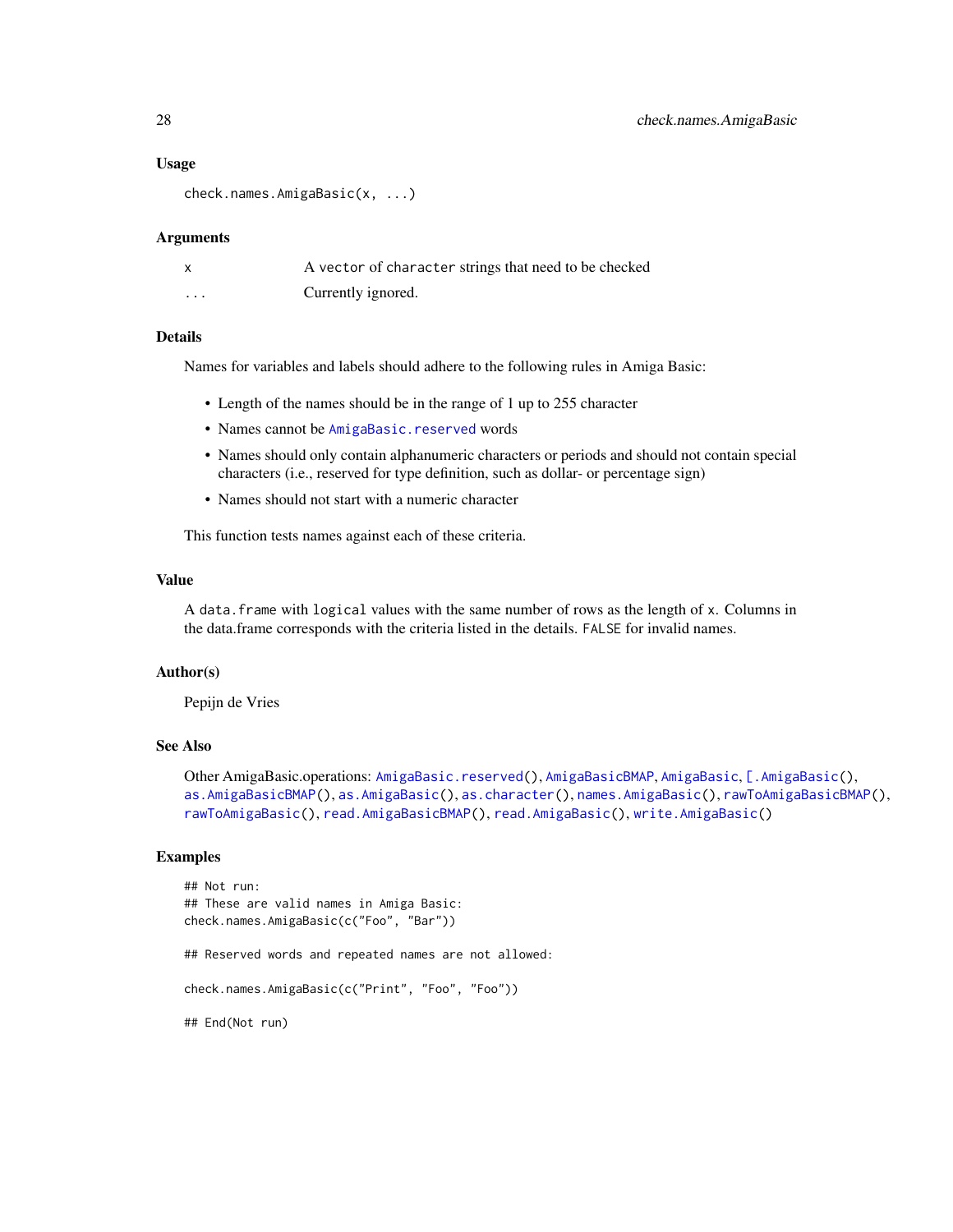<span id="page-28-1"></span><span id="page-28-0"></span>colourToAmigaRaw *Convert colours to Amiga compatible raw data or vice versa*

# Description

Convert colours to Amiga compatible raw data or vice versa, such that it can be used in graphical objects from the Commodore Amiga.

#### Usage

```
colourToAmigaRaw(
  x,
  colour.depth = c("12 bit", "24 bit"),n. bytes = c("2", "3")\lambdaamigaRawToColour(
  x,
  colour.depth = c("12 bit", "24 bit"),n.bytes = c("2", "3")
)
```
#### Arguments

| $\mathsf{x}$ | In the case amigaRawToColour is called, x should be a vector of raw data. The<br>length of this vector should be a multiple of 2 (when n. bytes = $"2"$ ) or 3 (when<br>$n.$ bytes = "3"). When colour ToAmigaRaw is called, x should be a character<br>strings representing a colour. |
|--------------|----------------------------------------------------------------------------------------------------------------------------------------------------------------------------------------------------------------------------------------------------------------------------------------|
| colour.depth | A character string: "12 bit" (default) or "24 bit". The first should be used<br>in most cases, as old Amigas have a 12 bit colour depth.                                                                                                                                               |
| n.bytes      | A character string: "2" or "3". The number of bytes that is used or should be<br>used to store each colour.                                                                                                                                                                            |

# Details

On the original Commodore Amiga chipset, graphics used indexed palettes of 12 bit colours. Colours are specified by their RGB (Red, Green and Blue) values, each component requiring 4 bits (with corresponding values ranging from 0 up to 15). Data structures on the Amiga were WORD (2 bytes) aligned. Colours are therefore typically stored in either 2 bytes (skipping the first four bits) or 3 bytes (one byte for each value).

These functions can be used to convert R colours into the closest matching Amiga colour in a raw format, or vice versa. Note that later Amiga models with the advanced (graphics) architecture (known as AA or AGA) allowed for 24 bit colours.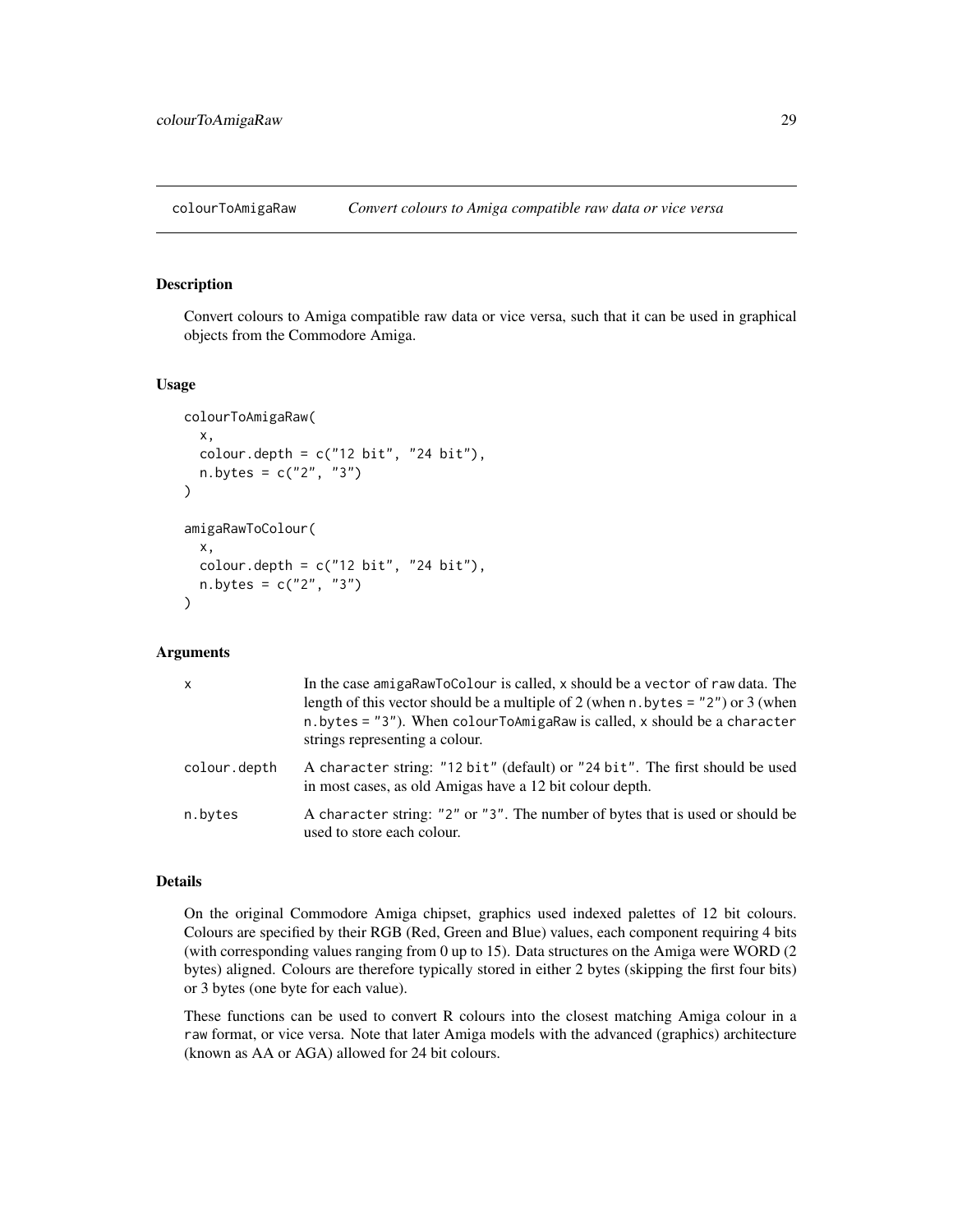# Value

In the case amigaRawToColour is called, a (vector of) colour character string(s) is returned. When colourToAmigaRaw is called, raw representing the colour(s) specified in x is returned.

# Author(s)

Pepijn de Vries

# See Also

```
Other raw.operations: as.AmigaBasic(), as.raw.AmigaBasic(), packBitmap(), rawToAmigaBasicBMAP(),
rawToAmigaBasicShape(), rawToAmigaBasic(), rawToAmigaBitmapFontSet(), rawToAmigaBitmapFont(),
rawToAmigaIcon(), rawToHWSprite(), rawToIFFChunk(), rawToSysConfig(), simpleAmigaIcon()
```
#### Examples

```
## Let's create some Amiga palettes:
colourToAmigaRaw(c("red", "navy blue", "brown", "#34AC5A"))
## let's do the reverse.
## this is white:
amigaRawToColour(as.raw(c(0x0f, 0xff)))
## this is white specified in 3 bytes:
amigaRawToColour(as.raw(c(0xf0, 0xf0, 0xf0)), n.bytes = "3")
## lower nybbles are ignored, you will get a warning when it is not zero:
amigaRawToColour(as.raw(c(0xf0, 0xf0, 0x0f)), n.bytes = "3")
```
<span id="page-29-1"></span>deltaFibonacciCompress

*(De)compress 8-bit continuous signals.*

# Description

Use a lossy delta-Fibonacci (de)compression to continuous 8-bit signals. This algorithm was used to compress 8-bit audio wave data on the Amiga.

#### Usage

```
deltaFibonacciCompress(x, ...)
```

```
deltaFibonacciDecompress(x, ...)
```
# Arguments

| $\boldsymbol{\mathsf{x}}$ | A vector of raw data that needs to be (de)compressed. |
|---------------------------|-------------------------------------------------------|
| $\cdots$                  | Currently ignored.                                    |

<span id="page-29-0"></span>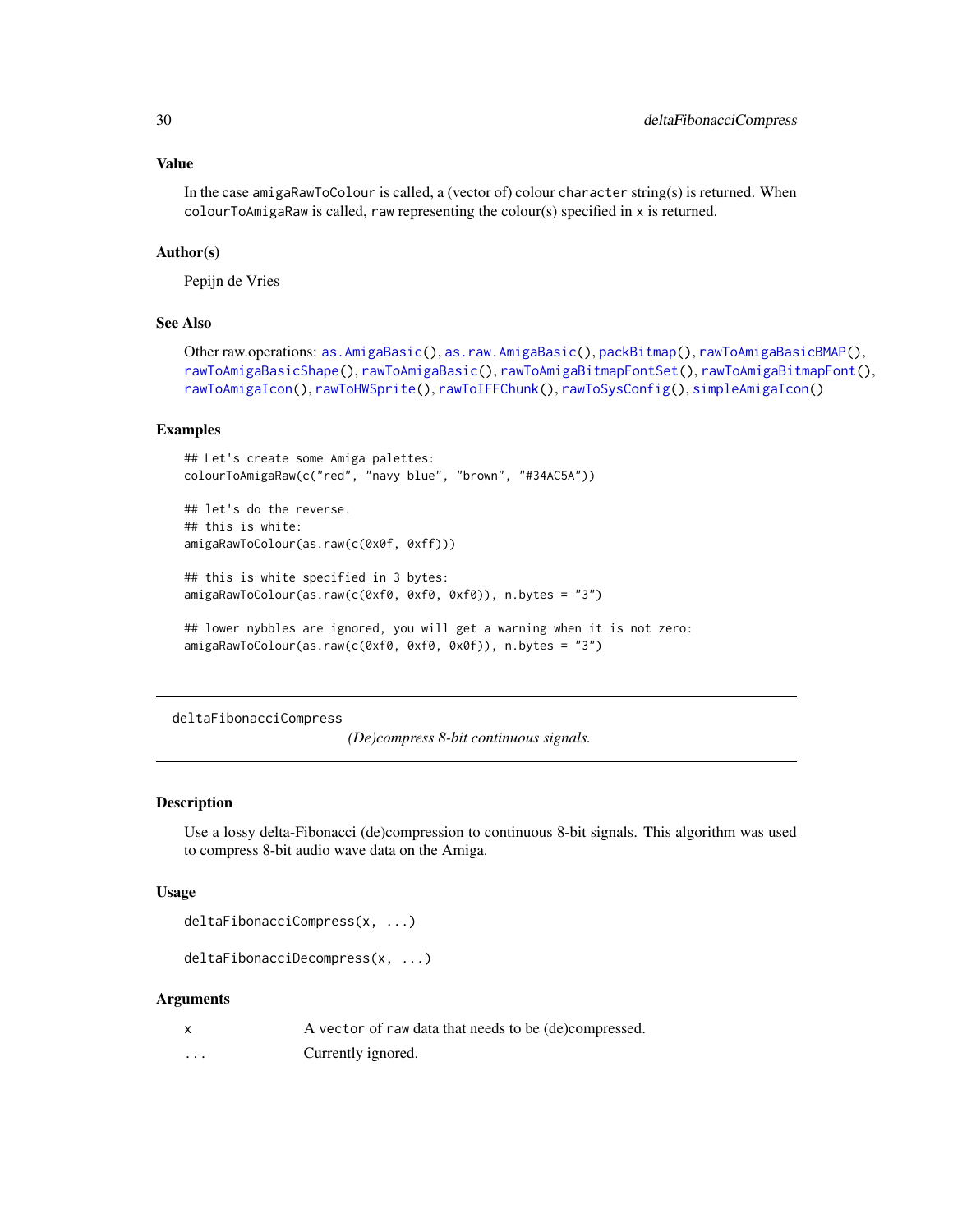#### Details

This form of compression is lossy, meaning that information and quality will get lost. 8-bit audio is normally stored as an 8-bit signed value representing the amplitude at specific time intervals. The delta-Fibonacci compression instead stores the difference between two time intervals (delta) as a 4-bit index. This index in turn represents a value from the Fibonacci series (hence the algorithm name). The compression stores small delta values accurately, but large delta values less accurately. As each sample is stored as a 4-bit value instead of an 8-bit value, the amount of data is reduced with almost 50% (the exact compression ratio is  $(4 + n)/(2n)$ ).

The algorithm was first described by Steve Hayes and was used in 8SVX audio stored in the Interchange File Format (IFF). The quality loss is considerable (especially when the audio contained many large deltas) and was even in the time it was developed (1985) not used much. The function is provided here for the sake of completeness. The implementation here only compresses 8-bit data, as for 16-bit data the quality loss will be more considerable.

# Value

Returns a vector of the resulting (de)compressed raw data.

#### Author(s)

Pepijn de Vries

# References

[https://en.wikipedia.org/wiki/Delta\\_encoding](https://en.wikipedia.org/wiki/Delta_encoding) [http://amigadev.elowar.com/read/ADCD\\_2.1/Devices\\_Manual\\_guide/node02D6.html](http://amigadev.elowar.com/read/ADCD_2.1/Devices_Manual_guide/node02D6.html)

# Examples

```
## Not run:
## Let's get an audio wave from the ProTrackR package, which we
## can use in this example:
buzz <- ProTrackR::PTSample(ProTrackR::mod.intro, 1)
## Let's convert it into raw data, such that we can compress it:
buzz.raw <- adfExplorer::amigaIntToRaw(ProTrackR::waveform(buzz) - 128, 8, T)
## Let's compress it:
buzz.compress <- deltaFibonacciCompress(buzz.raw)
## Look the new data uses less memory:
length(buzz.compress)/length(buzz.raw)
## The compression was lossy, which we can examine by decompressing the
## sample again:
buzz.decompress <- deltaFibonacciDecompress(buzz.compress)
## And turn the raw data into numeric data:
buzz.decompress <- adfExplorer::rawToAmigaInt(buzz.decompress, 8, T)
```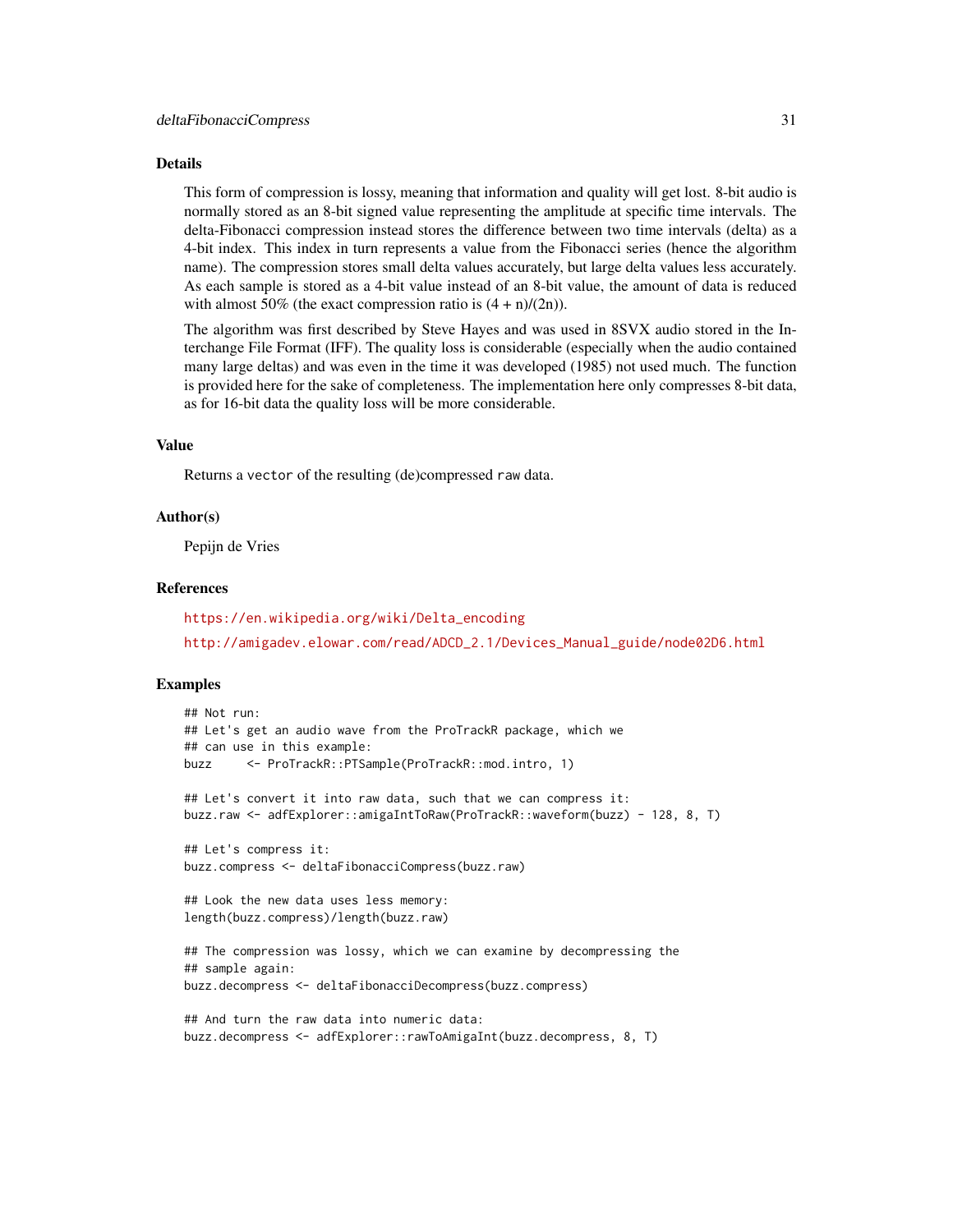```
## Plot the original wave in black, the decompressed wave in blue
## and the error in red (difference between the original and decompressed
## wave). The error is actually very small here.
plot(ProTrackR::waveform(buzz) - 128, type = "l")
lines(buzz.decompress, col = "blue")
buzz.error <- ProTrackR::waveform(buzz) - 128 - buzz.decompress
lines(buzz.error, col = "red")
## this can also be visualised by plotting the orignal wave data against
## the decompressed data (and observe a very good correlation):
plot(ProTrackR::waveform(buzz) - 128, buzz.decompress)
## Let's do the same with a sample of a snare drum, which has larger
## delta values:
snare.drum <- ProTrackR::PTSample(ProTrackR::mod.intro, 2)
## Let's convert it into raw data, such that we can compress it:
snare.raw <- adfExplorer::amigaIntToRaw(ProTrackR::waveform(snare.drum) - 128, 8, T)
## Let's compress it:
snare.compress <- deltaFibonacciCompress(snare.raw)
## Decompress the sample:
snare.decompress <- deltaFibonacciDecompress(snare.compress)
## And turn the raw data into numeric data:
snare.decompress <- adfExplorer::rawToAmigaInt(snare.decompress, 8, T)
## Now if we make the same comparison as before, we note that the
## error in the decompressed wave is much larger than in the previous
## case (red line):
plot(ProTrackR::waveform(snare.drum) - 128, type = "l")
lines(snare.decompress, col = "blue")
snare.error <- ProTrackR::waveform(snare.drum) - 128 - snare.decompress
lines(snare.error, col = "red")
## this can also be visualised by plotting the orignal wave data against
## the decompressed data (and observe a nice but not perfect correlation):
plot(ProTrackR::waveform(snare.drum) - 128, snare.decompress)
## End(Not run)
```
<span id="page-31-1"></span>

dither *Image dithering*

#### **Description**

Dither is an intentional form of noise applied to an image to avoid colour banding when reducing the amount of colours in that image. This function applies dithering to a grDevices raster image.

<span id="page-31-0"></span>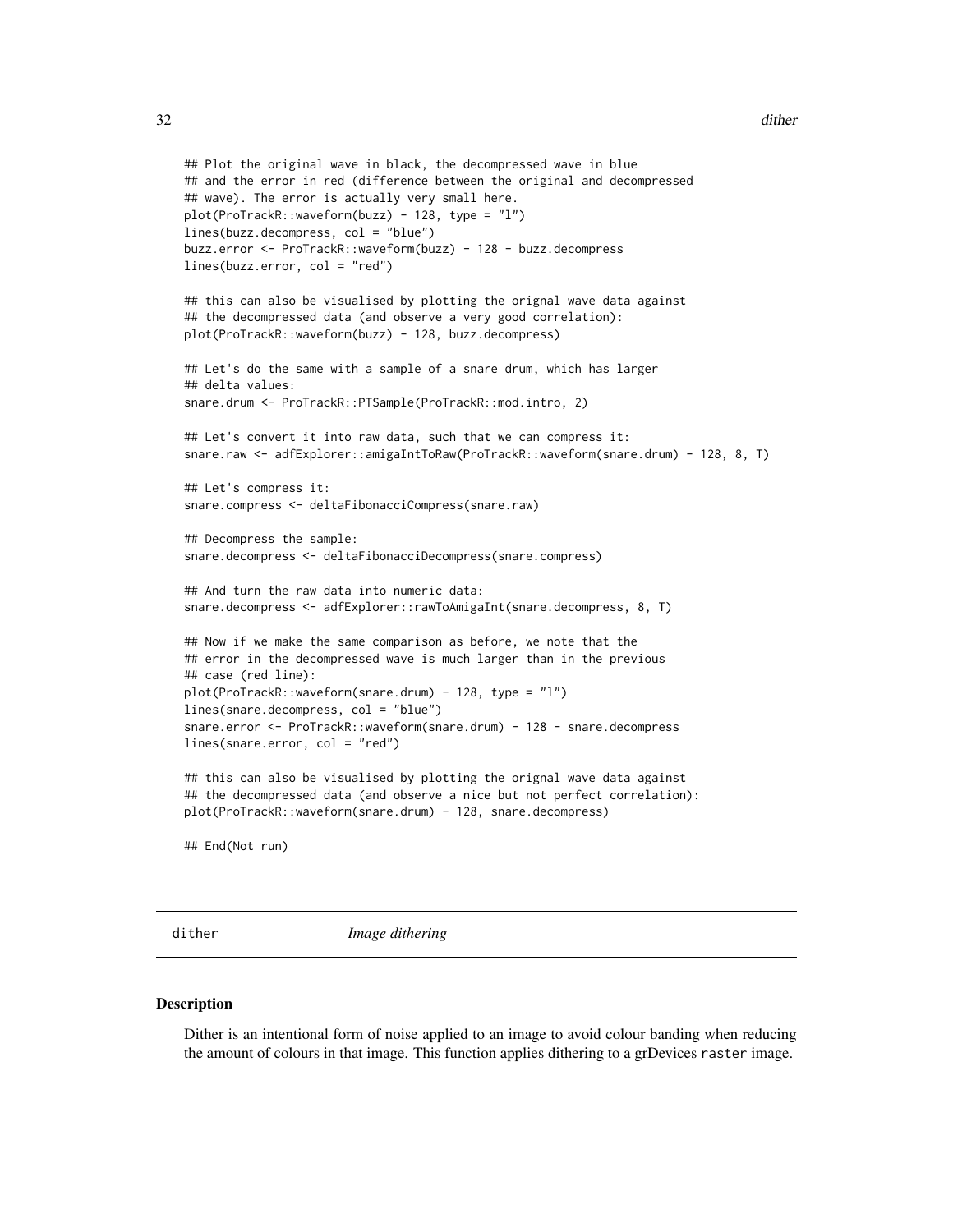# dither 33

# Usage

```
dither(x, method, ...)
## S3 method for class 'raster'
dither(
  x,
 method = c("none", "floyd-steinberg", "JJN", "stucki", "atkinson", "burkse",
    "sierra", "two-row-sierra", "sierra-lite"),
 palette,
 mode = c("none", "HAM6", "HAM8"),
  ...
)
## S3 method for class 'matrix'
dither(
  x,
 method = c("none", "floyd-steinberg", "JJN", "stucki", "atkinson", "burkse",
    "sierra", "two-row-sierra", "sierra-lite"),
 palette,
 mode = c("none", "HAM6", "HAM8"),
  ...
)
```
# Arguments

| X                 | Original image data that needs to be dithered. Should be a raster object (as . raster),<br>or a matrix of character string representing colours.                                                                                                    |
|-------------------|-----------------------------------------------------------------------------------------------------------------------------------------------------------------------------------------------------------------------------------------------------|
| method            | A character string indicating which dithering method should be applied. See<br>usage section for all possible options (Note that the "JJN" is the Jarvis, Judice,<br>and Ninke algorithm). Default is "none", meaning that no dithering is applied. |
| $\cdot\cdot\cdot$ | Currently ignored.                                                                                                                                                                                                                                  |
| palette           | A palette to which the image should be dithered. It should be a vector of<br>character strings representing colours.                                                                                                                                |
| mode              | A character string indicating whether a special Amiga display mode should be<br>used when dithering. By default 'none' is used (no special mode). In addition,<br>'HAM6' and 'HAM8' are supported. See rasterToBitmap for more details.             |

#### Details

The approaches implemented here all use error diffusion to achieve dithering. Each pixel is scanned (from top to bottom, from left to right), where the actual colour is sampled and compared with the closest matching colour in the palette. The error (the differences between the actual and used colour) is distributed over the surrounding pixels. The only difference between the methods implemented here is the way the error is distributed. The algorithm itself is identical. For more details consult the listed references.

Which method results in the best quality image will depend on the original image and the palette colours used for dithering, but is also a matter of taste. Note that the dithering algorithm is relatively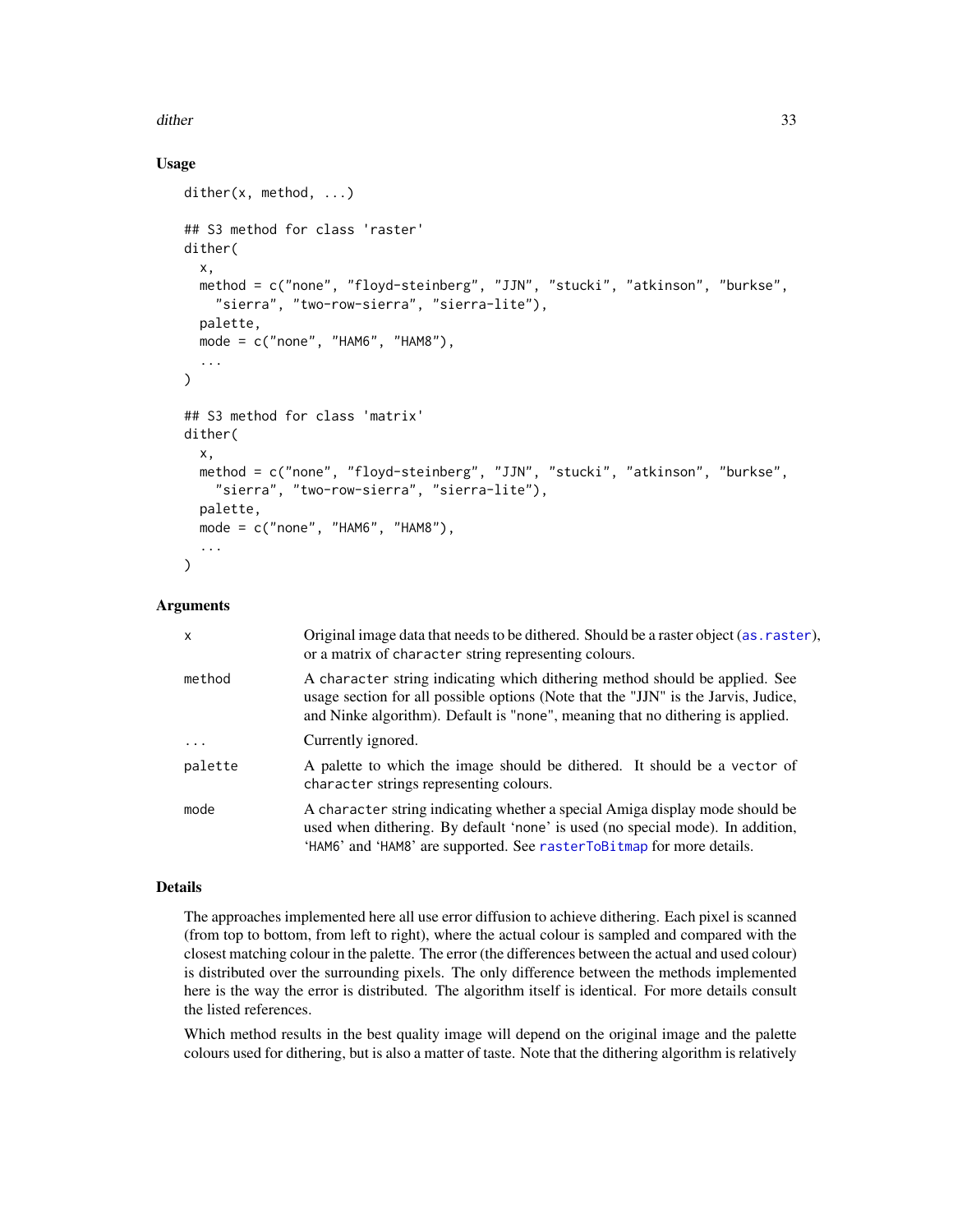slow and is provided in this package for your convenience. As it is not in the main scope of this package you should use dedicated software for faster/better results.

# Value

Returns a matrix with the same dimensions as x containing numeric index values. The corresponding palette is returned as attribute, as well as the index value for the fully transparent colour in the palette.

#### Author(s)

Pepijn de Vries

# References

R.W. Floyd, L. Steinberg, *An adaptive algorithm for spatial grey scale*. Proceedings of the Society of Information Display 17, 75-77 (1976).

J. F. Jarvis, C. N. Judice, and W. H. Ninke, *A survey of techniques for the display of continuous tone pictures on bilevel displays*. Computer Graphics and Image Processing, 5:1:13-40 (1976).

[https://en.wikipedia.org/wiki/Floyd-Steinberg\\_dithering](https://en.wikipedia.org/wiki/Floyd-Steinberg_dithering)

<https://tannerhelland.com/4660/dithering-eleven-algorithms-source-code/>

#### See Also

Other colour.quantisation.operations: [index.colours\(](#page-48-1))

```
Other raster.operations: AmigaBitmapFont, as.raster.AmigaBasicShape(), bitmapToRaster(),
index.colours(), rasterToAmigaBasicShape(), rasterToAmigaBitmapFont(), rasterToBitmap(),
rasterToHWSprite(), rasterToIFF()
```
# Examples

```
## Not run:
## first: Let's make a raster out of the 'volcano' data, which we can use in the example:
volcano.raster <- as.raster(t(matrix(terrain.colors(1 + diff(range(volcano)))[volcano -
 min(volcano) + 1], nrow(volcano))))
## let's dither the image, using a predefined two colour palette:
volcano.dither <- dither(volcano.raster,
                         method = "floyd-steinberg",
                         palette = c("yellow", "green"))
## Convert the indices back into a raster object, such that we can plot it:
volcano.dither <- as.raster(apply(volcano.dither, 2, function(x) c("yellow", "green")[x]))
par(mfcol = c(1, 2))plot(volcano.raster, interpolate = F)
plot(volcano.dither, interpolate = F)
```

```
## results will get better when a better matching colour palette is used.
## for that purpose use the function 'index.colours'.
```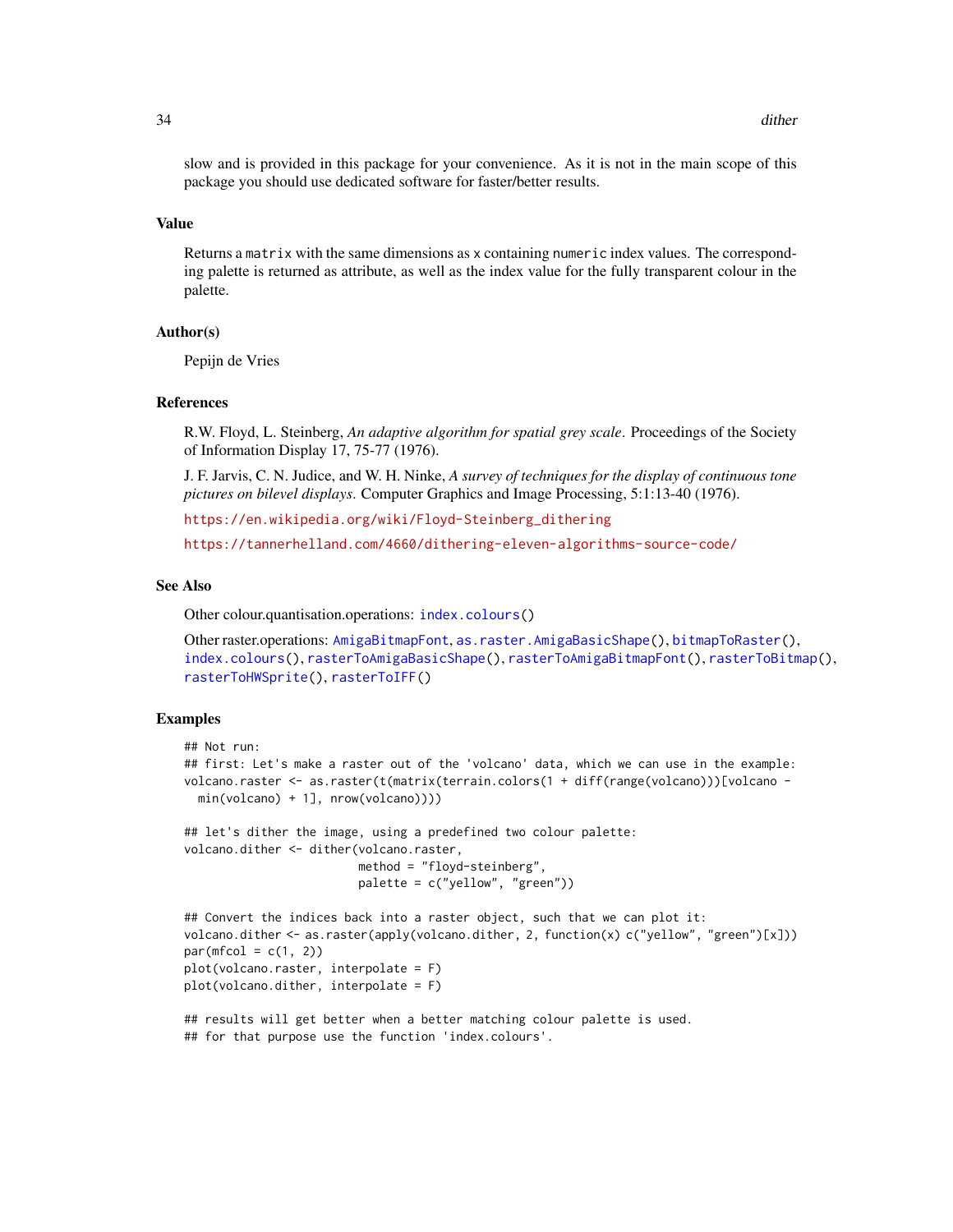#### <span id="page-34-0"></span>fontName 35

## End(Not run)

# <span id="page-34-1"></span>fontName *Extract or replace a font name*

# Description

Extract or replace a font name from an [AmigaBitmapFontSet](#page-6-2) object.

# Usage

fontName(x)

fontName $(x)$  <- value

# **Arguments**

|       | An AmigaBitmapFontSet for which the font name needs to be changed.   |
|-------|----------------------------------------------------------------------|
| value | A character string specifying the name you wish to use for the font. |

# Details

The name of a font is embeded at multiple locations of an [AmigaBitmapFontSet](#page-6-2) object. This function can be used to extract or replace the font name correctly. This is also the name that will be used when writing the font to a file with [write.AmigaBitmapFontSet](#page-98-2).

# Value

Returns the font name. In case of the replace function, a copy of  $x$  is returned with the name replaced by 'value'.

# Author(s)

Pepijn de Vries

# See Also

Other AmigaBitmapFont.operations: [AmigaBitmapFont](#page-6-1), [availableFontSizes\(](#page-22-1)), [c\(](#page-25-1)), [font\\_example](#page-35-1), [getAmigaBitmapFont\(](#page-36-1)), [rasterToAmigaBitmapFont\(](#page-59-1)), [rawToAmigaBitmapFontSet\(](#page-73-1)), [rawToAmigaBitmapFont\(](#page-72-1)), [read.AmigaBitmapFontSet\(](#page-84-1)), [read.AmigaBitmapFont\(](#page-83-1)), [write.AmigaBitmapFont\(](#page-98-1))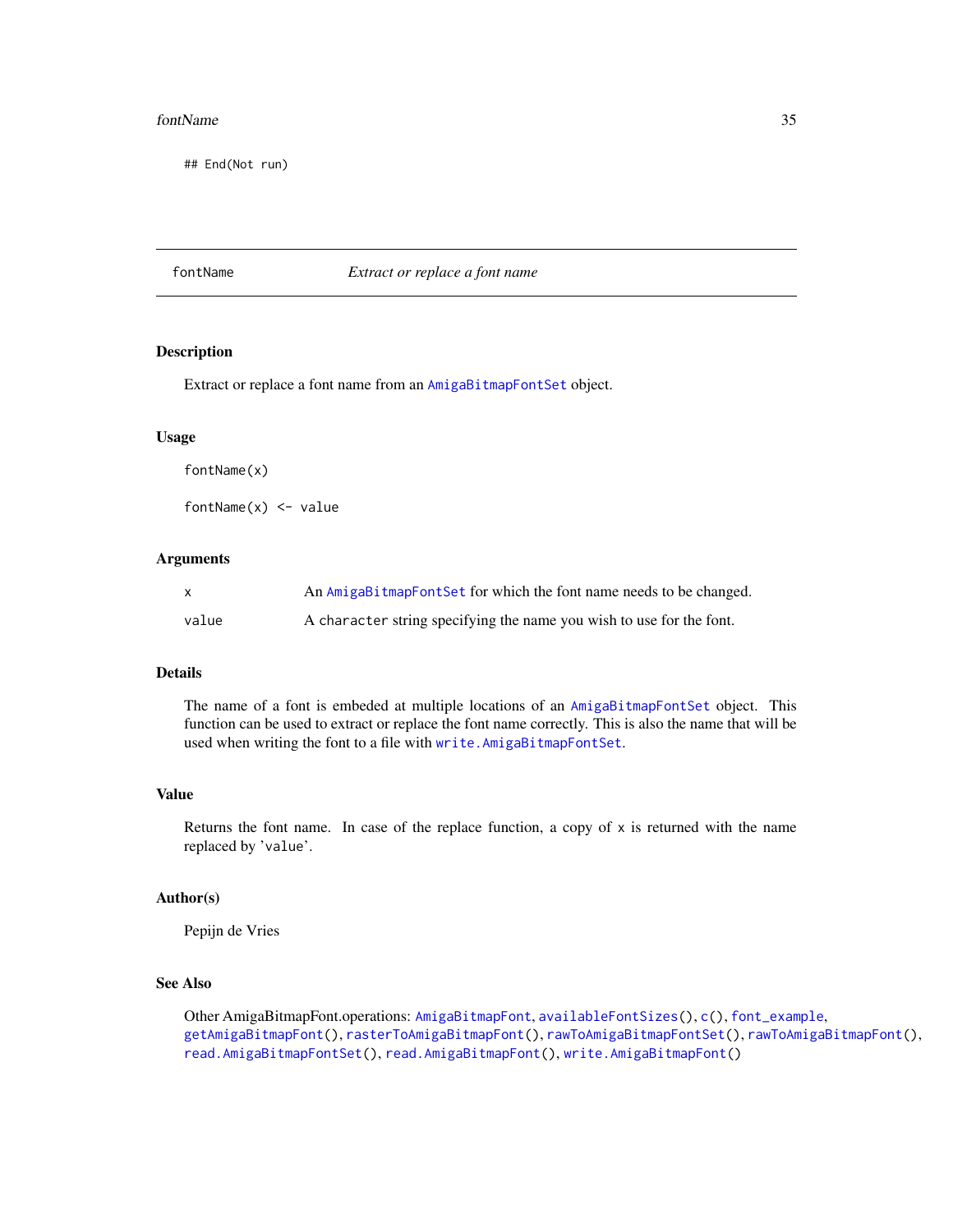### Examples

```
## Not run:
data(font_example)
## show the name of the example font:
fontName(font_example)
## This is how you change the name into "foo"
fontName(font_example) <- "foo"
## see it worked:
fontName(font_example)
## End(Not run)
```
<span id="page-35-1"></span>font\_example *An example object for the AmigaBitmapFontSet class*

# Description

An example object for the [AmigaBitmapFontSet](#page-6-2) class used in examples throughout this package. It also contains a nested [AmigaBitmapFont](#page-6-1) class objects, which can be obtain by using getAmigaBitmapFont(font\_example,9).

# Format

font\_example is an [AmigaBitmapFontSet](#page-6-2) object. For details see the object class documentation.

# Details

The font\_example contains a font that was designed as an example for this package. It holds bitmap glyphs for 8 and 9 pixels tall characters.

# See Also

Other AmigaBitmapFont.operations: [AmigaBitmapFont](#page-6-1), [availableFontSizes\(](#page-22-1)), [c\(](#page-25-1)), [fontName\(](#page-34-1)), [getAmigaBitmapFont\(](#page-36-1)), [rasterToAmigaBitmapFont\(](#page-59-1)), [rawToAmigaBitmapFontSet\(](#page-73-1)), [rawToAmigaBitmapFont\(](#page-72-1)), [read.AmigaBitmapFontSet\(](#page-84-1)), [read.AmigaBitmapFont\(](#page-83-1)), [write.AmigaBitmapFont\(](#page-98-1))

# Examples

data("font\_example")

<span id="page-35-0"></span>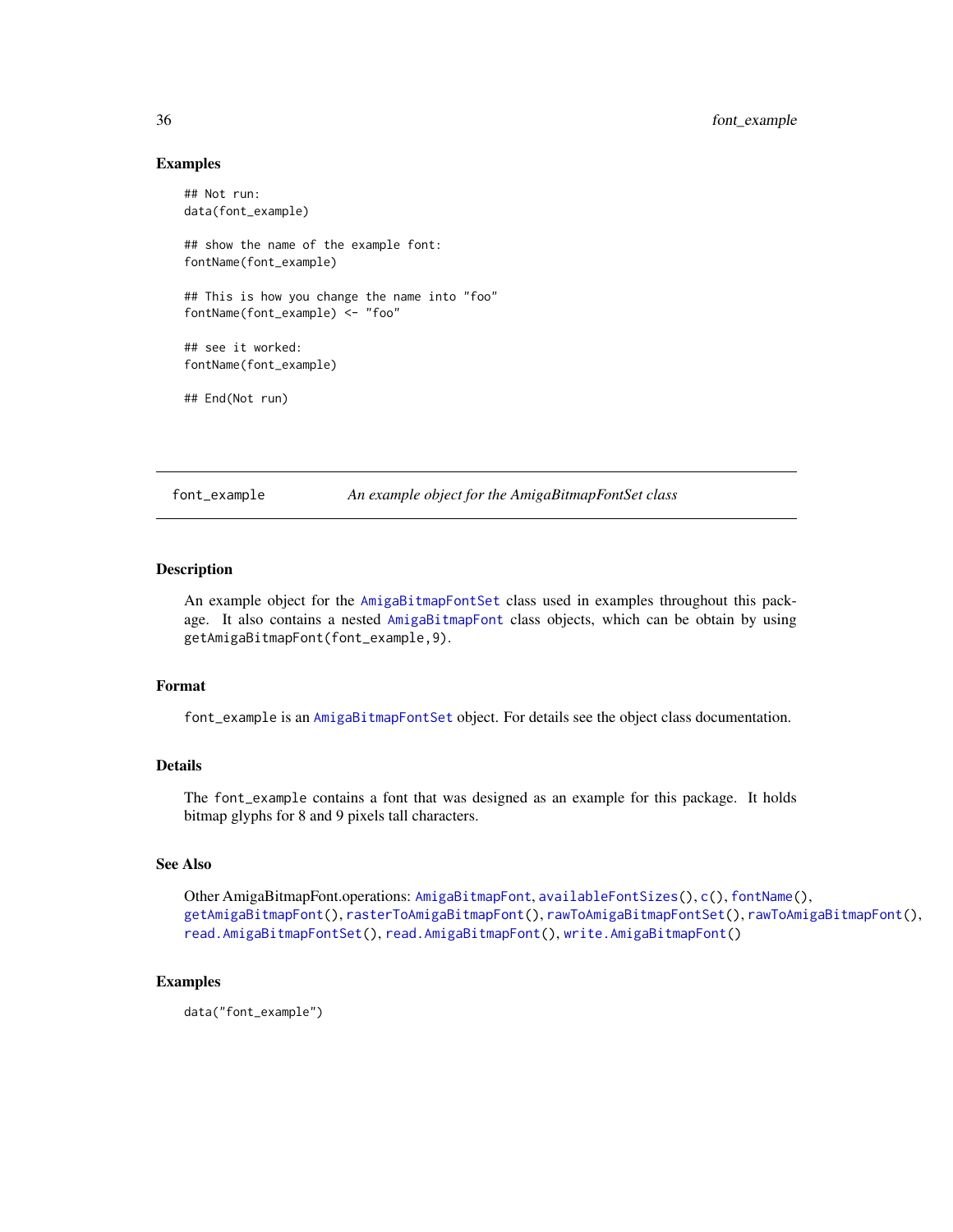<span id="page-36-0"></span>getAmigaBitmapFont *Extract a specific AmigaBitmapFont from a AmigaBitmapFontSet*

## Description

Extract a specific [AmigaBitmapFont](#page-6-0) from a [AmigaBitmapFontSet](#page-6-1).

## Usage

```
getAmigaBitmapFont(x, size)
```
#### Arguments

|      | An AmigaBitmapFontSet object, from which the specific AmigaBitmapFont<br>object needs to be extracted.                 |
|------|------------------------------------------------------------------------------------------------------------------------|
| size | A single numeric value specifying the desired font size in pixels. Use available Font Sizes<br>to get available sizes. |

## Details

An [AmigaBitmapFontSet](#page-6-1) object can hold one or more bitmaps for specific font sizes (heights). Use this function to obtain such a specific [AmigaBitmapFont](#page-6-0).

## Value

Returns an [AmigaBitmapFont](#page-6-0) of the requested size. An error is thrown when the requested size is not available.

## Author(s)

Pepijn de Vries

## See Also

Other AmigaBitmapFont.operations: [AmigaBitmapFont](#page-6-0), [availableFontSizes\(](#page-22-0)), [c\(](#page-25-0)), [fontName\(](#page-34-0)), [font\\_example](#page-35-0), [rasterToAmigaBitmapFont\(](#page-59-0)), [rawToAmigaBitmapFontSet\(](#page-73-0)), [rawToAmigaBitmapFont\(](#page-72-0)), [read.AmigaBitmapFontSet\(](#page-84-0)), [read.AmigaBitmapFont\(](#page-83-0)), [write.AmigaBitmapFont\(](#page-98-0))

## Examples

```
## Not run:
data(font_example)
## get the font object for the first available size:
font <- getAmigaBitmapFont(font_example,
                           availableFontSizes(font_example)[1])
```
## End(Not run)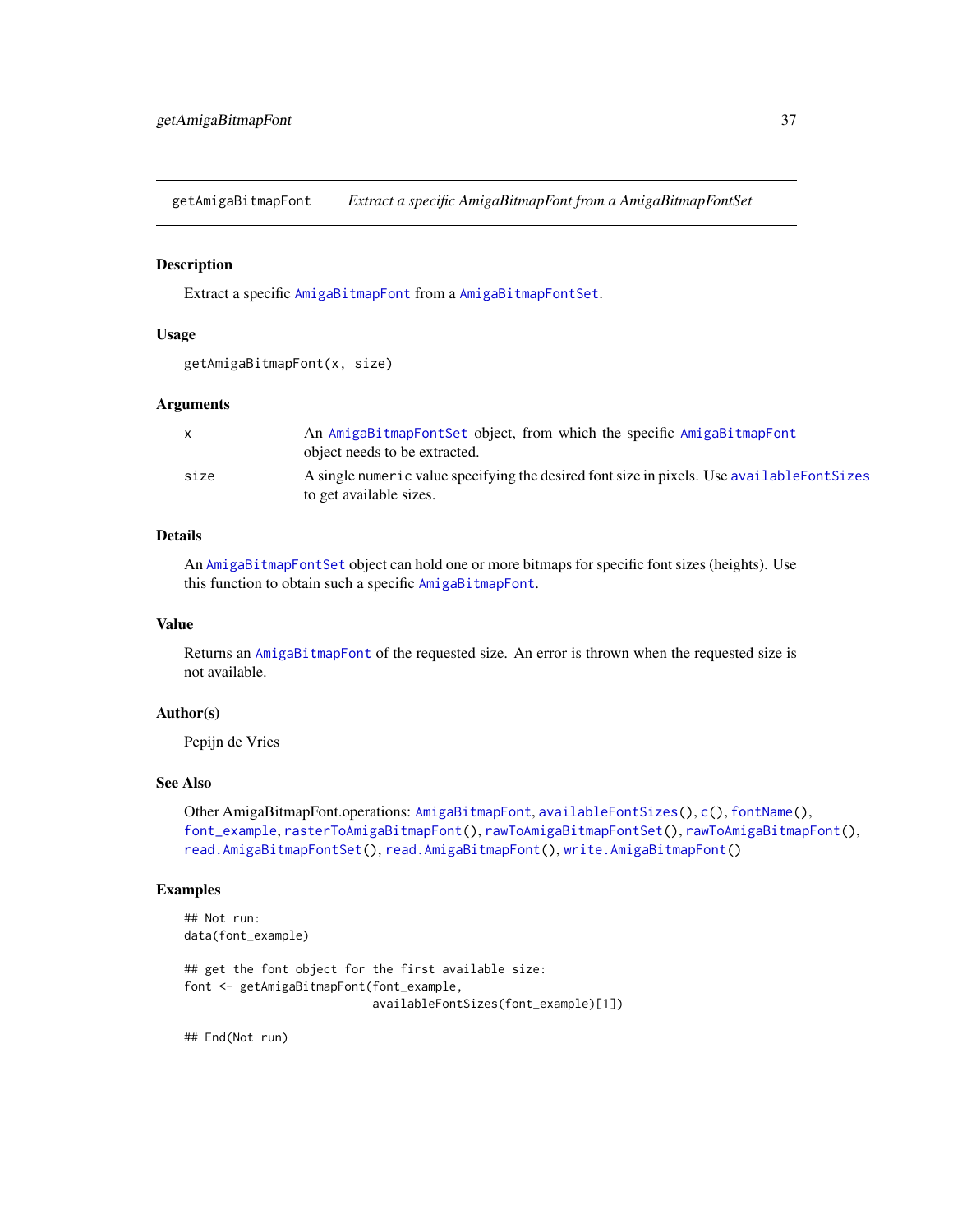<span id="page-37-0"></span>

#### **Description**

[IFFChunk](#page-41-0)s can be nested in a tree-like structure. Use this method to get a specific chunk with a specific label.

#### Usage

## S4 method for signature 'IFFChunk, character, integer' getIFFChunk(x, chunk.path, chunk.number)

## S4 method for signature 'IFFChunk,character,missing' getIFFChunk(x, chunk.path, chunk.number)

## S4 replacement method for signature 'IFFChunk,character,missing,IFFChunk' getIFFChunk(x, chunk.path, chunk.number = NULL) <- value

```
## S4 replacement method for signature 'IFFChunk,character,integer,IFFChunk'
getIFFChunk(x, chunk.path, chunk.number = NULL) <- value
```
#### Arguments

| $\mathsf{x}$ | An IFFChunk object from which the nested IFFChunk should be extracted an<br>returned.                                                                                                                                                                                                     |
|--------------|-------------------------------------------------------------------------------------------------------------------------------------------------------------------------------------------------------------------------------------------------------------------------------------------|
| chunk.path   | A vector of 4 character long strings of IFF chunk labels, specifying the<br>path of the target IFF chunk. For example: c("ILBM", "BODY") means, get the<br>"BODY" chunk from inside the "ILBM" chunk.                                                                                     |
| chunk.number | A vector of the same length as chunk path, with integer index numbers.<br>Sometimes a chunk can contain a list of chunks with the same label. With this<br>argument you can specify which element should be returned. By default (when<br>missing), the first element is always returned. |
| value        | An IFFC hunk with which the target chunk should be replaced. Make sure that<br>value is of the same chunk. type as the last chunk specified in the chunk. path.                                                                                                                           |

#### Details

IFFChunk objects have 4 character identifiers, indicating what type of chunk you are dealing with. These chunks can be nested inside of each other. Use this method to extract specific chunks by referring to there respective identifiers. The identifiers are shown when calling print on an [IFFChunk](#page-41-0). If a specified path doesn't exist, this method throws a 'subscript out of range' error.

#### Value

Returns an [IFFChunk](#page-41-0) object nested inside x at the specified path. Or in case of the replace method the original chunk x is returned with the target chunk replaced by value.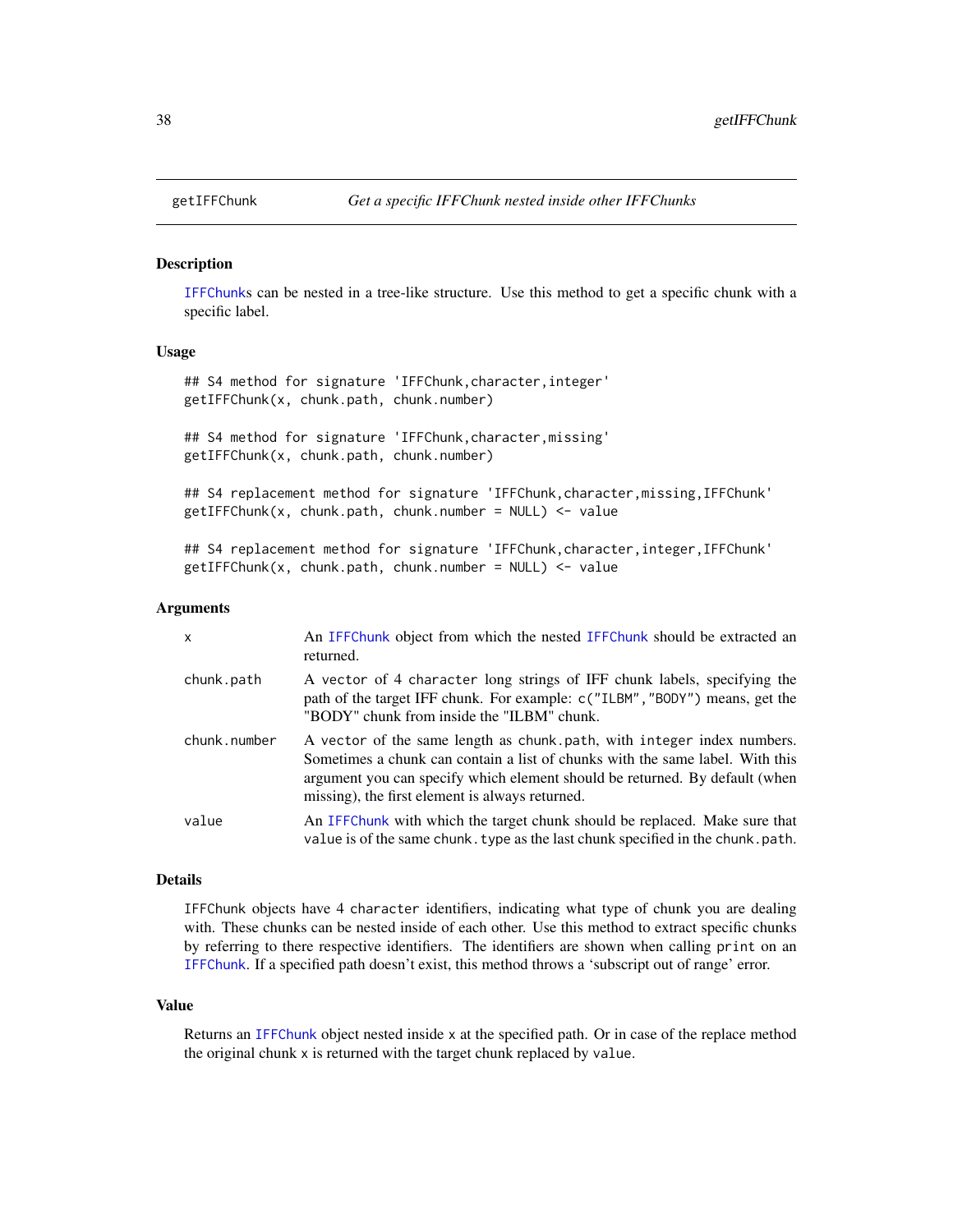## hardwareSprite-class 39

#### Author(s)

Pepijn de Vries

#### See Also

```
Other iff.operations: IFFChunk-class, WaveToIFF(), as.raster.AmigaBasicShape(), interpretIFFChunk(),
rasterToIFF(), rawToIFFChunk(), read.iff(), write.iff()
```
#### Examples

```
## Not run:
## load an IFF file
example.iff <- read.iff(system.file("ilbm8lores.iff", package = "AmigaFFH"))
## Get the BMHD (bitmap header) from the ILBM (interleaved bitmap) chunk:
bmhd <- getIFFChunk(example.iff, c("ILBM", "BMHD"))
## This is essentially doing the same thing, but we now explicitly
## tell the method to get the first element for each specified label:
bmhd <- getIFFChunk(example.iff, c("ILBM", "BMHD"), c(1L, 1L))
## Let's modify the bitmap header and replace it in the parent IFF chunk.
bmhd.itpt <- interpretIFFChunk(bmhd)
## Let's disable the masking, the bitmap will no longer be transparent:
bmhd.itpt$Masking <- "mskNone"
bmhd <- IFFChunk(bmhd.itpt)
## Now replace the header from the original iff with the modified header:
getIFFChunk(example.iff, c("ILBM", "BMHD")) <- bmhd
## End(Not run)
```
hardwareSprite-class *The hardwareSprite class*

#### <span id="page-38-0"></span>Description

An S4 class object that represent graphical objects known as hardware sprites on the Commodore Amiga.

## Details

Amiga hardware supported sprites, which are graphical objects that could be moved around the display and independently from each other. Basic sprites were 16 pixels wide and any number of pixels high and were composed of four colours, of which one is transparent.

More complex sprites could be formed by linking separate sprites together. That way, sprites could become wider, or be composed of more colours. Such extended sprites are currently not supported by this package.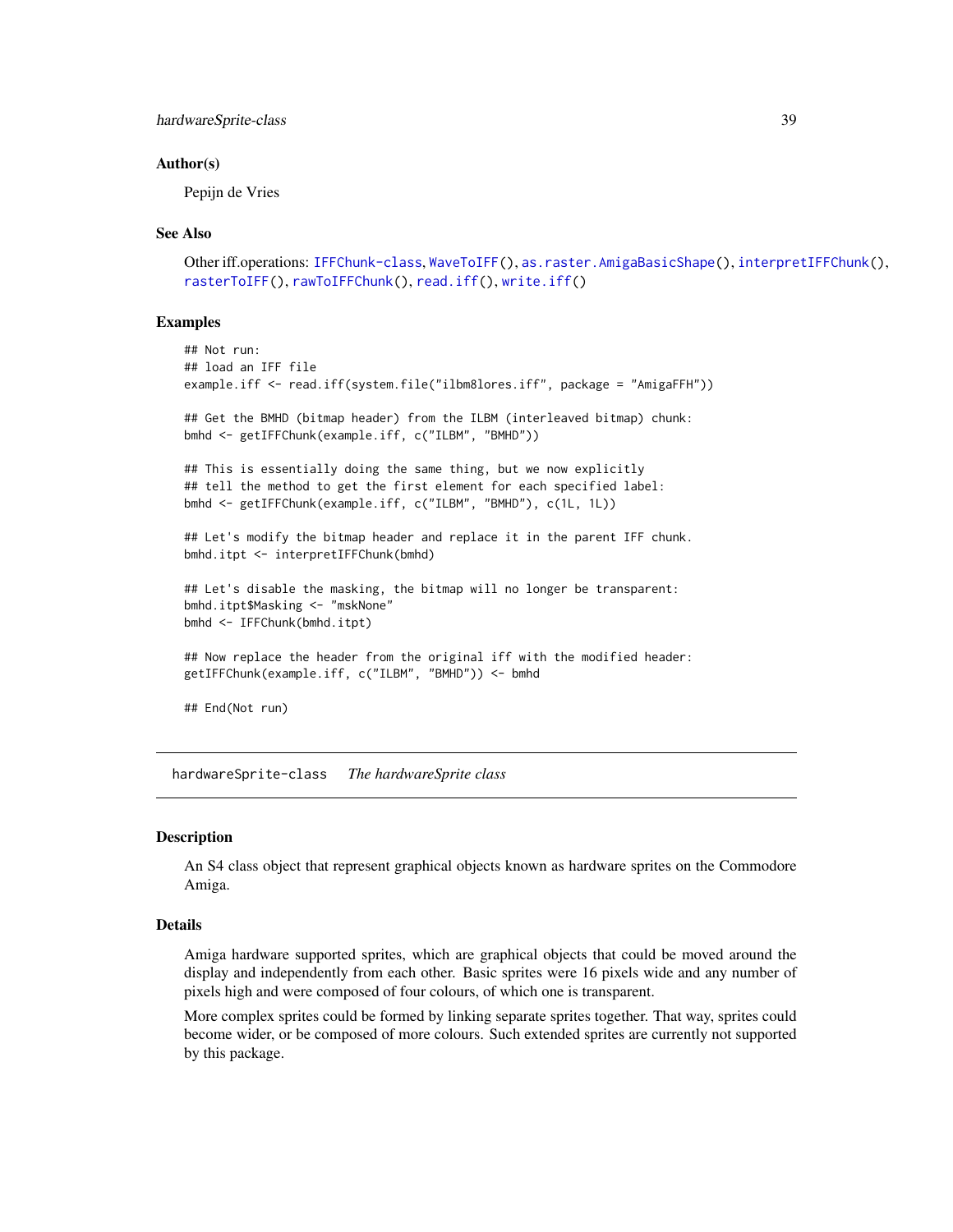A well known example of hardware sprite on the Commodore Amiga is the mouse pointer.

This object simply holds the basic information belonging to hardware sprite. Use [as.raster](#page-18-1) to convert it to a raster which is a more useful graphical element in R.

### **Slots**

VStart The vertical starting position of a sprite.

- HStart The horizontal starting position of a sprite.
- VStop The vertical stopping position of a sprite. The height of a sprite should be given by VStart - VStop.
- control.bits 8 logical values used for extending sprites. The values are stored in this objects but extending sprites is not (yet) supported.
- bitmap Interleaved bitmap data containing information on the pixel colour numbers of the sprite.
- colours A vector of the 3 colours used for the sprite.
- end.of.data Sprite data can be followed by another sprite. It is terminated with two WORDS equalling zero (raw(4)). Repeated sprite data is currently not supported.

#### Author(s)

Pepijn de Vries

#### References

[http://amigadev.elowar.com/read/ADCD\\_2.1/Hardware\\_Manual\\_guide/node00AE.html](http://amigadev.elowar.com/read/ADCD_2.1/Hardware_Manual_guide/node00AE.html)

```
## This generates a sprite of a single line (16x1 pixels) with an empty bitmap:
new("hardwareSprite")
```

```
## This generates a sprite of a single line (16x1 pixels) where
## the bitmap contains some coloured pixels:
new("hardwareSprite", bitmap = as.raw(c(0x01,0x02,0x03,0x04)))
```

```
## This generates a sprite of 16x16 pixels:
new("hardwareSprite",
   VStop = 16,
   bitmap = as.raw(sample.int(255, 64, replace = TRUE)))
```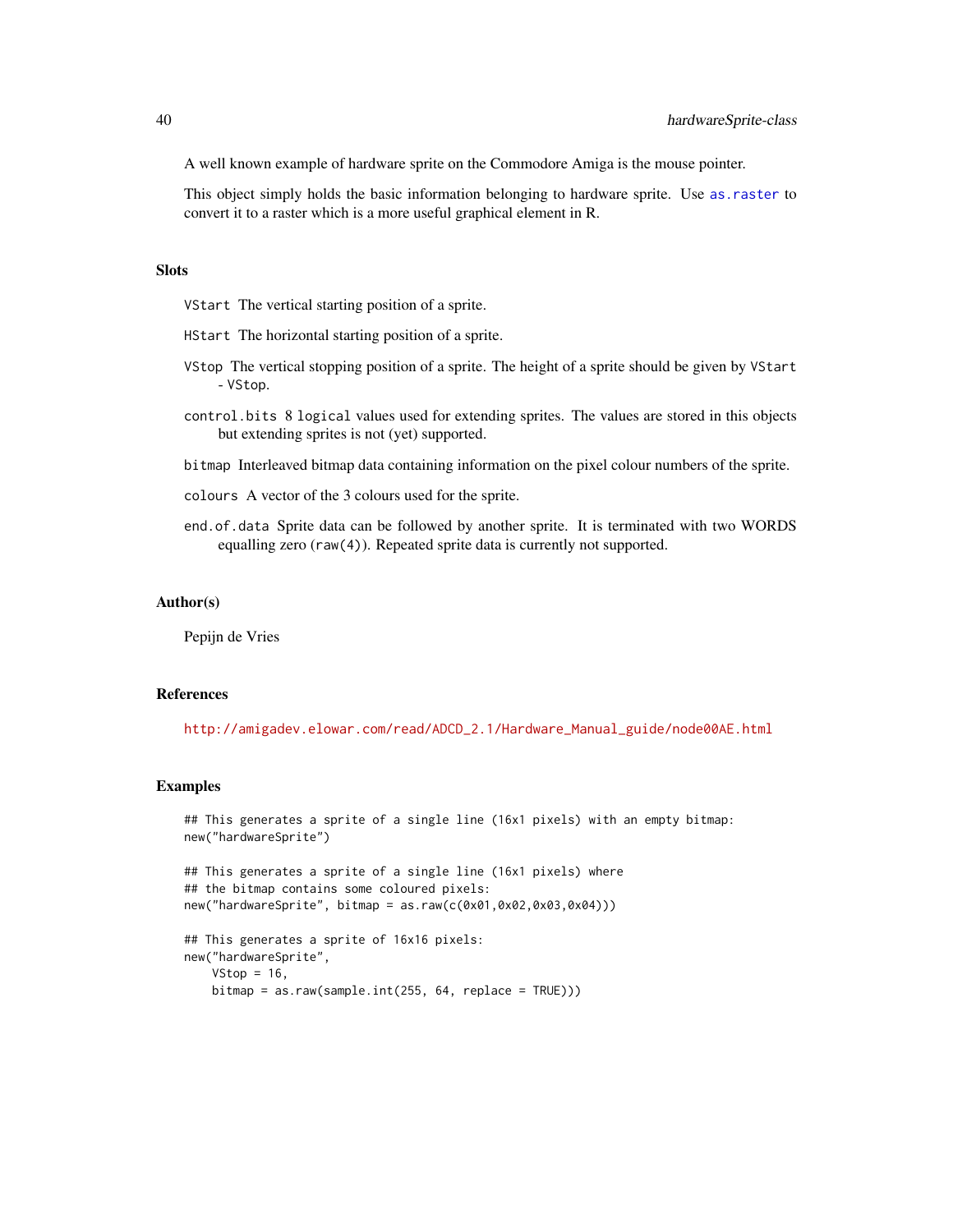<span id="page-40-0"></span>

#### **Description**

An S4 class structure to represent data stored in the Interchange File Format (IFF).

## Details

The Interchange File Format (IFF) was introduced in 1985 by Electronic Arts. This format stores files in standardised modular objects, called 'chunks'. At the start of each chunk it is specified what type of data can be expected and what the size of this data is. This was a very forward thinking way of storing data, similar structures are still used in modern file formats (such as PNG images and XML files).

Although the IFF format is still in use, and new standardised chunk types can still be registered, this package will focus on the older chunk types that were primarily used on the Commodore Amiga (OS <= 3.0). IFF files could contain any kind of information. It could contain bitmap images, but also audio clips or (formatted) texts.

The IFFChunk class is designed such that it theoretically can hold any type of IFF data. This package will mostly focus on the early IFF file types (i.e., IFF chunks as originally registered by Electronic Arts). IFF files are read by this package in a none lossy way ([read.iff](#page-87-0)), such that all information is preserved (even if it is of an unknown type, as long as the chunk identifier is 4 characters long).

This means that the object needs to be interpreted in order to make sense out of it ([interpretIFFChunk](#page-50-0)). This interpretation returns simplified interpretations of class IFF.ANY when it is supported (see [IFFChunk-method](#page-41-1) for supported chunk types). Note that in the interpretation process (meta-)information may get lost. converting IFF.ANY objects back into [IFFChunk](#page-41-0) objects (if possible) could therefore result in an object that is different from then one stored in the original file and could even destroy the correct interpretation of IFF objects. IFF files should thus be handled with care.

#### **Slots**

- chunk.type A four character long code reflecting the type of information represented by this chunk.
- chunk.data A list that holds either one or more valid IFFChunks or a single vector of raw data. This data can only be interpreted in context of the specified type or in some cases information from other IFFChunks.

#### Author(s)

Pepijn de Vries

#### References

[https://wiki.amigaos.net/wiki/IFF\\_Standard](https://wiki.amigaos.net/wiki/IFF_Standard) [https://wiki.amigaos.net/wiki/IFF\\_FORM\\_and\\_Chunk\\_Registry](https://wiki.amigaos.net/wiki/IFF_FORM_and_Chunk_Registry) [https://en.wikipedia.org/wiki/Interchange\\_File\\_Format](https://en.wikipedia.org/wiki/Interchange_File_Format)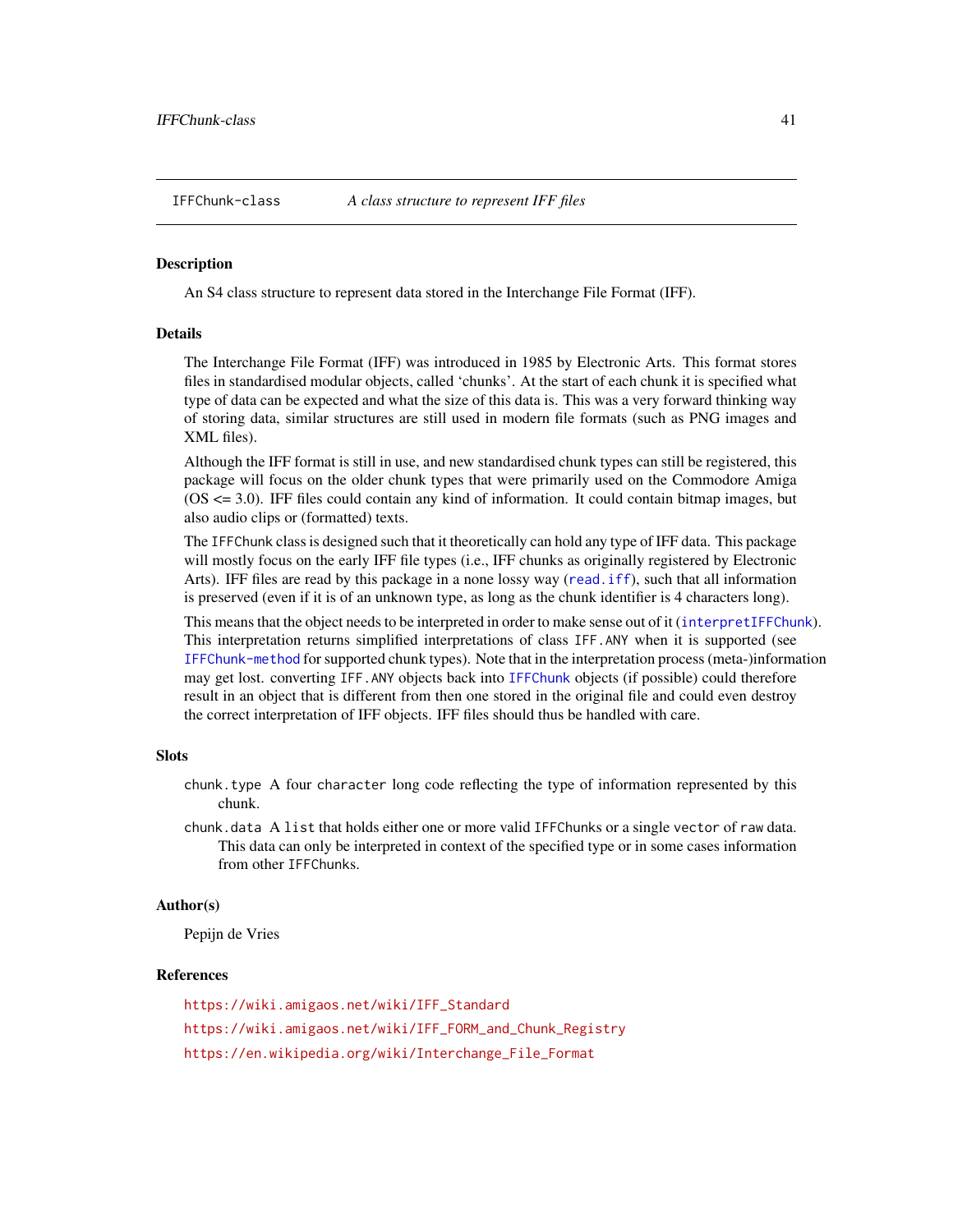## See Also

```
Other iff.operations: WaveToIFF(), as.raster.AmigaBasicShape(), getIFFChunk(), interpretIFFChunk(),
rasterToIFF(), rawToIFFChunk(), read.iff(), write.iff()
```
## Examples

```
## Not run:
## load an IFF file
example.iff <- read.iff(system.file("ilbm8lores.iff", package = "AmigaFFH"))
## 'example.iff' is of class IFFChunk:
class(example.iff)
## let's plot it:
plot(example.iff)
## The default constructor will create an empty FORM:
new("IFFChunk")
## The constructor can also be used to create simple chunks:
new("IFFChunk",
    chunk.type = "TEXT",
    chunk.data = list(charToRaw("A simple chunk")))
## End(Not run)
```
<span id="page-41-1"></span>IFFChunk-method *Coerce to and create IFFChunk objects*

## <span id="page-41-0"></span>Description

Convert IFF.ANY objects (created with [interpretIFFChunk](#page-50-0)) into [IFFChunk](#page-41-0) objects. A basic [IFFChunk](#page-41-0) can also be created with this method by providing the chunk type name.

#### Usage

```
IFFChunk(x, \ldots)## S3 method for class 'character'
IFFChunk(x, ...)
## S3 method for class 'IFF.FORM'
IFFChunk(x, ...)
## S3 method for class 'IFF.BODY'
IFFChunk(x, ...)
## S3 method for class 'IFF.ANNO'
```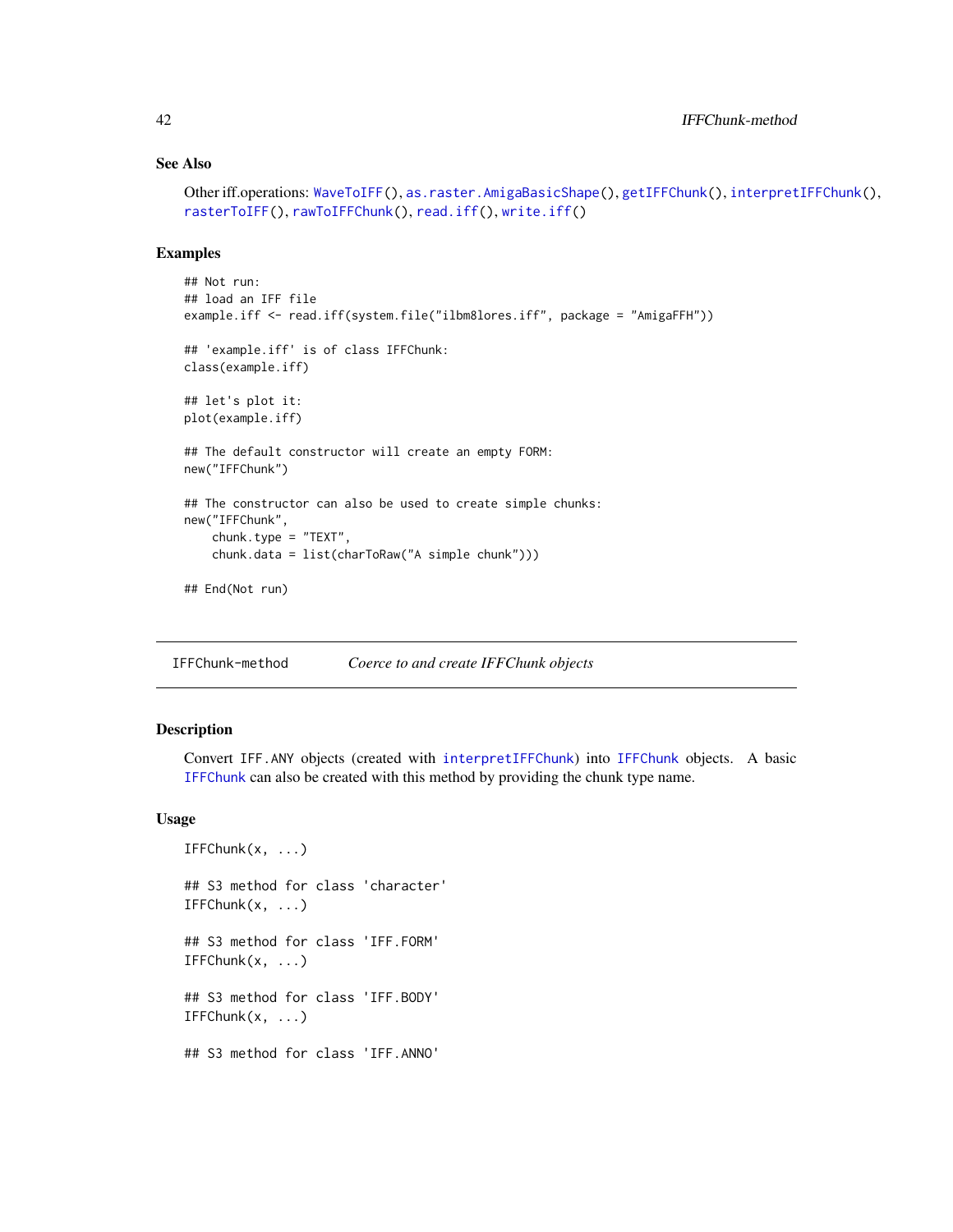## IFFChunk-method 43

 $IFFChunk(x, \ldots)$ ## S3 method for class 'IFF.AUTH'  $IFFChunk(x, \ldots)$ ## S3 method for class 'IFF.CHRS'  $IFFChunk(x, \ldots)$ ## S3 method for class 'IFF.NAME'  $IFFChunk(x, \ldots)$ ## S3 method for class 'IFF.TEXT' IFFChunk(x, ...) ## S3 method for class 'IFF.copyright'  $IFFChunk(x, \ldots)$ ## S3 method for class 'IFF.CHAN'  $IFFChunk(x, \ldots)$ ## S3 method for class 'IFF.VHDR'  $IFFChunk(x, \ldots)$ ## S3 method for class 'IFF.8SVX'  $IFFChunk(x, \ldots)$ ## S3 method for class 'IFF.ILBM' IFFChunk(x, ...) ## S3 method for class 'IFF.CMAP' IFFChunk(x, ...) ## S3 method for class 'IFF.BMHD'  $IFFChunk(x, ...)$ ## S3 method for class 'IFF.CAMG' IFFChunk(x, ...) ## S3 method for class 'IFF.CRNG' IFFChunk(x, ...) ## S3 method for class 'IFF.ANIM' IFFChunk(x, ...) ## S3 method for class 'IFF.ANHD'  $IFFChunk(x, ...)$ ## S3 method for class 'IFF.DLTA'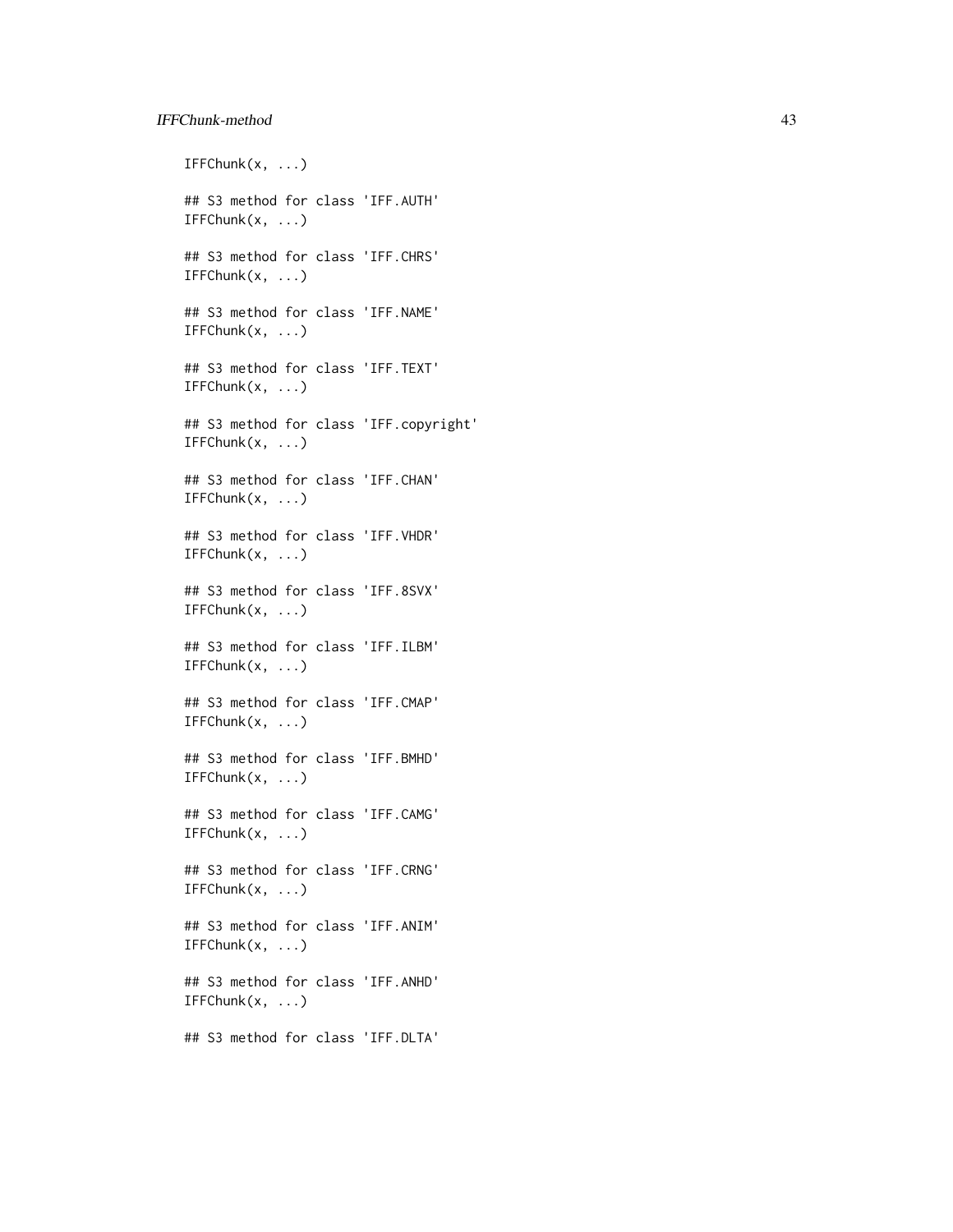```
IFFChunk(x, \ldots)## S3 method for class 'IFF.DPAN'
IFFChunk(x, ...)
```
## **Arguments**

| $\mathsf{x}$ | An S3 class IFF. ANY object that needs to be coerced into an IFFChunk-class<br>object. IFF. ANY objects are created with the interpretIFFChunk method. x<br>can also be a character string of a IFF chunk type (e.g., "FORM" or "BMHD"). In<br>that case an IFFChunk object of that type is created with some basic content. |
|--------------|------------------------------------------------------------------------------------------------------------------------------------------------------------------------------------------------------------------------------------------------------------------------------------------------------------------------------|
| $\ddots$     | Arguments passed onto methods underlying the interpretation of the specific<br>IFF chunks. Allowed arguments depend on the specific type of IFF chunk that<br>x represents.                                                                                                                                                  |

## Details

IFF data is stored in a [IFFChunk-class](#page-40-0) object when read from an IFF file ([read.iff](#page-87-0)). These objects reflect the file structure well, but the data is stored as raw information. IFF files can contain a wide variety of information types, ranging from bitmap images to audio clips. The raw information stored in [IFFChunk](#page-41-0) objects can be interpreted into more meaningful representations that can be handled in R. This is achieved with the [interpretIFFChunk](#page-50-0) method, which returns IFF.ANY objects.

These IFF.ANY objects are a less strict representation of the IFF Chunk, but are easier to handle in R. The interpretation method is lossy and may not preserve all information in the IFF.ANY object. The [IFFChunk-method](#page-41-1) can coerce IFF.ANY back to the more strictly defined [IFFChunk-class](#page-40-0) objects. Be careful with conversions between [IFFChunk-class](#page-40-0) and IFF.ANY objects and vice versa, as information may get lost.

More detailed information about IFF chunks can be found in the IFF chunk registry (see references).

- IFF.FORM represents a FORM chunk, which is a container that can hold any kind of chunk. When interpreted, it is represented as a list, where each element is an interpreted chunk nested inside the FORM.
- IFF.BODY represents the actual data in an IFF file. However, without context this chunk cannot be interpreted and is therefore interpreted as a vector of raw data.
- IFF.ANIM represents an animation (ANIM) chunk. When interpreted, it will return a list where each element is an animation frame represented as an IFF. ILBM object. Each animation frame should be nested inside an ILBM chunk nested inside a FORM chunk, nested inside an ANIM chunk.
	- IFF.ANHD represents an ANimation HeaDer (ANHD) chunk. When interpreted, it returns a named list containing the following information:
		- \* operation is a character string indicating how the bitmap data for the animation frame is encoded. Can be one of the following: "standard", "XOR", "LongDeltaMode", "ShortDeltaMode", "GeneralDeltamode", "ByteVerticalCompression", "StereoOp5", or "ShortLongVerticalDeltaMode". Currently, only the ByteVerticalCompression is implemented in this package.
		- \* mask is a vector of 8 logical values. It is currently ignored.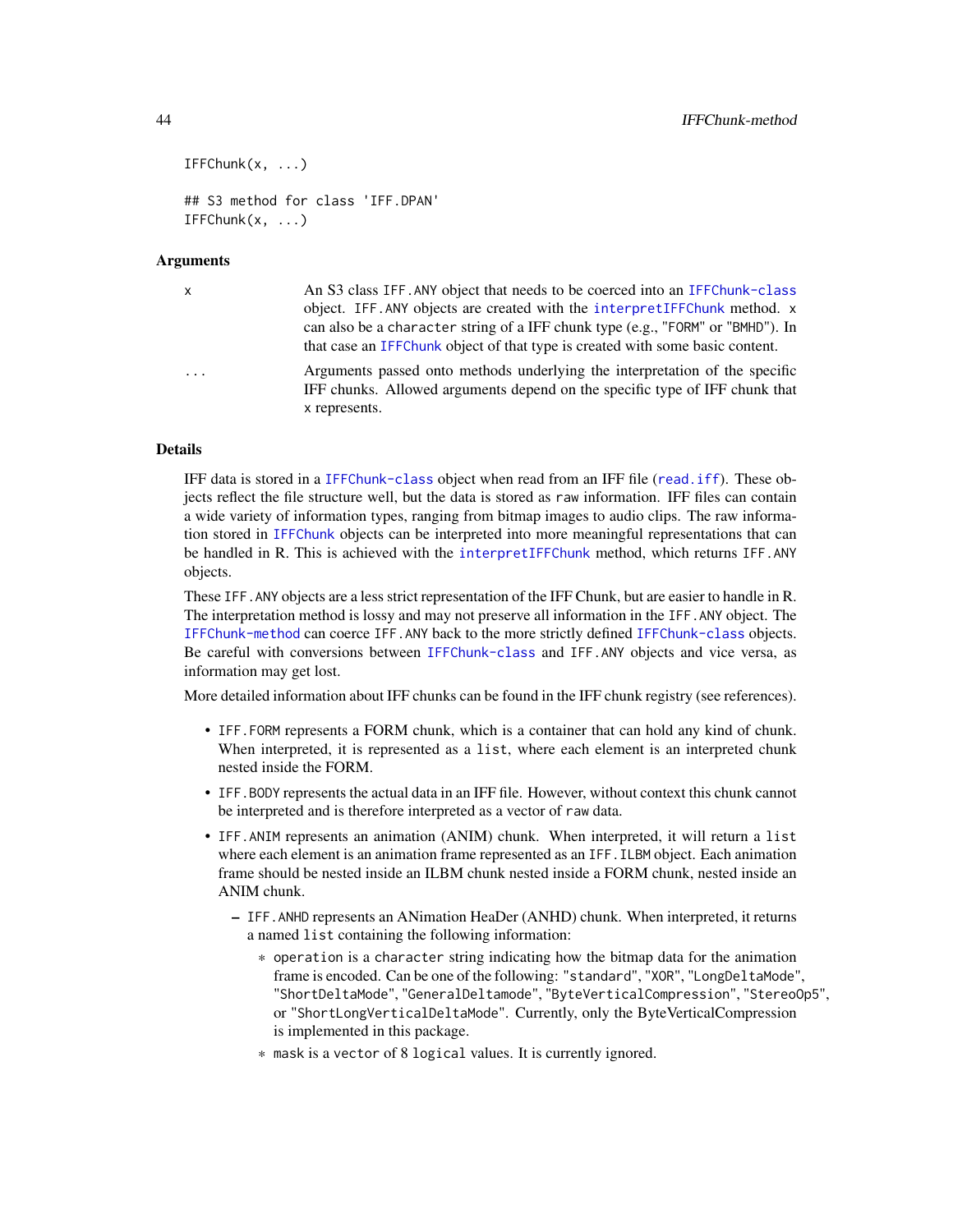- \* w and h are positive numeric values, specifying the width and height of the frame (should be identical for all frames).
- \* x and y are numeric values, specifying the plotting position for the frame.
- \* abstime is a positive numeric value currently unused used for timing the frame relative to the time the first frame was displayed. In jiffies (1/60 sec).
- \* reltime is a positive numeric value for timing the frame relative to time previous frame was displayed. In jiffies (1/60 sec).
- \* interleave is currently unused. It should be set to 0.
- \* pad0 is a padding byte (raw) for future use.
- \* flags is a vector of 32 logical values. They contain information on how the bitmap data is stored.
- \* pad1 are 16 padding bytes (raw) for future use.
- IFF.DPAN represents an DPaint ANimation (DPAN) chunk. Some software will require this chunk to correctly derive the total number of frames in the animation. When interpreted, it will return a named list with the following elements:
	- \* version a numeric version number.
	- \* nframes a positive numeric value, indicating the number of frames in the animation.
	- \* flags a vector of 32 logical values. Ignored in this package as it was intended for future implementations.
- IFF.DLTA represents a delta mode data chunk (DLTA). The first animation frame is stored as a normal InterLeaved BitMap (ILBM) image as described below. The following frames only store differences in bitmap data compared to the previous frames but is not interleaved. They are thus incorrectly embedded in an ILBM chunk (but is kept so for backward compatibility). When interpreted, a grDevices raster object is returned only showing the differences. It is not very meaningful to interpret these chunks on their own, but rather the entire parent ANIM chunk.
- IFF.ILBM represents InterLeaved BitMap (ILBM) chunks. It is interpreted here as a raster image (see [as.raster](#page-18-1)). ILBM chunks are usually nested inside a FORM container.
	- IFF.BMHD represents the header chunk of a bitmap (BMHD), and should always be present (nested inside) an ILBM chunk. It is interpreted as a named list containing the following elements:
		- \* w and h are positive numeric values specifying the bitmap width and height in pixels. Note that the width can be any positive whole number, whereas the bitmap data always has a width divisible by 16.
		- \* x and y are numeric values specifying the plotting position relative to the top left position of the screen. Although required in the bitmap header. It is ignored in the interpretation of bitmap images.
		- \* nPlanes is a positive value indicating the number of bitplanes in the image. The number of colours in an image can be calculated as 2^nPlanes.
		- \* Masking indicates whether there are bitplanes that should be masked (i.e. are treated as transparent). It is a character string equalling any of the following: "mskNone", "mskHasMask", "mskHasTransparentColour", "mskLasso" or "mskUnknown". Only the first (no transparency) and third (one of the colours should be treated as transparent) id is currently interpreted correctly. The others are ignored. "mskUnknown" means that an undocumented mask is applied to the image.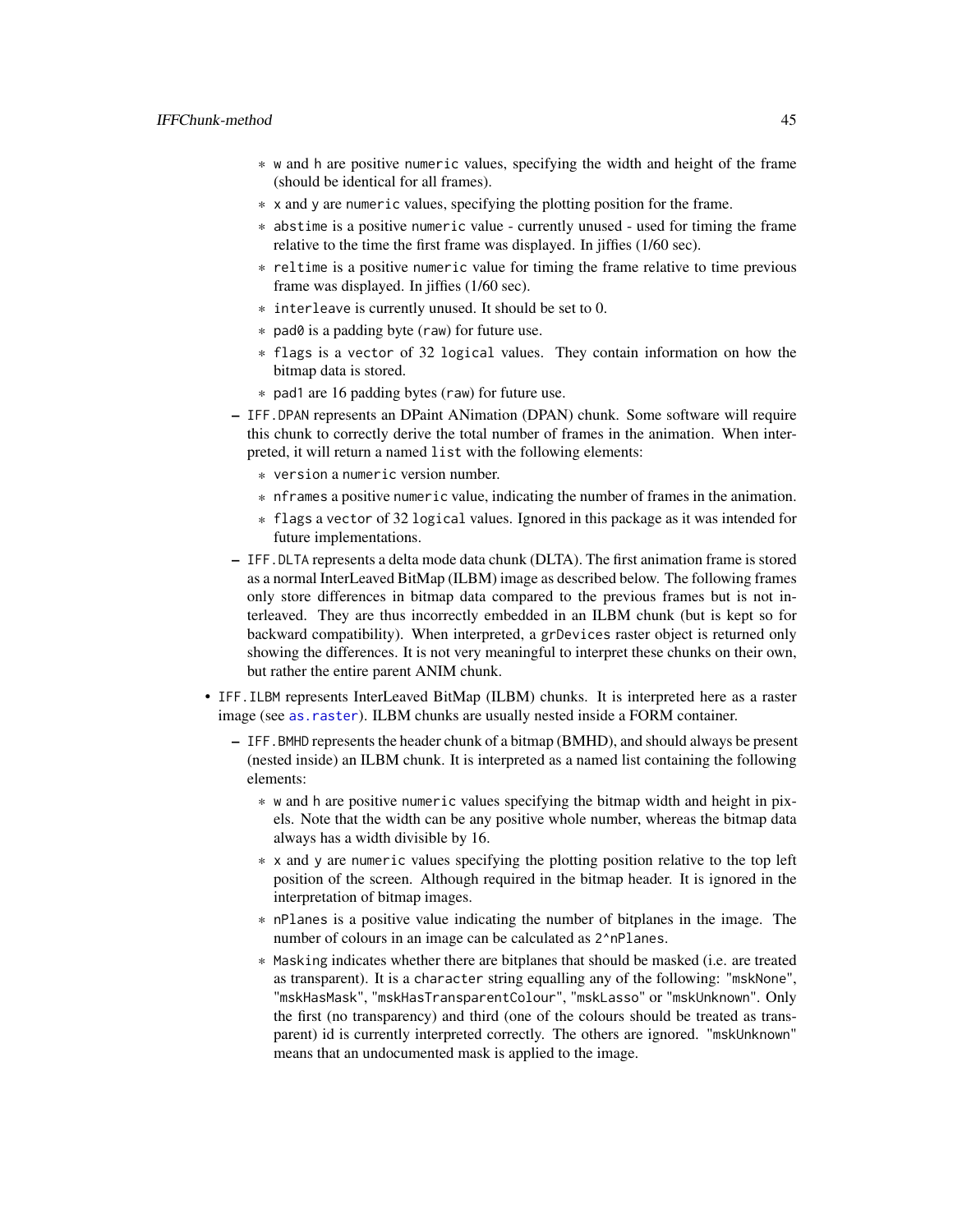- \* Compression indicates whether the bitmap data is compressed. It is a character string that can equal any of the following: "cmpNone", "cmpByteRun1" or "cmpUnknown". The latter means an undocumented form of compression is applied and is currently ignored. In most cases bitmap data is compressed with the cmpByteRun1 algorithm ([packBitmap](#page-53-0)). In some cases, bitmap data is not compressed (cmpNone).
- \* pad is a raw byte that is only used to align data. It is ignored in the interpretation.
- \* transparentColour is a numeric value that indicates which colour number in the palette should be treated as fully transparent (when Masking equals "mskHasTransparentColour").
- \* xAspect and yAspect or positive numeric values that indicate the aspect ratio of the pixels in the image. Amiga screen modes allowed for some extreme pixel aspect ratios. These values are used to stretch the image to their intended display mode.
- \* pageWidth and pageHeight are positive numeric values indicating the size of the screen in which the image should be displayed. They are ignored in the interpretation of the image.
- IFF.CMAP represents the colour map (CMAP) or palette of a bitmap image. Although common, the chunk is optional and can be omitted from the parent ILBM chunk. It is interpreted as a vector of colours (i.e., a character string formatted as '#RRGGBB' or named colours such as 'blue').
- IFF.CAMG represents a chunk with information with respect to the display mode in which the bitmap image should be displayed. This information can be used to determine the correct pixel aspect ratio, or is sometimes required to correctly interpret the bitmap information. The IFF.CAMG chunk is interpreted as a named list containing the following elements:
	- \* monitor: a factor indicating the hardware monitor on which the image was created and should be displayed (see [amiga\\_monitors](#page-13-0)).
	- \* display.mode: a factor indicating the display mode in which the image should be displayed (see [amiga\\_display\\_modes](#page-12-0)).
- IFF.CRNG is an optional chunk nested in an ILBM chunk. It represents a 'colour range' and is used to cycle through colours in the bitmap's palette in order to achieve animation effects. It is interpreted as a named list with the following elements. This chunk is currently not used with the interpretation of ILBM images.
	- \* padding are two raw padding bytes and are ignored when interpreted.
	- \* rate is a numeric value specifying the rate at which the colours are cycled. The rate is in steps per second.
	- \* flags is a flag that indicates how colours should be cycled. It is a character string that can equal any of the following: "RNG\_OFF", "RNG\_ACTIVE", "RNG\_REVERSE" or "RNG\_UNKNOWN". When equal to the first, colours are not cycled. When equal to the second, colours are cycled. When equal to the third, colours are cycled in reverse direction. When equal to the latter, an undocumented form of cycling is applied.
	- \* low and high are numeric indices of colours between which should be cycled. Only colour from index low up to index high are affected.
- IFF.8SVX represents 8-bit sampled voice chunks (8SVX). The original Amiga supported 8-bit audio which could be stored using the IFF. 8SVX chunks can contain separate audio samples for each octave. 8SVX chunks are usually stored inside a FORM container. Its body chunk contains 8-bit PCM wave data that could be compressed. When the 8SVX chunk is interpreted with this package, a list is returned where each element represents an octave given as a [Wave](#page-0-0)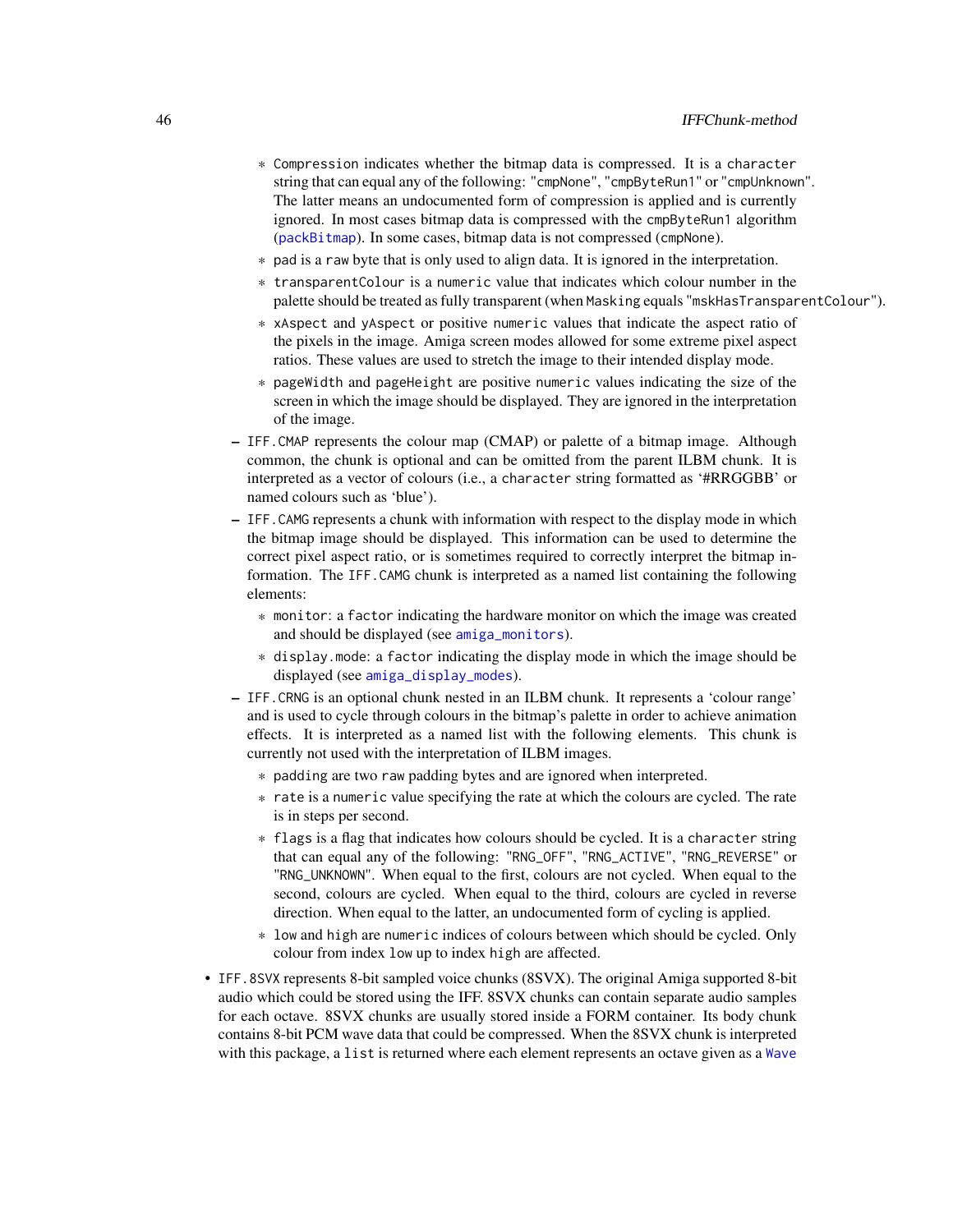object. Possible chunks nested in 8SVX chunks and currently supported by this package are as follows.

- IFF.VHDR represents voice header chunks (VHDR). It contains (meta-)information about the audio stored in the body of the parent 8SVX chunk. When interpreted, a named list is returned with the following elements:
	- \* oneShotHiSamples is a numeric value indicating how many samples there are in the audio wave of the first octave in the file, that should not be looped (repeated).
	- \* repeatHiSamples is a numeric value indicating how many samples there are in the audio wave of the first octave in the file, that should be looped (repeated).
	- \* samplesPerHiCycle is a numeric value specifying the number of samples per repeat cycle in the first octave, or 0 when unknown. The number of repeatHiSamples should be an exact multiple of samplesPerHiCycle.
	- \* samplesPerSec is a numeric value specifying the data sampling rate.
	- \* ctOctave a positive whole numeric value indicating how many octaves are included. In 8SVX files the audio wave is resampled for each octave. The wave data in the body starts with the audio sample in the highest octave (least number of samples). The data is then followed by each subsequent octave, where the number of samples increase by a factor of 2 for each octave.
	- \* sCompression is a character string indicating whether and how the wave data in the body is compressed. It can have one of the following values: "sCmpNone" (no compression), "sCmpFibDelta" ([deltaFibonacciCompress](#page-29-0)ion is applied), "sCmpUnknown" (an undocumented and unknown form of compression is applied).
	- \* volume is a numeric value between  $\theta$  (minimum) and  $\theta \times 10000$  (maximum) playback volume.
- IFF.CHAN represents the channel chunk (CHAN). When interpreted it returns a named list with 1 named element: "channel". It's value can be one of the following character strings "LEFT", "RIGHT" or "STEREO". This indicates for how many (one or two) audio channels data is available in the body of the parent 8SVX chunk. It also indicates two which channels the audio should be played back.
- IFF.ANNO, IFF.AUTH, IFF.CHRS, IFF.NAME, IFF.TEXT and IFF.copyright are all unformatted text chunks that can be included optionally in any of the chunk types. Respectively, they represent an annotation, the author's name, a generic character string, the name of the work, generic unformatted text, and copyright text. They are interpreted as a character string.

#### Value

Returns an [IFFChunk-class](#page-40-0) representation of x.

## References

[https://wiki.amigaos.net/wiki/IFF\\_FORM\\_and\\_Chunk\\_Registry](https://wiki.amigaos.net/wiki/IFF_FORM_and_Chunk_Registry)

```
## Not run:
## load an IFF file
example.iff <- read.iff(system.file("ilbm8lores.iff", package = "AmigaFFH"))
```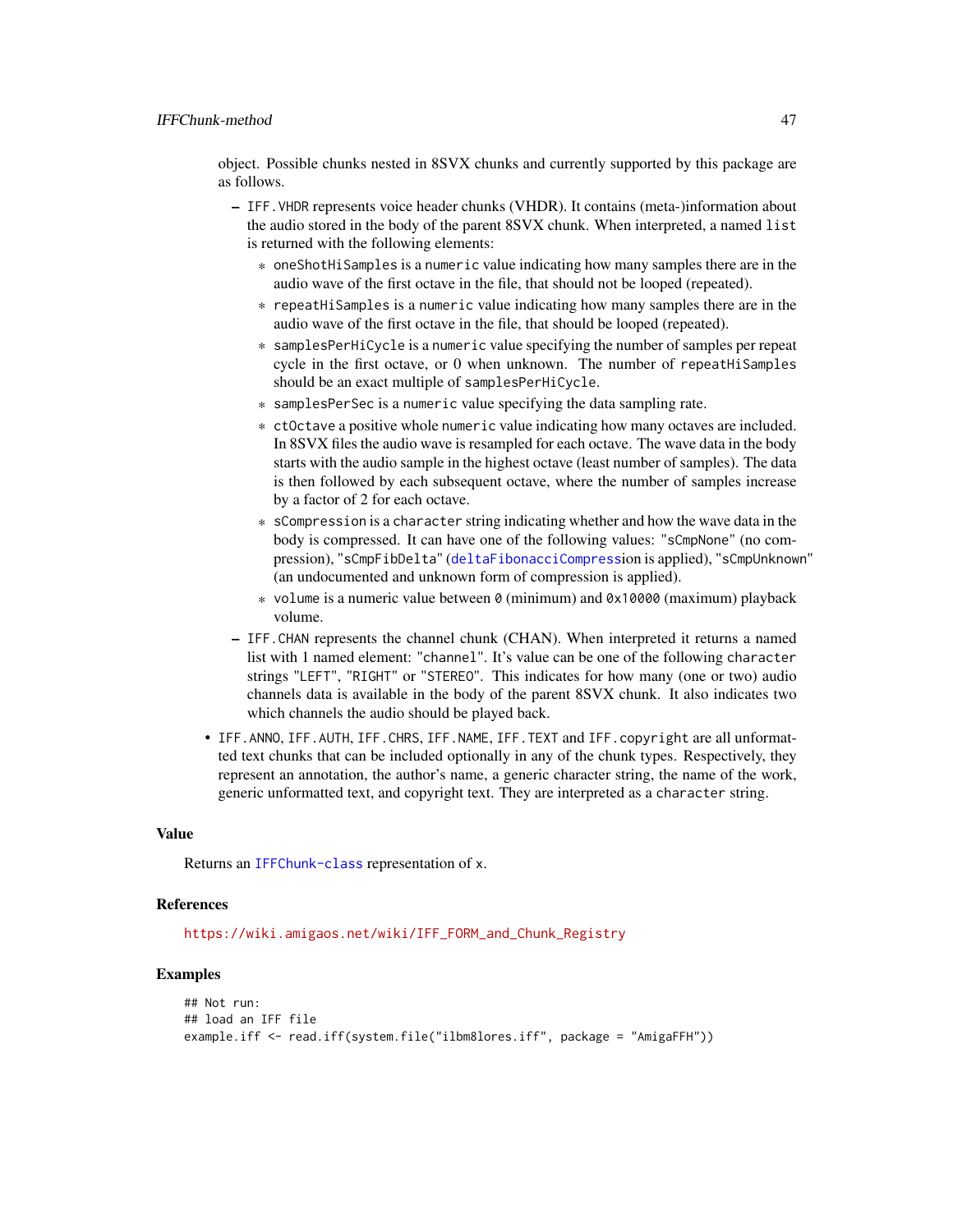```
## interpret the IFF file (in some cases information
## will get lost in this step):
example.itpt <- interpretIFFChunk(example.iff)
## now coerce back to a formal IFFChunk class object.
## Only information in the interpreted object is used
## The coerced object may therefore depart from the
## original read from the file.
example.coerce <- IFFChunk(example.itpt)
## and indeed the objects are not identical, as shown below.
## In this case the difference is not disastrous, the order
## of the colours in the palette have shifted. But be careful
## with switching between formal IFFChunk objects and
## interpreted IFF.ANY objects.
identical(example.iff, example.coerce)
## It is also possible to create simple IFFChunk objects
## by providing the desired chunk type identifier as a
## character string.
## This creates a basic bitmap header:
bmhd <- IFFChunk("BMHD")
## This creates a basic colour palette:
cmap <- IFFChunk("CMAP")
## End(Not run)
```

```
ilbm8lores.iff An example file of a bitmap image stored in the Interchange File For-
                        mat
```
#### Description

This file is provided to demonstrate the structure of an Interchange File Format and is used in several examples throughout this package.

#### Format

See [IFFChunk-class](#page-40-0) and references for more information about the Interchange File Format.

## Details

The Interchange File Format stores information compartmentally in separate containers called 'chunks'. This file demonstrates how a bitmap image is stored in this format. In addition to the raw bitmap data, the file also contains meta-information on the bitmap dimensions, its colour palette and the display mode that should be used on an Amiga. See also [interpretIFFChunk](#page-50-0), [IFFChunk-class](#page-40-0) and the example for [bitmapToRaster](#page-23-0).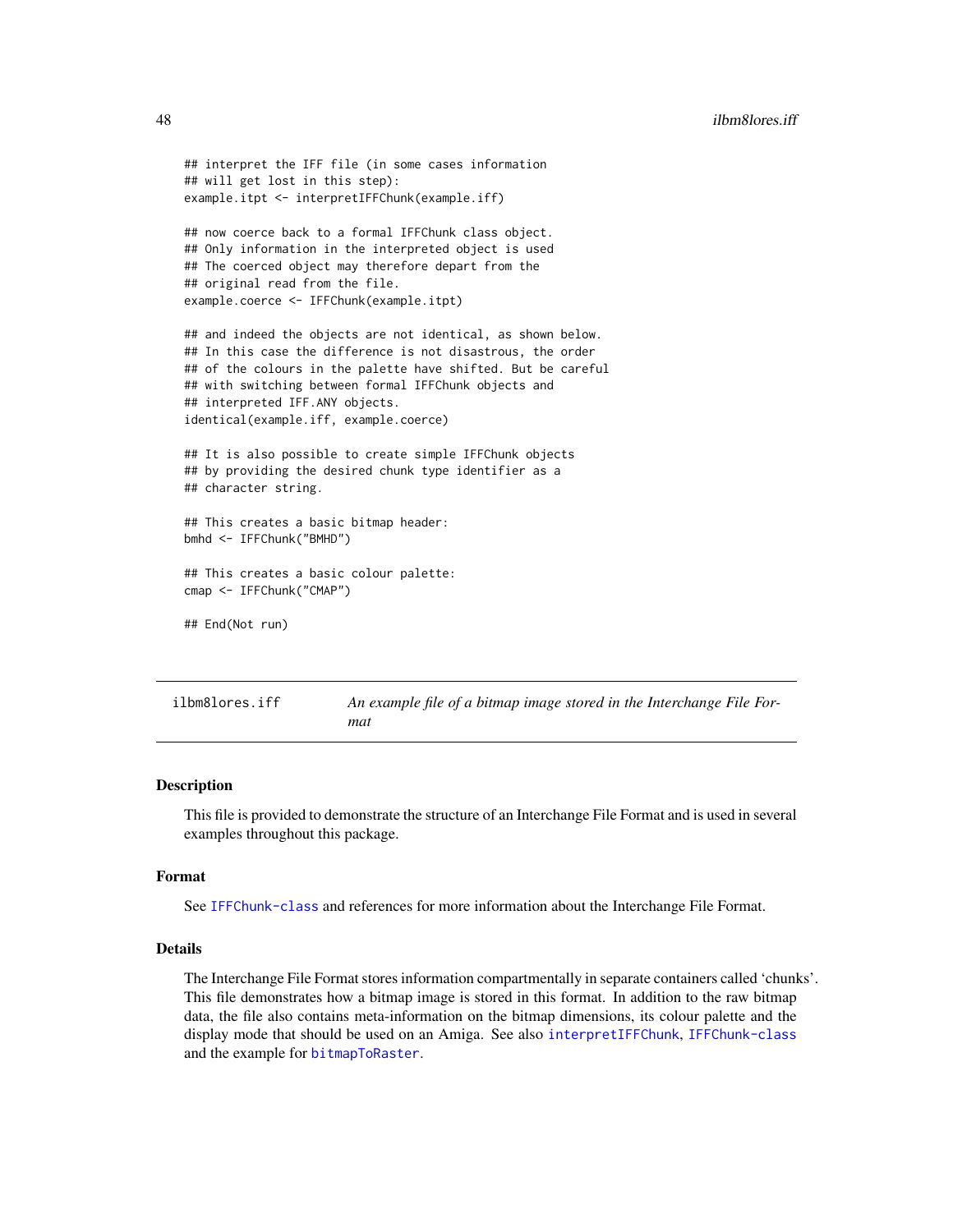## index.colours 49

## References

```
https://en.wikipedia.org/wiki/Interchange_File_Format
https://wiki.amigaos.net/wiki/A_Quick_Introduction_to_IFF
```
#### Examples

```
## Not run:
filename <- system.file("ilbm8lores.iff", package = "AmigaFFH")
example.iff <- read.iff(filename)
## show the structure of the IFF file:
print(example.iff)
## End(Not run)
```
<span id="page-48-0"></span>index.colours *Quantisation of colours and indexing a grDevices raster image*

## Description

Converts an image represented by a grDevices raster object into a matrix containing numeric indices of a quantised colour palette.

#### Usage

```
index.colours(
 x,
 length.out = 8,
 palette = NULL,
 background = "#FFFFFF",
 dither = c("none", "floyd-steinberg", "JJN", "stucki", "atkinson", "burkse",
    "sierra", "two-row-sierra", "sierra-lite"),
 colour.depth = c("12 bit", "24 bit"),...
\mathcal{L}
```
## Arguments

| $\mathsf{x}$ | A raster object (as. raster), or a matrix containing character strings repre-<br>senting colours. x can also be a list of such matrices or rasters. All elements of<br>this list should have identical dimensions. An overall palette will be generated<br>for elements in the list. |
|--------------|--------------------------------------------------------------------------------------------------------------------------------------------------------------------------------------------------------------------------------------------------------------------------------------|
| length.out   | A numeric value indicating the number of desired colours in the indexed palette.<br>It can also be a character string indicating which special Amiga display mode                                                                                                                    |
|              | should be used when indexing colours. 'HAM6' and 'HAM8' are supported. See<br>rasterToBitmap for more details on these special modes.                                                                                                                                                |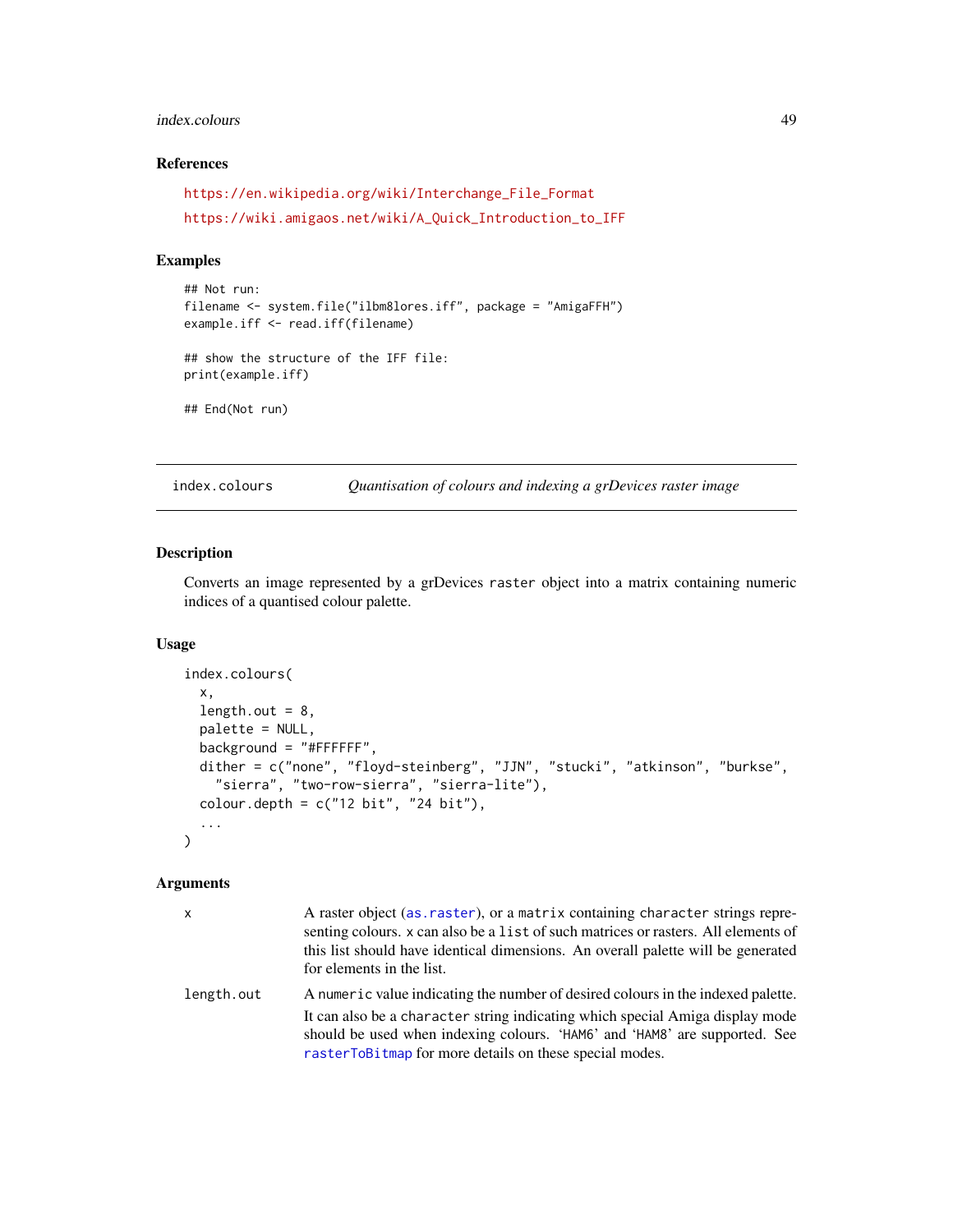| palette      | A vector of no more than length, out colours, to be used for the bitmap image.<br>When missing or set to NULL, a palette will be generated based on the provided<br>colours in raster x. In that case, kmeans is used on the hue, saturation, brightness<br>and alpha values of the colours in x for clustering the colours. The cluster centres<br>will be used as palette colours. |
|--------------|--------------------------------------------------------------------------------------------------------------------------------------------------------------------------------------------------------------------------------------------------------------------------------------------------------------------------------------------------------------------------------------|
| background   | On the Amiga, indexed images could not be semi-transparent. Only a single<br>colour could be designated as being fully transparent. The 'background' argu-<br>ment should contain a background colour with which semi-transparent colours<br>should be mixed, before colour quantisation. It is white by default.                                                                    |
| dither       | Dither the output image using the algorithm specified here. See the usage section<br>for possible options. By default no dithering ("none") is applied. See dither<br>for more details.                                                                                                                                                                                              |
| colour.depth | A character string indicating the colour depth to be used. Can be either "12<br>bit" (default, standard on an Amiga with original chipset), or "24 bit".<br>This argument is overruled when length. out is set to "HAM6" or "HAM8". In that<br>case the colour depth linked to that special mode is used (12 bit for HAM6, 24)<br>bit for HAM8).                                     |
|              | Arguments that are passed onto kmeans (see palette argument).                                                                                                                                                                                                                                                                                                                        |

#### Details

Determines the optimal limited palette by clustering colours in an image with [kmeans](#page-0-0). The result of the optimisation routine will depend on the randomly chosen cluster centres by this algorithm. This means that the result may slightly differ for each call to this function. If you want reproducible results, you may want to reset the random seed ([set.seed](#page-0-0)) before each call to this function.

#### Value

Returns a matrix with the same dimensions as x containing numeric index values. The corresponding palette is returned as attribute, as well as the index value for the fully transparent colour in the palette. When x is a list a list of matrices is returned.

## Author(s)

Pepijn de Vries

#### See Also

Other colour.quantisation.operations: [dither\(](#page-31-0))

```
Other raster.operations: AmigaBitmapFont, as.raster.AmigaBasicShape(), bitmapToRaster(),
dither(), rasterToAmigaBasicShape(), rasterToAmigaBitmapFont(), rasterToBitmap(), rasterToHWSprite(),
rasterToIFF()
```

```
## Not run:
## first: Let's make a raster out of the 'volcano' data, which we can use in the example:
volcano.raster <- as.raster(t(matrix(terrain.colors(1 + diff(range(volcano)))[volcano -
```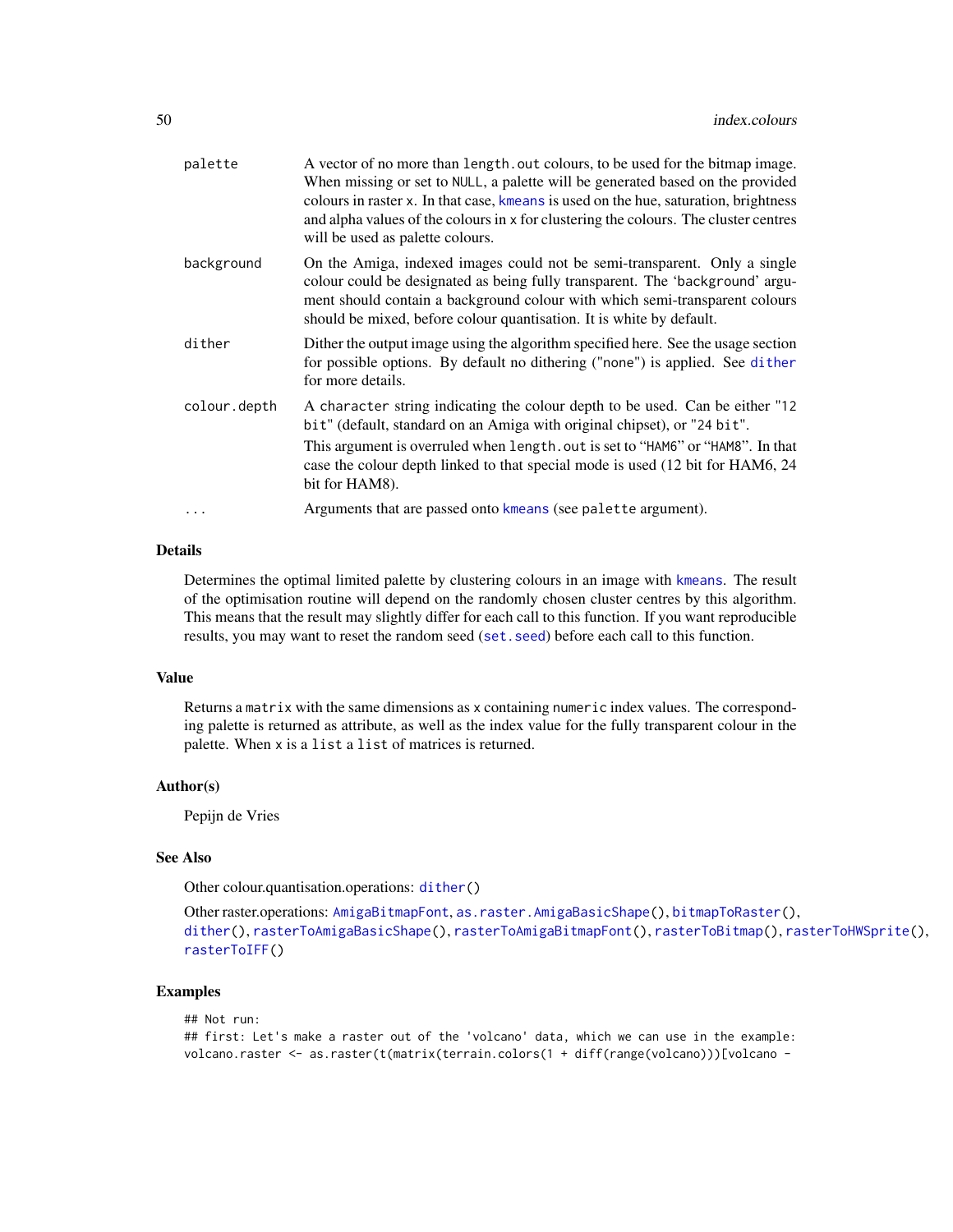```
min(volcano) + 1], nrow(volcano))))
## This will create an image of the original raster using an indexed palette:
volcano.index <- index.colours(volcano.raster)
## The index values can be converted back into colours, using the palette:
volcano.index <- as.raster(apply(volcano.index, 2,
                                 function(x) attributes(volcano.index)$palette[x]))
## Create an indexed image using dithering
volcano.dith <- index.colours(volcano.raster, dither = "floyd-steinberg")
volcano.dith <- as.raster(apply(volcano.dith, 2,
                                function(x) attributes(volcano.dith)$palette[x]))
## plot the images side by side for comparison
par(mfcol = c(1, 3))plot(volcano.raster, interpolate = F)
plot(volcano.index, interpolate = F)
plot(volcano.dith, interpolate = F)
## End(Not run)
```
<span id="page-50-0"></span>interpretIFFChunk *Interpret an IFFChunk object*

#### Description

[IFFChunk](#page-41-0)s represent the structure of the Interchange File Format well, but the iformation is stored as raw data. This method tries to interpret and translate the information into a more comprehensive format.

### Usage

```
## S4 method for signature 'IFFChunk'
interpretIFFChunk(x, ...)
```
#### Arguments

|          | An IFFC hunk object which needs to be interpreted. |
|----------|----------------------------------------------------|
| $\cdots$ | Currently ignored.                                 |

## Details

Interchange File Format chunks can hold any kind of information (images, audio, (formatted) text, etc.). This method will try to convert this information into something useful. Information may get lost in the translation, so be careful when converting back to an [IFFChunk-class](#page-40-0) object using [IFFChunk-method](#page-41-1).

An error is thrown when the [IFFChunk](#page-41-0) object is currently not interpretable by this package. See [IFFChunk-method](#page-41-1) for an overview of currently supported IFF chunks. This list may increase while this package matures.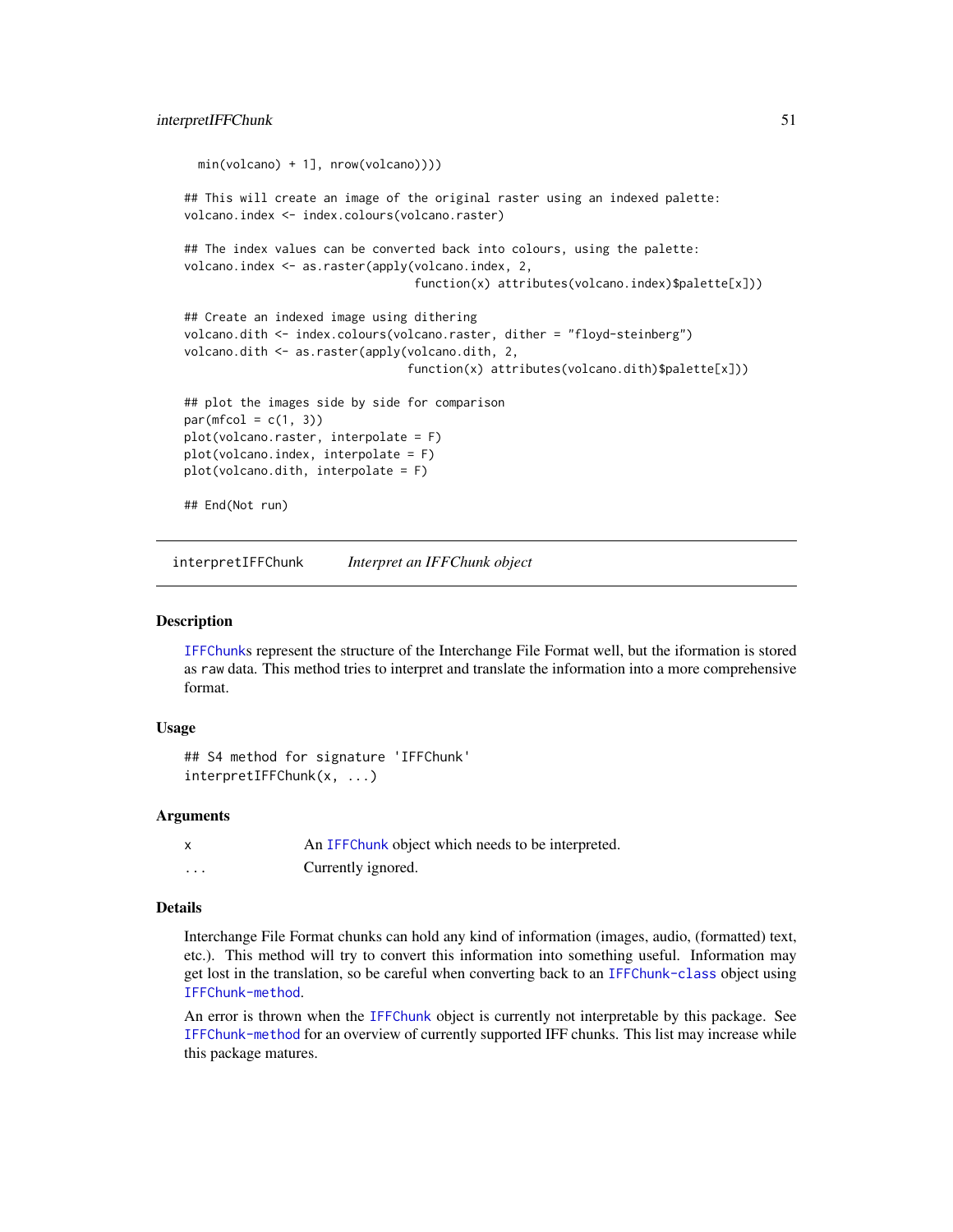#### Value

If x is interpretable by this package an S3 class object of IFF.ANY is returned. The content of the returned object will depend on the type of [IFFChunk](#page-41-0) provided for x. The result can for instance be a raster image ([as.raster](#page-18-1)), a list of audio [Wave](#page-0-0)s, a character string or a named list.

#### Author(s)

Pepijn de Vries

## See Also

Other iff.operations: [IFFChunk-class](#page-40-0), [WaveToIFF\(](#page-94-0)), [as.raster.AmigaBasicShape\(](#page-18-0)), [getIFFChunk\(](#page-37-0)), [rasterToIFF\(](#page-66-0)), [rawToIFFChunk\(](#page-77-0)), [read.iff\(](#page-87-0)), [write.iff\(](#page-101-0))

## Examples

```
## Not run:
## load an IFF file
example.iff <- read.iff(system.file("ilbm8lores.iff", package = "AmigaFFH"))
## in this case, the file is a FORM container with a bitmap image, and a
## list with a raster object is returned when interpreted:
example.itpt <- interpretIFFChunk(example.iff)
class(example.itpt)
typeof(example.itpt)
class(example.itpt[[1]])
## Let's extraxt the bitmap header from the main chunk:
bmhd <- getIFFChunk(example.iff, c("ILBM", "BMHD"))
## When interpreted, a named list is returned with (meta-)information
## on the bitmap image:
bmhd.itpt <- interpretIFFChunk(bmhd)
class(bmhd.itpt)
typeof(bmhd.itpt)
print(bmhd.itpt)
## End(Not run)
```
<span id="page-51-0"></span>names.AmigaBasic *Extract or replace variable and label names from Amiga Basic scripts*

#### **Description**

In the binary Amiga Basic files, names for labels and variables in the code are stored at the end of the file. In the encoded there is only a pointer to the index of the name in that list. Use this function to list, select or replace names included in the code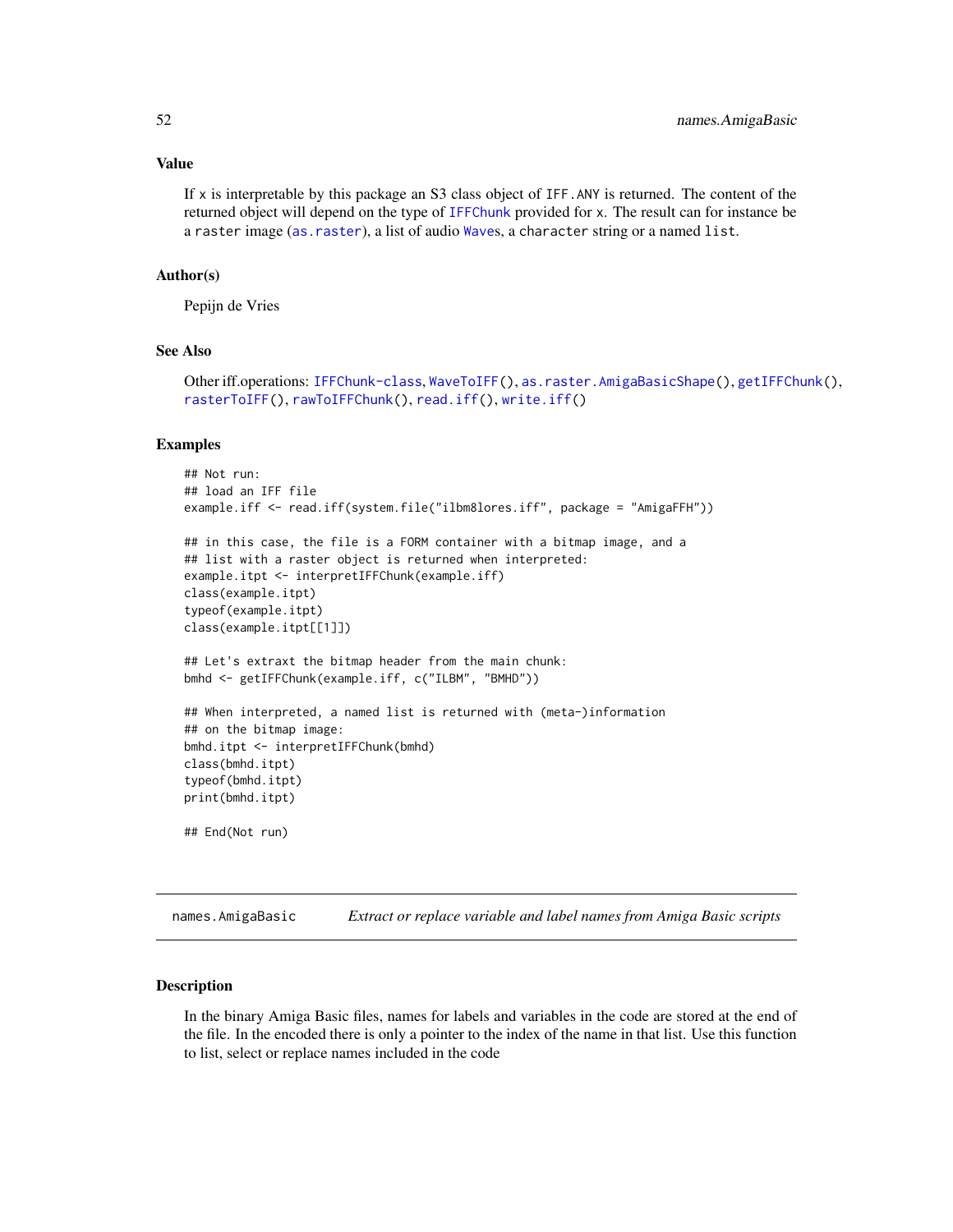## names.AmigaBasic 53

#### Usage

```
## S3 method for class 'AmigaBasic'
names(x)
## S3 replacement method for class 'AmigaBasic'
names(x) <- value
```
# Arguments

|       | An AmigaBasic-class object for which to obtain or change variable and/or label |
|-------|--------------------------------------------------------------------------------|
|       | names                                                                          |
| value | A (vector of) character string of desired replacement variable/label names.    |

## Details

Make sure that variable and label names are valid for the basic script (see [check.names.AmigaBasic\)](#page-26-0).

## Value

A vector of character strings with label and variable names in the basic script. In case of the replacement method a [AmigaBasic](#page-2-0)-class with replaced names is returned.

#### Author(s)

Pepijn de Vries

#### See Also

```
Other AmigaBasic.operations: AmigaBasic.reserved(), AmigaBasicBMAP, AmigaBasic, [.AmigaBasic(),
as.AmigaBasicBMAP(), as.AmigaBasic(), as.character(), check.names.AmigaBasic(), rawToAmigaBasicBMAP(),
rawToAmigaBasic(), read.AmigaBasicBMAP(), read.AmigaBasic(), write.AmigaBasic()
```

```
## Let's create some Basic code with labels and variables:
bas <- as.AmigaBasic(c(
  "REM - This will loop forever...",
  "my.label:",
  " my.variable% = 0",
  " WHILE my.variable% < 10",
      my.variable% = my.variable% + 1"," WEND",
  " GOTO my.label"
))
## list the names in the script above:
names(bas)
## change the first name:
```

```
names(bas)[1] <- "better.label"
```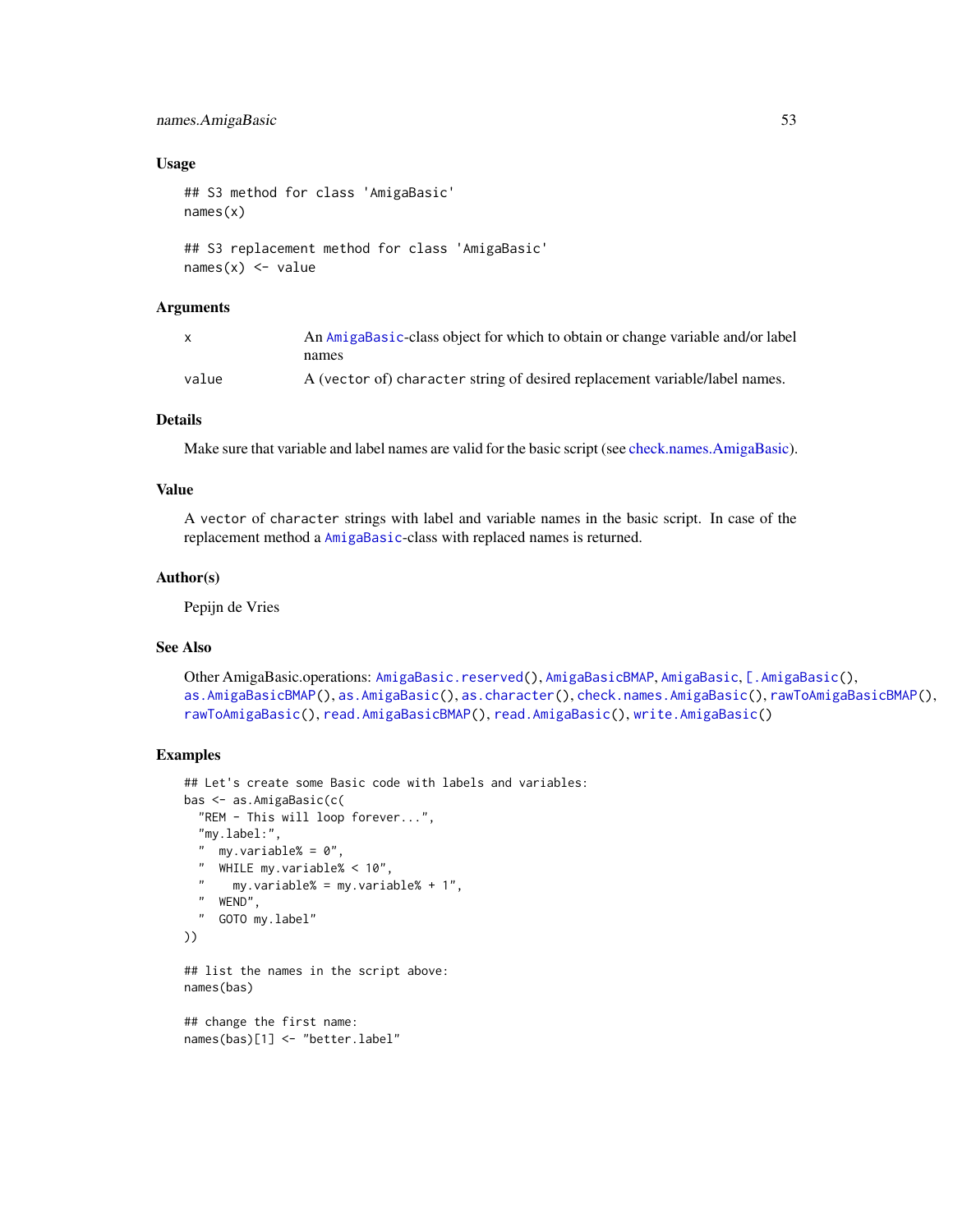<span id="page-53-0"></span>

## Description

A very simplistic lossless routine to (un)pack repetitive bitmap data. Often used in InterLeaved BitMap (ILBM) images in IFF containers ([IFFChunk](#page-41-0)).

#### Usage

```
packBitmap(x)
```
unPackBitmap(x)

#### Arguments

x raw data, usually representing a (packed) bitmap.

#### Details

InterLeaved BitMap (ILBM) images on the Amiga often use a packing algorithm referred to as 'ByteRun1'. This routine was introduced first on the Macintosh where it was called PackBits. It is a form of run-length encoding and is very simple: when a specific byte is repeated in a bitmap, it is replaced by a (signed negative) byte telling how many times the following byte should be repeated. When a series of bytes are not repetitive, it is preceded by a (signed positive) byte telling how long the non repetitive part is.

Not very complicated, but for most images some bytes can be shaved off the file. This was very useful when everything had to be stored on 880 kilobyte floppy disks with little CPU time to spare. Note that the file size can also increase for (noisy) images.

This packing routine will pack the entire bitmap  $(x)$  at once. The IFF file format requires packing of bitmap data per scanline. This is done automatically by the [rasterToIFF](#page-66-0) function, which calls this packing routine per scanline.

## Value

Returns packed or unpacked raw data, depending on whether packBitmap or unPackBitmap was called.

## Author(s)

Pepijn de Vries

## References

[http://amigadev.elowar.com/read/ADCD\\_2.1/Devices\\_Manual\\_guide/node01C0.html](http://amigadev.elowar.com/read/ADCD_2.1/Devices_Manual_guide/node01C0.html) <https://en.wikipedia.org/wiki/PackBits>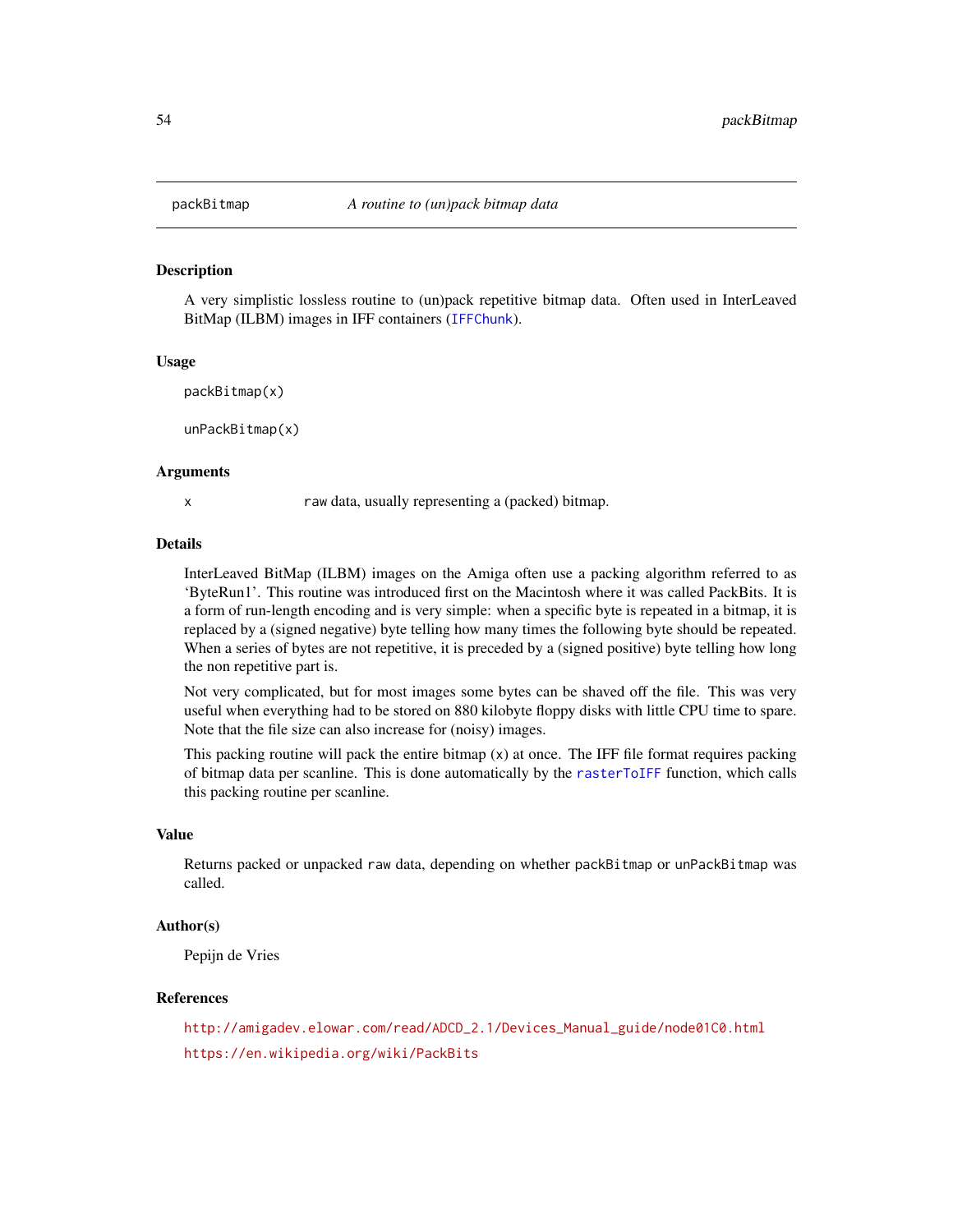play 55

## See Also

```
Other raw.operations: as.AmigaBasic(), as.raw.AmigaBasic(), colourToAmigaRaw(), rawToAmigaBasicBMAP(),
rawToAmigaBasicShape(), rawToAmigaBasic(), rawToAmigaBitmapFontSet(), rawToAmigaBitmapFont(),
rawToAmigaIcon(), rawToHWSprite(), rawToIFFChunk(), rawToSysConfig(), simpleAmigaIcon()
```
#### Examples

```
## generate some random raw data:
dat.rnd <- as.raw(sample.int(10, 100, TRUE))
```
## try to pack it: pack.rnd <- packBitmap(dat.rnd)

```
## due to the random nature of the source data
## the data could not be packed efficiently.
## The length of the packed data is close to
## the length of the original data:
length(pack.rnd) - length(dat.rnd)
```

```
## Now generate similar data but sort it
## to generate more repetitive data:
dat.srt <- as.raw(sort(sample.int(10, 100, TRUE)))
pack.srt <- packBitmap(dat.srt)
```

```
## This time the packing routing is more successful:
length(pack.srt) - length(dat.srt)
```

```
## The original data can always be obtained
## from the packed data:
all(dat.rnd == unPackBitmap(pack.rnd))
all(dat.srt == unPackBitmap(pack.srt))
```
<span id="page-54-0"></span>

play *Playing Amiga audio data*

#### Description

A wrapper for [tuneR](#page-0-0)-package's [play](#page-54-0) routine. Allowing it to play Amiga audio (for instance stored in an 8SVX Interchange File Format).

#### Usage

```
## S4 method for signature 'ANY'
play(object, player = NULL, ...)## S4 method for signature 'IFFChunk'
play(object, player = NULL, ...)
```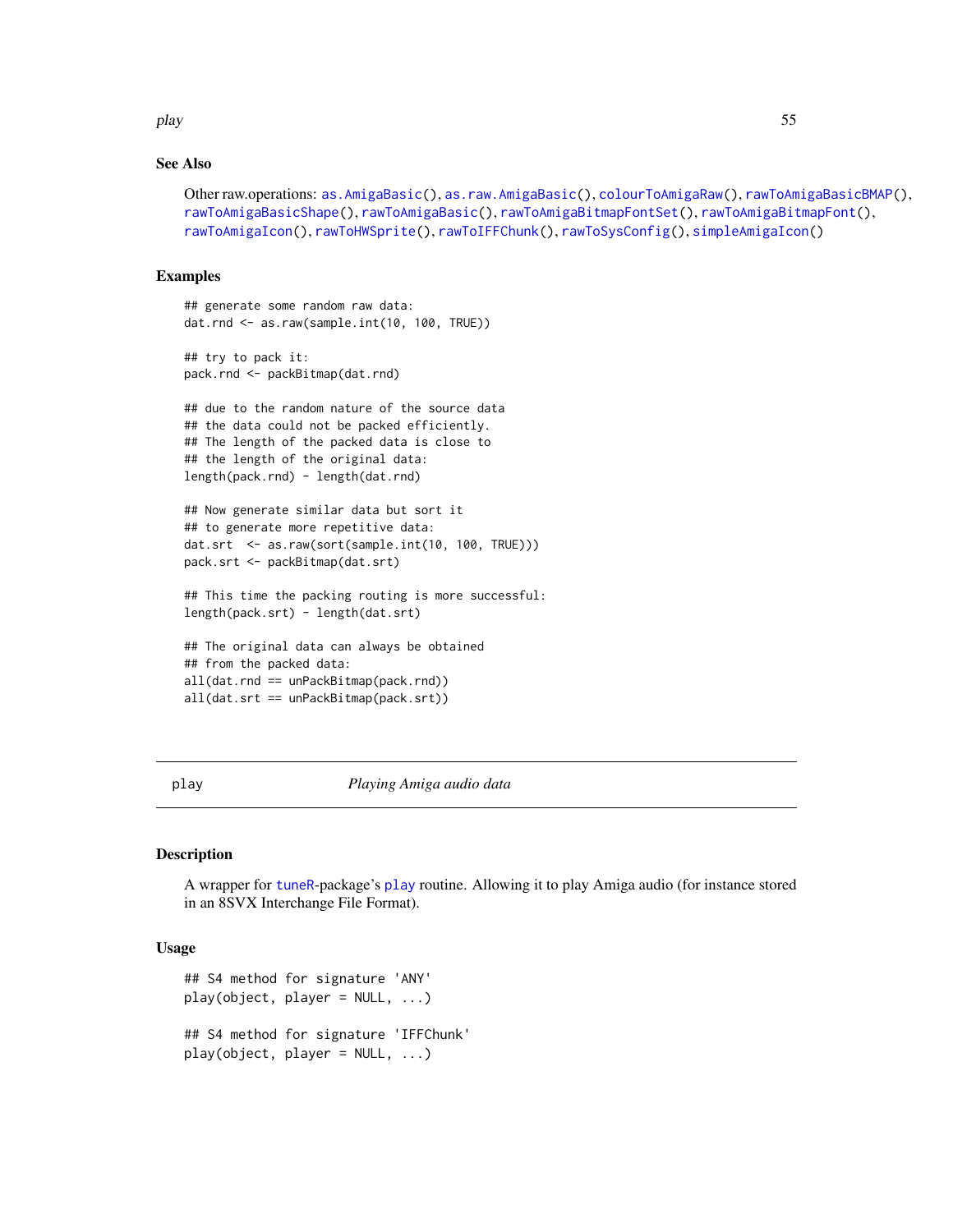#### **Arguments**

| object | An IFFChunk-class object that needs to be played. The IFFChunk should be of<br>type FORM, containing an 8SVX chunk, or an 8SVX itself. object can also be<br>of class IFF. FORM or IFF. 8SVX. See play for other objects that can be played. |
|--------|----------------------------------------------------------------------------------------------------------------------------------------------------------------------------------------------------------------------------------------------|
| player | Path to the external audio player. See play for more details.                                                                                                                                                                                |
| .      | Arguments passed onto the tuneR play routine.                                                                                                                                                                                                |

## Details

A wrapper for [tuneR](#page-0-0)-package's [play](#page-54-0) routine. It will try to play audio using an external audio player. When 8SVX audio is played, each octave is played separately. When a FORM container contains multiple 8SVX samples, they are also played successively.

Note that a separate package is developed to interpret and play ProTracker modules and samples ([ProTrackR](#page-0-0)).

## Value

Returns a list of data returned by tuneR's [play](#page-54-0), for which the output is undocumented.

#### Author(s)

Pepijn de Vries

## Examples

```
## Not run:
## First get an audio sample from the ProTrackR package
snare.samp <- ProTrackR::PTSample(ProTrackR::mod.intro, 2)
## Coerce it into an IFFChunk object:
snare.iff <- WaveToIFF(snare.samp)
## Play the 8SVX sample:
play(snare.iff)
## End(Not run)
```
plot.AmigaBasicShape *Plot AmigaFFH objects*

#### Description

Plot AmigaFFH objects using base plotting routines.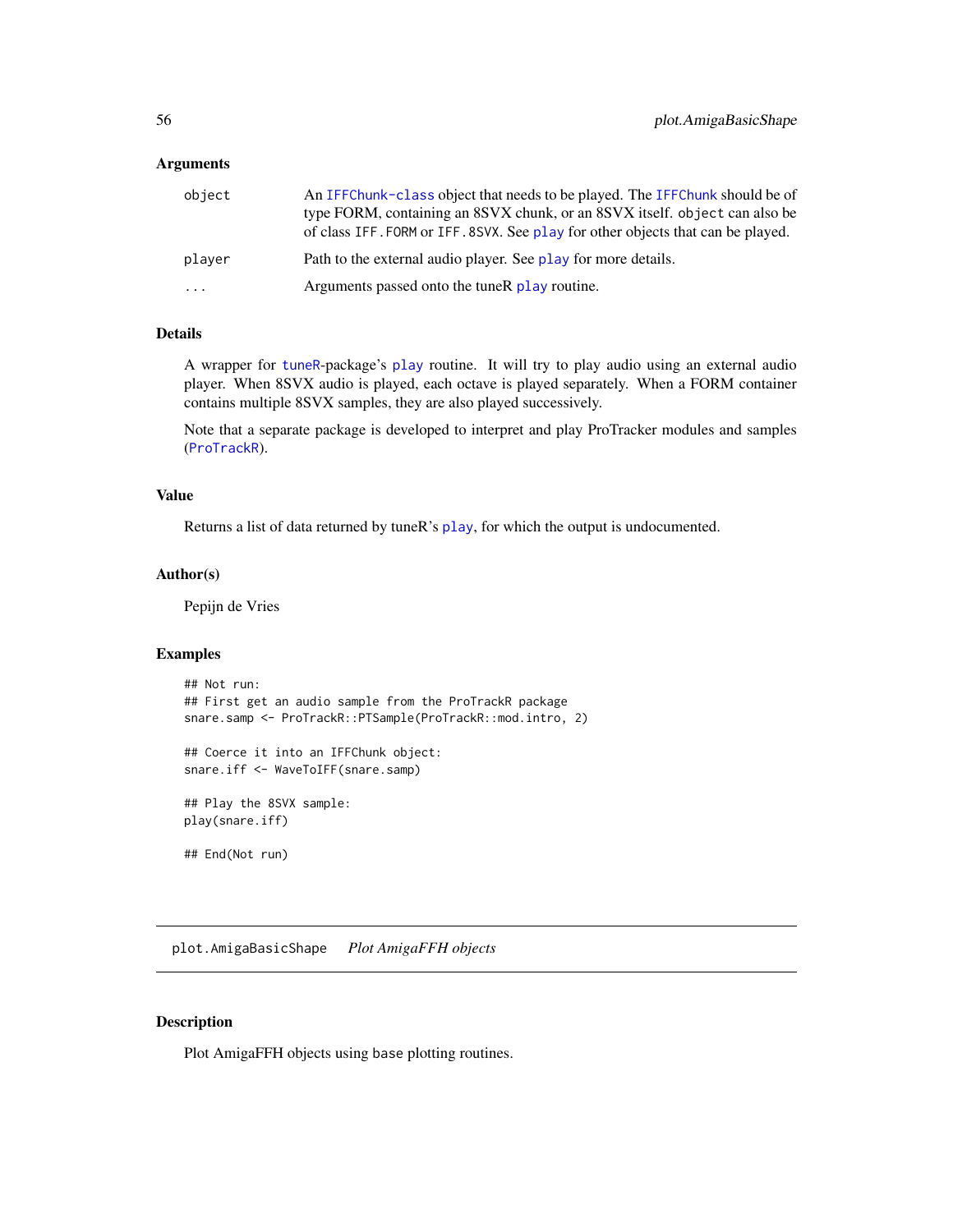## Usage

```
## S3 method for class 'AmigaBasicShape'
plot(x, y, ...)## S3 method for class 'AmigaBitmapFont'
plot(x, y, ...)
## S3 method for class 'AmigaBitmapFontSet'
plot(x, y, ...)## S3 method for class 'hardwareSprite'
plot(x, y, ...)## S3 method for class 'IFFChunk'
plot(x, y, ...)## S3 method for class 'IFF.FORM'
plot(x, y, ...)## S3 method for class 'IFF.8SVX'
plot(x, y, ...)## S3 method for class 'IFF.ILBM'
plot(x, y, ...)## S3 method for class 'IFF.ANIM'
plot(x, y, ...)## S3 method for class 'SysConfig'
plot(x, y, ...)
## S3 method for class 'AmigaIcon'
plot(x, y, asp = 2, ...)
```
## Arguments

| $\mathsf{x}$ | An AmigaFFH object to be plotted. See usage section for supported object<br>classes. If x is an AmigaBitmapFont or AmigaBitmapFontSet class object, it                           |
|--------------|----------------------------------------------------------------------------------------------------------------------------------------------------------------------------------|
|              | will plot the full bitmap that is used to extract the font glyphs.                                                                                                               |
| y            | When $x$ is an $AmigaIcon$ class object, $y$ can be used as an index. In that case,<br>when $y=1$ the first icon image is shown. When $y=2$ the selected icon image is<br>shown. |
|              | When x is an AmigaBitmapFontSet class object, y can be used to plot the<br>bitmap of a specific font height (y).                                                                 |
|              | When x is an AmigaBasicShape class object, y can be used to select a spe-<br>cific layer of the shape to plot, which can be one of "bitmap", "shadow" or<br>"collision".         |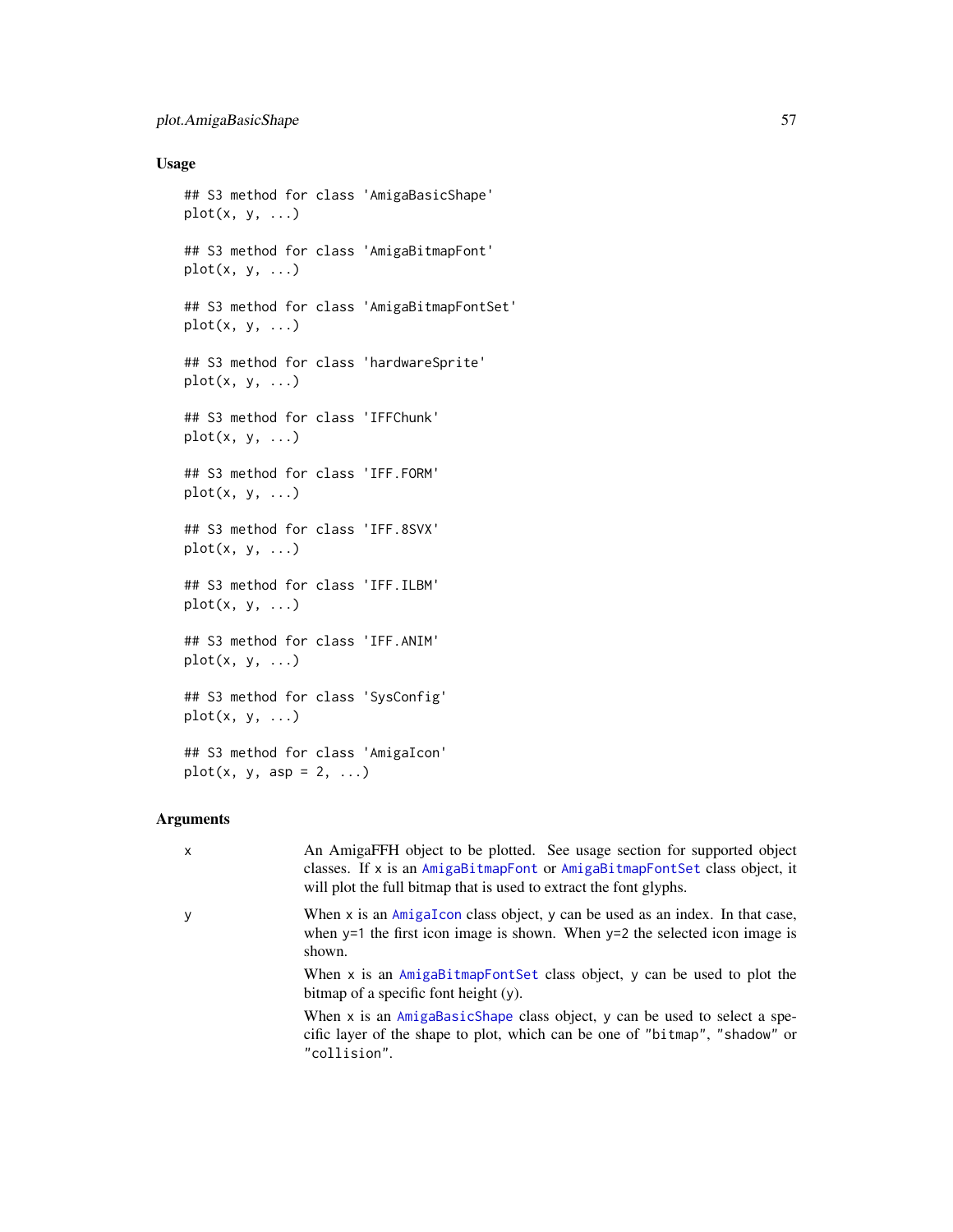| .   | Parameters passed onto the generic graphics plotting routine.<br>When x is an AmigaBitmapFont or an AmigaBitmapFontSet object, '' can<br>also be used for arguments that need to be passed onto the as raster function.                          |
|-----|--------------------------------------------------------------------------------------------------------------------------------------------------------------------------------------------------------------------------------------------------|
| asp | A numeric value indicating the aspect ratio for the plot. For many AmigaFFH,<br>the aspect ratio will be based on the Amiga display mode when known. For<br>AmigaIcon objects a default aspect ratio of 2 is used (tall pixels).                 |
|     | When x is an AmigaBitmapFont or AmigaBitmapFontSet object, an aspect ratio<br>of 1 is used by default. When the TALLDOT flag is set for that font, the aspect<br>ratio s multiplied by 2. When the WIDEDOT flag is set, it will be divided by 2. |
|     | A custom aspect ratio can also be used and will override the ratios specified<br>above.                                                                                                                                                          |

## Details

A plotting routine is implemented for most AmigaFFH objects. See the usage section for all supported objects.

#### Value

Returns NULL silently.

## Author(s)

Pepijn de Vries

```
## Not run:
## load an IFF file
example.iff <- read.iff(system.file("ilbm8lores.iff", package = "AmigaFFH"))
## and plot it:
plot(example.iff)
## AmigaIcons can also be plotted:
plot(simpleAmigaIcon())
## As can the cursor from a SysConfig object:
plot(simpleSysConfig())
## As can Amiga fonts:
data(font_example)
plot(font_example)
plot(font_example, text = "foo bar", style = "underlined", interpolate = F)
## As can AmigaBasicShapes:
ball <- read.AmigaBasicShape(system.file("ball.shp", package = "AmigaFFH"))
plot(ball)
```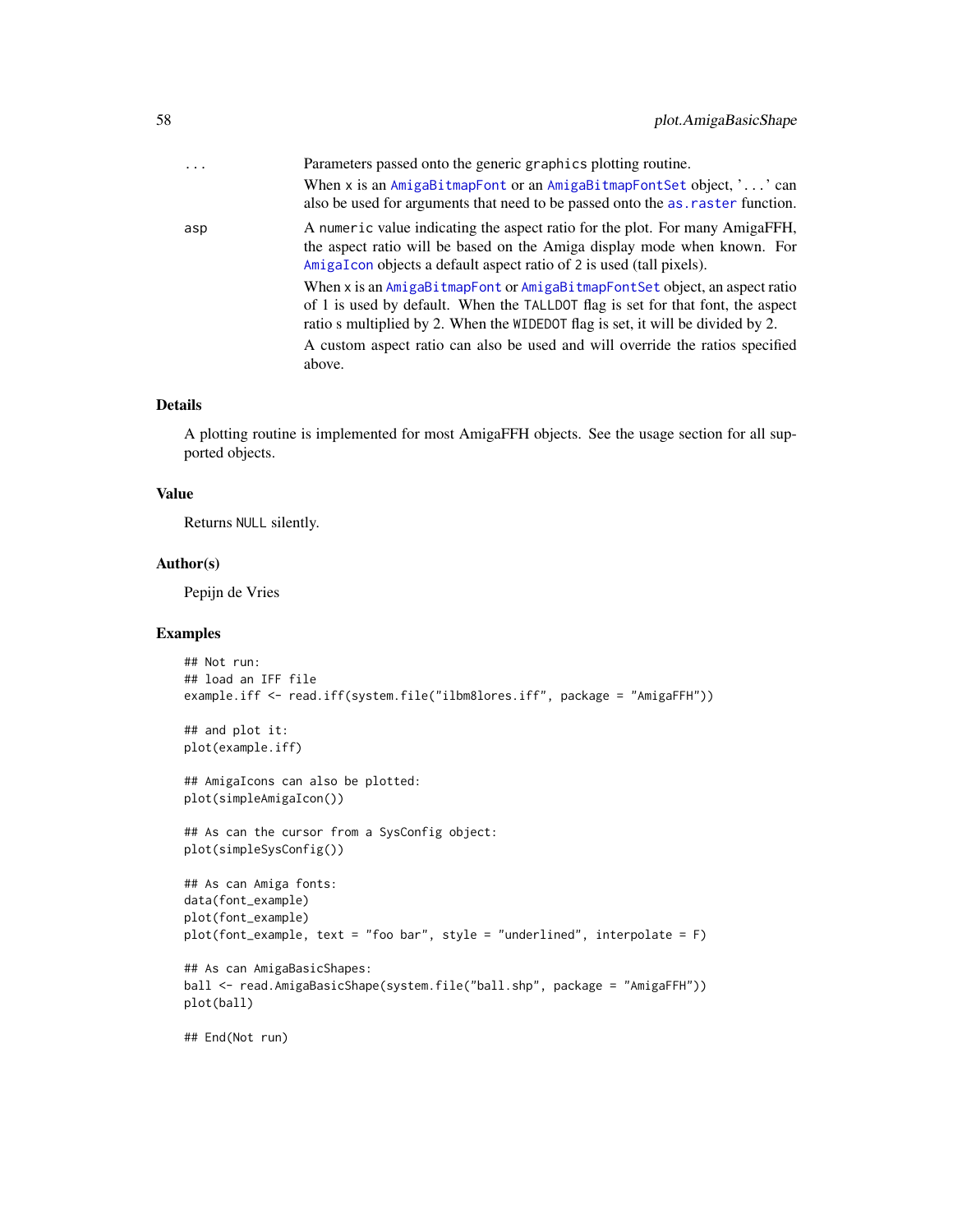```
rasterToAmigaBasicShape
```
*Convert a grDevices raster object into an AmigaBasicShape class object.*

## Description

Convert a [raster](#page-0-0) object into an [AmigaBasicShape](#page-5-0) class object.

## Usage

```
rasterToAmigaBasicShape(
  x,
  type = c("blitter object", "sprite"),
 palette,
  shadow,
 collision,
  ...
)
```
## Arguments

| X         | A raster class object to convert into a AmigaBasicShape class obejct.                                                                                                                                                                                                                                                                                                                              |
|-----------|----------------------------------------------------------------------------------------------------------------------------------------------------------------------------------------------------------------------------------------------------------------------------------------------------------------------------------------------------------------------------------------------------|
| type      | A character string indicating what type of graphic needs to be created: "blitter<br>object" (default) or "sprite".                                                                                                                                                                                                                                                                                 |
| palette   | A vector of character strings, where each element represents a colour. This<br>palette is used to quantize the colours that occur in the raster x.                                                                                                                                                                                                                                                 |
| shadow    | An optional layer that could be stored with the graphics. This layer could be<br>used for specific shadow effects when blitting the graphics to the screen. It<br>needs to be a raster object consisting of the colours black (bit unset) and white<br>(bit set). The raster needs to have the same dimensions as x. This layer will be<br>omitted when this argument is omitted (or set to NULL). |
| collision | An optional layer that could be stored with the graphics. This layer could be<br>used for collision detection between graphical objects. It needs to be a raster<br>object consisting of the colours black (bit unset) and white (bit set). The raster<br>needs to have the same dimensions as x. This layer will be omitted when this<br>argument is omitted (or set to NULL).                    |
| $\ddots$  | Arguments passed onto index.colours. Can be used, for instance, to achieve<br>specific dithering effects.                                                                                                                                                                                                                                                                                          |

## Details

This method can be used to turn any graphics into an [AmigaBasicShape](#page-5-0) class object. In order to do so, the colours of the input image (a [raster](#page-0-0) object) will be quantized to a limited palette. This palette can be forced as an argument to this function. Otherwise, it will be based on the input image.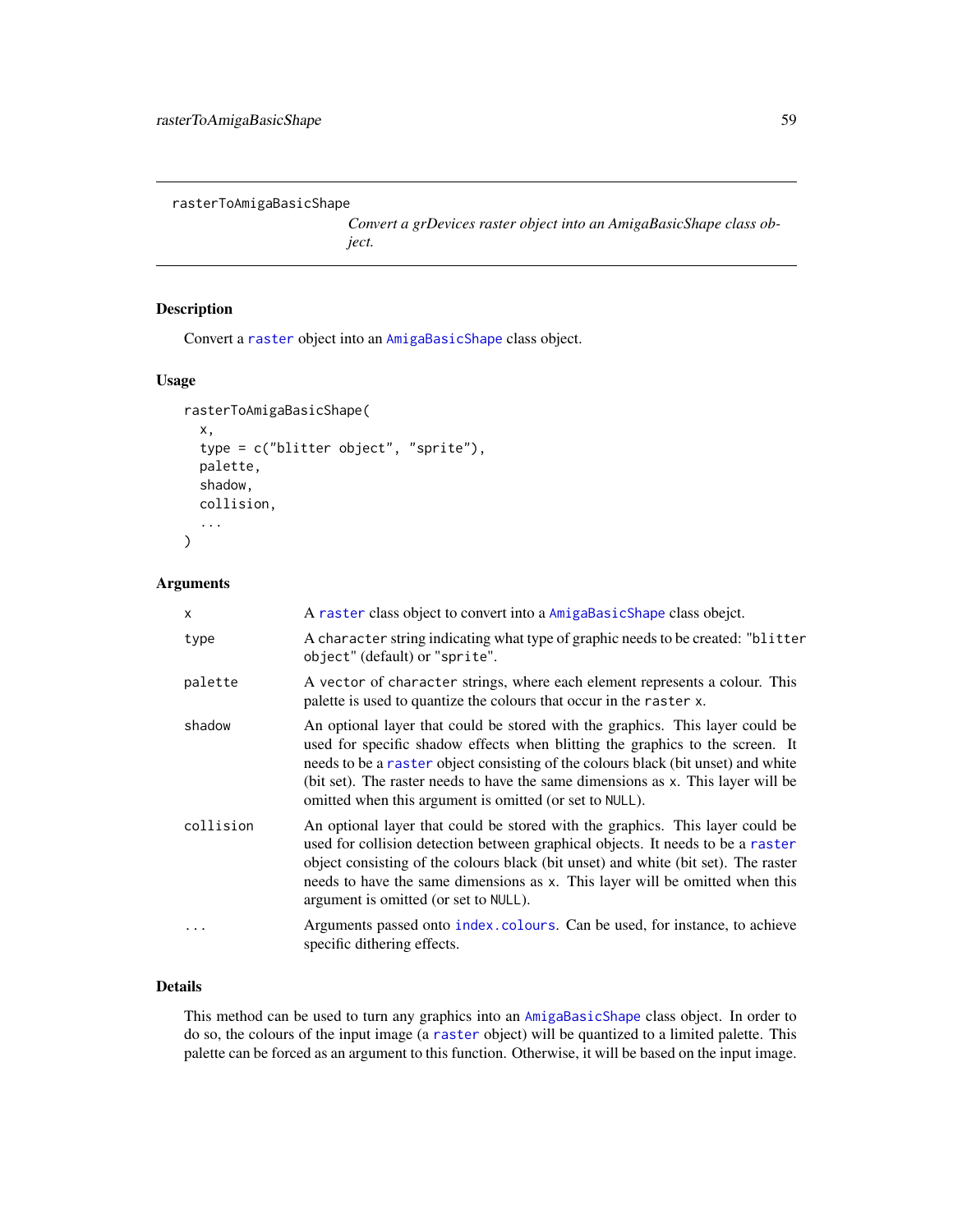Returns an [AmigaBasicShape](#page-5-0) class object based on x.

### Author(s)

Pepijn de Vries

## See Also

Other AmigaBasicShape.operations: [AmigaBasicShape](#page-5-0), [read.AmigaBasicShape\(](#page-82-0)), [write.AmigaBasicShape\(](#page-97-0))

Other raster.operations: [AmigaBitmapFont](#page-6-0), [as.raster.AmigaBasicShape\(](#page-18-0)), [bitmapToRaster\(](#page-23-0)), [dither\(](#page-31-0)), [index.colours\(](#page-48-0)), [rasterToAmigaBitmapFont\(](#page-59-0)), [rasterToBitmap\(](#page-62-0)), [rasterToHWSprite\(](#page-65-0)), [rasterToIFF\(](#page-66-0))

## Examples

```
## Not run:
## get a raster image:
ilbm <- as.raster(read.iff(system.file("ilbm8lores.iff", package = "AmigaFFH")))
## convert to an Amiga Basic blitter object:
bob <- rasterToAmigaBasicShape(ilbm, "blitter object")
```
## End(Not run)

<span id="page-59-0"></span>rasterToAmigaBitmapFont

*Convert a raster image into an AmigaBitmapFont*

## Description

Convert a two-coloured [as.raster](#page-18-1) image into an [AmigaBitmapFont](#page-6-0) class object.

#### Usage

```
rasterToAmigaBitmapFont(
  x,
  glyphs,
  default_glyph,
 baseline,
  glyph_width,
 glyph_space,
 glyph_kern,
 palette,
  ...
)
```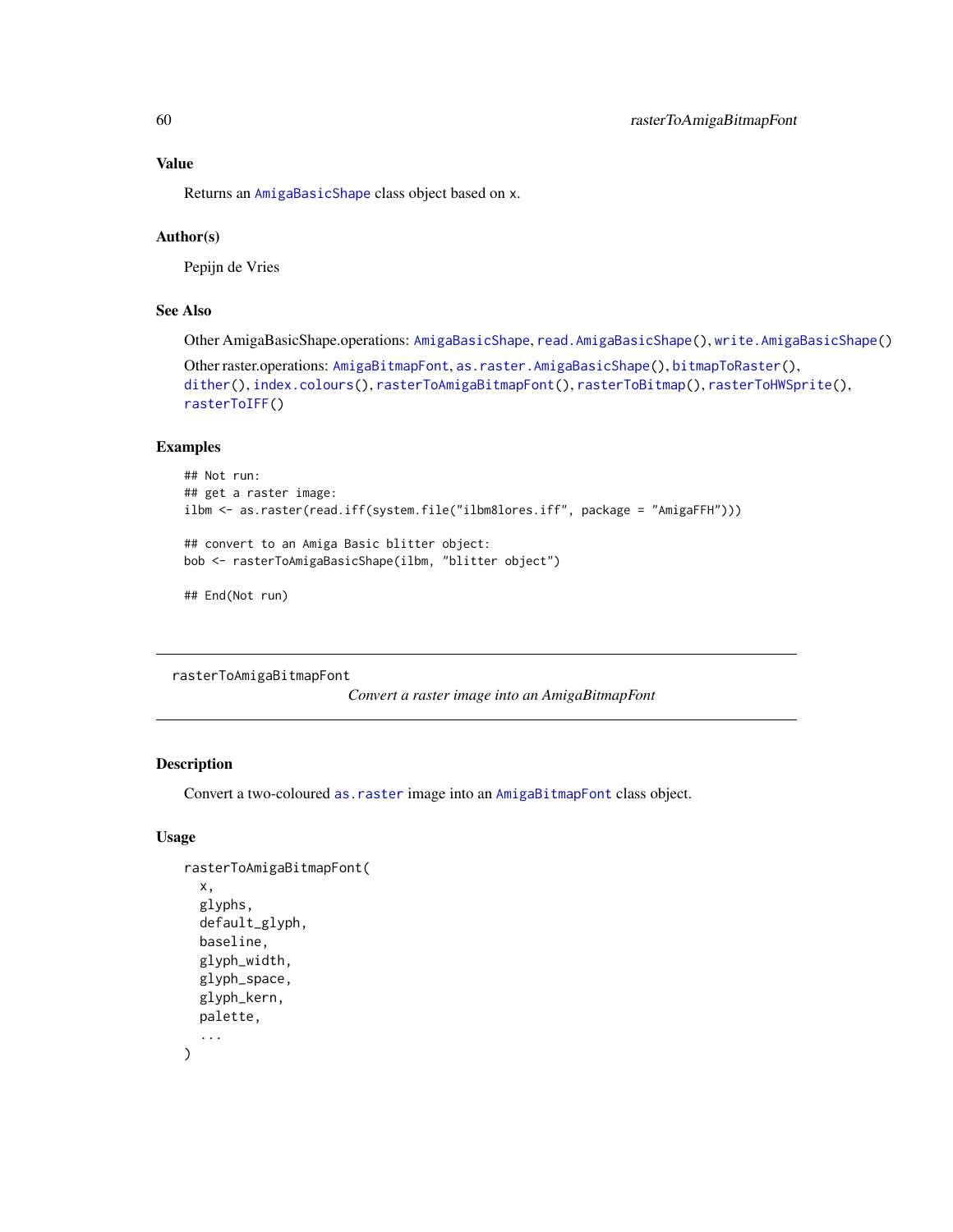## Arguments

| х             | A raster (see grDevices package) object composed of two colours only. Make<br>sure that all glyphs (graphical representation of characters) are next to eachother<br>on a single line. The height of this raster (in pixels) is taken automatically as<br>font height.                                                                                                                                                                            |
|---------------|---------------------------------------------------------------------------------------------------------------------------------------------------------------------------------------------------------------------------------------------------------------------------------------------------------------------------------------------------------------------------------------------------------------------------------------------------|
| glyphs        | Specify which glyphs are included in the image x from left to right. It can be<br>specified in one of the following ways:                                                                                                                                                                                                                                                                                                                         |
|               | A single character string, where the length of the string (nchar) equals the<br>number of displayed glyphs in x.                                                                                                                                                                                                                                                                                                                                  |
|               | A vector of numeric ASCII codes. The length of the vector should equal the<br>number of displayed glyphs in x.                                                                                                                                                                                                                                                                                                                                    |
|               | A list of either character strings or vector of numerics. The length of<br>the list should equal the number of displayed glyphs in x. Each element can<br>represent multiple characters, meaning that the nth element of the list uses the<br>nth glyph shown in x to represent all the characters included in that element.<br>Note that Amiga bitmap fonts represent ASCII characters and may not include<br>all special characters or symbols. |
| default_glyph | A single character or ASCII code (numeric) that should be used by default.<br>This means that all characters that are not specified by glyphs will be repre-<br>sented by this default_glyph. default_glyph should be included in glyphs.                                                                                                                                                                                                         |
| baseline      | The baseline of the font, specified in number of pixels from the top (numeric).<br>Should be a whole number between 0 and the font height (height of x) minus 1.                                                                                                                                                                                                                                                                                  |
| glyph_width   | A numeric vector with the same number of elements or characters as used for<br>glyphs. It specifies the width in pixels for each glyph reserved in the raster<br>image x. They should be whole numbers greater or equal to 0.                                                                                                                                                                                                                     |
| glyph_space   | A numeric vector with the same number of elements or characters as used for<br>glyphs. It specifies the width in pixels for each glyph that should be used when<br>formatting. text. Note that these values can be smaller or larger than the values<br>specified for glyph_width. They should be whole numbers greater or equal to<br>0.                                                                                                         |
| glyph_kern    | Note that in Amiga bitmap fonts not the formal definition from typography is<br>used for kerning. Here, kerning is used as the number of pixels the cursor should<br>be moved forward or backward after typesetting a character. It should be a<br>numeric vector with the same number of elements or characters as used for<br>glyphs. It can hold both positive and negative values.                                                            |
| palette       | A vector of two colours. Both colours should be in x. The first colour is used<br>as background colour, the second as foreground colour.                                                                                                                                                                                                                                                                                                          |
|               | When missing, it will be checked whether x has a palette as attribute, and uses<br>that. If that attribute is also missing, the palette will be guessed from x, where<br>the most frequently occurring colour is assumed to be the background colour.                                                                                                                                                                                             |
|               | Currently ignored.                                                                                                                                                                                                                                                                                                                                                                                                                                |

## Details

Create an [AmigaBitmapFont](#page-6-0) class object by providing a two-coloured raster image and specifying which characters are depicted by the image.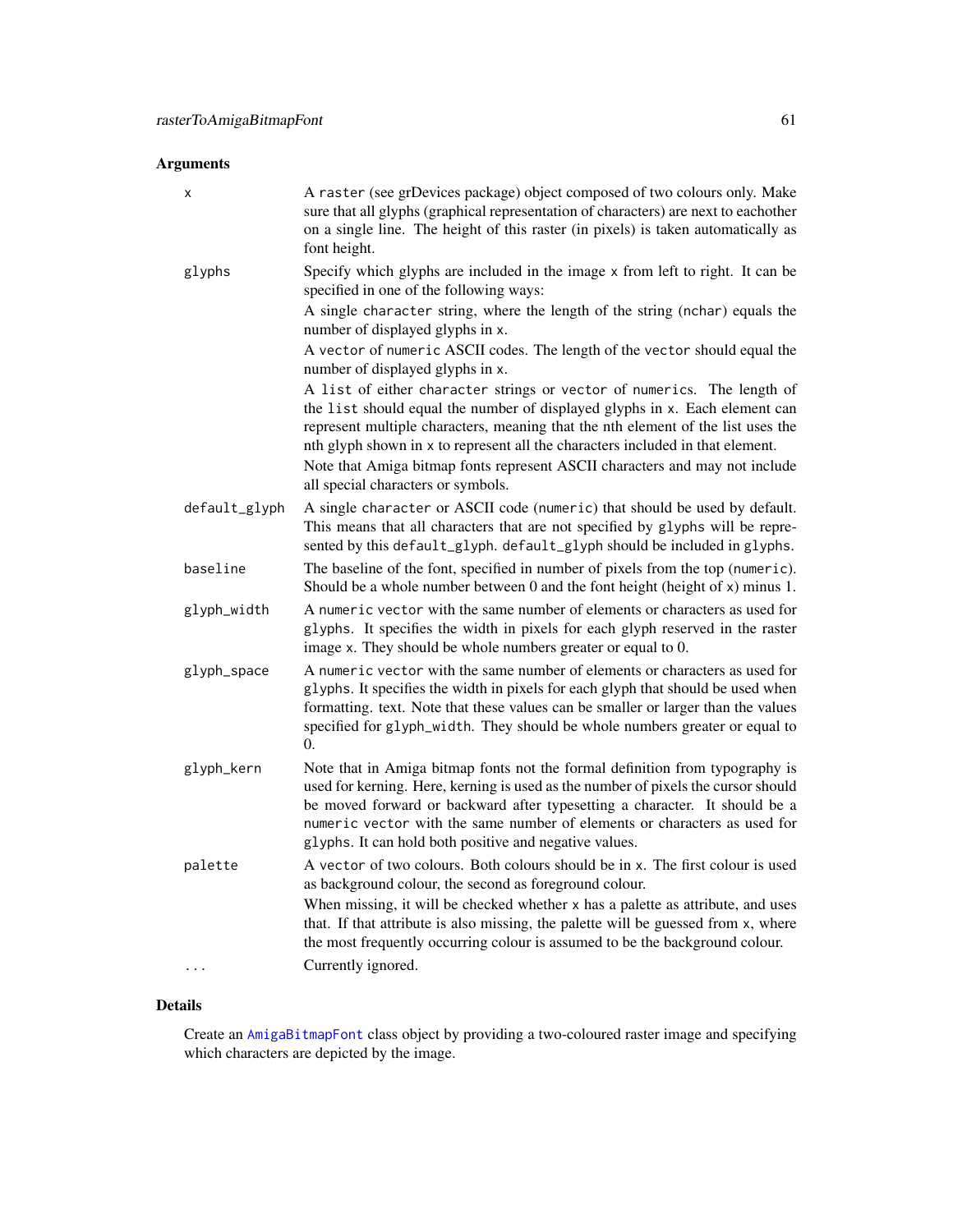Returns a [AmigaBitmapFont](#page-6-0) class object based on x.

#### Author(s)

Pepijn de Vries

## See Also

Other AmigaBitmapFont.operations: [AmigaBitmapFont](#page-6-0), [availableFontSizes\(](#page-22-0)), [c\(](#page-25-0)), [fontName\(](#page-34-0)), [font\\_example](#page-35-0), [getAmigaBitmapFont\(](#page-36-0)), [rawToAmigaBitmapFontSet\(](#page-73-0)), [rawToAmigaBitmapFont\(](#page-72-0)), [read.AmigaBitmapFontSet\(](#page-84-0)), [read.AmigaBitmapFont\(](#page-83-0)), [write.AmigaBitmapFont\(](#page-98-0))

Other raster.operations: [AmigaBitmapFont](#page-6-0), [as.raster.AmigaBasicShape\(](#page-18-0)), [bitmapToRaster\(](#page-23-0)), [dither\(](#page-31-0)), [index.colours\(](#page-48-0)), [rasterToAmigaBasicShape\(](#page-58-0)), [rasterToBitmap\(](#page-62-0)), [rasterToHWSprite\(](#page-65-0)), [rasterToIFF\(](#page-66-0))

```
## Not run:
data("font_example")
## make a raster that we can use to create a bitmap font
font9.rast <- as.raster(getAmigaBitmapFont(font_example, 9))
## note the glyphs and the order in which they are included in
## the raster image:
plot(font9.rast)
## let's build a simple font, using only the first few glyphs
## in the raster:
font9 <- rasterToAmigaBitmapFont(
 ## 'x' needs the raster image:
 x = font9.rast,## 'glyphs' are the graphical representation of the characters
 ## that we will include in our font. We will only use the
 ## first 7 characters in the raster image:
 glyphs = " ! \1, " #$%&",
 ## We will use the '&' glyph to represent all characters that
 ## are not specified in the font:
 default_glyph = "&",
 ## The raster image is 9 pixels tall, as will be the font.
 ## Let's use 7 as the base (it needs to be less than the height)
 baseline = 7,
 ## Let's define the width in pixels for each of the 7
 ## characters. This is their width in the raster image:
 glyph_width = c(0, 1, 3, 6, 5, 5, 5),
```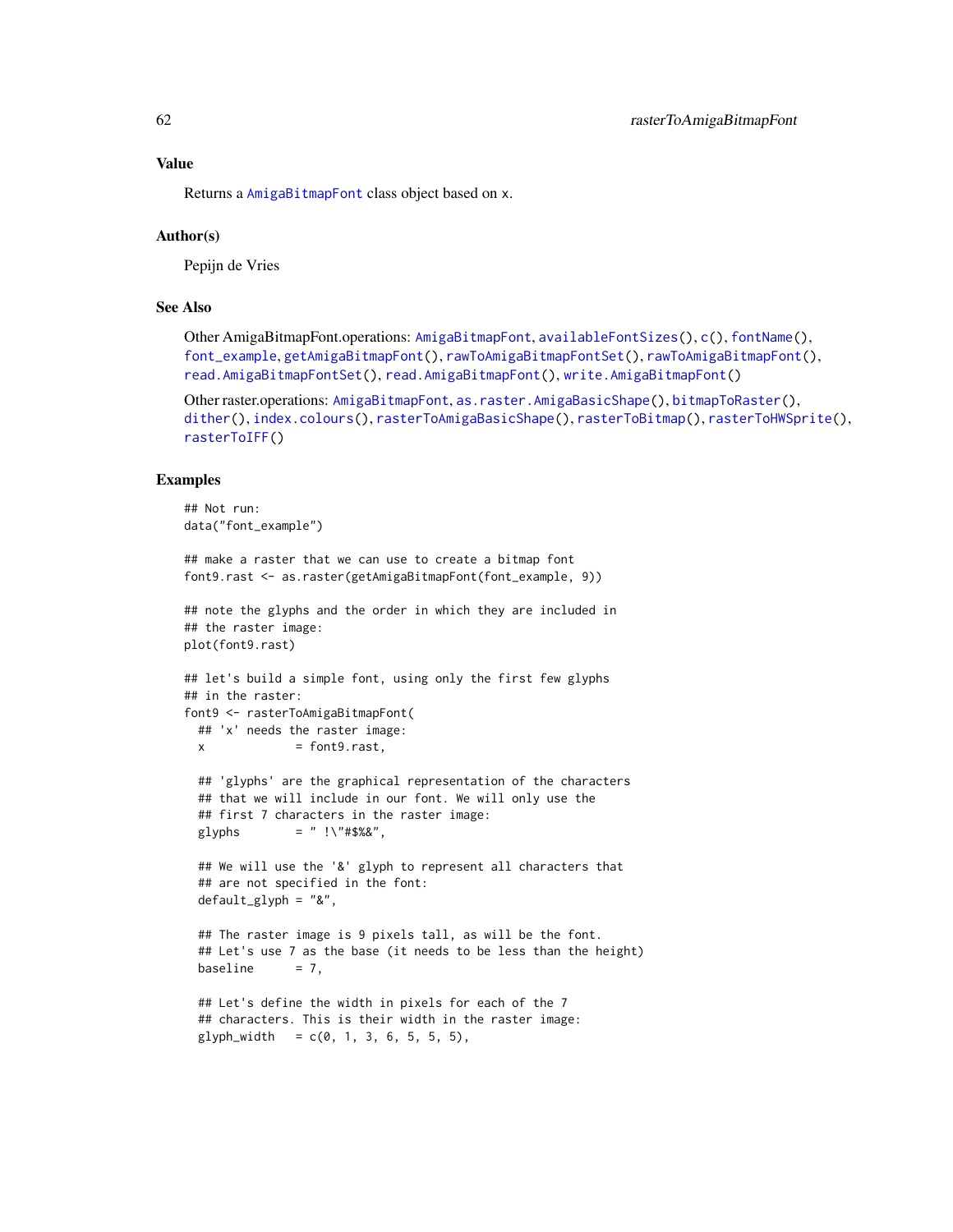```
## Let's define the space the character should take in pixels
 ## when it is used to format text:
 glyph\_space = c(4, 2, 4, 7, 6, 6, 6),## the raster uses white as background colour and black as
 ## foreground:
 palette = c("white", "black")\mathcal{L}## note that for all characters that are not specified,
## the default glyph ('&') is used:
plot(font9, text = "!@#$%ABCD")
## Let's take a subset from the font's bitmap (rasteer):
font9abc.rast <- font9.rast[,263:282]
## as you can see this bitmap only contains the lowercase
## characters 'a', 'b', 'c', 'd' and 'e':
plot(font9abc.rast)
font9.abc <- rasterToAmigaBitmapFont(
 x = font9abc.rast,
 ## Each glyph in the image can be represented by a single
 ## element in a list. By specifying multiple characters in
 ## each element, you can recycle a glyph to represent different
 ## characters. So in this case, the glyph 'a' is used for
 ## all the accented variants of the character 'a'.
 glyphs = list("a\xE0\xE1\xE2\xE3\xE4\xE5",
                       "b",
                       "c\xA2\xE7",
                      "d",
                      "e\xE8\xE9\xEA\xEB"),
 default_glyph = "c", ## 'c' is used as default glyph for all other characters
 baseline = 7,
 glyph_width = c(4, 4, 4, 4, 4),glyph\_space = c(5, 5, 5, 5, 5),
 palette = c("white", "black")\mathcal{L}## see what happens when you format text using the font we just created:
plot(font9.abc, text = "a\xE0\xE1\xE2\xE3\xE4\xE5bc\xA2\xE7de\xE8\xE9\xEA\xEB, foo bar")
## End(Not run)
```
<span id="page-62-0"></span>rasterToBitmap *Convert a grDevices* raster *object into binary bitmap data*

#### **Description**

Converts an image represented by a grDevices raster object into binary (Amiga) bitmap data.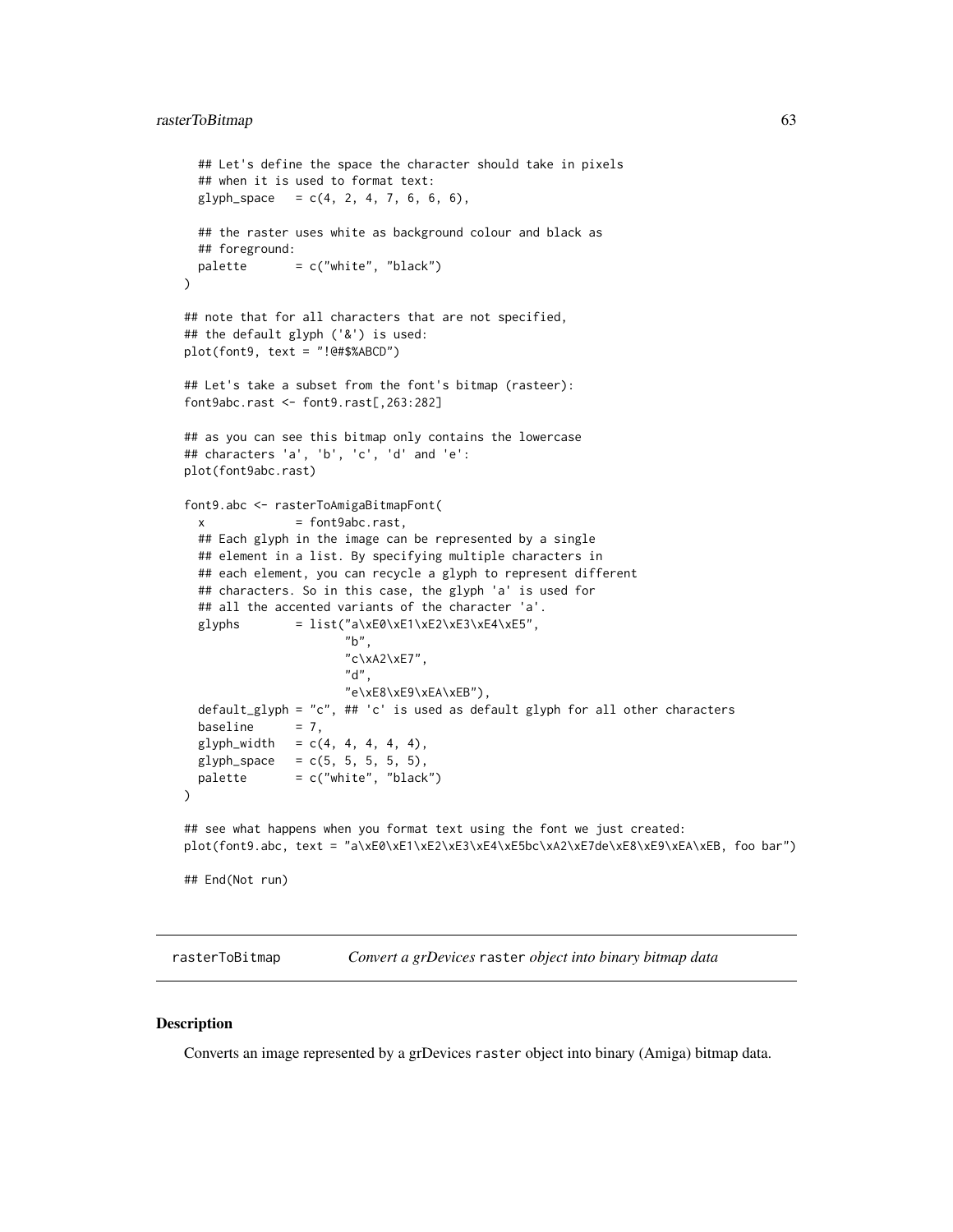#### Usage

rasterToBitmap(x, depth = 3, interleaved = T, indexing = index.colours)

#### Arguments

| $\times$    | A raster object created with as, raster which needs to be converted into bitmap<br>data. It is also possible to let x be a matrix of characters, representing colours.                                                                                                                                                                                                                                                                                                                                                                                                                                                                                                                                                                                                                                 |
|-------------|--------------------------------------------------------------------------------------------------------------------------------------------------------------------------------------------------------------------------------------------------------------------------------------------------------------------------------------------------------------------------------------------------------------------------------------------------------------------------------------------------------------------------------------------------------------------------------------------------------------------------------------------------------------------------------------------------------------------------------------------------------------------------------------------------------|
| depth       | The colour depth of the bitmap image. The image will be composed of 2^depth<br>indexed colours.                                                                                                                                                                                                                                                                                                                                                                                                                                                                                                                                                                                                                                                                                                        |
|             | depth can also be a character string "HAM6" or "HAM8" representing special<br>Amiga display modes (see details).                                                                                                                                                                                                                                                                                                                                                                                                                                                                                                                                                                                                                                                                                       |
| interleaved | A logical value, indicating whether the bitmap needs to be interleaved. An<br>interleaved bitmap image stores each consecutive bitmap layer per horizontal<br>scanline.                                                                                                                                                                                                                                                                                                                                                                                                                                                                                                                                                                                                                                |
| indexing    | A function that accepts two arguments: x (a grDevices raster object); length.out,<br>a numeric value indicating the desired size of the palette (i.e., the number of<br>colours). It should return a matrix with numeric palette indices (ranging from 1<br>up to the number of colours in the palette). The result should have an attribute<br>named 'palette' that contains the colours that correspond with the index num-<br>bers. The result should also carry an attribute with the name 'transparent', with<br>a single numeric value representing which colour in the palette should be treated<br>as transparent (or NA when no transparency is required). By default the function<br>index.colours is used. You are free to provide a customised version of this<br>function (see examples). |

#### Details

Images represented by grDevices raster objects are virtually true colour (24 bit colour depth) and an alpha layer (transparency). On the early Amiga's the chipset (in combination with memory restrictions) only allowed images with indexed palettes. The colour depth was 12 bit with the original chipset and the number of colours allowed in a palette also depended on the chipset. This function will allow you to convert a raster object into binary bitmap data with an indexed palette. This means that the image is converted in a lossy way (information will be lost). So don't expect the result to have the same quality as the original image.

With the depth argument, the raster can also be converted to special mode bitmap images. One of these modes is the 'hold and modify' (HAM). In this mode two of the bitplanes are reserved as modifier switches. If the this switch equals zero, the remainder of the bitplanes are used as an index for colours in a fixed palette. If the switch equals 1, 2 or 3, the red, green or blue component of the previous is modified, using the number in the remainder of the bitplanes. So it holds the previous colour but modifies one of the colour components (hence the term 'hold and modify'.) Here only the HAM6 and the HAM8 mode are implemented. HAM6 uses 6 bitplanes and a 12 bit colour depth, HAM8 uses 8 bitplanes and a 24 bit colour depth.

The HAM mode was a special video modes supported by Amiga hardware. Normal mode bitmap images with a 6 bit depth would allow for a palette of 64 (2^6) colours, HAM6 can display 4096 colours with the same bit depth.

In addition to HAM6 and HAM8, sliced HAM (or SHAM) was another HAM variant. Using the coprocessor on the Amiga, it was possible to change the palette at specific scanlines, increasing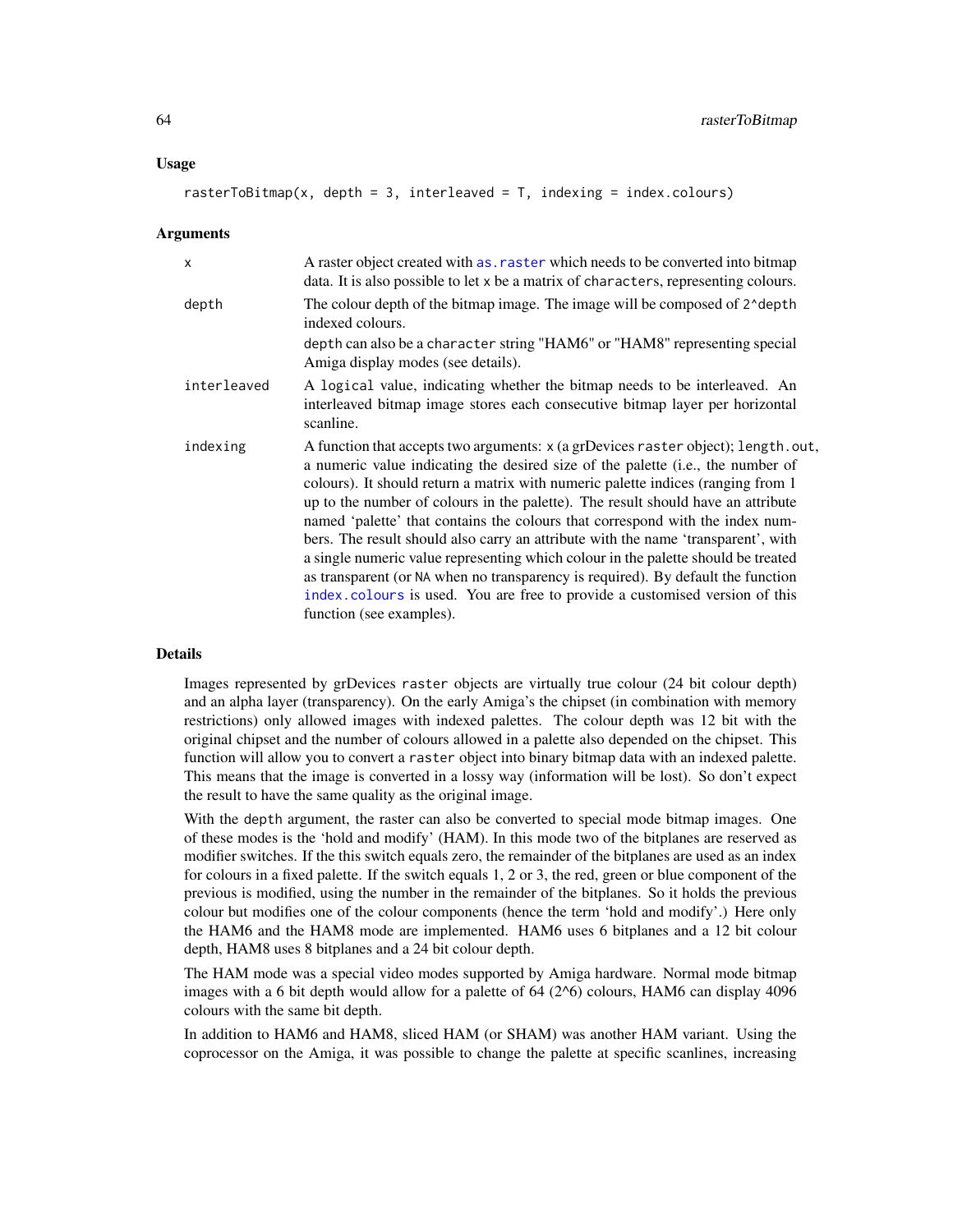#### rasterToBitmap 65

the number of available colours even further. The SHAM mode is currently not supported by this package.

### Value

The bitmap is returned as a vector of logical values. The logical values reflect the bits for each bitplane. The palette used for the bitmap is returned as attribute to the vector. There will also be an attribute called 'transparent'. This will hold a numeric index corresponding with the colour in the palette that will be treated as transparent. It will be NA when transparency is not used.

#### Author(s)

Pepijn de Vries

#### See Also

```
Other raster.operations: AmigaBitmapFont, as.raster.AmigaBasicShape(), bitmapToRaster(),
dither(), index.colours(), rasterToAmigaBasicShape(), rasterToAmigaBitmapFont(), rasterToHWSprite(),
rasterToIFF()
```
#### Examples

```
## Not run:
## first: Let's make a raster out of the 'volcano' data, which we can use in the example:
volcano.raster <- as.raster(t(matrix(terrain.colors(1 + diff(range(volcano)))[volcano -
 min(volcano) + 1], nrow(volcano))))
## convert the raster into binary (logical) bitmap data:
volcano.bm <- rasterToBitmap(volcano.raster)
## The palette for the indexed colours of the generated bitmap is returned as
## attribute. There is no transparency is the image:
attributes(volcano.bm)
## We can also include a custom function for colour quantisation. Let's include
## some dithering:
volcano.dither <- rasterToBitmap(volcano.raster,
                                 indexing = function(x, length.out) {
                                   index.colours(x, length.out,
                                                 dither = "floyd-steinberg")
                                 })
## You can also use a custom indexing function to force a specified palette,
## in this case black and white:
volcano.bw <- rasterToBitmap(volcano.raster,
                             indexing = function(x, length.out) {
                               index.colours(x, length.out,
                                             palette = c("black", "white"),
                                             dither = "floyd-steinberg")
                             })
```
## Make a bitmap using a special display mode (HAM6):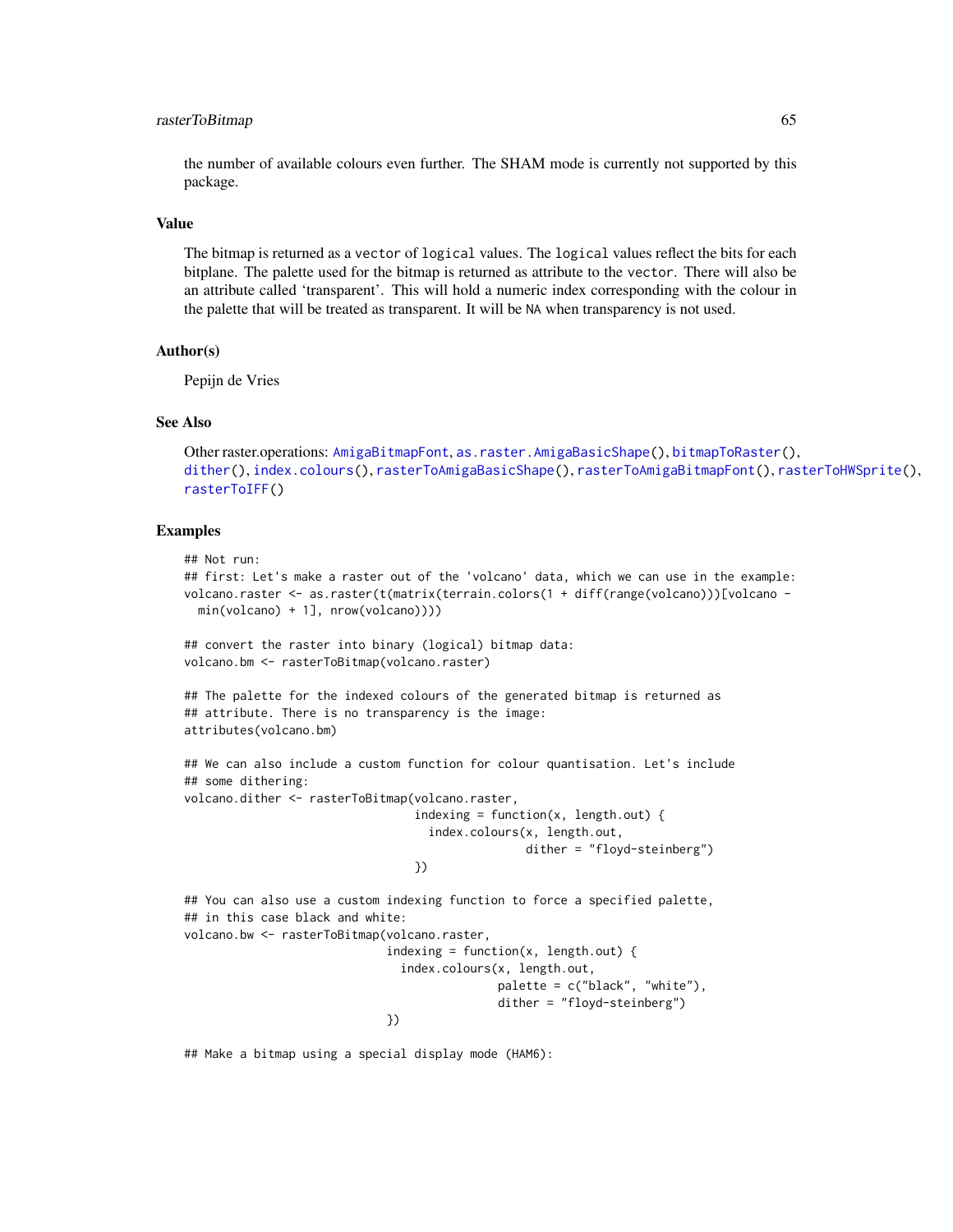```
volcano.HAM <- rasterToBitmap(volcano.raster, "HAM6")
## End(Not run)
```
<span id="page-65-0"></span>rasterToHWSprite *Convert a raster object into an hardwareSprite object*

#### Description

Convert a grDevices raster object into an Amiga hardwareSprite class object.

#### Usage

rasterToHWSprite(x, indexing = index.colours)

### Arguments

| x        | A grDevices raster object (as. raster) that needs to be converted into a hardware Sprite<br>class object. Note that a hardware Sprite has a maximum width of 16 pixels.<br>When x is wider, it will be cropped.                                                                                                                                                                                                                                                                                                                                                                                                                                                                                                       |
|----------|-----------------------------------------------------------------------------------------------------------------------------------------------------------------------------------------------------------------------------------------------------------------------------------------------------------------------------------------------------------------------------------------------------------------------------------------------------------------------------------------------------------------------------------------------------------------------------------------------------------------------------------------------------------------------------------------------------------------------|
| indexing | A function that accepts two arguments: x (a grDevices raster object); length.out,<br>a numeric value indicating the desired size of the palette (i.e., the number of<br>colours). It should return a matrix with numeric palette indices (ranging from 1<br>up to the number of colours in the palette). The result should have an attribute<br>named 'palette' that contains the colours that correspond with the index num-<br>bers. The result should also carry an attribute with the name 'transparent', with<br>a single numeric value representing which colour in the palette should be treated<br>as transparent (or NA when no transparency is required). By default the function<br>index.colours is used. |

#### Details

A [grDevices](#page-0-0) raster image can be converted into a [hardwareSprite](#page-38-0) class object with this function. For this purpose the any true-colour image will be converted to an indexed palette with 4 colours. The Amiga hardware sprite will reserve one of the colours as transparent. Thos function will use fully transparent colours in the original image (i.e., the alpha level equals 0) for this purpose. Or when the image has no fully transparent colours, it will use the most frequently occuring colour (at least when the default indexing function is used).

## Value

Returns a [hardwareSprite](#page-38-0) class object based on x

#### Author(s)

Pepijn de Vries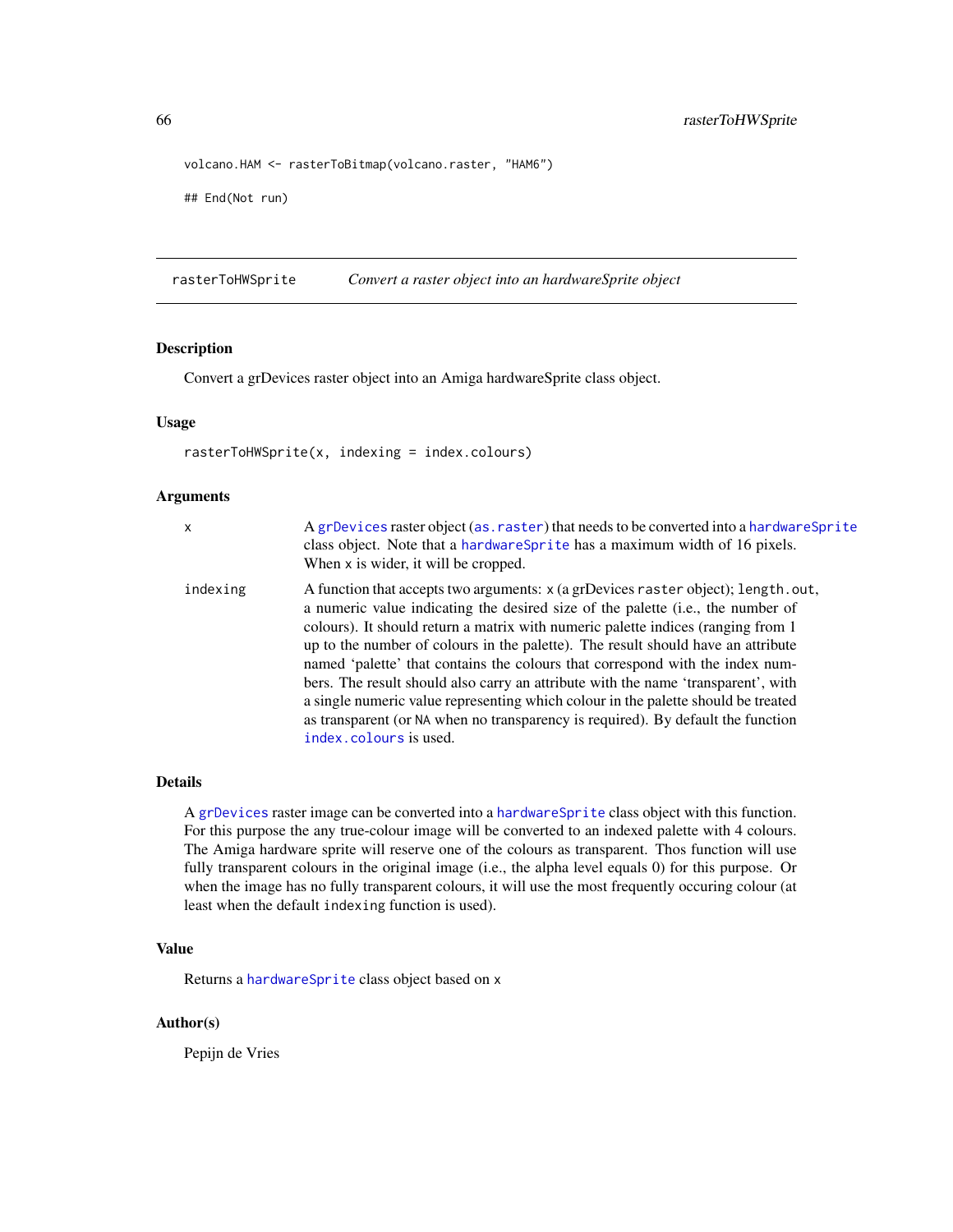#### rasterToIFF 67

## See Also

```
Other raster.operations: AmigaBitmapFont, as.raster.AmigaBasicShape(), bitmapToRaster(),
dither(), index.colours(), rasterToAmigaBasicShape(), rasterToAmigaBitmapFont(), rasterToBitmap(),
rasterToIFF()
```
Other HWSprite.operations: [rawToHWSprite\(](#page-75-0))

## Examples

```
## Not run:
## first create a raster object that can be used as input
## (making sure that the background is transparent):
rst <- as.raster(simpleSysConfig()$PointerMatrix, "#AAAAAA00")
## now turn it into a hardware sprite:
spr <- rasterToHWSprite(rst)
## and plot it as a check:
plot(spr)
## End(Not run)
```
<span id="page-66-0"></span>rasterToIFF *Convert a grDevices raster image into an IFF formated bitmap image*

#### Description

Convert grDevices raster images ([as.raster](#page-18-1)) into a formal [IFFChunk](#page-41-0) object, as an interleaved bitmap (ILBM) image.

#### Usage

```
rasterToIFF(
 x,
 display.mode = as.character(AmigaFFH::amiga_display_modes$DISPLAY_MODE),
 monitor = as.character(AmigaFFH::amiga_monitors$MONITOR_ID),
  anim.options,
  ...
\lambda
```
#### Arguments

| x            | A raster object created with as, raster which needs to be converted into an IFF<br>formated bitmap image. It is also possible to let x be a matrix of characters,<br>representing colours.         |
|--------------|----------------------------------------------------------------------------------------------------------------------------------------------------------------------------------------------------|
| display.mode | Specify the Amiga display mode that should be used. See amiga_display_modes<br>for all possible options. "LORES_KEY" is used by default, this is the lowest reso-<br>lution possible on the Amiga. |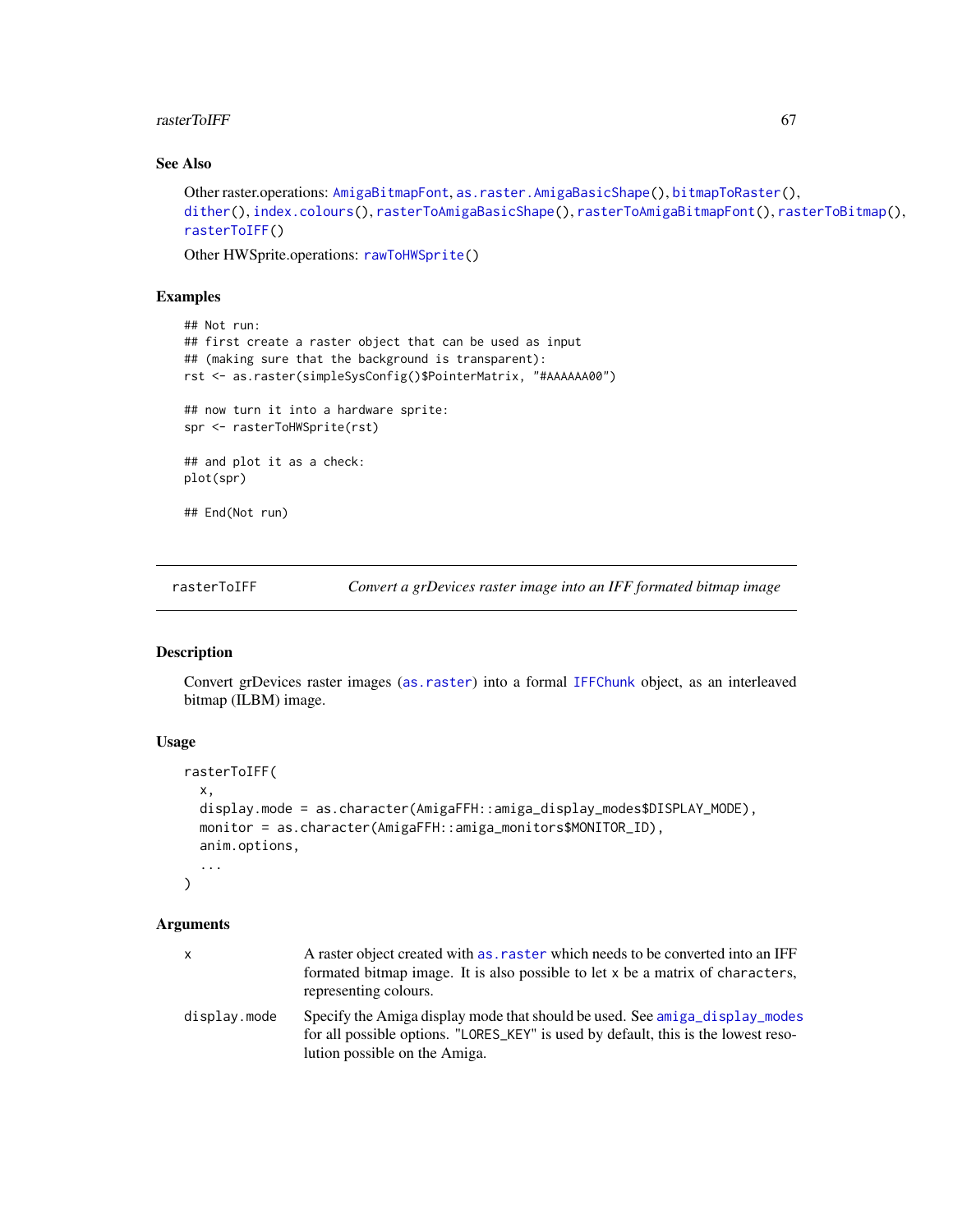| monitor      | The Amiga monitor on which the needs to be displayed. See amiga monitors<br>for more details and posible options. By default "DEFAULT_MONITOR_ID" is<br>used.                                                                                 |
|--------------|-----------------------------------------------------------------------------------------------------------------------------------------------------------------------------------------------------------------------------------------------|
| anim.options | Currently ignored. This argument will potentitally be implemented in future<br>versions of this package. Currently, animations are always encoded with the<br>"ByteVerticalCompression" in this package (when x is a list of raster objects). |
| $\cdots$     | Arguments passed on to rasterToBitmap.                                                                                                                                                                                                        |

#### Details

Convert any modern image into a interleaved bitmap (image) conform Interchange File Format (IFF) specifications. If your original image is in true colour (i.e., a 24 bit colour depth) it will be converted into a bitmap image with an indexed palette.

#### Value

Returns an [IFFChunk](#page-41-0) object holding an Interleaved Bitmap (ILBM) image based on x.

#### Author(s)

Pepijn de Vries

#### See Also

Other iff.operations: [IFFChunk-class](#page-40-0), [WaveToIFF\(](#page-94-0)), [as.raster.AmigaBasicShape\(](#page-18-0)), [getIFFChunk\(](#page-37-0)), [interpretIFFChunk\(](#page-50-0)), [rawToIFFChunk\(](#page-77-0)), [read.iff\(](#page-87-0)), [write.iff\(](#page-101-0))

```
Other raster.operations: AmigaBitmapFont, as.raster.AmigaBasicShape(), bitmapToRaster(),
dither(), index.colours(), rasterToAmigaBasicShape(), rasterToAmigaBitmapFont(), rasterToBitmap(),
rasterToHWSprite()
```

```
## Not run:
## first: Let's make a raster out of the 'volcano' data, which we can use in the example:
volcano.raster <- as.raster(t(matrix(terrain.colors(1 + diff(range(volcano)))[volcano -
 min(volcano) + 1], nrow(volcano))))
## Turning the raster into an IFFChunk object is easy:
volcano.iff <- rasterToIFF(volcano.raster)
## This object can be saved as an IFF file using write.iff
## in special modes HAM6 and HAM 8 higher quality images
## can be obtained. See 'rasterToBitmap' for more info on the
## special HAM modes.
volcano.ham <- rasterToIFF(volcano.raster, "HAM_KEY", depth = "HAM8")
## The result can be further improved by applying dithering
volcano.ham.dither <- rasterToIFF(volcano.raster, "HAM_KEY", depth = "HAM8",
 indexing = function(x, length.out) {
```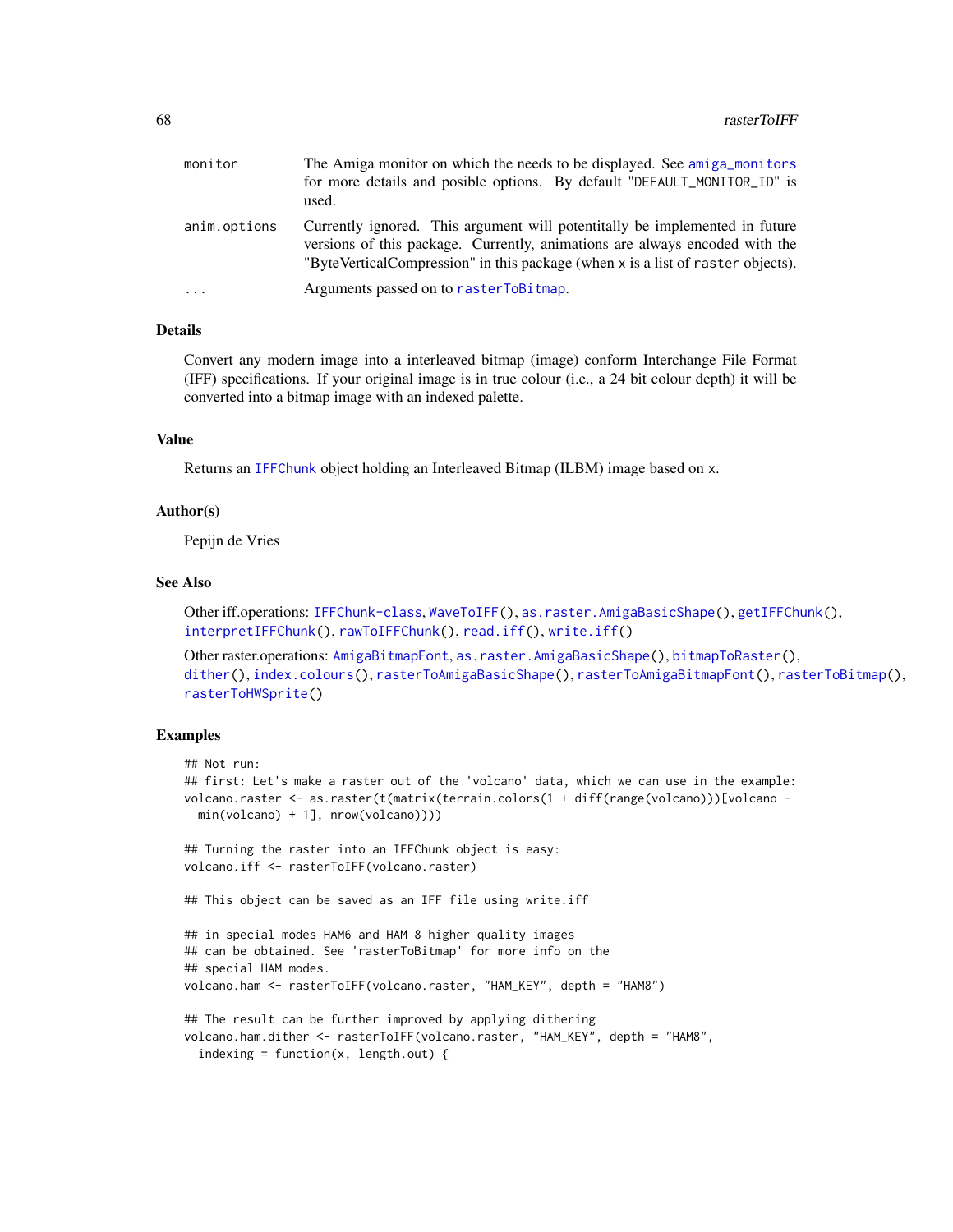## rawToAmigaBasic 69

```
index.colours(x, length.out, dither = "JJN", iter.max = 20)})
## End(Not run)
```
<span id="page-68-0"></span>rawToAmigaBasic *Coerce raw data into an AmigaBasic class object*

## Description

[AmigaBasic](#page-2-0) objects are comprehensive representations of binary-encode Amiga Basic scripts. Use this function to convert raw content from encoded Amiga Basic scripts to an [AmigaBasic](#page-2-0) object.

#### Usage

```
rawToAmigaBasic(x, ...)
```
#### **Arguments**

|   | A vector of raw data that is to be converted into an AmigaBasic class object. |
|---|-------------------------------------------------------------------------------|
| . | Currently ignored.                                                            |

#### Details

This function will convert raw data as stored in Amiga Basic files into its corresponding S3 [AmigaBasic](#page-2-0)class object.

## Value

An [AmigaBasic](#page-2-0) class object based on x.

#### Author(s)

Pepijn de Vries

### See Also

Other AmigaBasic.operations: [AmigaBasic.reserved\(](#page-4-0)), [AmigaBasicBMAP](#page-4-1), [AmigaBasic](#page-2-0), [\[.AmigaBasic\(](#page-103-0)), [as.AmigaBasicBMAP\(](#page-15-0)), [as.AmigaBasic\(](#page-14-0)), [as.character\(](#page-17-0)), [check.names.AmigaBasic\(](#page-26-0)), [names.AmigaBasic\(](#page-51-0)), [rawToAmigaBasicBMAP\(](#page-69-0)), [read.AmigaBasicBMAP\(](#page-80-0)), [read.AmigaBasic\(](#page-79-0)), [write.AmigaBasic\(](#page-96-0))

Other raw.operations: [as.AmigaBasic\(](#page-14-0)), [as.raw.AmigaBasic\(](#page-20-0)), [colourToAmigaRaw\(](#page-28-0)), [packBitmap\(](#page-53-0)), [rawToAmigaBasicBMAP\(](#page-69-0)), [rawToAmigaBasicShape\(](#page-70-0)), [rawToAmigaBitmapFontSet\(](#page-73-0)), [rawToAmigaBitmapFont\(](#page-72-0)), [rawToAmigaIcon\(](#page-74-0)), [rawToHWSprite\(](#page-75-0)), [rawToIFFChunk\(](#page-77-0)), [rawToSysConfig\(](#page-78-0)), [simpleAmigaIcon\(](#page-89-0))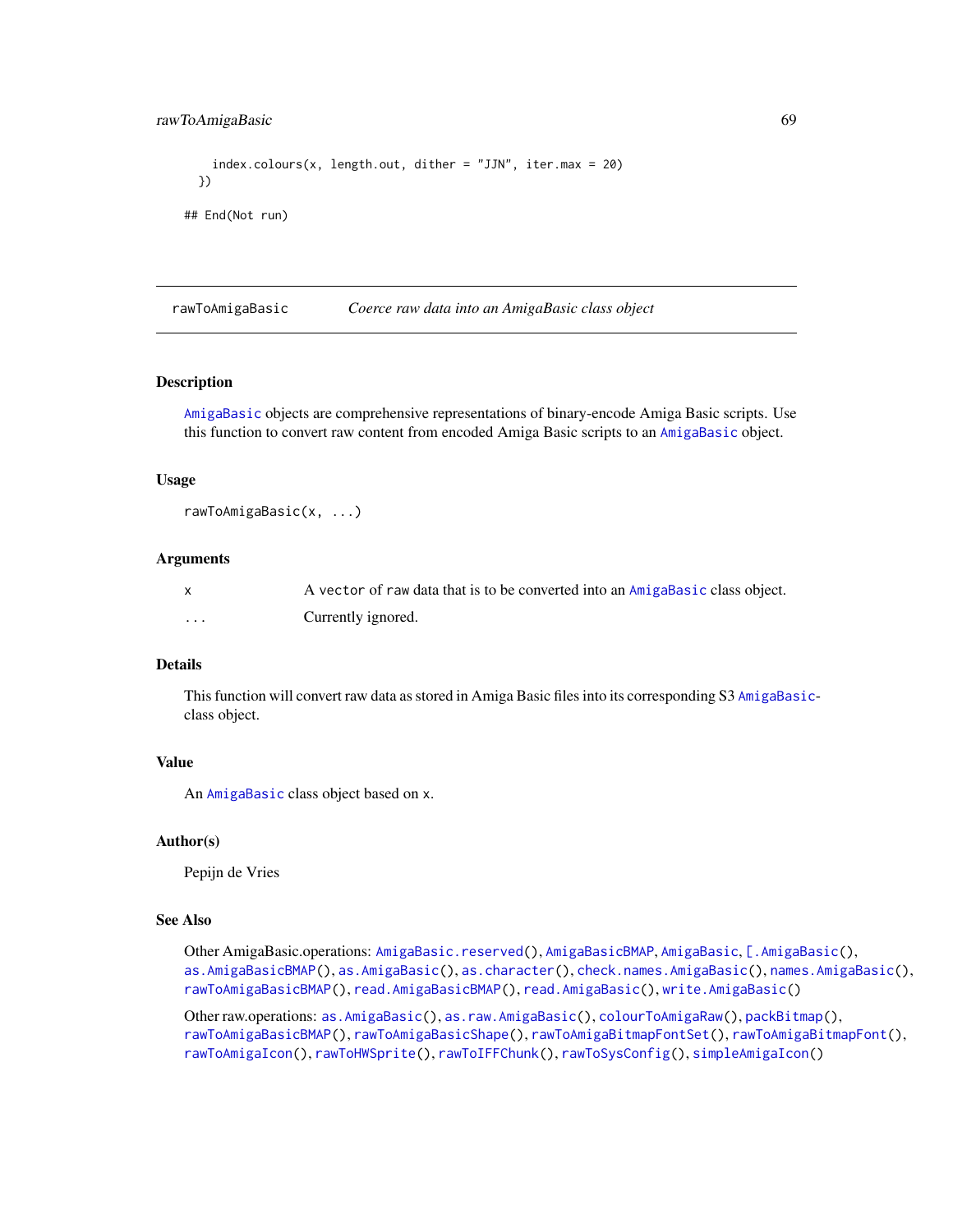## Examples

```
## Not run:
## First create an AmigaBAsic object:
bas <- as.AmigaBasic("PRINT \"Hello world!\"")
## Make it raw:
bas.raw <- as.raw(bas)
## Now convert it back to an AmigaBasic object:
bas <- rawToAmigaBasic(bas.raw)
## End(Not run)
```
<span id="page-69-0"></span>rawToAmigaBasicBMAP *Coerce raw data into an AmigaBasicBMAP class object*

## Description

Coerce raw data into an [AmigaBasicBMAP](#page-4-1) class object

## Usage

```
rawToAmigaBasicBMAP(x, ...)
```
## Arguments

|          | A vector of raw data that is to be converted into an AmigaBasicBMAP class<br>object. |
|----------|--------------------------------------------------------------------------------------|
| $\cdots$ | Currently ignored.                                                                   |

## Details

An [Amiga Basic BMAP](#page-0-0) file maps the offset of routines in Amiga libraries. This function converts the raw format in which it would be stored as a file into a comprehensive S3 class object.

#### Value

An [AmigaBasicBMAP](#page-4-1) class object based on x.

#### Author(s)

Pepijn de Vries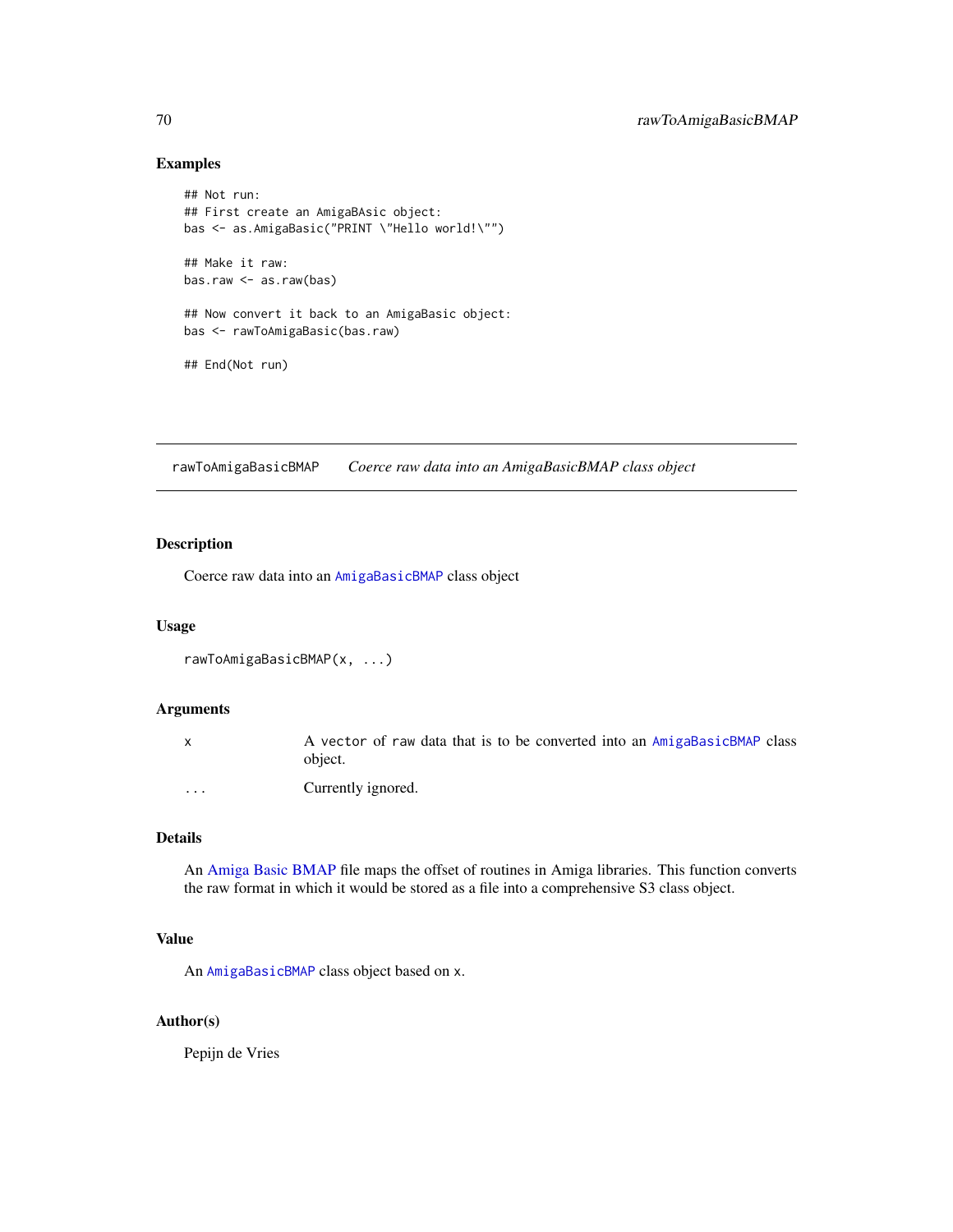## See Also

```
Other AmigaBasic.operations: AmigaBasic.reserved(), AmigaBasicBMAP, AmigaBasic, [.AmigaBasic(),
as.AmigaBasicBMAP(), as.AmigaBasic(), as.character(), check.names.AmigaBasic(), names.AmigaBasic(),
rawToAmigaBasic(), read.AmigaBasicBMAP(), read.AmigaBasic(), write.AmigaBasic()
```

```
Other raw.operations: as.AmigaBasic(), as.raw.AmigaBasic(), colourToAmigaRaw(), packBitmap(),
rawToAmigaBasicShape(), rawToAmigaBasic(), rawToAmigaBitmapFontSet(), rawToAmigaBitmapFont(),
rawToAmigaIcon(), rawToHWSprite(), rawToIFFChunk(), rawToSysConfig(), simpleAmigaIcon()
```
#### Examples

```
## Not run:
## A small fragment of the dos.library BMAP would look like this:
dos.bmap <- as.AmigaBasicBMAP(list(
 xOpen = list(
   libraryVectorOffset = -30,
   registers = as.raw(2:3)
 ),
 xClose = list(
   libraryVectorOffset = -36,
   registers = as.raw(2)
 ),
 xRead = list(libraryVectorOffset = -42,
    registers = as.raw(2:4))
))
## The raw representation would be
dos.bmap.raw <- as.raw(dos.bmap)
## And the reverse
rawToAmigaBasicBMAP(dos.bmap.raw)
## End(Not run)
```
<span id="page-70-0"></span>rawToAmigaBasicShape *Coerce raw data into an AmigaBasicShape class object*

## Description

Coerce raw data into an [AmigaBasicShape](#page-5-0)-class object

#### Usage

rawToAmigaBasicShape(x, palette)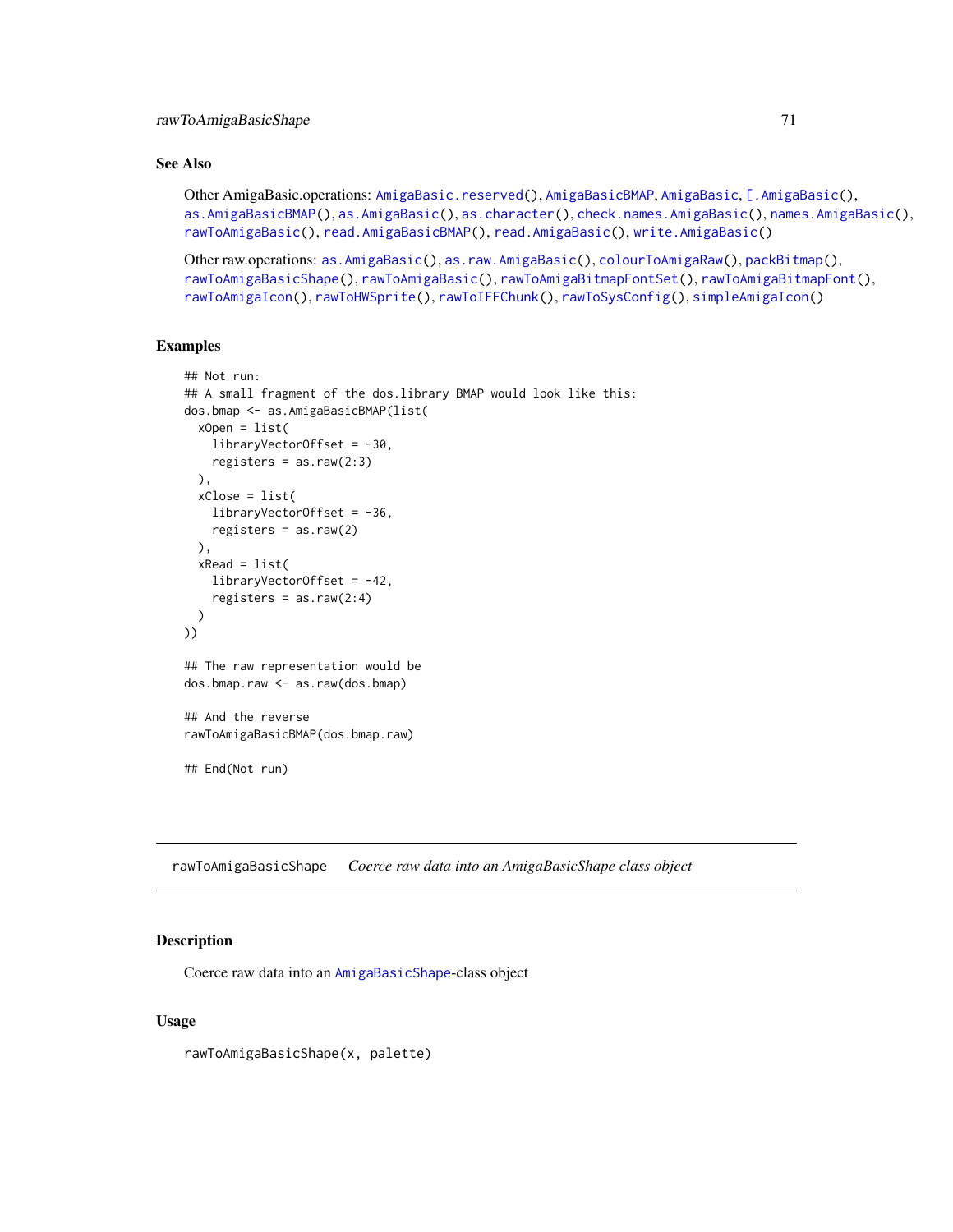#### **Arguments**

| x       | A vector of raw data that is to be converted into an AmigaBasicShape class<br>object.                                                                                                                                                                                                                 |
|---------|-------------------------------------------------------------------------------------------------------------------------------------------------------------------------------------------------------------------------------------------------------------------------------------------------------|
| palette | A vector of character strings, where each element represents a colour in the<br>palette. This palette will be used to display the graphics (note that the raw format<br>does not store the palette, but this S3 class does). When this argument is omitted<br>a grey scale palette will be generated. |

## Details

[AmigaBasicShape](#page-5-0) objects are comprehensive representations of blitter and sprite graphics that can be used in [AmigaBasic](#page-2-0) scripts. Use this function to convert raw content to an [AmigaBasicShape](#page-5-0) object.

## Value

returns an [AmigaBasicShape](#page-5-0)-class object.

#### Author(s)

Pepijn de Vries

## See Also

```
Other raw.operations: as.AmigaBasic(), as.raw.AmigaBasic(), colourToAmigaRaw(), packBitmap(),
rawToAmigaBasicBMAP(), rawToAmigaBasic(), rawToAmigaBitmapFontSet(), rawToAmigaBitmapFont(),
rawToAmigaIcon(), rawToHWSprite(), rawToIFFChunk(), rawToSysConfig(), simpleAmigaIcon()
```

```
## Not run:
filename <- system.file("ball.shp", package = "AmigaFFH")
## read as binary:
con <- file(filename, "rb")
ball.raw <- readBin(con, "raw", file.size(filename))
close(con)
## convert raw data into something useful:
ball <- rawToAmigaBasicShape(ball.raw)
## A shortcut would be to call read.AmigaBasicShape
ball2 <- read.AmigaBasicShape(filename)
## End(Not run)
```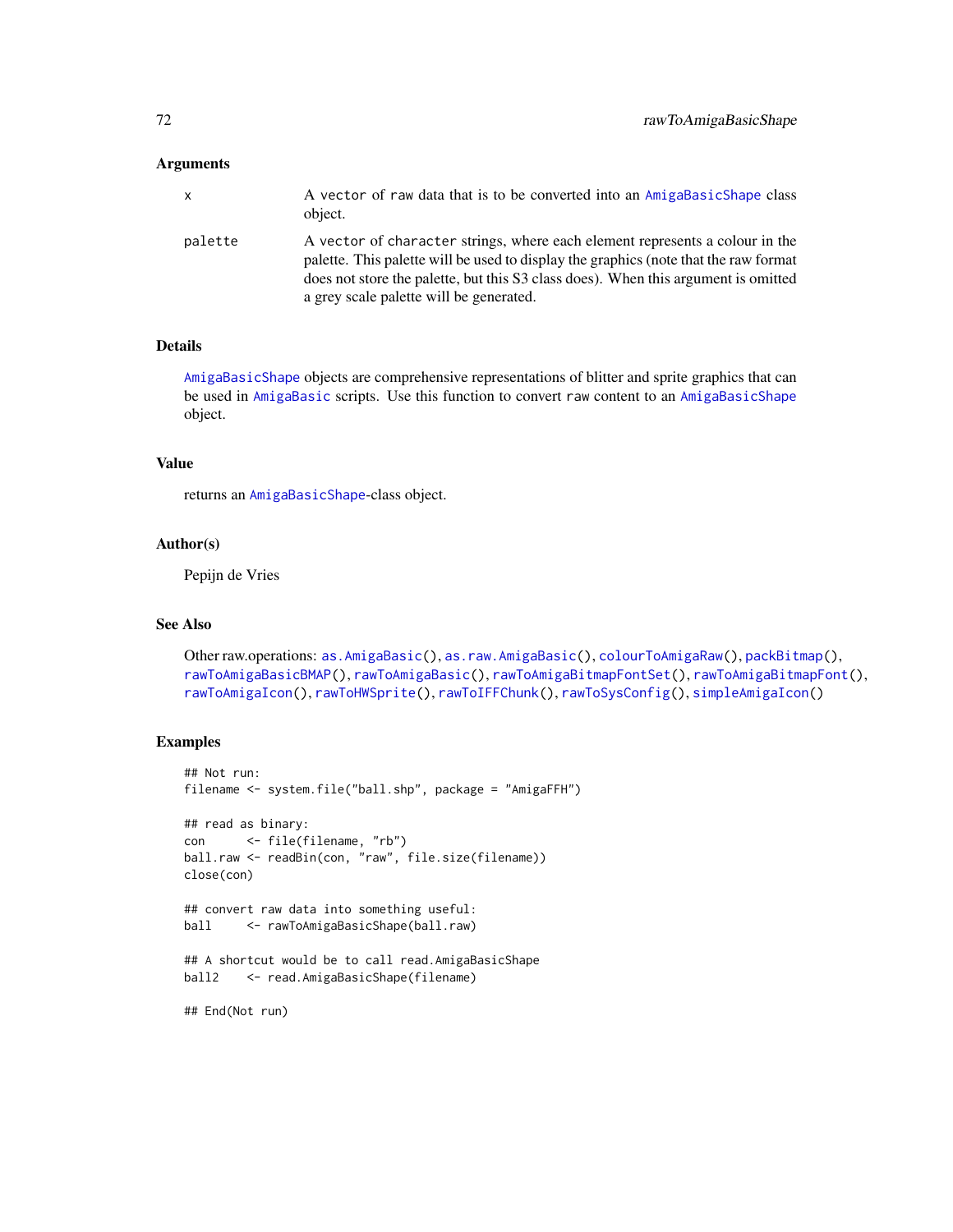<span id="page-72-1"></span><span id="page-72-0"></span>rawToAmigaBitmapFont *Coerce raw data into an AmigaBitmapFont class object*

#### **Description**

[AmigaBitmapFont](#page-6-0) objects are comprehensive representations of binary Amiga font subset files. The file name is usually simply a numeric number indicating the font height in pixels. Use this function to convert raw content from such a file to an [AmigaBitmapFont](#page-6-0) object.

# Usage

```
rawToAmigaBitmapFont(x, ...)
```
#### Arguments

|   | An AmigaBitmapFont object which needs to be converted into raw data. |
|---|----------------------------------------------------------------------|
| . | Currently ignored.                                                   |

#### Details

This function converts raw data as stored in font bitmap files. These files are stored in subdirectories with the font's name and usually have the font height in pixels as file name. This function is effectively the inverse of [as.raw](#page-20-0).

#### Value

A vector of raw data representing x.

# Author(s)

Pepijn de Vries

# See Also

Other AmigaBitmapFont.operations: [AmigaBitmapFont](#page-6-0), [availableFontSizes\(](#page-22-0)), [c\(](#page-25-0)), [fontName\(](#page-34-0)), [font\\_example](#page-35-0), [getAmigaBitmapFont\(](#page-36-0)), [rasterToAmigaBitmapFont\(](#page-59-0)), [rawToAmigaBitmapFontSet\(](#page-73-0)), [read.AmigaBitmapFontSet\(](#page-84-0)), [read.AmigaBitmapFont\(](#page-83-0)), [write.AmigaBitmapFont\(](#page-98-0))

Other raw.operations: [as.AmigaBasic\(](#page-14-0)), [as.raw.AmigaBasic\(](#page-20-1)), [colourToAmigaRaw\(](#page-28-0)), [packBitmap\(](#page-53-0)), [rawToAmigaBasicBMAP\(](#page-69-0)), [rawToAmigaBasicShape\(](#page-70-0)), [rawToAmigaBasic\(](#page-68-0)), [rawToAmigaBitmapFontSet\(](#page-73-0)), [rawToAmigaIcon\(](#page-74-0)), [rawToHWSprite\(](#page-75-0)), [rawToIFFChunk\(](#page-77-0)), [rawToSysConfig\(](#page-78-0)), [simpleAmigaIcon\(](#page-89-0))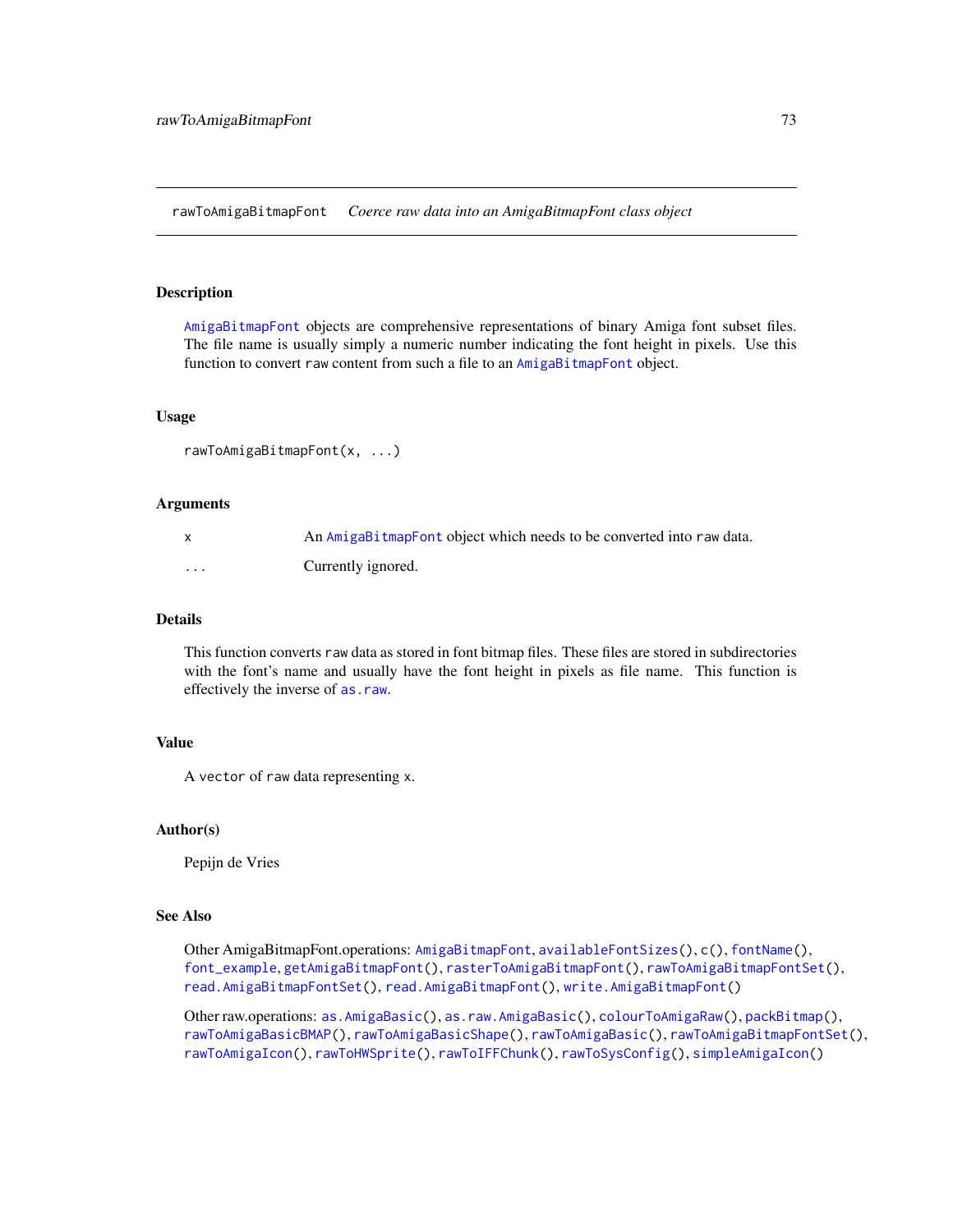# <span id="page-73-1"></span>Examples

```
## Not run:
## first create raw data that can be converted into a AmigaBitmapFont
data(font_example)
font.raw <- as.raw(getAmigaBitmapFont(font_example, 9))
## Convert it back into an AmigaBitmapFont object:
font <- rawToAmigaBitmapFont(font.raw)
## End(Not run)
```
<span id="page-73-0"></span>rawToAmigaBitmapFontSet

*Coerce raw data into an AmigaBitmapFontSet class object*

# Description

[AmigaBitmapFontSet](#page-6-1) objects are comprehensive representations of binary Amiga font files (\*.font). Use this function to convert raw data from such a file to an [AmigaBitmapFontSet](#page-6-1) object.

# Usage

```
rawToAmigaBitmapFontSet(x, file, disk = NULL)
```
#### Arguments

| $\mathsf{x}$ | A vector of raw data that needs to be converted into an AmigaBitmapFontSet.                                                                                                                                                                                                                                                                                                   |
|--------------|-------------------------------------------------------------------------------------------------------------------------------------------------------------------------------------------------------------------------------------------------------------------------------------------------------------------------------------------------------------------------------|
| file         | The raw version of the AmigaBitmapFontSet does not contain the nested font<br>bitmap images. In order to correctly construct an AmigaBitmapFontSet the file<br>location of the original *.font file is required in order to read and include the font<br>bitmap image information. file should thus be a character string specifying<br>the file location of the *.font file. |
| disk         | A virtual Commodore Amiga disk from which the file should be read. This<br>should be an amigabisk object. Using this argument requires the adfExplorer<br>package. When set to NULL, this argument is ignored.                                                                                                                                                                |

# Details

This function converts raw data as stored in \*.font files. The function also needs the file location, in order to load the nested bitmap images for each font height. This function is effectively the inverse of [as.raw](#page-20-0).

# Value

Returns an [AmigaBitmapFontSet](#page-6-1) object.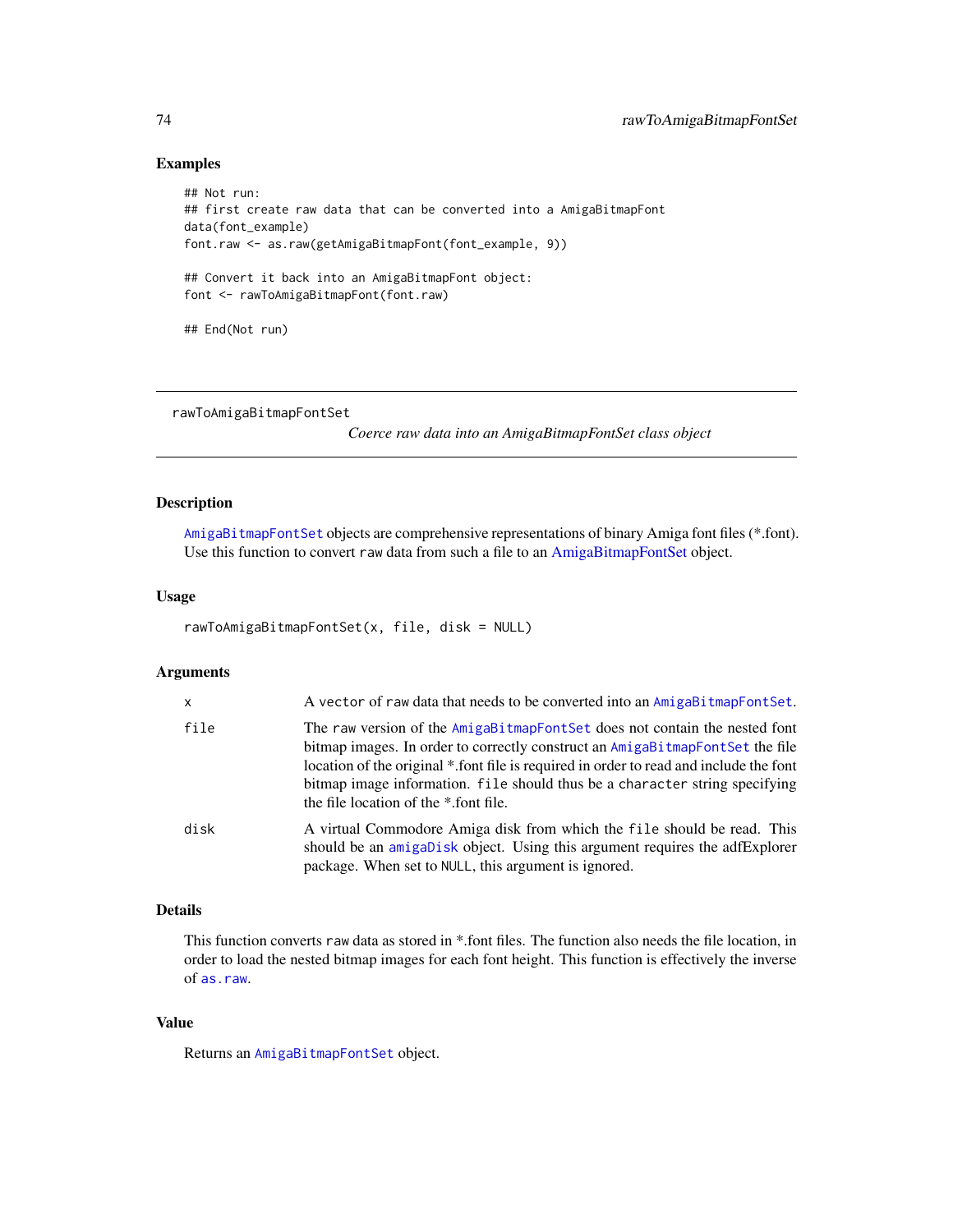# <span id="page-74-1"></span>Author(s)

Pepijn de Vries

# See Also

Other AmigaBitmapFont.operations: [AmigaBitmapFont](#page-6-0), [availableFontSizes\(](#page-22-0)), [c\(](#page-25-0)), [fontName\(](#page-34-0)), [font\\_example](#page-35-0), [getAmigaBitmapFont\(](#page-36-0)), [rasterToAmigaBitmapFont\(](#page-59-0)), [rawToAmigaBitmapFont\(](#page-72-0)), [read.AmigaBitmapFontSet\(](#page-84-0)), [read.AmigaBitmapFont\(](#page-83-0)), [write.AmigaBitmapFont\(](#page-98-0))

Other raw.operations: [as.AmigaBasic\(](#page-14-0)), [as.raw.AmigaBasic\(](#page-20-1)), [colourToAmigaRaw\(](#page-28-0)), [packBitmap\(](#page-53-0)), [rawToAmigaBasicBMAP\(](#page-69-0)), [rawToAmigaBasicShape\(](#page-70-0)), [rawToAmigaBasic\(](#page-68-0)), [rawToAmigaBitmapFont\(](#page-72-0)), [rawToAmigaIcon\(](#page-74-0)), [rawToHWSprite\(](#page-75-0)), [rawToIFFChunk\(](#page-77-0)), [rawToSysConfig\(](#page-78-0)), [simpleAmigaIcon\(](#page-89-0))

# Examples

```
## Not run:
data(font_example)
## First create raw font set data. Note that this raw data
## does not include the nested font bitmap images.
fontset.raw <- as.raw(font_example)
## Therefore it is necesary to have the entire font stored as files:
write.AmigaBitmapFontSet(font_example, tempdir())
```
font.restored <- rawToAmigaBitmapFontSet(fontset.raw, file.path(tempdir(), "AmigaFFH.font"))

## End(Not run)

<span id="page-74-0"></span>rawToAmigaIcon *Coerce raw data into an AmigaIcon class object*

# **Description**

[AmigaIcon](#page-10-0) objects are comprehensive representations of binary Amiga Workbench icon files (\*.info). Use this function to convert raw data from such a file to an [AmigaIcon](#page-10-0) object.

#### Usage

```
rawToAmigaIcon(x, palette = NULL)
```
#### Arguments

|         | A vector of raw data that needs to be converted into an S3 AmigaTcon class<br>object.                                                             |
|---------|---------------------------------------------------------------------------------------------------------------------------------------------------|
| palette | Provide a palette (vector of colours) for the icon bitmap image. When set to<br>NULL (default) the standard Amiga Workbench palette will be used. |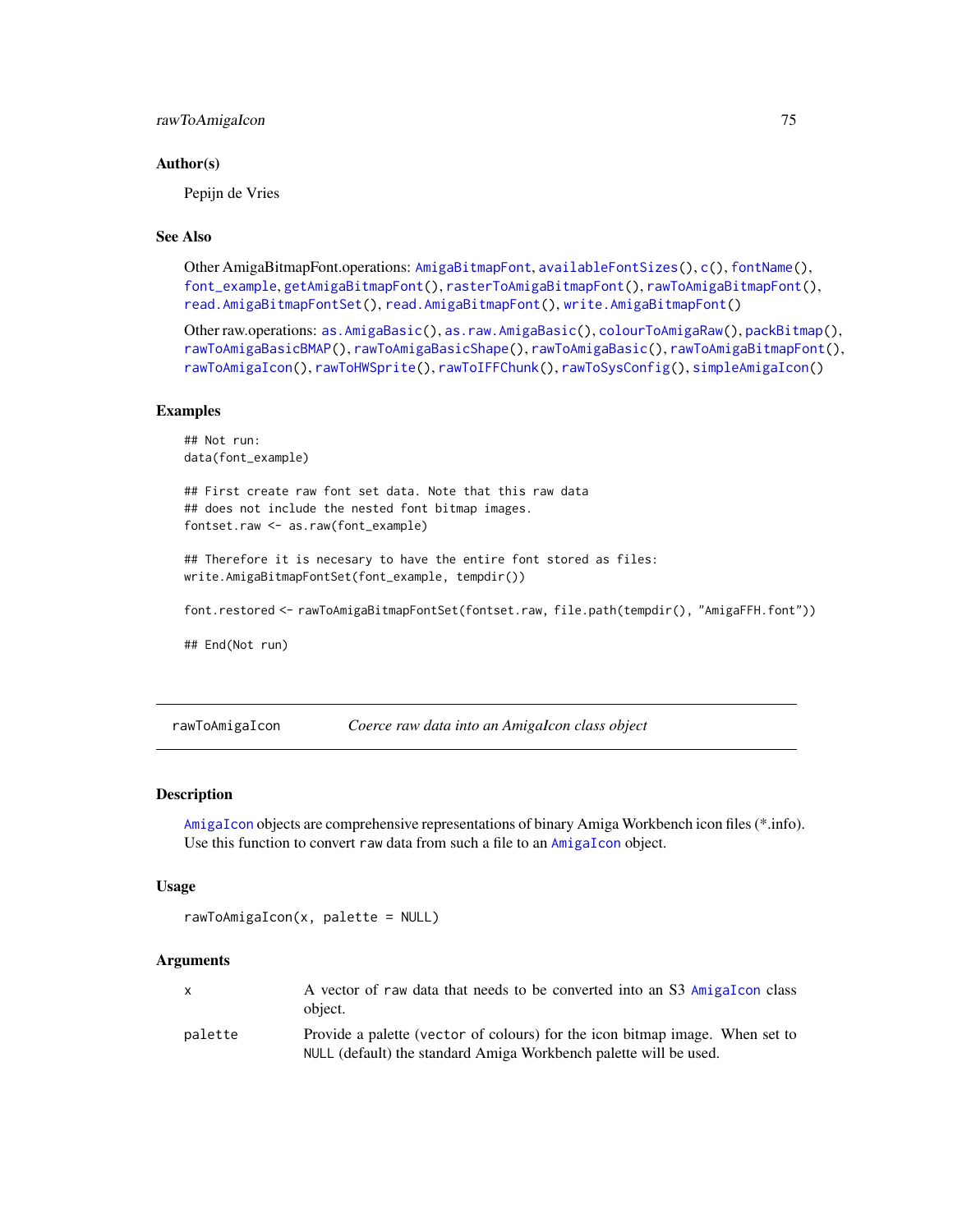# Details

Icons files (\*.info) were used as a graphical representations of files and directories on the Commodore Amiga. This function will convert the raw data from such files into a more comprehensive names list (see [AmigaIcon](#page-10-0)). Use as . raw to achieve the inverse.

# Value

Returns an [AmigaIcon](#page-10-0) class object based on x.

# Author(s)

Pepijn de Vries

# See Also

Other AmigaIcon.operations: [AmigaIcon](#page-10-0), [read.AmigaIcon\(](#page-86-0)), [simpleAmigaIcon\(](#page-89-0)), [write.AmigaIcon\(](#page-100-0))

```
Other raw.operations: as.AmigaBasic(), as.raw.AmigaBasic(), colourToAmigaRaw(), packBitmap(),
rawToAmigaBasicBMAP(), rawToAmigaBasicShape(), rawToAmigaBasic(), rawToAmigaBitmapFontSet(),
rawToAmigaBitmapFont(), rawToHWSprite(), rawToIFFChunk(), rawToSysConfig(), simpleAmigaIcon()
```
# Examples

```
## Not run:
## generate a simple AmigaIcon object:
icon <- simpleAmigaIcon()
## convert it into raw data:
icon.raw <- as.raw(icon)
## convert the raw data back into an icon:
icon.restored <- rawToAmigaIcon(icon.raw)
## End(Not run)
```
<span id="page-75-0"></span>rawToHWSprite *Convert raw data into an Amiga hardware sprite*

# Description

Convert raw data structured conform a Commodore Amiga hardware sprite (see references) into a [hardwareSprite](#page-38-0) object.

# Usage

```
## S4 method for signature 'raw,missing'
rawToHWSprite(x, col)
## S4 method for signature 'raw,character'
rawToHWSprite(x, col)
```
<span id="page-75-1"></span>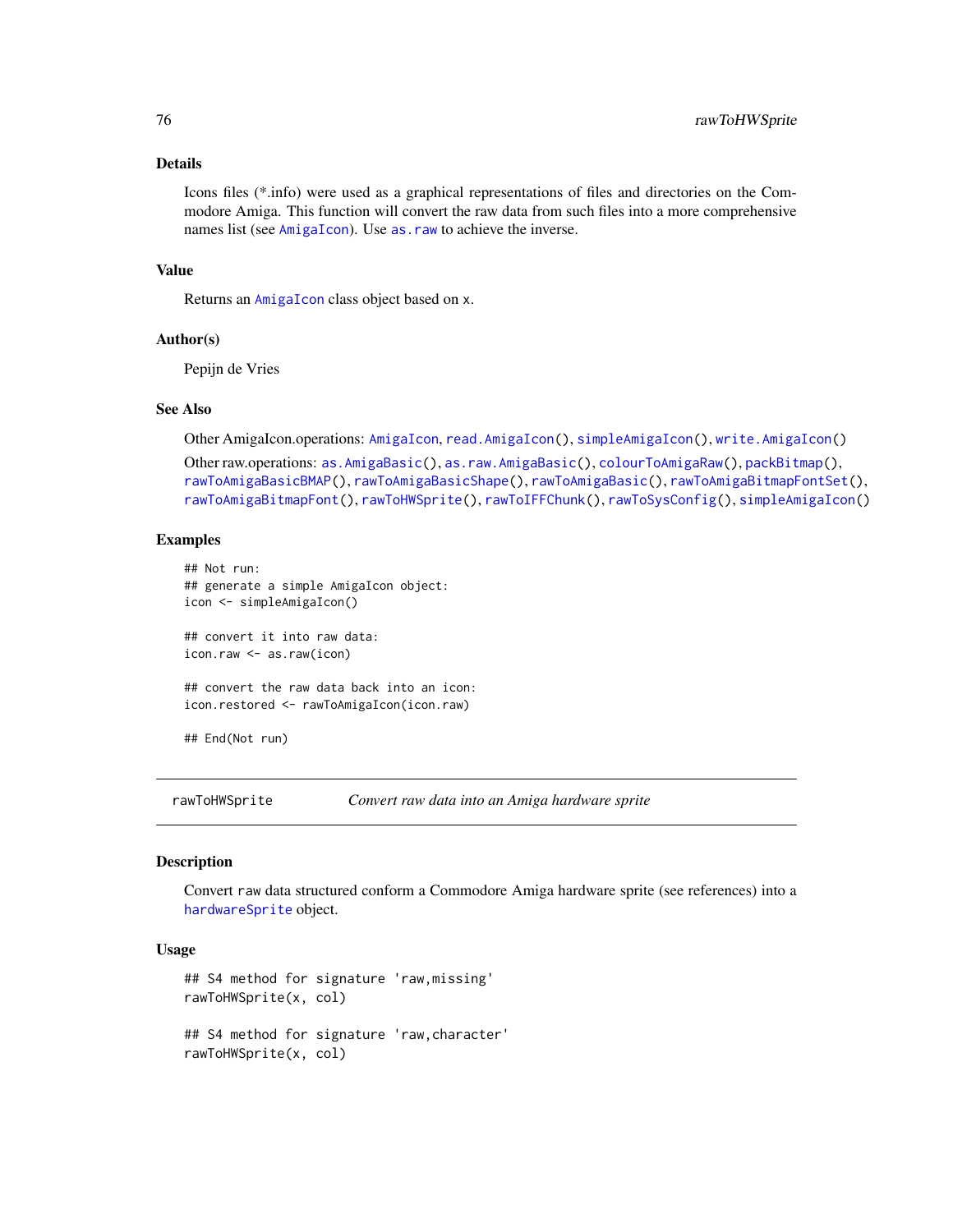#### <span id="page-76-0"></span>Arguments

| X.  | raw data structured as an Amiga hardware sprite (see references).                                                                                            |
|-----|--------------------------------------------------------------------------------------------------------------------------------------------------------------|
| col | A vector of colours (character) to be used for the hardware sprite. Spec-<br>ify the three visible colours for the sprite. When missing some default colours |
|     | (grayscale) will be used. The colours have to be provided separately as they are                                                                             |
|     | usually not stored together with the hardware sprite data.                                                                                                   |

#### Details

Information to set up a hardware sprite is stored as raw data on Commodore Amigas. This method can be used to convert this data into a [hardwareSprite](#page-38-0) object. This object can in turn be converted with [as.raster](#page-18-0) such that it can be plotted in R.

#### Value

Returns a [hardwareSprite](#page-38-0) object based on the provided raw data

#### Author(s)

Pepijn de Vries

# References

[http://amigadev.elowar.com/read/ADCD\\_2.1/Hardware\\_Manual\\_guide/node00B9.html](http://amigadev.elowar.com/read/ADCD_2.1/Hardware_Manual_guide/node00B9.html)

# See Also

Other raw.operations: [as.AmigaBasic\(](#page-14-0)), [as.raw.AmigaBasic\(](#page-20-1)), [colourToAmigaRaw\(](#page-28-0)), [packBitmap\(](#page-53-0)), [rawToAmigaBasicBMAP\(](#page-69-0)), [rawToAmigaBasicShape\(](#page-70-0)), [rawToAmigaBasic\(](#page-68-0)), [rawToAmigaBitmapFontSet\(](#page-73-0)), [rawToAmigaBitmapFont\(](#page-72-0)), [rawToAmigaIcon\(](#page-74-0)), [rawToIFFChunk\(](#page-77-0)), [rawToSysConfig\(](#page-78-0)), [simpleAmigaIcon\(](#page-89-0))

Other HWSprite.operations: [rasterToHWSprite\(](#page-65-0))

# Examples

```
## Let's generate a 16x16 sprite with a random bitmap:
dat <- as.raw(c(0x00, 0x00, 0x10, 0x00,
              sample.int(255, 64, replace = TRUE),
              0x00, 0x00, 0x00, 0x00))
## make it a hardware sprite object:
spr <- rawToHWSprite(dat)
## and plot it:
plot(spr, interpolate = FALSE)
## with some imagination when can make
## a more structured image:
dat <- as.raw(c(0x00, 0x00, 0x10, 0x00, 0x00, 0x00, 0xff, 0xf8,
                0x7f, 0x80, 0x80, 0x70, 0x7f, 0x00, 0xbe, 0xe0,
                0x7e, 0x00, 0x85, 0xc0, 0x7d, 0x80, 0x82, 0x40,
                0x6b, 0xc0, 0x95, 0xa0, 0x57, 0xe0, 0xa8, 0xd0,
                0x2f, 0xf0, 0xd1, 0x68, 0x4f, 0xf8, 0xb0, 0x34,
```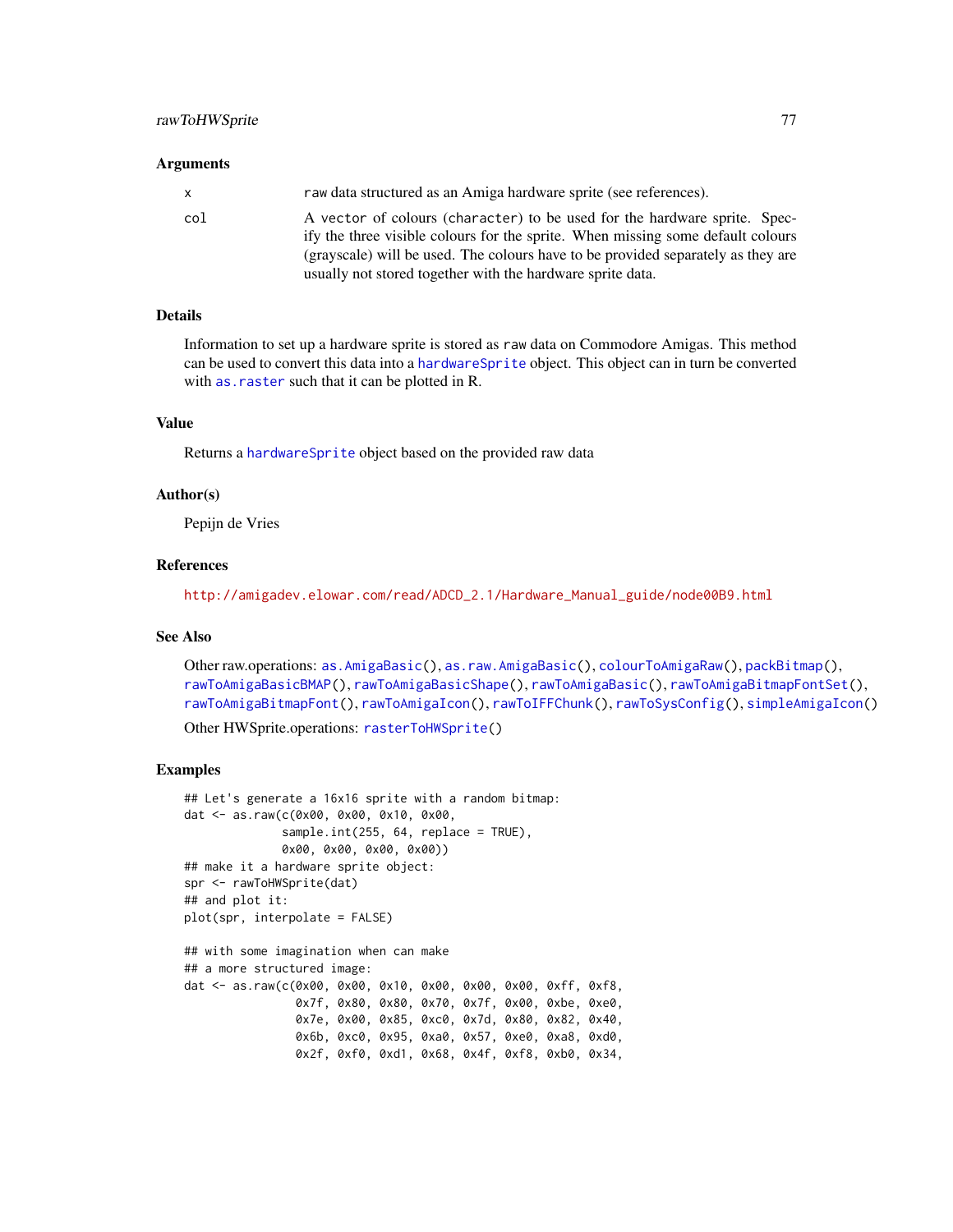```
0x07, 0xfc, 0xf8, 0x5a, 0x03, 0xfe, 0xe4, 0x0d,
                0x01, 0xfc, 0xc2, 0x12, 0x00, 0xf8, 0x81, 0x04,
                0x00, 0x70, 0x00, 0x88, 0x00, 0x20, 0x00, 0x50,
                0x00, 0x00, 0x00, 0x20, 0x00, 0x00, 0x00, 0x00))
spr <- rawToHWSprite(dat, c("#EE4444", "#000000", "#EEEECC"))
plot(spr, interpolate = FALSE)
```
<span id="page-77-0"></span>rawToIFFChunk *Coerce raw data to an IFFChunk class object*

#### **Description**

Coerce raw data, as it would be stored in the Interchange File Format (IFF), and convert it into an [IFFChunk](#page-41-0) class object.

#### Usage

## S4 method for signature 'raw' rawToIFFChunk(x)

#### Arguments

x A vector of raw data that needs to be converted into a [IFFChunk](#page-41-0) class object.

#### Details

This method should work for all IFF chunk types that are implemented in this package (see [IFFChunk-method](#page-41-1) for details). For non-implemented chunks this method may work properly as long as the chunks are nested inside a FORM type container chunk. This method is provided for your convenience, but it is recommended to import IFFChunk methods using the read. iff function. Use as. raw to achieve the inverse of this method.

# Value

Returns an [IFFChunk](#page-41-0) class object based on x.

#### Author(s)

Pepijn de Vries

## See Also

Other iff.operations: [IFFChunk-class](#page-40-0), [WaveToIFF\(](#page-94-0)), [as.raster.AmigaBasicShape\(](#page-18-1)), [getIFFChunk\(](#page-37-0)), [interpretIFFChunk\(](#page-50-0)), [rasterToIFF\(](#page-66-0)), [read.iff\(](#page-87-0)), [write.iff\(](#page-101-0))

Other raw.operations: [as.AmigaBasic\(](#page-14-0)), [as.raw.AmigaBasic\(](#page-20-1)), [colourToAmigaRaw\(](#page-28-0)), [packBitmap\(](#page-53-0)), [rawToAmigaBasicBMAP\(](#page-69-0)), [rawToAmigaBasicShape\(](#page-70-0)), [rawToAmigaBasic\(](#page-68-0)), [rawToAmigaBitmapFontSet\(](#page-73-0)), [rawToAmigaBitmapFont\(](#page-72-0)), [rawToAmigaIcon\(](#page-74-0)), [rawToHWSprite\(](#page-75-0)), [rawToSysConfig\(](#page-78-0)), [simpleAmigaIcon\(](#page-89-0))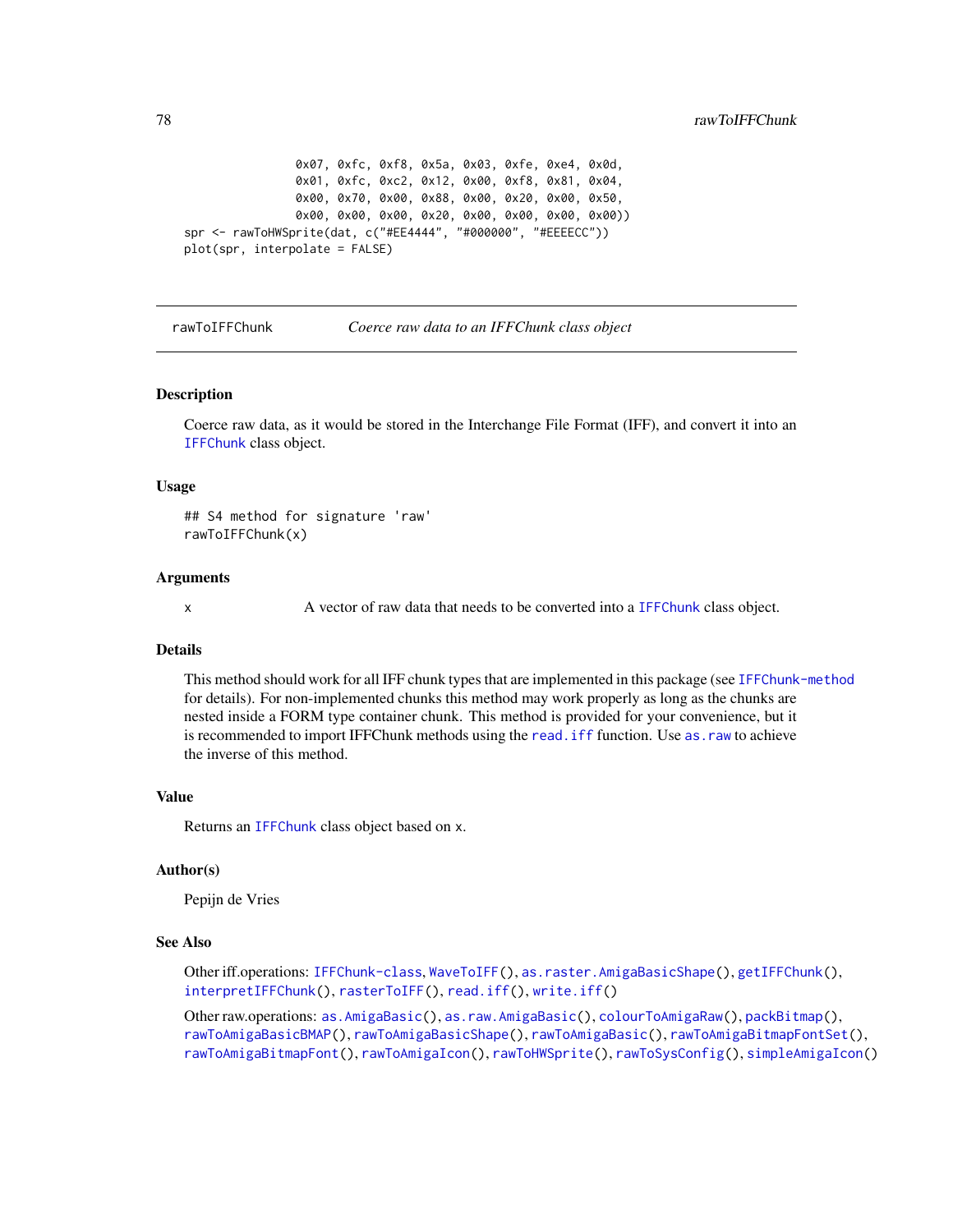# <span id="page-78-1"></span>rawToSysConfig 79

# Examples

```
## Not run:
## Get an IFFChunk object:
example.iff <- read.iff(system.file("ilbm8lores.iff", package = "AmigaFFH"))
## Coerce it to raw data:
example.raw <- as.raw(example.iff)
## Coerce raw data to IFF chunk:
example.iff.new <- rawToIFFChunk(example.raw)
## These conversions were non-destructive:
identical(example.iff, example.iff.new)
## End(Not run)
```
<span id="page-78-0"></span>

rawToSysConfig *Coerce raw data into a SysConfig class object*

# Description

[SysConfig](#page-92-0) objects are comprehensive representations of binary Amiga system-configuration files. Use this function to convert raw data from such a file to a [SysConfig](#page-92-0) object.

#### Usage

```
rawToSysConfig(x)
```
#### Arguments

x A vector of raw data that needs to be converted into an S3 [SysConfig](#page-92-0) class object. It should have a length of at least 232. Although system-configurations can be extended, such extended files are not supported here.

# Details

The Amiga used the system-configuration file to store certain system preferences in a binary file. With this function such raw data can be converted into a more comprehensive [SysConfig](#page-92-0) object. Use [as.raw](#page-20-0) to achieve the inverse.

# Value

Returns a [SysConfig](#page-92-0) class object based on x.

# Author(s)

Pepijn de Vries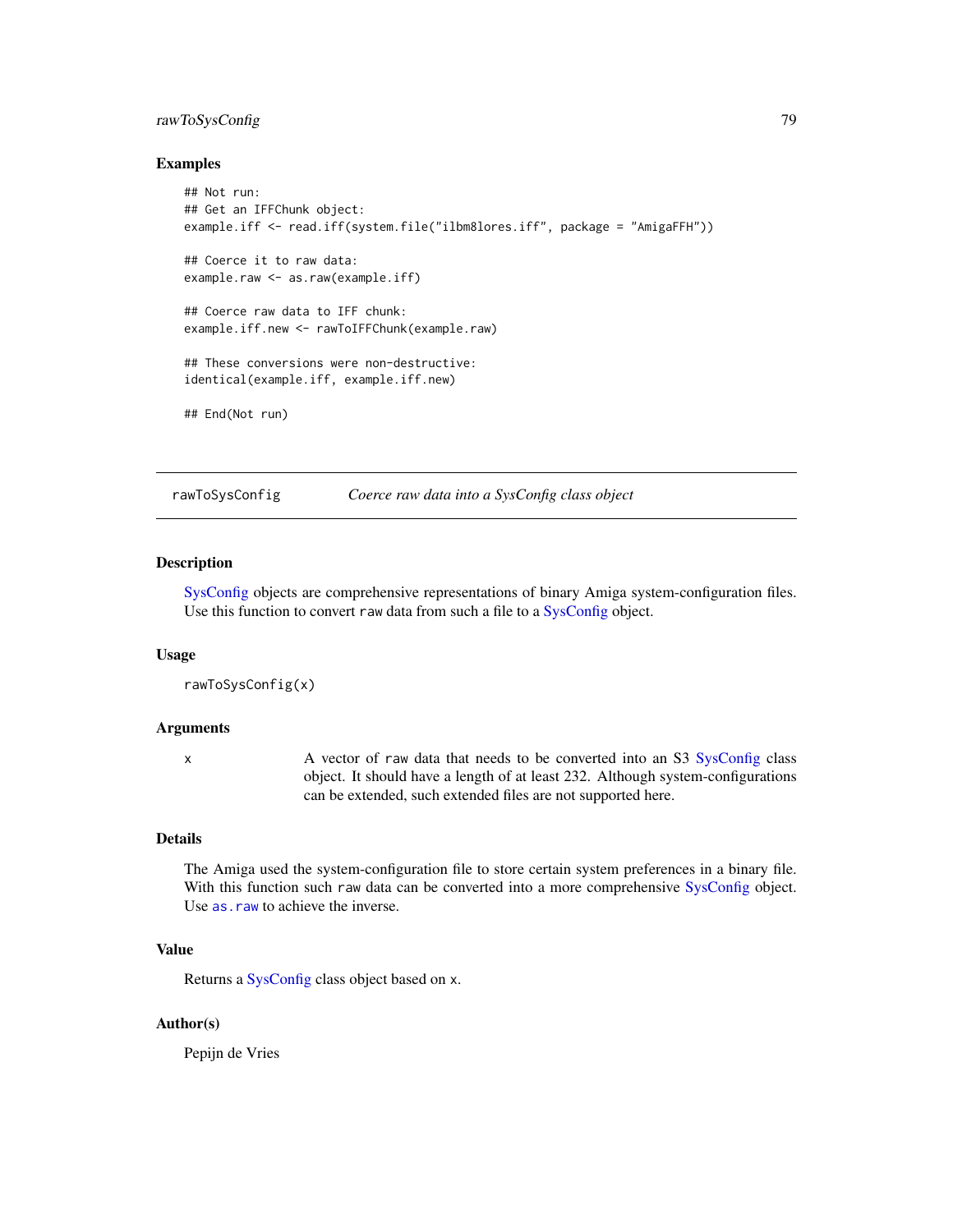# See Also

Other SysConfig.operations: [SysConfig](#page-92-0), [read.SysConfig\(](#page-88-0)), [simpleSysConfig\(](#page-91-0)), [write.SysConfig\(](#page-102-0))

```
Other raw.operations: as.AmigaBasic(), as.raw.AmigaBasic(), colourToAmigaRaw(), packBitmap(),
rawToAmigaBasicBMAP(), rawToAmigaBasicShape(), rawToAmigaBasic(), rawToAmigaBitmapFontSet(),
rawToAmigaBitmapFont(), rawToAmigaIcon(), rawToHWSprite(), rawToIFFChunk(), simpleAmigaIcon()
```
# Examples

```
## Not run:
## get the system-configuration from the adfExplorer example disk:
sc <- adfExplorer::get.adf.file(adfExplorer::adf.example, "devs/system-configuration")
## This will get you the raw data from the file:
typeof(sc)
## Convert the raw data to a more comprehensive named list (and S3 SysConfig class):
sc <- rawToSysConfig(sc)
## End(Not run)
```
<span id="page-79-0"></span>read.AmigaBasic *Read Amiga Basic files*

# Description

Read an [AmigaBasic](#page-2-0) script from its binary format.

# Usage

```
read.AmigaBasic(file, disk = NULL, ...)
```
#### Arguments

| file     | A character string of the filename of the Amiga Basic file to be read.                                                                                                                                         |
|----------|----------------------------------------------------------------------------------------------------------------------------------------------------------------------------------------------------------------|
| disk     | A virtual Commodore Amiga disk from which the file should be read. This<br>should be an amigabisk object. Using this argument requires the adfExplorer<br>package. When set to NULL, this argument is ignored. |
| $\cdots$ | Currently ignored                                                                                                                                                                                              |

# Details

Normally Amiga Basic code is stored encoded in a binary format ([rawToAmigaBasic](#page-68-0)). This function reads the binary data from a file (which can be stored on a virtual disk ([amigaDisk](#page-0-0))) and converts in into an [AmigaBasic](#page-2-0) class objec.

# Value

Returns an [AmigaBasic](#page-2-0) class object read from the file.

<span id="page-79-1"></span>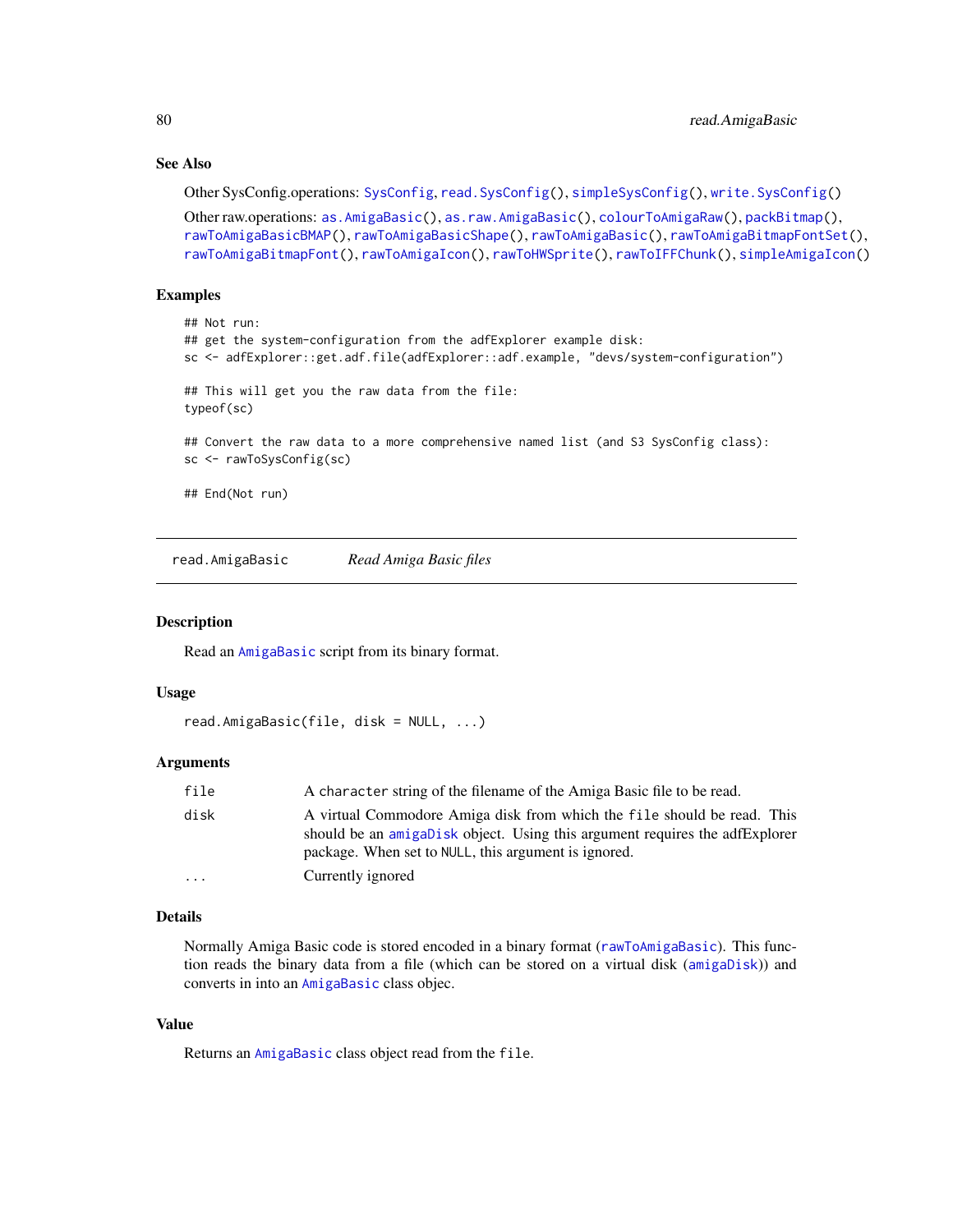# <span id="page-80-1"></span>Author(s)

Pepijn de Vries

# See Also

```
Other AmigaBasic.operations: AmigaBasic.reserved(), AmigaBasicBMAP, AmigaBasic, [.AmigaBasic(),
as.AmigaBasicBMAP(), as.AmigaBasic(), as.character(), check.names.AmigaBasic(), names.AmigaBasic(),
rawToAmigaBasicBMAP(), rawToAmigaBasic(), read.AmigaBasicBMAP(), write.AmigaBasic()
```

```
Other io.operations: read.AmigaBasicBMAP(), read.AmigaBasicShape(), read.AmigaBitmapFontSet(),
read.AmigaBitmapFont(), read.AmigaIcon(), read.SysConfig(), read.iff(), write.AmigaBasicShape(),
write.AmigaBasic(), write.AmigaBitmapFont(), write.AmigaIcon(), write.SysConfig(),
write.iff()
```
#### Examples

```
## Not run:
## First create an AmigaBasic file
write.AmigaBasic(as.AmigaBasic("PRINT \"Hello world\""),
                 file.path(tempdir(), "helloworld.bas"))
## Now let's read the same file:
bas <- read.AmigaBasic(file.path(tempdir(), "helloworld.bas"))
## End(Not run)
## There's also a demo file included with the package
demo.bas <- read.AmigaBasic(system.file("demo.bas", package = "AmigaFFH"))
demo.bas
```
<span id="page-80-0"></span>read.AmigaBasicBMAP *Read and write Amiga Basic BMAP files*

# Description

Read and write [AmigaBasicBMAP](#page-4-1) binary file format.

#### Usage

```
read.AmigaBasicBMAP(file, disk = NULL)
```

```
write.AmigaBasicBMAP(x, file, disk = NULL)
```
#### Arguments

```
file A character string of the filename of the Amiga Basic BMAP file to be read
               or written.
```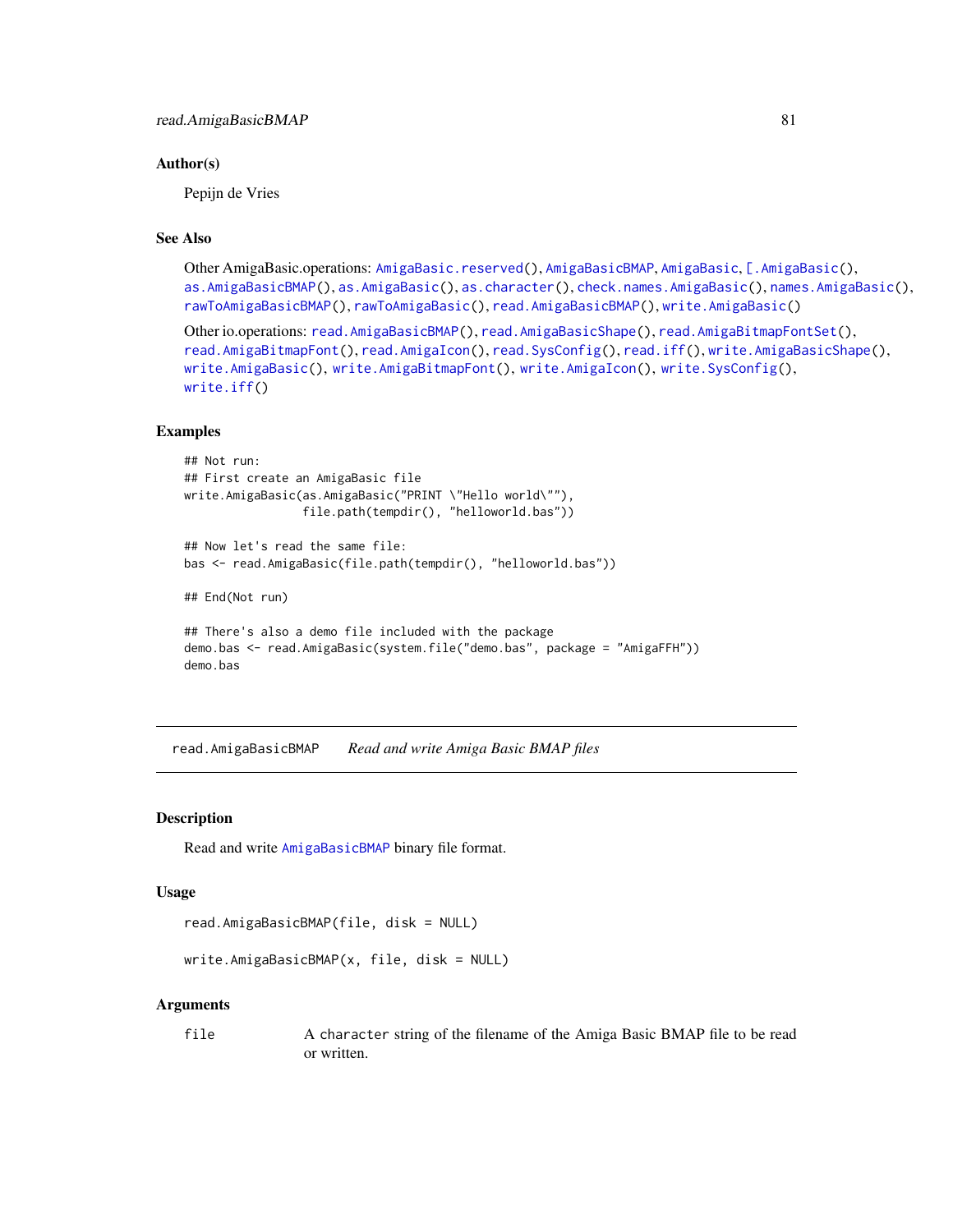<span id="page-81-0"></span>

| disk | A virtual Commodore Amiga disk from which the file should be read or writ-   |
|------|------------------------------------------------------------------------------|
|      | ten to. This should be an amigabisk object. Using this argument requires the |
|      | adfExplorer package. When set to NULL, this argument is ignored.             |
| X.   | A AmigaBasicBMAP class object that needs to be stored.                       |

# Details

An [Amiga Basic BMAP](#page-0-0) file maps the offset of routines in Amiga libraries and can be read as a comprehensive list and written back to a binary file using these functions.

#### Value

Returns an [AmigaBasicBMAP](#page-4-1) class object read from the file in case of read.AmigaBasicBMAP. Otherwise, invisibly returns the result of the call of close to the file connection. Or, when disk is specified, a copy of disk is returned to which the file is written.

# Author(s)

Pepijn de Vries

# See Also

Other AmigaBasic.operations: [AmigaBasic.reserved\(](#page-4-0)), [AmigaBasicBMAP](#page-4-1), [AmigaBasic](#page-2-0), [\[.AmigaBasic\(](#page-103-0)), [as.AmigaBasicBMAP\(](#page-15-0)), [as.AmigaBasic\(](#page-14-0)), [as.character\(](#page-17-0)), [check.names.AmigaBasic\(](#page-26-0)), [names.AmigaBasic\(](#page-51-0)), [rawToAmigaBasicBMAP\(](#page-69-0)), [rawToAmigaBasic\(](#page-68-0)), [read.AmigaBasic\(](#page-79-0)), [write.AmigaBasic\(](#page-96-0))

```
Other io.operations: read.AmigaBasicShape(), read.AmigaBasic(), read.AmigaBitmapFontSet(),
read.AmigaBitmapFont(), read.AmigaIcon(), read.SysConfig(), read.iff(), write.AmigaBasicShape(),
write.AmigaBasic(), write.AmigaBitmapFont(), write.AmigaIcon(), write.SysConfig(),
write.iff()
```
# Examples

```
## Not run:
## A small fragment of the dos.library BMAP would look like this:
dos.bmap <- as.AmigaBasicBMAP(list(
 xOpen = list(
   libraryVectorOffset = -30,
   registers = as.raw(2:3)),
 xClose = list(
   libraryVectorOffset = -36,
   registers = as.raw(2)
 ),
 xRead = list(
   libraryVectorOffset = -42,
    registers = as.raw(2:4))
))
## This will write the BMAP to a file:
write.AmigaBasicBMAP(dos.bmap, file.path(tempdir(), "dos.bmap"))
```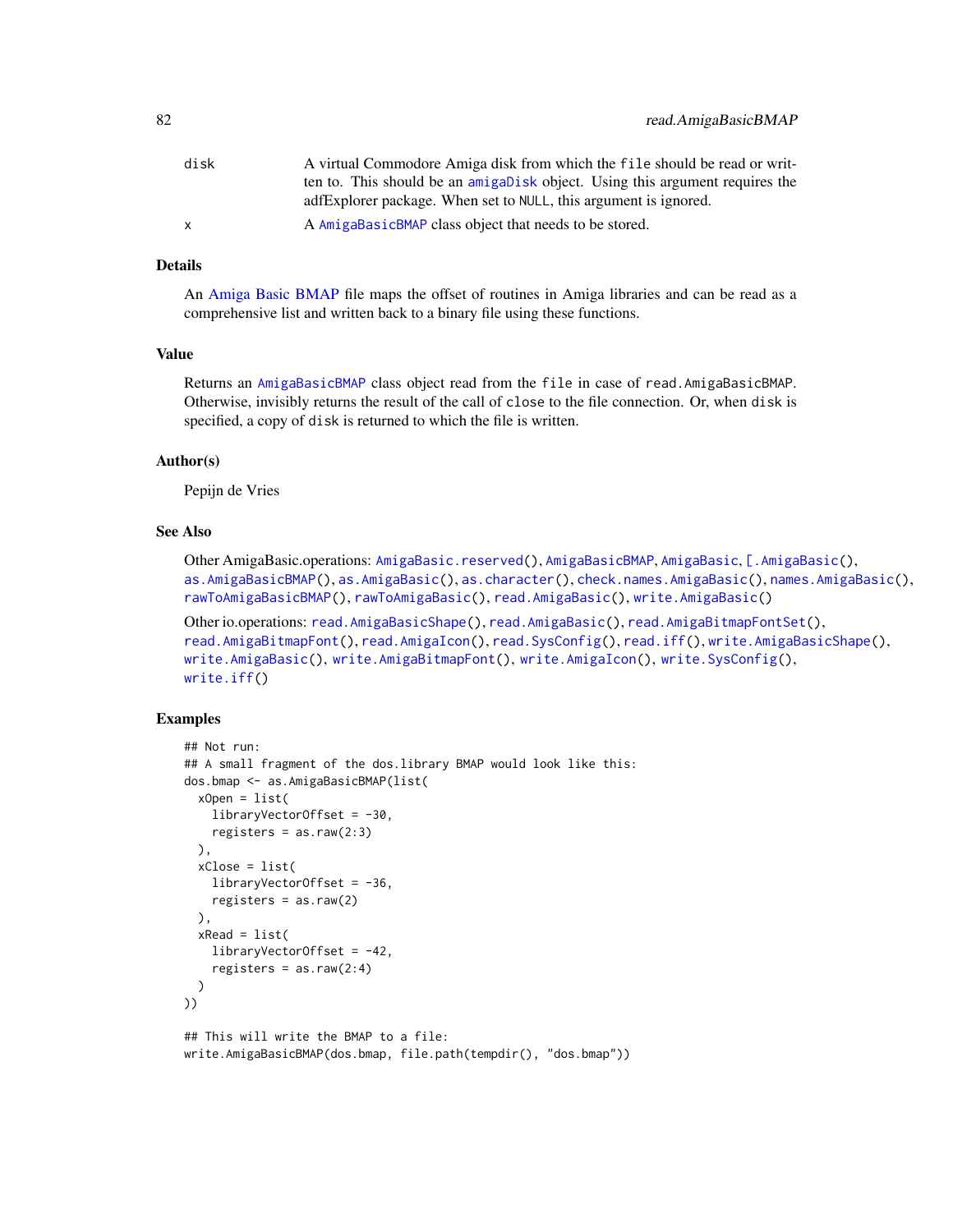```
## This will read the same file:
dos.bmap.copy <- read.AmigaBasicBMAP(file.path(tempdir(), "dos.bmap"))
## End(Not run)
```
<span id="page-82-0"></span>read.AmigaBasicShape *Read Amiga Basic Shape files*

#### Description

Read Amiga Basic Shape files

# Usage

```
read.AmigaBasicShape(file, disk = NULL, ...)
```
#### Arguments

| file    | A character string of the filename of the Amiga Basic Shape file to be read.                                                                                                                                   |
|---------|----------------------------------------------------------------------------------------------------------------------------------------------------------------------------------------------------------------|
| disk    | A virtual Commodore Amiga disk from which the file should be read. This<br>should be an amigabisk object. Using this argument requires the adfExplorer<br>package. When set to NULL, this argument is ignored. |
| $\cdot$ | Arguments passed to rawToAmigaBasicShape.                                                                                                                                                                      |

# Details

AmigaBasic used the term 'shapes' for graphics (sprites and blitter objects) which it could display. These graphics were stored in a specific binary format, which can be read with this function. See [AmigaBasicShape](#page-5-0) for more details. The file can also be read from a virtual Amiga disk ([amigaDisk](#page-0-0)).

# Value

Returns an [AmigaBasicShape](#page-5-0) class object read from the file.

# Author(s)

Pepijn de Vries

# See Also

Other AmigaBasicShape.operations: [AmigaBasicShape](#page-5-0), [rasterToAmigaBasicShape\(](#page-58-0)), [write.AmigaBasicShape\(](#page-97-0))

Other io.operations: [read.AmigaBasicBMAP\(](#page-80-0)), [read.AmigaBasic\(](#page-79-0)), [read.AmigaBitmapFontSet\(](#page-84-0)), [read.AmigaBitmapFont\(](#page-83-0)), [read.AmigaIcon\(](#page-86-0)), [read.SysConfig\(](#page-88-0)), [read.iff\(](#page-87-0)), [write.AmigaBasicShape\(](#page-97-0)), [write.AmigaBasic\(](#page-96-0)), [write.AmigaBitmapFont\(](#page-98-0)), [write.AmigaIcon\(](#page-100-0)), [write.SysConfig\(](#page-102-0)), [write.iff\(](#page-101-0))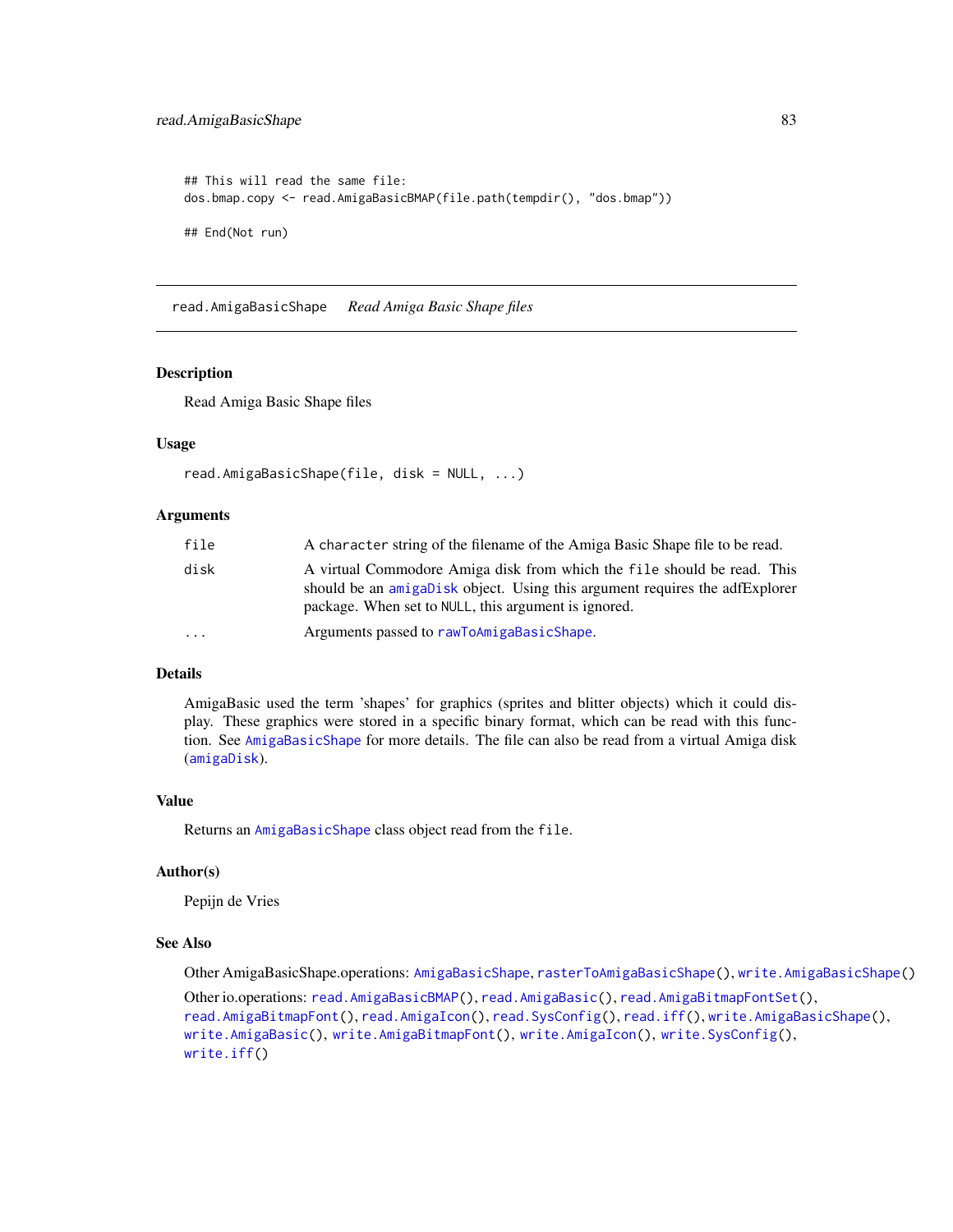# Examples

```
## Not run:
filename <- system.file("ball.shp", package = "AmigaFFH")
ball <- read.AmigaBasicShape(filename)
## This is a sprite:
ball$flags[["fVSprite"]]
filename <- system.file("r_logo.shp", package = "AmigaFFH")
## The palette is not stored with an Amiga Basic Shape, so let's provide one:
r_logo <- read.AmigaBasicShape(filename,
                                 palette = c("#FFFFFF", "#2266BB", "#3366BB", "#4477AA",
                                 "#778899", "#999999", "#AAAAAA", "#BBBBBB"))
## This is a blitter object:
r_logo$flags[["fVSprite"]]
## Just for fun, plot it:
plot(r_logo)
## End(Not run)
```
<span id="page-83-0"></span>read.AmigaBitmapFont *Read an AmigaBitmapFont class object from a file*

#### Description

Amiga Font Bitmaps of distinctive font heights are stored in separate files, which in combination form a font collection or set. This function can be used to read a specific bitmap from a set and returns it as an [AmigaBitmapFont](#page-6-0) class object.

#### Usage

```
read.AmigaBitmapFont(file, disk = NULL, ...)
```
# Arguments

| file | The file name of a font subset is usually simply a numeric number indicating<br>the font height in pixels. Use file as a character string representing that file<br>location.                                  |
|------|----------------------------------------------------------------------------------------------------------------------------------------------------------------------------------------------------------------|
| disk | A virtual Commodore Amiga disk from which the file should be read. This<br>should be an amigabisk object. Using this argument requires the adfExplorer<br>package. When set to NULL, this argument is ignored. |
|      | Arguments passed on to rawToAmigaBitmapFont.                                                                                                                                                                   |

# Details

Individual font bitmaps are stored in a font's subdirectory where the file name is usually equal to the font height in pixels. This function will read such a font bitmap file and return it as an [AmigaBitmapFont](#page-6-0) class object. It can also read such files from [amigaDisk-class](#page-0-0) objects, but that requires the adfExplorer package to be installed.

<span id="page-83-1"></span>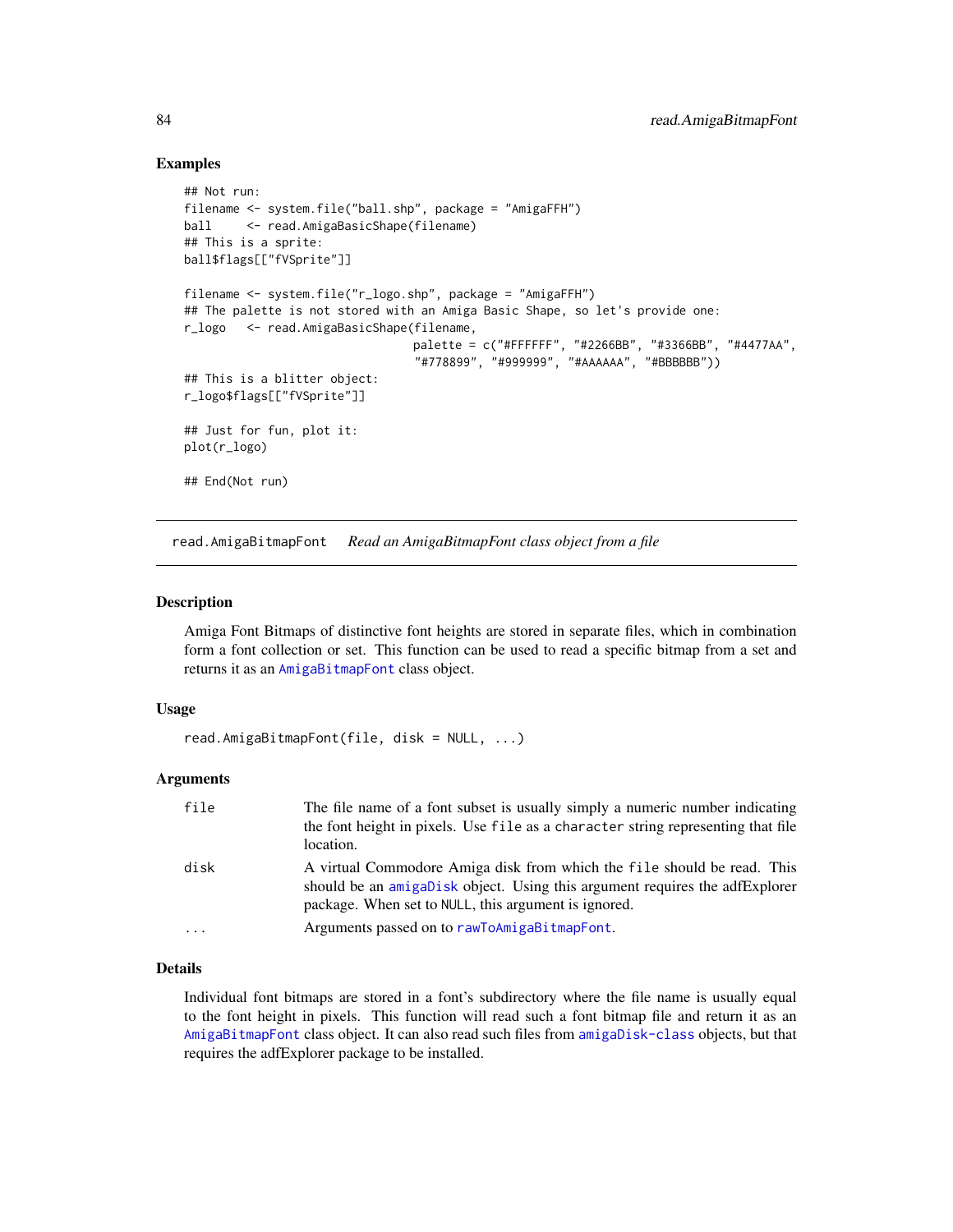# <span id="page-84-1"></span>Value

Returns an [AmigaBitmapFont](#page-6-0) object read from the specified file.

#### Author(s)

Pepijn de Vries

# See Also

```
Other AmigaBitmapFont.operations: AmigaBitmapFont, availableFontSizes(), c(), fontName(),
font_example, getAmigaBitmapFont(), rasterToAmigaBitmapFont(), rawToAmigaBitmapFontSet(),
rawToAmigaBitmapFont(), read.AmigaBitmapFontSet(), write.AmigaBitmapFont()
```

```
Other io.operations: read.AmigaBasicBMAP(), read.AmigaBasicShape(), read.AmigaBasic(),
read.AmigaBitmapFontSet(), read.AmigaIcon(), read.SysConfig(), read.iff(), write.AmigaBasicShape(),
write.AmigaBasic(), write.AmigaBitmapFont(), write.AmigaIcon(), write.SysConfig(),
write.iff()
```
# Examples

```
## Not run:
data(font_example)
## Let's store the example font first:
write.AmigaBitmapFontSet(font_example, tempdir())
## Now read a specific subset from the font files:
font.sub <- read.AmigaBitmapFont(file.path(tempdir(), "AmigaFFH", "9"))
## The same can be done with a virtual Amiga disk. The following
## examples require the 'adfExplorer' package.
font.disk <- adfExplorer::blank.amigaDOSDisk("font.disk")
font.disk <- adfExplorer::dir.create.adf(font.disk, "FONTS")
font.disk <- write.AmigaBitmapFontSet(font_example, "DF0:FONTS", font.disk)
font.sub <- read.AmigaBitmapFont("DF0:FONTS/AmigaFFH/9", font.disk)
```
## End(Not run)

<span id="page-84-0"></span>read.AmigaBitmapFontSet

*Read AmigaBitmapFontSet from \*.font file*

# Description

Reads [AmigaBitmapFontSet](#page-6-1) from \*.font file including all nested bitmap images for all font heights.

# Usage

```
read.AmigaBitmapFontSet(file, disk = NULL, ...)
```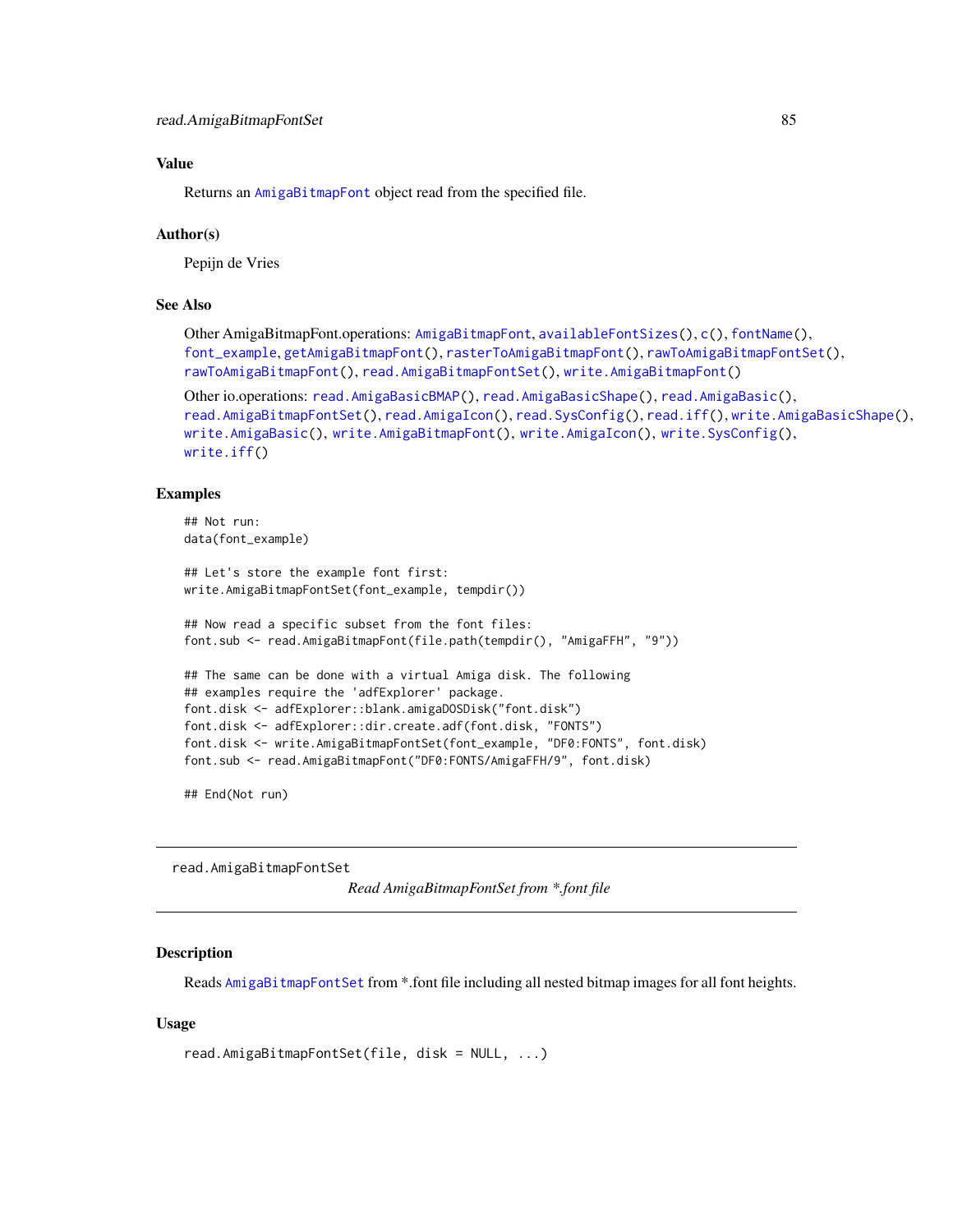## <span id="page-85-0"></span>Arguments

| file     | A character string of the filename of the *.font file to be read.                                                                                                                                              |
|----------|----------------------------------------------------------------------------------------------------------------------------------------------------------------------------------------------------------------|
| disk     | A virtual Commodore Amiga disk from which the file should be read. This<br>should be an amigabisk object. Using this argument requires the adfExplorer<br>package. When set to NULL, this argument is ignored. |
| $\cdots$ | Currently ignored.                                                                                                                                                                                             |

# Details

The \*.font file only holds meta-information. The bitmap images for each font height are stored in separate files, which are listed in the \*.font file. The function reads the \*.font file, including all nested bitmap files and returns it as a [AmigaBitmapFontSet](#page-6-1).

It can also read \*.font files from [amigaDisk-class](#page-0-0) objects, but that requires the adfExplorer package to be installed.

# Value

Returns an [AmigaBitmapFontSet](#page-6-1) object read from the specified file.

#### Author(s)

Pepijn de Vries

# See Also

Other AmigaBitmapFont.operations: [AmigaBitmapFont](#page-6-0), [availableFontSizes\(](#page-22-0)), [c\(](#page-25-0)), [fontName\(](#page-34-0)), [font\\_example](#page-35-0), [getAmigaBitmapFont\(](#page-36-0)), [rasterToAmigaBitmapFont\(](#page-59-0)), [rawToAmigaBitmapFontSet\(](#page-73-0)), [rawToAmigaBitmapFont\(](#page-72-0)), [read.AmigaBitmapFont\(](#page-83-0)), [write.AmigaBitmapFont\(](#page-98-0))

Other io.operations: [read.AmigaBasicBMAP\(](#page-80-0)), [read.AmigaBasicShape\(](#page-82-0)), [read.AmigaBasic\(](#page-79-0)), [read.AmigaBitmapFont\(](#page-83-0)), [read.AmigaIcon\(](#page-86-0)), [read.SysConfig\(](#page-88-0)), [read.iff\(](#page-87-0)), [write.AmigaBasicShape\(](#page-97-0)), [write.AmigaBasic\(](#page-96-0)), [write.AmigaBitmapFont\(](#page-98-0)), [write.AmigaIcon\(](#page-100-0)), [write.SysConfig\(](#page-102-0)), [write.iff\(](#page-101-0))

#### Examples

```
## Not run:
data(font_example)
```
## in order to read, we first need to write a file" write.AmigaBitmapFontSet(font\_example, tempdir())

```
## The font is written as 'AmigaFFH.font' as that name
## is embedded in the AmigaBitmapFontSet object 'font_example'.
## We can read it as follows:
font.read <- read.AmigaBitmapFontSet(file.path(tempdir(), "AmigaFFH.font"))
```
## similarly, the file can also be written and read from and to ## a virtual amiga disk. The following codes requires the 'adfExplorer' ## package: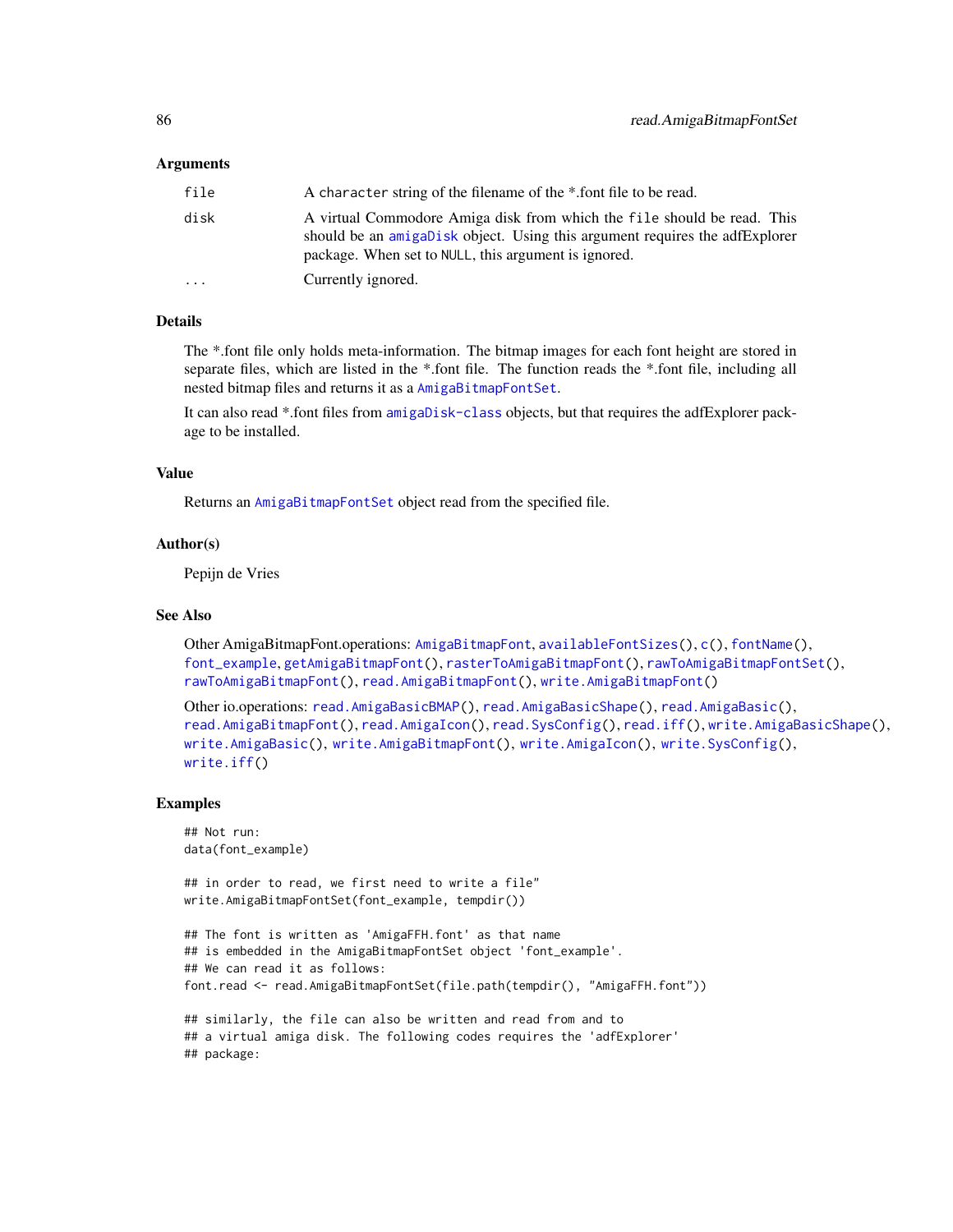# <span id="page-86-1"></span>read.AmigaIcon 87

```
adf <- adfExplorer::blank.amigaDOSDisk("font.disk")
adf <- adfExplorer::dir.create.adf(adf, "FONTS")
adf <- write.AmigaBitmapFontSet(font_example, "DF0:FONTS", adf)
font.read <- read.AmigaBitmapFontSet("DF0:FONTS/AmigaFFH.font", adf)
```
## End(Not run)

<span id="page-86-0"></span>read.AmigaIcon *Read an Amiga Workbench icon (info) file*

# Description

Graphical representation of files and directories (icons) are stored as separate files (with the .info extension) on the Amiga. This function reads such files and imports them as [AmigaIcon](#page-10-0) class objects.

#### Usage

read.AmigaIcon(file, disk = NULL, ...)

# Arguments

| file                    | A character string representing the file name from which the icon data should<br>be read.                                                                                                                      |
|-------------------------|----------------------------------------------------------------------------------------------------------------------------------------------------------------------------------------------------------------|
| disk                    | A virtual Commodore Amiga disk from which the file should be read. This<br>should be an amigabisk object. Using this argument requires the adfexplorer<br>package. When set to NULL, this argument is ignored. |
| $\cdot$ $\cdot$ $\cdot$ | Arguments passed on to rawToAmigaIcon.                                                                                                                                                                         |

# Details

The [AmigaIcon](#page-10-0) S3 object provides a comprehensive format for Amiga icons, which are used as a graphical representation of files and directories on the Amiga. The [AmigaIcon](#page-10-0) is a named list containing all information of an icon. Use this function to read an Amiga icon (with the .info extension) from a file and convert it into an [AmigaIcon](#page-10-0) object.

# Value

Returns an [AmigaIcon](#page-10-0) class object as read from the file.

#### Author(s)

Pepijn de Vries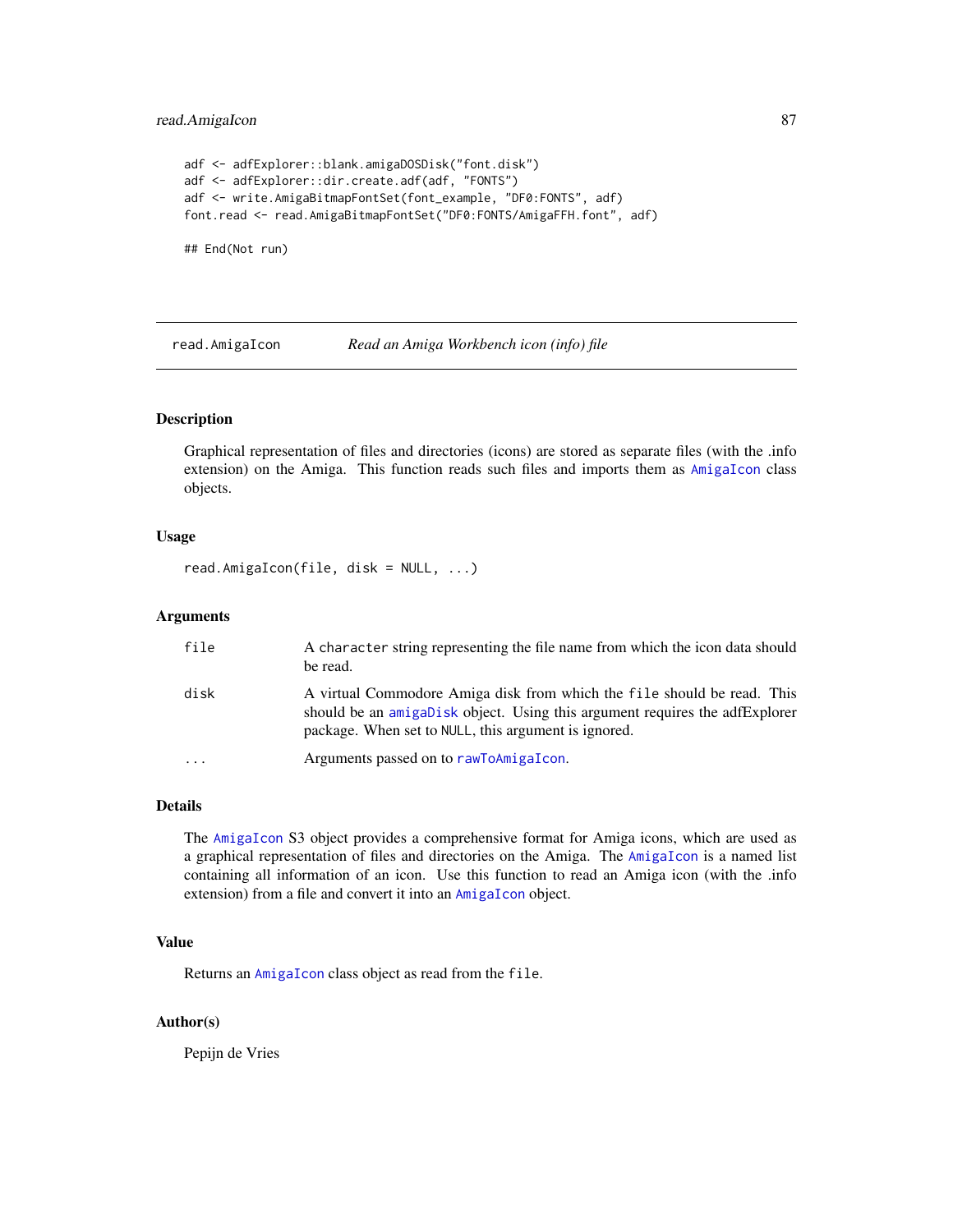88 read.iff **but the contract of the contract of the contract of the contract of the contract of the contract of the contract of the contract of the contract of the contract of the contract of the contract of the contract** 

# See Also

Other AmigaIcon.operations: [AmigaIcon](#page-10-0), [rawToAmigaIcon\(](#page-74-0)), [simpleAmigaIcon\(](#page-89-0)), [write.AmigaIcon\(](#page-100-0))

```
Other io.operations: read.AmigaBasicBMAP(), read.AmigaBasicShape(), read.AmigaBasic(),
read.AmigaBitmapFontSet(read.AmigaBitmapFont(read.SysConfig(read.iff(write.AmigaBasicShape()
write.AmigaBasic(), write.AmigaBitmapFont(), write.AmigaIcon(), write.SysConfig(),
write.iff()
```
#### Examples

```
## Not run:
## create a simple AmigaIcon:
icon <- simpleAmigaIcon()
## write the icon to the temp dir:
write.AmigaIcon(icon, file.path(tempdir(), "icon.info"))
## read the same file:
icon2 <- read.AmigaIcon(file.path(tempdir(), "icon.info"))
## End(Not run)
```
<span id="page-87-0"></span>

read.iff *Read Interchange File Format (IFF)*

#### Description

Read the Interchange File Format (IFF) as an [IFFChunk](#page-41-0) object.

# Usage

read.iff(file, disk = NULL)

# Arguments

| file | A filename of an IFF file to be read, or a connection from which binary data can<br>be read.                                                                                                                   |
|------|----------------------------------------------------------------------------------------------------------------------------------------------------------------------------------------------------------------|
| disk | A virtual Commodore Amiga disk from which the file should be read. This<br>should be an amigabisk object. Using this argument requires the adfExplorer<br>package. When set to NULL, this argument is ignored. |

# Details

Information is stored as 'chunks' in IFF files (see [IFFChunk](#page-41-0)). Each chunk should at least contain a label of the type of chunk and the data for that chunk. This function reads all chunks from a valid IFF file, including all nested chunks and stores them in an [IFFChunk](#page-41-0) object. IFF files can hold any kind of data (e.g. images or audio), this read function does not interpret the file. Use [interpretIFFChunk](#page-50-0) for that purpose.

<span id="page-87-1"></span>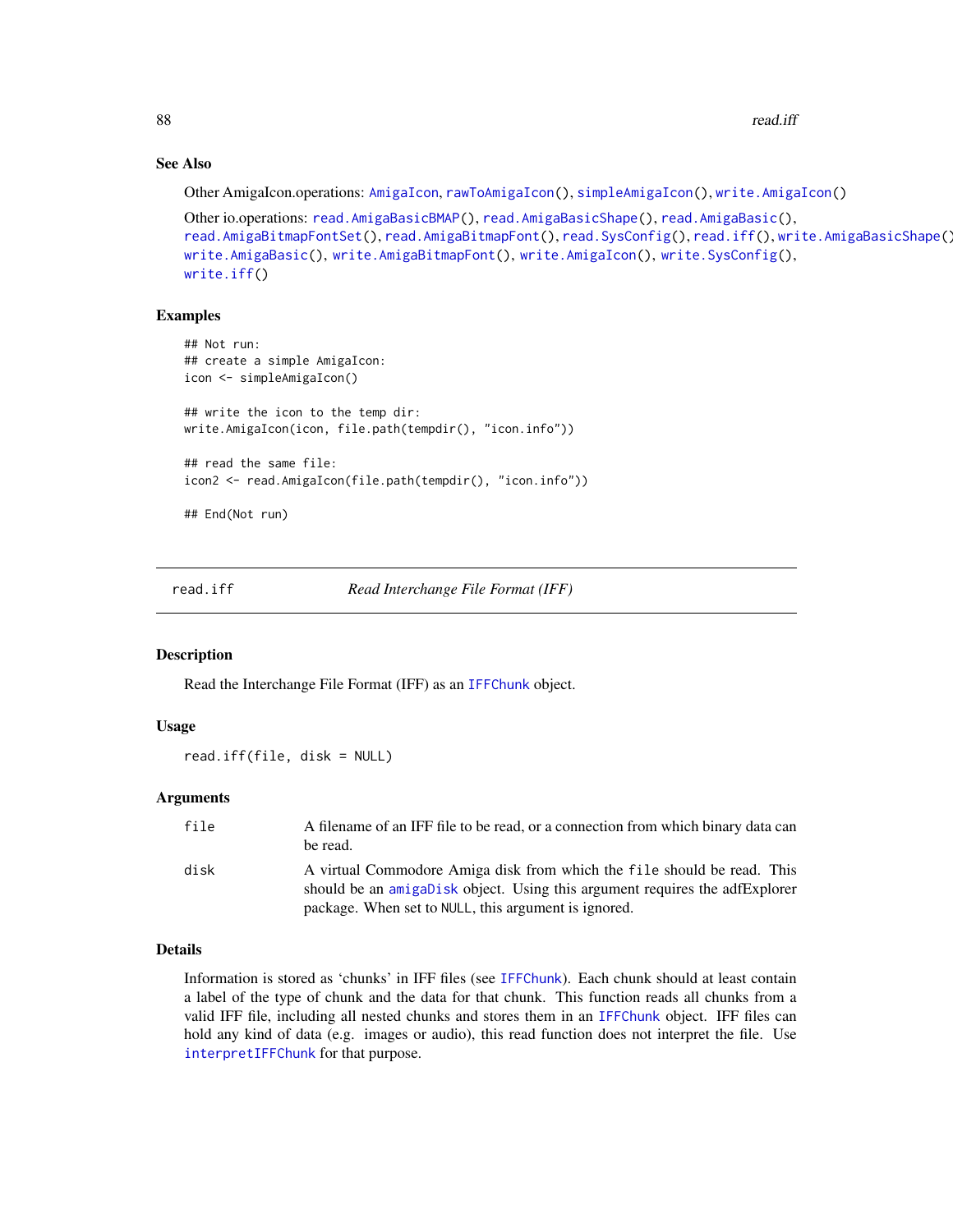# <span id="page-88-1"></span>read.SysConfig 89

# Value

Returns a [IFFChunk](#page-41-0) object read from the specified file.

# Author(s)

Pepijn de Vries

# See Also

```
Other io.operations: read.AmigaBasicBMAP(), read.AmigaBasicShape(), read.AmigaBasic(),
read.AmigaBitmapFontSet(), read.AmigaBitmapFont(), read.AmigaIcon(), read.SysConfig(),
write.AmigaBasicShape(), write.AmigaBasic(), write.AmigaBitmapFont(), write.AmigaIcon(),
write.SysConfig(), write.iff()
```
Other iff.operations: [IFFChunk-class](#page-40-0), [WaveToIFF\(](#page-94-0)), [as.raster.AmigaBasicShape\(](#page-18-1)), [getIFFChunk\(](#page-37-0)), [interpretIFFChunk\(](#page-50-0)), [rasterToIFF\(](#page-66-0)), [rawToIFFChunk\(](#page-77-0)), [write.iff\(](#page-101-0))

#### Examples

```
## Not run:
## let's read a bitmap image stored in IFF as provided with this package:
filename <- system.file("ilbm8lores.iff", package = "AmigaFFH")
example.iff <- read.iff(filename)
## And plot it:
plot(example.iff)
## End(Not run)
```
<span id="page-88-0"></span>read.SysConfig *Read an Amiga system-configuration file*

# Description

Read a binary Amiga system-configuration file and return as [SysConfig](#page-92-0) object.

#### Usage

```
read.SysConfig(file, disk = NULL)
```
#### Arguments

| file | The file name of a system-configuration file to be read. Can also be a connection<br>that allows reading binary data.                                  |
|------|--------------------------------------------------------------------------------------------------------------------------------------------------------|
| disk | A virtual Commodore Amiga disk from which the file should be read. This<br>should be an amigabisk object. Using this argument requires the adfExplorer |
|      | package. When set to NULL, this argument is ignored.                                                                                                   |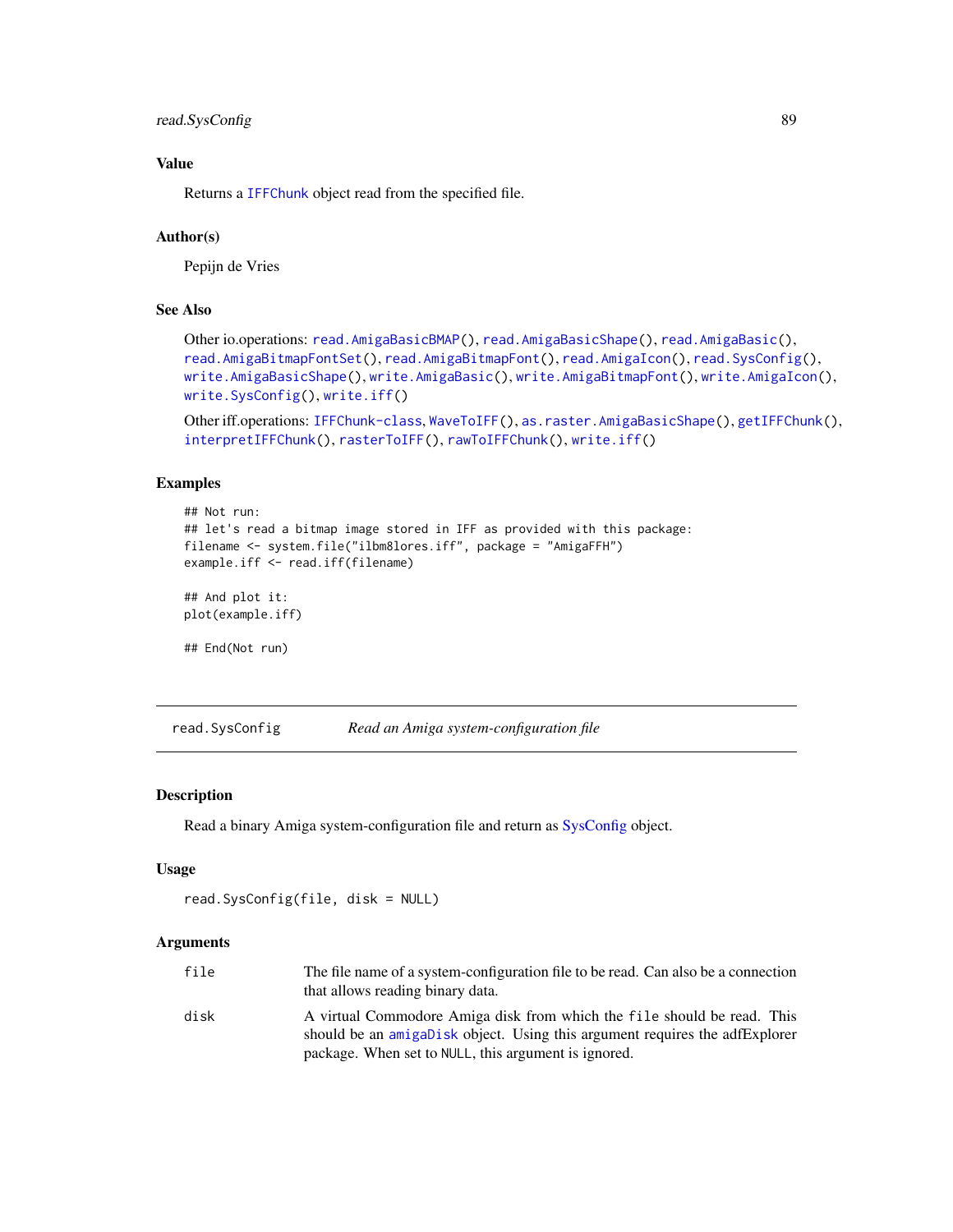#### <span id="page-89-1"></span>Details

Amiga OS 1.x stored system preferences in a binary system-configuration file. This function returns the file in a comprehensive format (a [SysConfig](#page-92-0) object).

# Value

Returns an S3 [SysConfig](#page-92-0) class object based on the file that is read.

# Author(s)

Pepijn de Vries

# See Also

Other SysConfig.operations: [SysConfig](#page-92-0), [rawToSysConfig\(](#page-78-0)), [simpleSysConfig\(](#page-91-0)), [write.SysConfig\(](#page-102-0))

```
Other io.operations: read.AmigaBasicBMAP(), read.AmigaBasicShape(), read.AmigaBasic(),
read.AmigaBitmapFontSet(), read.AmigaBitmapFont(), read.AmigaIcon(), read.iff(), write.AmigaBasicShape(),
write.AmigaBasic(), write.AmigaBitmapFont(), write.AmigaIcon(), write.SysConfig(),
write.iff()
```
#### Examples

```
## Not run:
## Put a simple SysConfig object into the tempdir:
write.SysConfig(simpleSysConfig(), file.path(tempdir(), "system-configuration"))
## Now read the same file:
sc <- read.SysConfig(file.path(tempdir(), "system-configuration"))
## and plot it
plot(sc)
## End(Not run)
```
<span id="page-89-0"></span>simpleAmigaIcon *Create simple AmigaIcon objects*

# Description

Graphical representation of files and directories (icons) are stored as separate files (with the .info extension) on the Amiga. This function writes [AmigaIcon](#page-10-0) class objects to such files.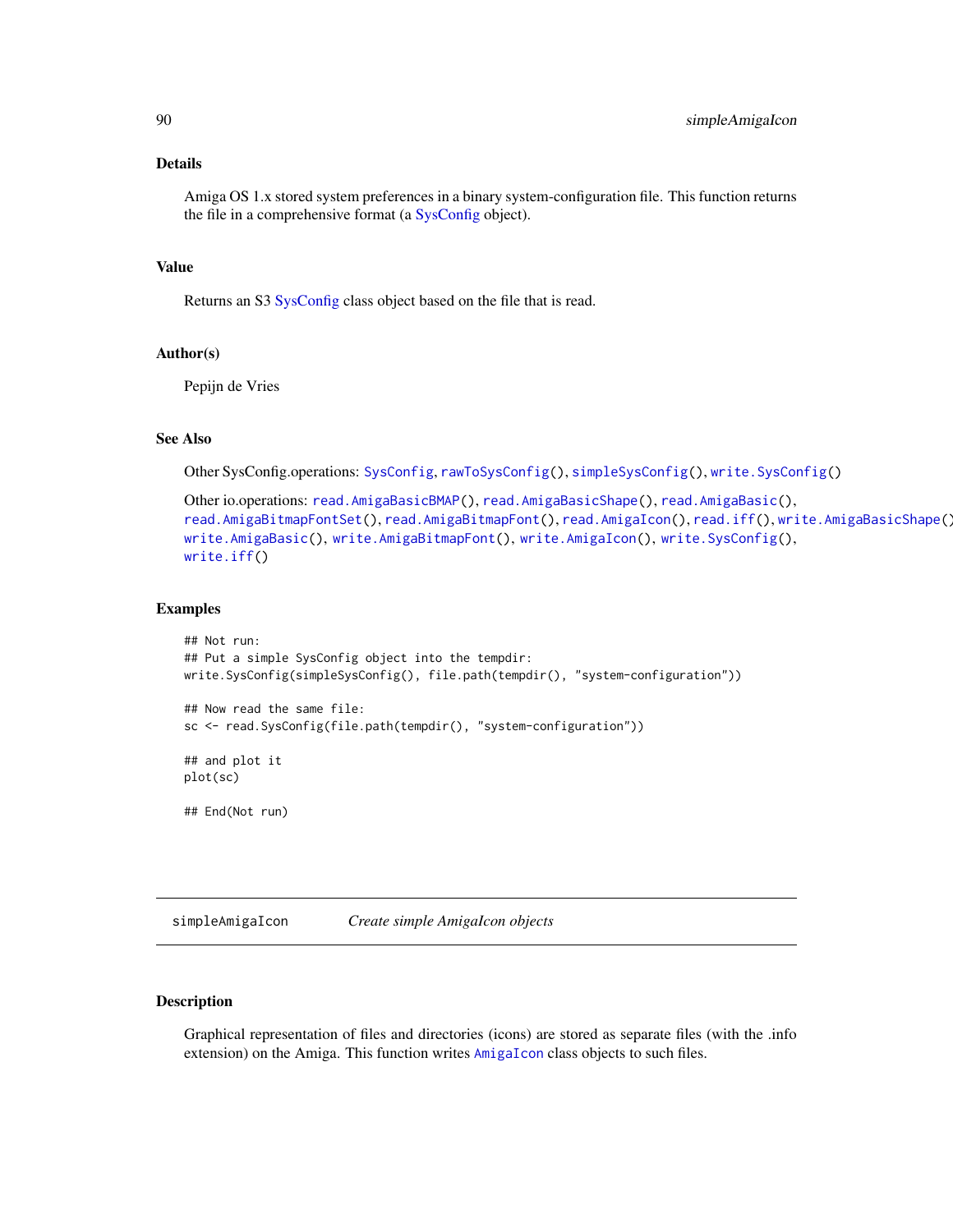# <span id="page-90-0"></span>simpleAmigaIcon 91

# Usage

```
simpleAmigaIcon(
  version = c("OS1.x", "OS2.x"),
 type = c("WBDISK", "WBDRAWER", "WBTOOL", "WBPROJECT", "WBGARBAGE", "WBDEVICE",
    "WBKICK", "WBAPPICON"),
  two.images = TRUE,
 back.fit11 = FALSE,...
)
```
# Arguments

| version    | A character string indicating the Amiga OS version with which the icon should<br>be compatible. "0S2. $x$ " indicates $>=$ OS2.0 and "0S1. $x$ " indicates < OS2.0.                                                                                                                                                                                                                 |
|------------|-------------------------------------------------------------------------------------------------------------------------------------------------------------------------------------------------------------------------------------------------------------------------------------------------------------------------------------------------------------------------------------|
| type       | A character string indicating the type of object (file, disk, directory, etc.) the<br>icon should represent. See the 'Usage' section for all posible options.                                                                                                                                                                                                                       |
| two.images | A single logical value, indicating whether the selected icon is depicted as a<br>second image (in which case the icon contains two images). The default value<br>is TRUE.                                                                                                                                                                                                           |
| back.fill  | A single logical value, indicating whether the selected image of the icon should<br>use the 'back fill' mode (default). If set to FALSE 'complement' mode is used.<br>Note that back fill is not compatible when the icon holds two images. In the<br>'complement' mode, the image colours are inverted when selected. In the 'back<br>fill' exterior first colour is not inverted. |
| $\ddots$   | Reserverd for additional arguments. Currently ignored.                                                                                                                                                                                                                                                                                                                              |

# Details

This function creates basic [AmigaIcon](#page-10-0) objects which can be modified afterwards. It uses simple generic images to represent different types of files or directories.

# Value

Returns a simple S3 object of class [AmigaIcon](#page-10-0).

# Author(s)

Pepijn de Vries

# See Also

Other AmigaIcon.operations: [AmigaIcon](#page-10-0), [rawToAmigaIcon\(](#page-74-0)), [read.AmigaIcon\(](#page-86-0)), [write.AmigaIcon\(](#page-100-0))

Other raw.operations: [as.AmigaBasic\(](#page-14-0)), [as.raw.AmigaBasic\(](#page-20-1)), [colourToAmigaRaw\(](#page-28-0)), [packBitmap\(](#page-53-0)), [rawToAmigaBasicBMAP\(](#page-69-0)), [rawToAmigaBasicShape\(](#page-70-0)), [rawToAmigaBasic\(](#page-68-0)), [rawToAmigaBitmapFontSet\(](#page-73-0)), [rawToAmigaBitmapFont\(](#page-72-0)), [rawToAmigaIcon\(](#page-74-0)), [rawToHWSprite\(](#page-75-0)), [rawToIFFChunk\(](#page-77-0)), [rawToSysConfig\(](#page-78-0))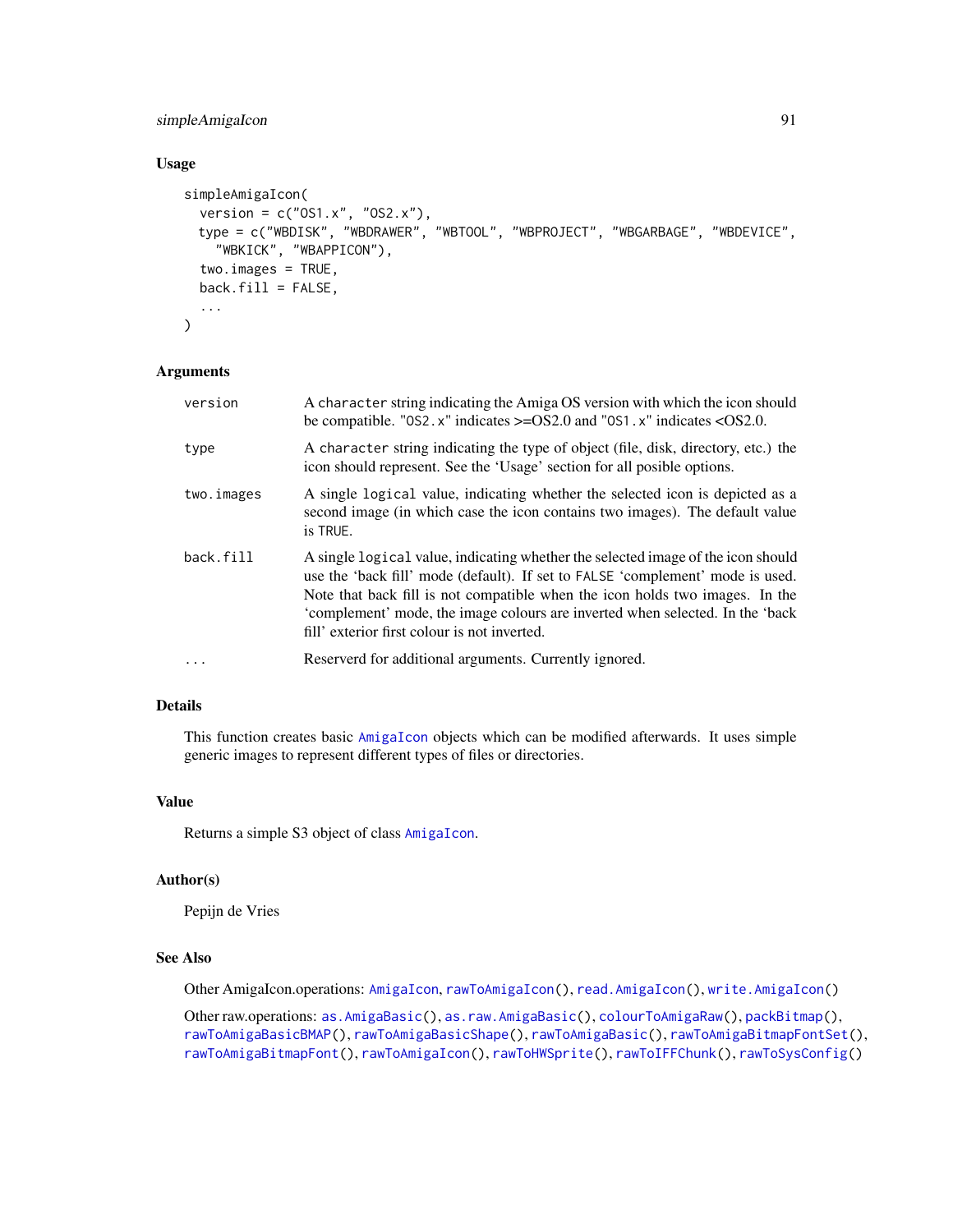# Examples

```
## Not run:
## Create an AmigaIcon object using the default arguments:
icon <- simpleAmigaIcon()
## End(Not run)
```
<span id="page-91-0"></span>simpleSysConfig *Function to generate a simple Amiga system-configuration representation*

# Description

[SysConfig](#page-92-0) objects are comprehensive representations of binary Amiga system-configuration files. Use this function to create a simple [SysConfig](#page-92-0) object.

# Usage

```
simpleSysConfig(options)
```
#### Arguments

options A named list with elements of the target [SysConfig](#page-92-0) object that need to be modified.

# Details

The Amiga used the system-configuration file to store certain system preferences in a binary file. In the AmigaFFH package such files can be represented by the more comprehensive [SysConfig](#page-92-0) class object. Use this function to create such an object with basic settings (which can be modified).

#### Value

Returns a comprehensive representation of a system-configuration file in the for of a [SysConfig](#page-92-0) class object.

# Author(s)

Pepijn de Vries

# See Also

Other SysConfig.operations: [SysConfig](#page-92-0), [rawToSysConfig\(](#page-78-0)), [read.SysConfig\(](#page-88-0)), [write.SysConfig\(](#page-102-0))

<span id="page-91-1"></span>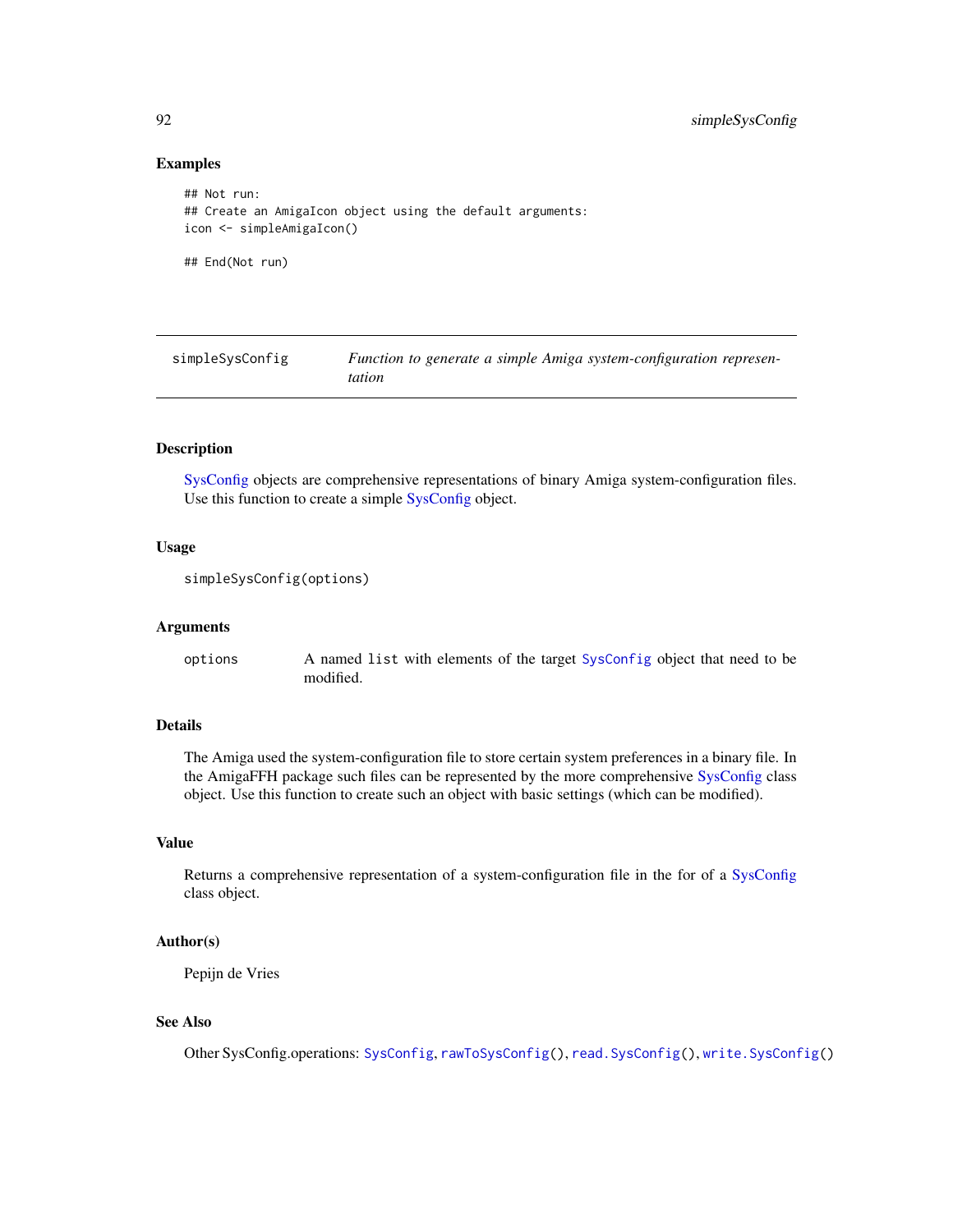#### <span id="page-92-1"></span>SysConfig 93

## Examples

```
## Not run:
## Create a simple system-configuration (S3 SysConfigClass)
sc <- simpleSysConfig()
## And modify it as you wish.
## in this case change the setting for the printer
## from the parallel port to the serial port:
sc$PrinterPort <- factor("SERIAL_PRINTER", levels(sc$PrinterPort))
## It is also to provide modifications to the configuration
## via the 'options' argument:
sc <- simpleSysConfig(options = list(FontHeight = 9))
## End(Not run)
```
<span id="page-92-0"></span>SysConfig *The S3 SysConfig class*

#### Description

A comprehensive representation of an Amiga system-configuration file.

#### Details

The system-configuration file is a binary file stored in the 'devs' folder of the root of a bootable Amiga DOS device, containing system preferences. It was used in Amiga OS 1.x. Although it could be used in later versions, it was gradually phased out and some settings may not be usable in the later versions. See references below for more details.

Definitions of the system-configuration have file been revised at some points. Revisions are minor and usually targeted at backward compatibility. Here revision V38.2 (released on 16 September 1992) is implemented, which is the latest documented version.

The sytem-configuration file contains settings for the serial and parallel port and the printer. It also contains some settings for the 'workbench' which was the Amiga equivalent of what is now mostly known as the computers desktop. Colours for the workbench and the shape of the mouse pointer are also stored in this file. Settings for the mouse and basic screen resolution are also part of the file.

The SysConfig object is a comprehensive representation of the binary system-configuration file. It is a a list where the elements have identical names as listed in the documents provided the references. The names are usually self-explanatory, but the referred documents can also be consulted to obtain more detailed information with respect to each of these elements. The mouse pointer is included as a [hardwareSprite](#page-38-0) object in the list. The pointer image can be replaced by a different [hardwareSprite](#page-38-0), but make sure it has an height of 16 pixels.

It is possible to change the values of the list, but not all values may be valid. Note that they will not be fully checked for validity. Invalid values may result in errors when writing to a binary file using [write.SysConfig](#page-102-0), or may simply not work properly on an Amiga or in an emulator.

Use [simpleSysConfig](#page-91-0) for creating a simple SysConfig object which can be modified. Use [read.SysConfig](#page-88-0) to read, and [write.SysConfig](#page-102-0) to write system-configuration files. With [rawToSysConfig](#page-78-0) and [as.raw](#page-20-0) SysConfig can be coerced back and forth from and to its raw (binary) form.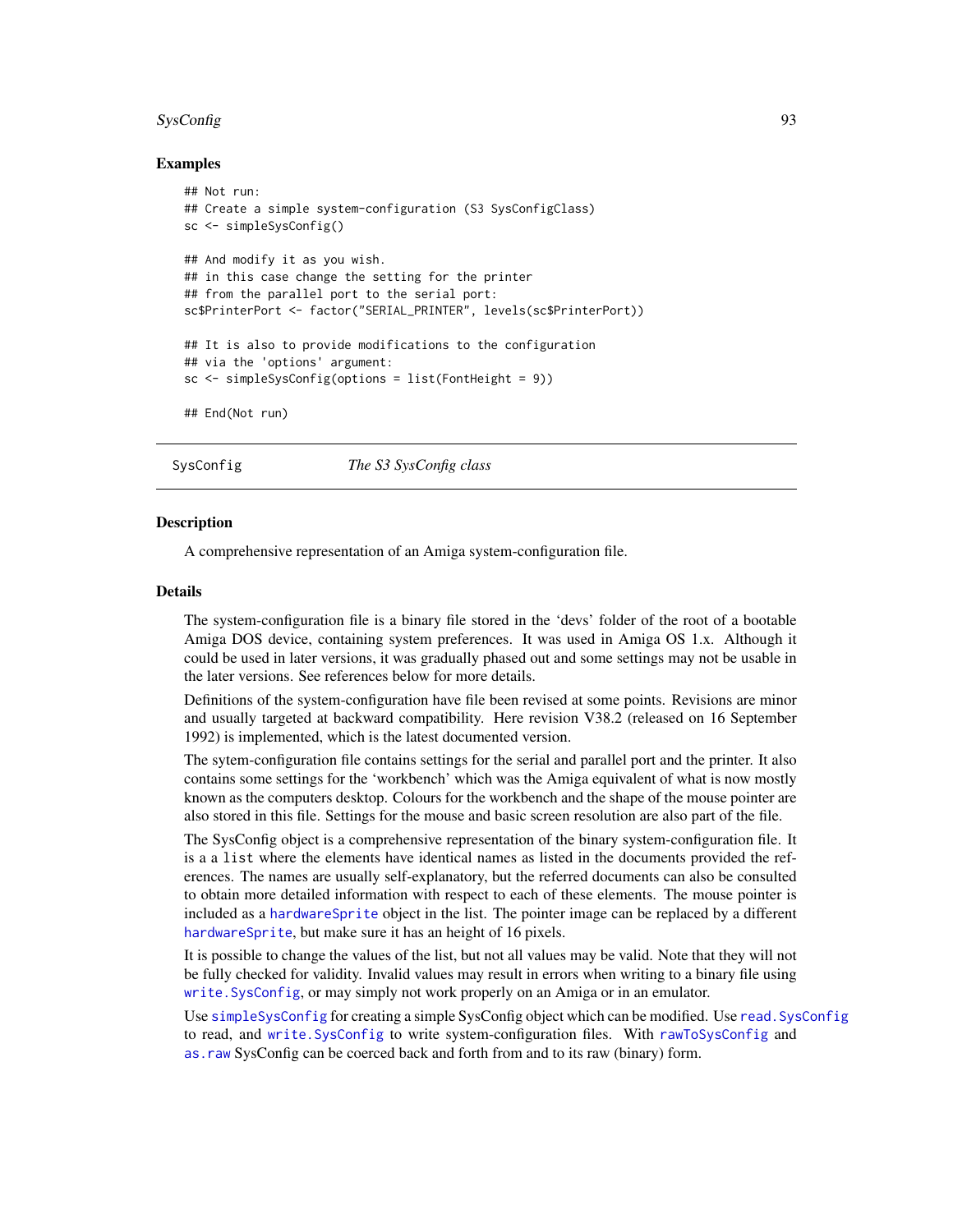94 timeval timeval timeval timeval timeval timeval timeval timeval timeval timeval timeval timeval timeval timeval timeval timeval timeval timeval timeval timeval timeval timeval timeval timeval timeval timeval timeval tim

#### Author(s)

Pepijn de Vries

# **References**

```
https://wiki.amigaos.net/wiki/Preferences#Preferences_in_1.3_and_Older_Versions_
of_the_OS http://amigadev.elowar.com/read/ADCD_2.1/Includes_and_Autodocs_2._guide/
node00D5.html http://amigadev.elowar.com/read/ADCD_2.1/Includes_and_Autodocs_3._guide/
node063B.html
```
# See Also

Other SysConfig.operations: [rawToSysConfig\(](#page-78-0)), [read.SysConfig\(](#page-88-0)), [simpleSysConfig\(](#page-91-0)), [write.SysConfig\(](#page-102-0))

timeval *Get an Amiga timeval struct value from raw data*

#### Description

Some Amiga applications use a timeval struct (see references) to represent a time span in seconds. This function coerces raw data to such a numeric time span.

#### Usage

timeval(x)

#### **Arguments**

x a vector of raw data that need to be converted into Amiga timeval structs.

#### Details

Timeval is a structure (struct) as specified in device/timer.h on the Amiga (see references). It represents a timespan in seconds. This function retrieves the numeric value from raw data. Amongst others, the timeval struct was used in the system-configuration file (see [SysConfig\)](#page-92-0) to specify key repeat speed, key repeat delay and mouse double click speed. Use as.raw for the inverse of this function and get the original raw data.

# Value

Returns a numeric vector of a timespan in seconds. It is represented as an S3 AmigaTimeVal class.

# Author(s)

Pepijn de Vries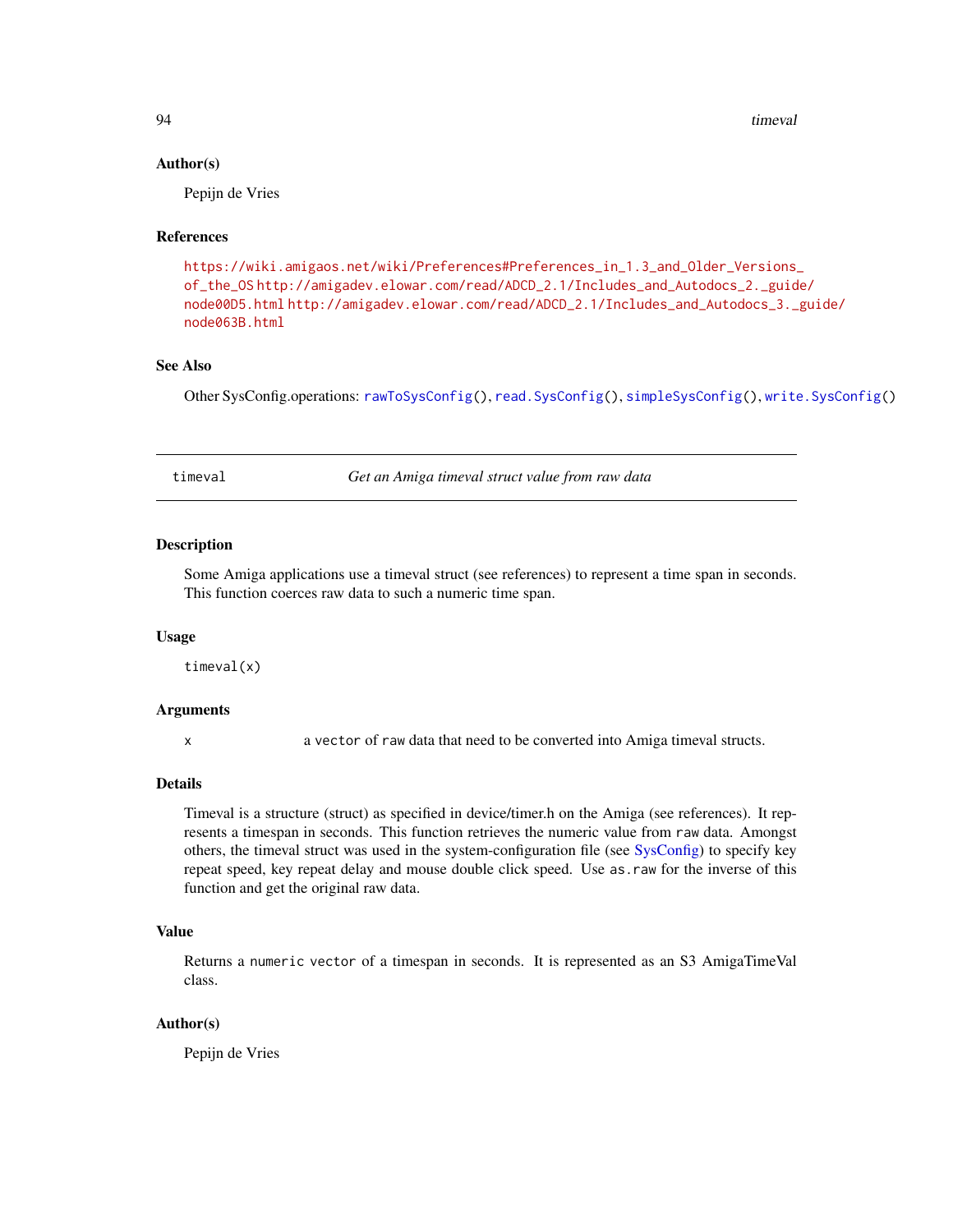#### <span id="page-94-1"></span>WaveToIFF 95

# References

[http://amigadev.elowar.com/read/ADCD\\_2.1/Includes\\_and\\_Autodocs\\_2.\\_guide/node0053](http://amigadev.elowar.com/read/ADCD_2.1/Includes_and_Autodocs_2._guide/node0053.html). [html](http://amigadev.elowar.com/read/ADCD_2.1/Includes_and_Autodocs_2._guide/node0053.html)

# Examples

## First four raw values represent seconds, the latter four microseconds: temp <- timeval(as.raw(c(0, 0, 0, 1, 0, 0, 0, 1))) print(temp) ## You can use 'as.raw' to get the original raw data again:

as.raw(temp)

<span id="page-94-0"></span>WaveToIFF *Convert WaveMC objects into an Interchange File Format object*

# Description

Convert [WaveMC](#page-0-0) objects (or objects that can be coerced to WaveMC objects) into an [IFFChunk-class](#page-40-0) object which can be stored as a valid Iterchange File Format ([write.iff](#page-101-0)).

# Usage

```
WaveToIFF(
  x,
 loop.start = NA,
 octaves = 1,compress = c("sCmpNone", "sCmpFibDelta"),
  ...
)
```
# Arguments

| x          | A WaveMC object that needs to be converted into an IFFC hunk object. x can also<br>be any other class object that can be coerced into a WaveMC object. Wave and<br>PTSample objects are therefore also allowed.                                                                                                   |
|------------|-------------------------------------------------------------------------------------------------------------------------------------------------------------------------------------------------------------------------------------------------------------------------------------------------------------------|
| loop.start | If the sample should be looped from a specific position to the end of the sample,<br>this argument specifies the starting position in samples (with a base of 0) for<br>looping. loop start therefore should be a whole non-negative number. When<br>set to NA or negative values, the sample will not be looped. |
| octaves    | A whole positive numeric value indicating the number of octaves that should<br>be stored in the resulting IFF chunk. The original wave will be resampled for<br>each value larger than 1. Each subsequent octave will contain precisely twice as<br>many samples as the previous octave.                          |
| compress   | A character string indicating whether compression should be applied to the<br>waveform. "sCmpNone" (default) applies no compression, "sCmpFibDelta" ap-<br>plies the lossy deltaFibonacciCompression.                                                                                                             |
| $\cdots$   | Currently ignored.                                                                                                                                                                                                                                                                                                |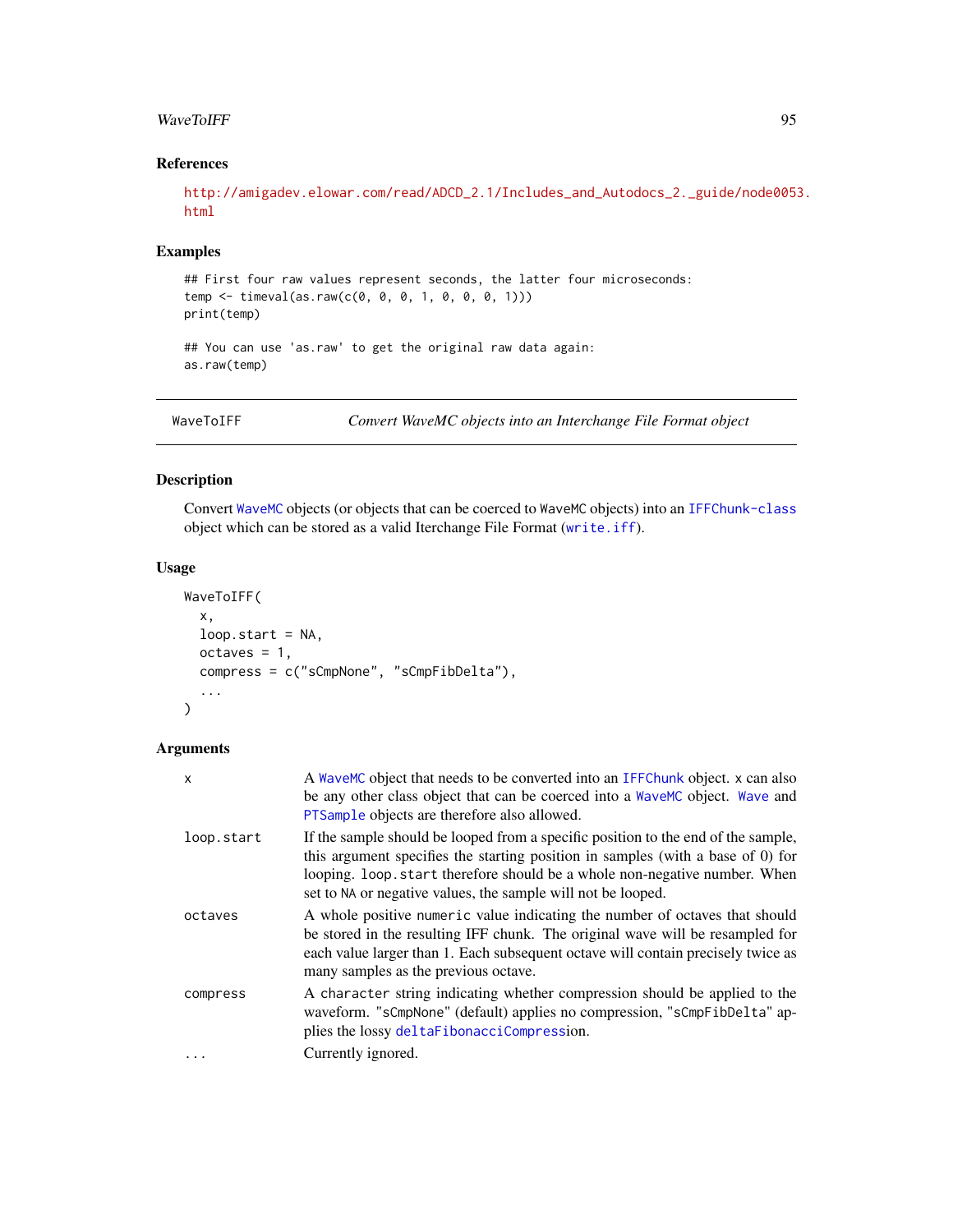# <span id="page-95-0"></span>Details

[WaveMC](#page-0-0) objects can be read from contemporary file containers with [readWave](#page-0-0) or [readMP3](#page-0-0). With this function such objects can be converted into an [IFFChunk-class](#page-40-0) object which can be stored conform the Interchange File Format ([write.iff](#page-101-0)).

When x is not a pcm formatted 8-bit sample, x will first be normalised and scaled to a pcm-formatted 8-bit sample using [normalize](#page-0-0). If you don't like the result you need to convert the sample to 8-bit pcm yourself before calling this function.

# Value

Returns an [IFFChunk-class](#page-40-0) object with a FORM container that contains an 8SVX waveform based on x.

#### Author(s)

Pepijn de Vries

# References

<https://en.wikipedia.org/wiki/8SVX>

# See Also

```
Other iff.operations: IFFChunk-class, as.raster.AmigaBasicShape(), getIFFChunk(), interpretIFFChunk(),
rasterToIFF(), rawToIFFChunk(), read.iff(), write.iff()
```
#### Examples

```
## Not run:
## First get an audio sample from the ProTrackR package
snare.samp <- ProTrackR::PTSample(ProTrackR::mod.intro, 2)
## The sample can easily be converted into an IFFChunk:
snare.iff <- WaveToIFF(snare.samp)
## You could also first convert the sample into a Wave object:
snare.wav <- as(snare.samp, "Wave")
## And then convert into an IFFChunk. The result is the same:
snare.iff <- WaveToIFF(snare.wav)
## You could also use a sine wave as input (although you will get some warnings).
## This will work because the vector of numeric data can be coerced to
## a WaveMC object
sine.iff <- WaveToIFF(sin((0:2000)/20))
```
## End(Not run)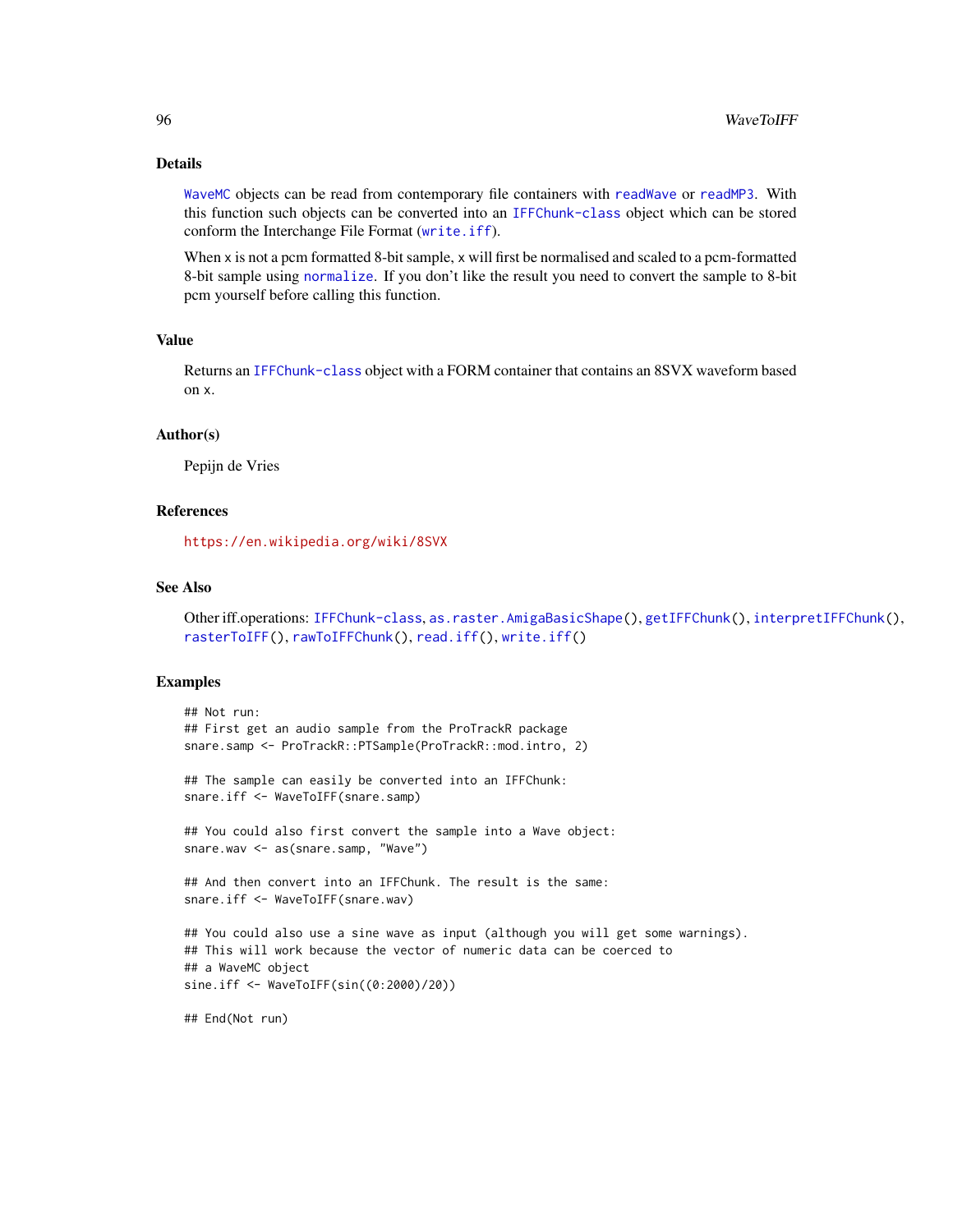<span id="page-96-1"></span><span id="page-96-0"></span>write.AmigaBasic *Write an AmigaBasic object to a file*

# Description

Write an [AmigaBasic](#page-2-0) class object to a file in its binary format.

#### Usage

write.AmigaBasic(x, file, disk = NULL)

#### Arguments

| X    | The AmigaBasic class object that needs to be stored.                                                                                                                                                            |
|------|-----------------------------------------------------------------------------------------------------------------------------------------------------------------------------------------------------------------|
| file | A character string specifying the file location to which x (an AmigaBasic ob-<br>ject) needs to be written.                                                                                                     |
| disk | A virtual Commodore Amiga disk to which the file should be written. This<br>should be an amigaDisk object. Using this argument requires the adfExplorer<br>package. When set to NULL, this argument is ignored. |

#### Details

This function encodes the Amiga Basic code in its binary format (using [as.raw](#page-20-0)) and writes it to a file. The file can also be stored onto a virtual Amiga disk ([amigaDisk](#page-0-0)).

#### Value

Invisibly returns the result of the call of close to the file connection. Or, when disk is specified, a copy of disk is returned to which the file(s) is/are written.

# Author(s)

Pepijn de Vries

# See Also

Other AmigaBasic.operations: [AmigaBasic.reserved\(](#page-4-0)), [AmigaBasicBMAP](#page-4-1), [AmigaBasic](#page-2-0), [\[.AmigaBasic\(](#page-103-0)), [as.AmigaBasicBMAP\(](#page-15-0)), [as.AmigaBasic\(](#page-14-0)), [as.character\(](#page-17-0)), [check.names.AmigaBasic\(](#page-26-0)), [names.AmigaBasic\(](#page-51-0)), [rawToAmigaBasicBMAP\(](#page-69-0)), [rawToAmigaBasic\(](#page-68-0)), [read.AmigaBasicBMAP\(](#page-80-0)), [read.AmigaBasic\(](#page-79-0))

Other io.operations: [read.AmigaBasicBMAP\(](#page-80-0)), [read.AmigaBasicShape\(](#page-82-0)), [read.AmigaBasic\(](#page-79-0)), [read.AmigaBitmapFontSet\(](#page-84-0)), [read.AmigaBitmapFont\(](#page-83-0)), [read.AmigaIcon\(](#page-86-0)), [read.SysConfig\(](#page-88-0)), [read.iff\(](#page-87-0)), [write.AmigaBasicShape\(](#page-97-0)), [write.AmigaBitmapFont\(](#page-98-0)), [write.AmigaIcon\(](#page-100-0)), [write.SysConfig\(](#page-102-0)), [write.iff\(](#page-101-0))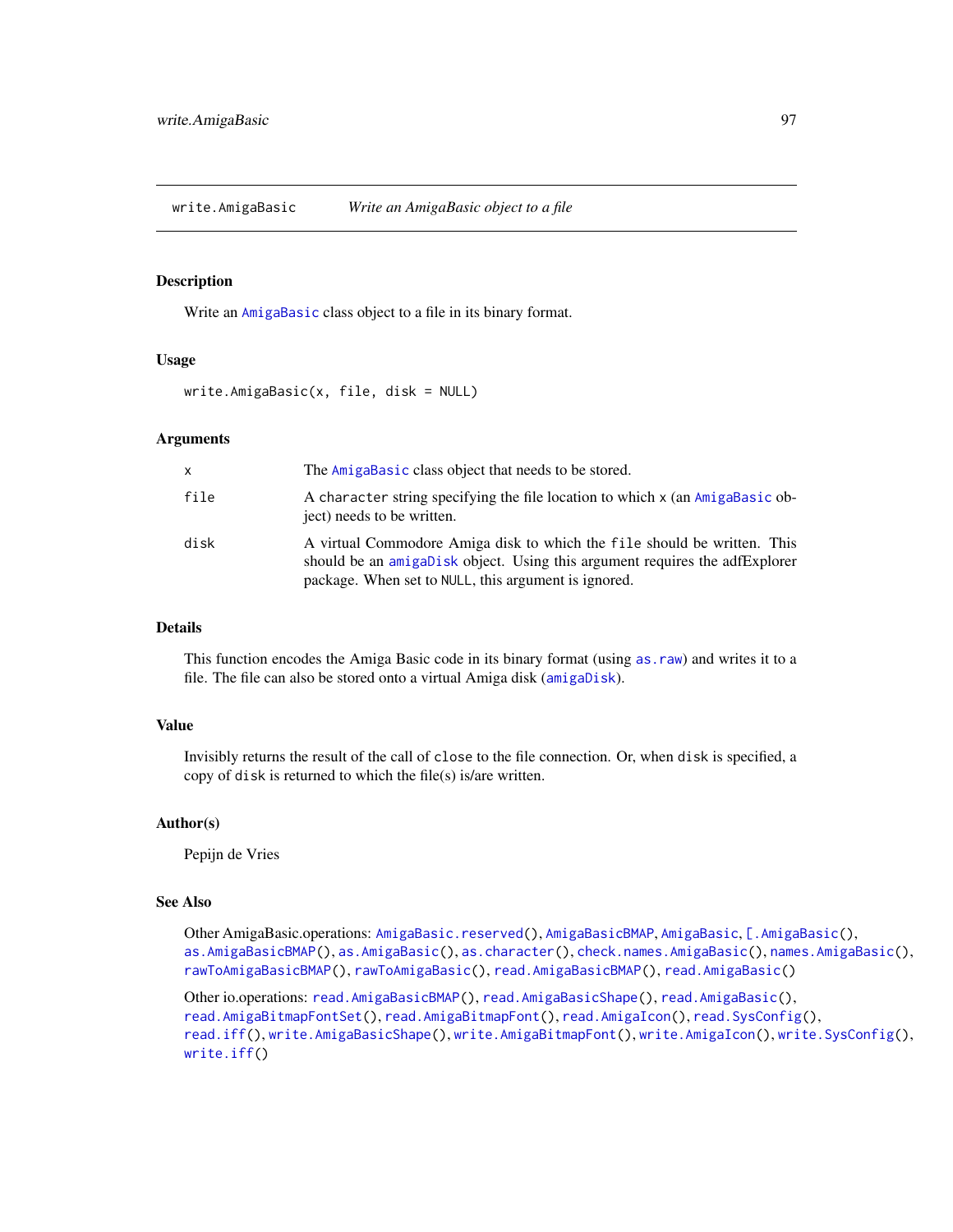# Examples

```
## Not run:
## First create an AmigaBasic object:
bas <- as.AmigaBasic("PRINT \"hello world!\"")
## write to tempdir:
write.AmigaBasic(bas, file.path(tempdir(), "helloworld.bas"))
## End(Not run)
```
<span id="page-97-0"></span>write.AmigaBasicShape *Write an AmigaBasicShape object to a file*

# Description

Write an [AmigaBasicShape](#page-5-0) class object to a file in its binary format.

# Usage

write.AmigaBasicShape(x, file, disk = NULL)

# Arguments

| $\mathsf{x}$ | The AmigaBasicShape class object that needs to be stored.                                                                                                                                                       |
|--------------|-----------------------------------------------------------------------------------------------------------------------------------------------------------------------------------------------------------------|
| file         | A character string specifying the file location to which x (an AmigaBasicShape<br>object) needs to be written.                                                                                                  |
| disk         | A virtual Commodore Amiga disk to which the file should be written. This<br>should be an amigabisk object. Using this argument requires the adfExplorer<br>package. When set to NULL, this argument is ignored. |

# Details

This function coerces the Amiga Basic Shape into its binary format (using [as.raw](#page-20-0)) and writes it to a file. The file can also be stored onto a virtual Amiga disk ([amigaDisk](#page-0-0)).

# Value

Invisibly returns the result of the call of close to the file connection. Or, when disk is specified, a copy of disk is returned to which the file(s) is/are written.

# Author(s)

Pepijn de Vries

<span id="page-97-1"></span>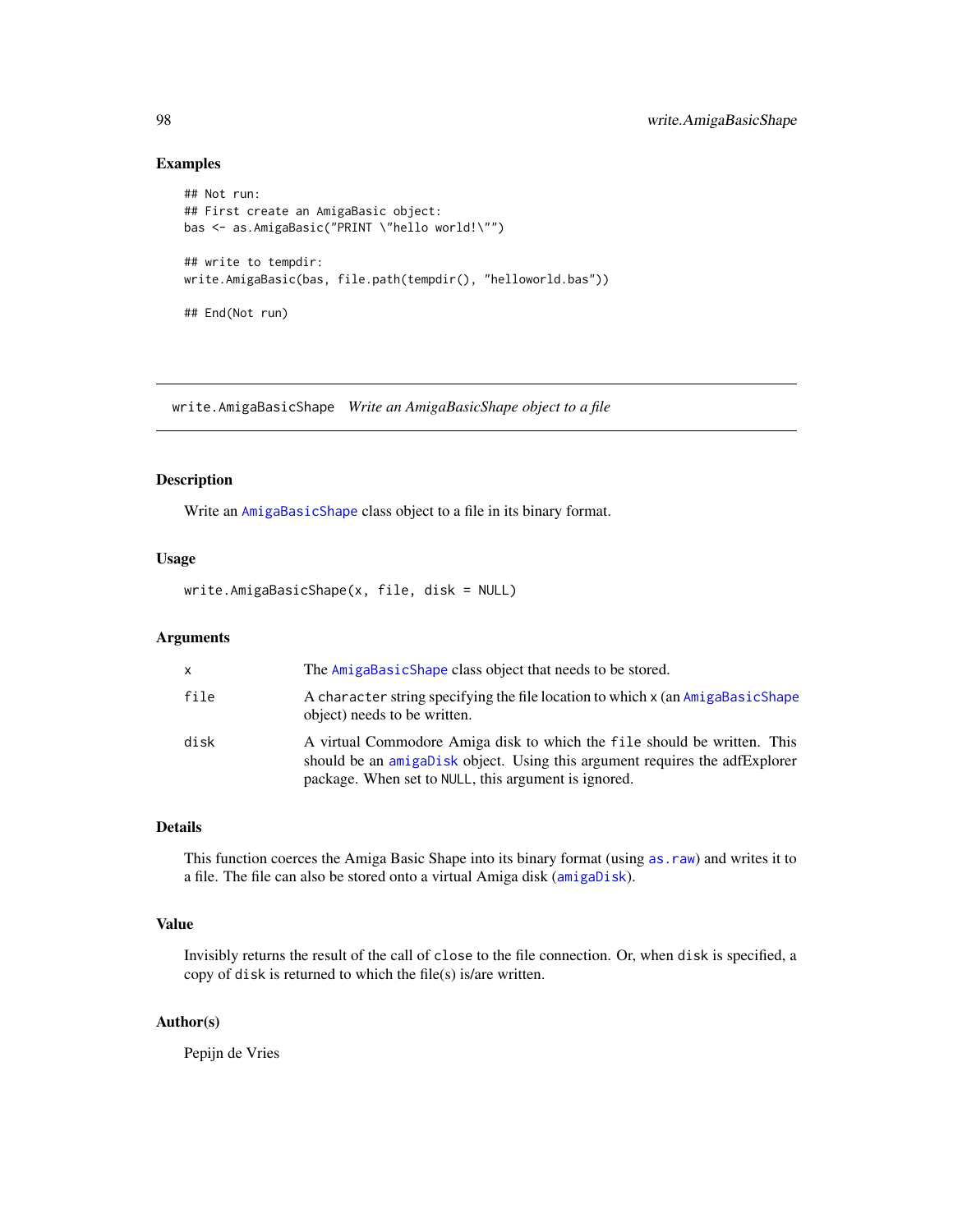# <span id="page-98-1"></span>See Also

Other AmigaBasicShape.operations: [AmigaBasicShape](#page-5-0), [rasterToAmigaBasicShape\(](#page-58-0)), [read.AmigaBasicShape\(](#page-82-0))

```
Other io.operations: read.AmigaBasicBMAP(), read.AmigaBasicShape(), read.AmigaBasic(),
read.AmigaBitmapFontSet(), read.AmigaBitmapFont(), read.AmigaIcon(), read.SysConfig(),
read.iff(), write.AmigaBasic(), write.AmigaBitmapFont(), write.AmigaIcon(), write.SysConfig(),
write.iff()
```
# Examples

```
## Not run:
filename <- system.file("ball.shp", package = "AmigaFFH")
ball <- read.AmigaBasicShape(filename)
write.AmigaBasicShape(ball, file.path(tempdir(), "ball.shp"))
## End(Not run)
```
<span id="page-98-0"></span>write.AmigaBitmapFont *Write an AmigaBitmapFont(set) file*

# Description

Functions to write [AmigaBitmapFont](#page-6-0) and [AmigaBitmapFontSet](#page-6-1) class objects to files.

#### Usage

```
write.AmigaBitmapFont(x, file, disk = NULL)
```

```
write.AmigaBitmapFontSet(x, path = getwd(), disk = NULL)
```
# Arguments

| x    | Respectively an AmigaBitmapFont or a AmigaBitmapFontSet object depending<br>on which of the write-functions is called. This is the object that will be written<br>to the specified file.                                                                                                                                                                                                                 |
|------|----------------------------------------------------------------------------------------------------------------------------------------------------------------------------------------------------------------------------------------------------------------------------------------------------------------------------------------------------------------------------------------------------------|
| file | A character string specifying the file location to which x (an AmigaBi tmapFont<br>object) needs to be written. It is common practice on the Amiga to use the font<br>height in pixels as file name.                                                                                                                                                                                                     |
| disk | A virtual Commodore Amiga disk to which the file should be written. This<br>should be an amigabisk object. Using this argument requires the adfExplorer<br>package. When set to NULL, this argument is ignored.                                                                                                                                                                                          |
| path | A character string specifying the path where x (an AmigaBitmapFontSet ob-<br>ject) needs to be stored. The filename for the font set will be extracted from x<br>using font Name followed by the *.font extension. A subdirectory will be created<br>with the same name (without the extension) if it doesn't already exists. In this<br>subdirectory all the nested AmigaBitmapFont objects are stored. |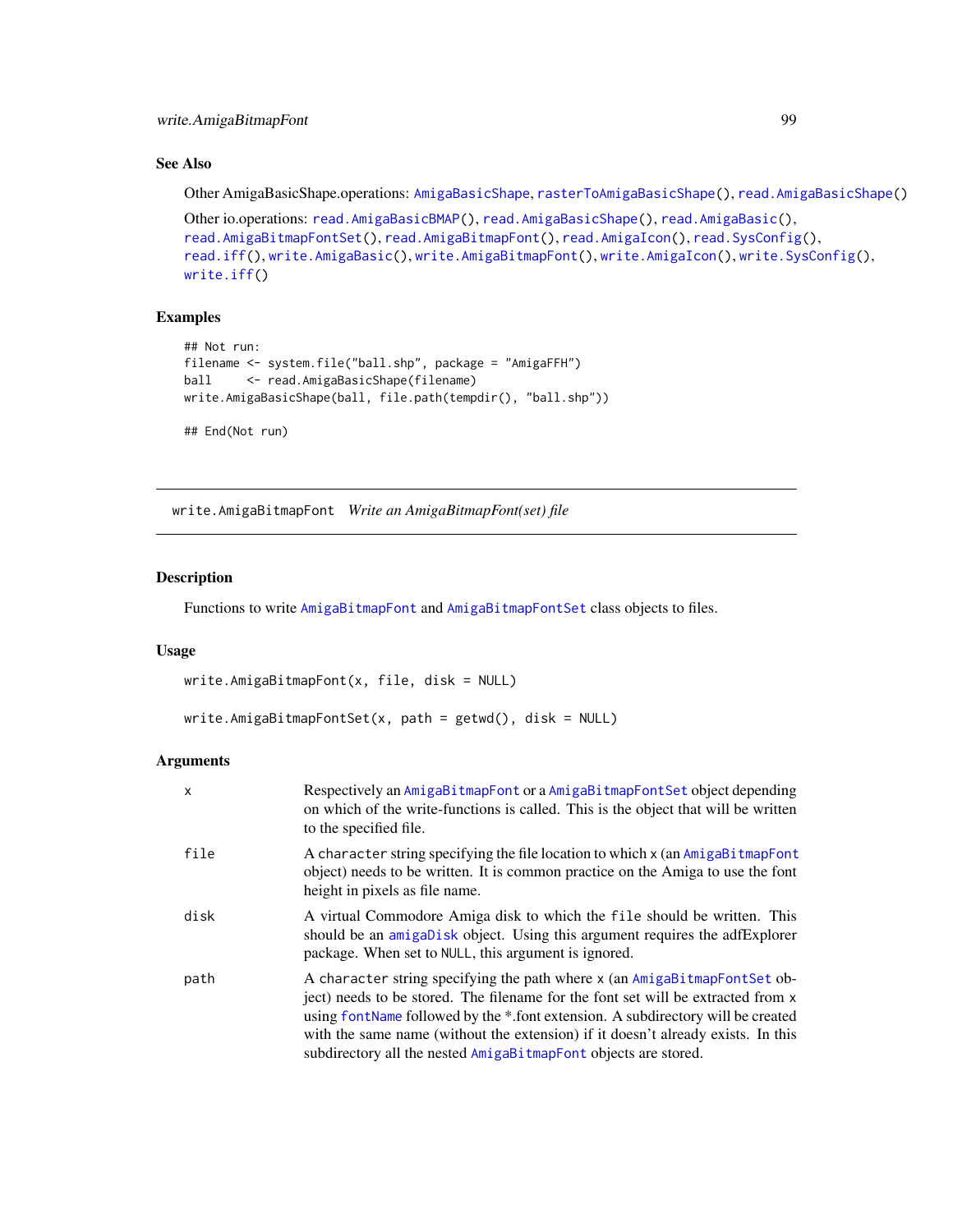# <span id="page-99-0"></span>Details

[AmigaBitmapFontSet](#page-6-1) class objects are written to a \*.font file. The filename used for this purpose is obtained from the object itself using [fontName](#page-34-0). In addition, a subdirectory is created automatically (when it doesn't already exist) to which al the separate bitmap images for each font height are written to individual files.

[AmigaBitmapFont](#page-6-0) class objects can also be written to a file. In order to use it on a Commodore Amiga or emulator, it is better to embed the font bitmap in a font set (using [c](#page-25-0)) and write the set to corresponding files.

#### Value

Invisibly returns the result of the call of close to the file connection. Or, when disk is specified, a copy of disk is returned to which the file(s) is/are written.

## Author(s)

Pepijn de Vries

#### See Also

Other AmigaBitmapFont.operations: [AmigaBitmapFont](#page-6-0), [availableFontSizes\(](#page-22-0)), [c\(](#page-25-0)), [fontName\(](#page-34-0)), [font\\_example](#page-35-0), [getAmigaBitmapFont\(](#page-36-0)), [rasterToAmigaBitmapFont\(](#page-59-0)), [rawToAmigaBitmapFontSet\(](#page-73-0)), [rawToAmigaBitmapFont\(](#page-72-0)), [read.AmigaBitmapFontSet\(](#page-84-0)), [read.AmigaBitmapFont\(](#page-83-0))

Other io.operations: [read.AmigaBasicBMAP\(](#page-80-0)), [read.AmigaBasicShape\(](#page-82-0)), [read.AmigaBasic\(](#page-79-0)), [read.AmigaBitmapFontSet\(](#page-84-0)), [read.AmigaBitmapFont\(](#page-83-0)), [read.AmigaIcon\(](#page-86-0)), [read.SysConfig\(](#page-88-0)), [read.iff\(](#page-87-0)), [write.AmigaBasicShape\(](#page-97-0)), [write.AmigaBasic\(](#page-96-0)), [write.AmigaIcon\(](#page-100-0)), [write.SysConfig\(](#page-102-0)), [write.iff\(](#page-101-0))

# Examples

```
## Not run:
## obtain a bitmap font set:
data(font_example)
## write the font set to their files. The file name
## is extracted from the font object, so you only have
## to provide the path:
write.AmigaBitmapFont(font_example, temp.dir())
## extract a font bitmap:
font <- getAmigaBitmapFont(font_example, 9)
## and write it to the temp dir:
write.AmigaBitmapFont(font, file.path(temp.dir(), "9"))
## The following examples require the 'adfExplorer' package:
font.disk <- adfExplorer::blank.amigaDOSDisk("font.disk")
font.disk <- adfExplorer::dir.create.adf(font.disk, "FONTS")
```

```
font.disk <- write.AmigaBitmapFontSet(font_example, "DF0:FONTS", font.disk)
```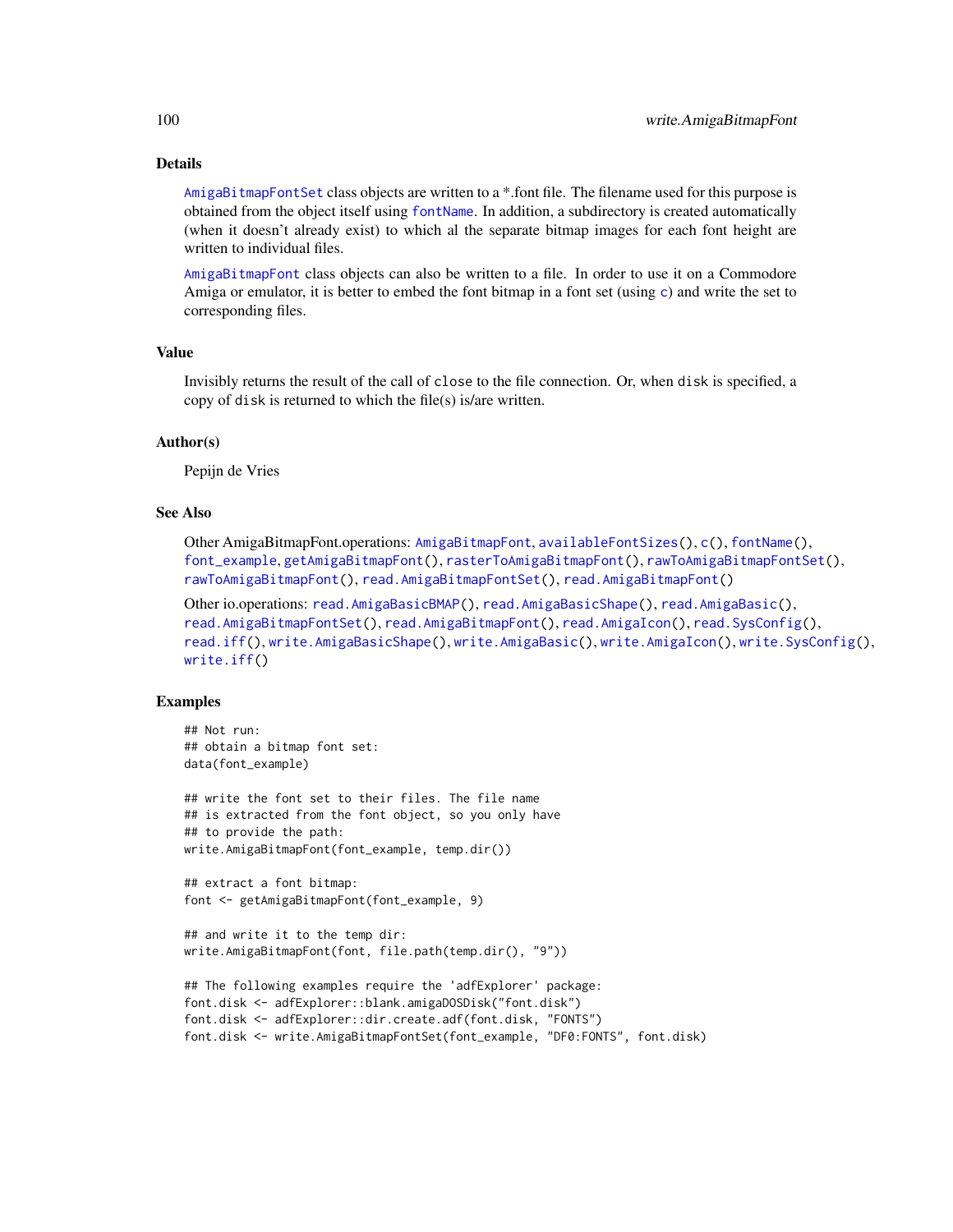<span id="page-100-1"></span>## End(Not run)

<span id="page-100-0"></span>write.AmigaIcon *Write an Amiga Workbench icon (info) file*

# Description

Graphical representation of files and directories (icons) are stored as separate files (with the .info extension) on the Amiga. This function writes [AmigaIcon](#page-10-0) class objects to such files.

# Usage

write.AmigaIcon(x, file, disk = NULL)

# Arguments

| x    | An AmigaIcon class object.                                                                                                                                                                                      |
|------|-----------------------------------------------------------------------------------------------------------------------------------------------------------------------------------------------------------------|
| file | A character string representing the file name to which the icon data should be<br>written.                                                                                                                      |
| disk | A virtual Commodore Amiga disk to which the file should be written. This<br>should be an amigabisk object. Using this argument requires the adfExplorer<br>package. When set to NULL, this argument is ignored. |

# Details

The [AmigaIcon](#page-10-0) S3 object provides a comprehensive format for Amiga icons, which are used as a graphical representation of files and directories on the Amiga. The [AmigaIcon](#page-10-0) is a named list containing all information of an icon. Use this function to write this object to a file which can be used on the Commodore Amiga or emulator.

# Value

Returns NULL or an integer status passed on by the [close](#page-0-0) function, that is used to close the file connection. It is returned invisibly. Or, when disk is specified, a copy of disk is returned to which the file is written.

#### Author(s)

Pepijn de Vries

#### See Also

Other AmigaIcon.operations: [AmigaIcon](#page-10-0), [rawToAmigaIcon\(](#page-74-0)), [read.AmigaIcon\(](#page-86-0)), [simpleAmigaIcon\(](#page-89-0))

Other io.operations: [read.AmigaBasicBMAP\(](#page-80-0)), [read.AmigaBasicShape\(](#page-82-0)), [read.AmigaBasic\(](#page-79-0)), [read.AmigaBitmapFontSet\(](#page-84-0)), [read.AmigaBitmapFont\(](#page-83-0)), [read.AmigaIcon\(](#page-86-0)), [read.SysConfig\(](#page-88-0)), [read.iff\(](#page-87-0)), [write.AmigaBasicShape\(](#page-97-0)), [write.AmigaBasic\(](#page-96-0)), [write.AmigaBitmapFont\(](#page-98-0)), [write.SysConfig\(](#page-102-0)), [write.iff\(](#page-101-0))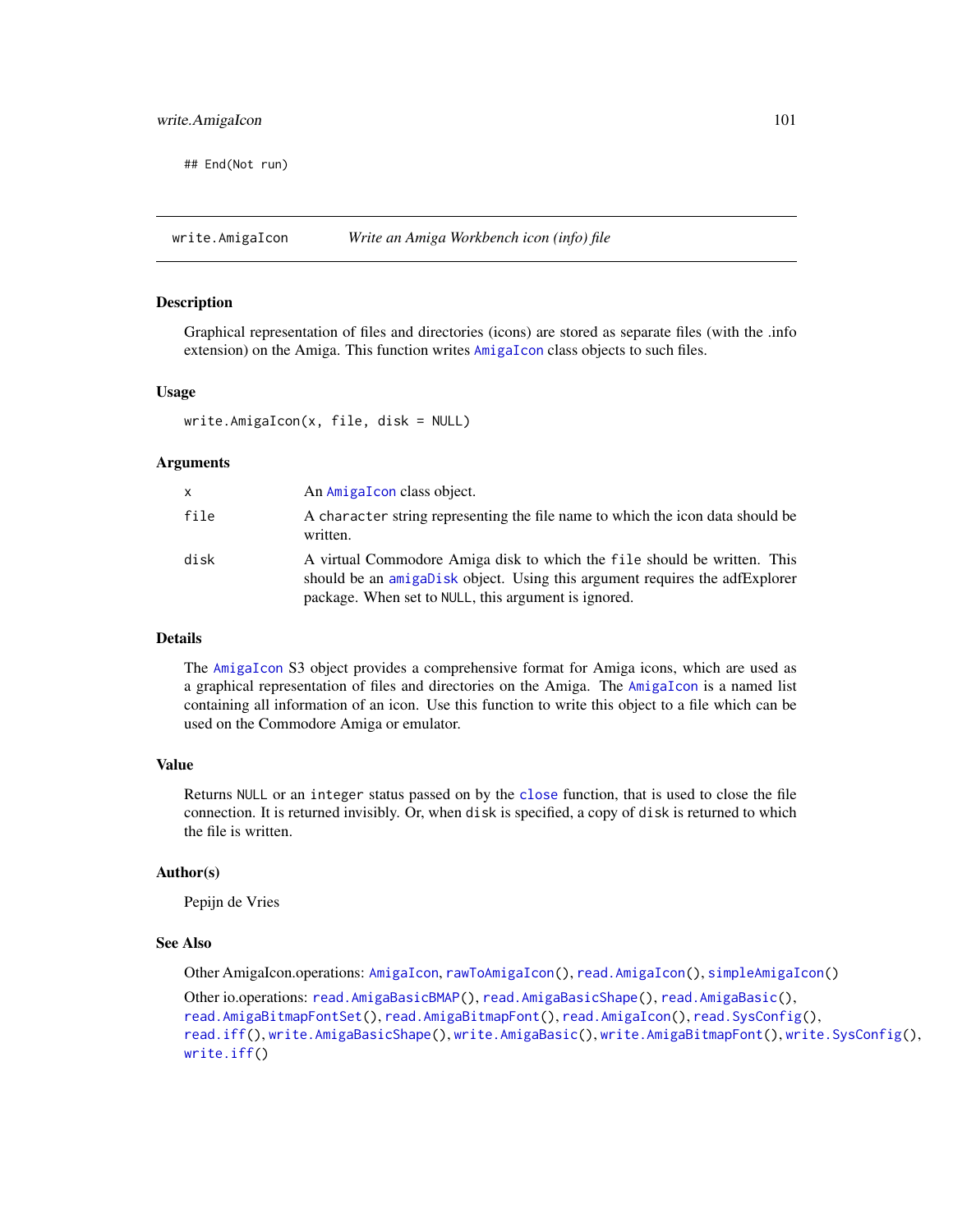# <span id="page-101-1"></span>Examples

```
## Not run:
## create a simple AmigaIcon:
icon <- simpleAmigaIcon()
## write the icon to the temp dir:
write.AmigaIcon(icon, file.path(tempdir(), "icon.info"))
## End(Not run)
```
<span id="page-101-0"></span>write.iff *Write Interchange File Format (IFF)*

# Description

Write an [IFFChunk](#page-41-0) object conform the Interchange File Format (IFF).

# Usage

write.iff(x, file, disk = NULL)

# Arguments

| x    | An IFFC hunk object that needs to be written to a file.                                                                                                                                                         |
|------|-----------------------------------------------------------------------------------------------------------------------------------------------------------------------------------------------------------------|
| file | A filename for the IFF file to which the IFFChunk needs to be saved, or a con-<br>nection to which the data should be written.                                                                                  |
| disk | A virtual Commodore Amiga disk to which the file should be written. This<br>should be an amigabisk object. Using this argument requires the adfExplorer<br>package. When set to NULL, this argument is ignored. |

# Details

Writes an [IFFChunk](#page-41-0) object (including all nested chunks) to the specified file. Only the structure of the object needs to be valid, however, a correctly structured file does not necessarily result in an interpretable file (see examples).

# Value

Returns either NULL or an integer status invisibly as passed by the [close](#page-0-0) statement used to close the file connection. When disk is specified, a copy of disk is returned to which the file is written.

# Author(s)

Pepijn de Vries

# References

[https://en.wikipedia.org/wiki/Interchange\\_File\\_Format](https://en.wikipedia.org/wiki/Interchange_File_Format)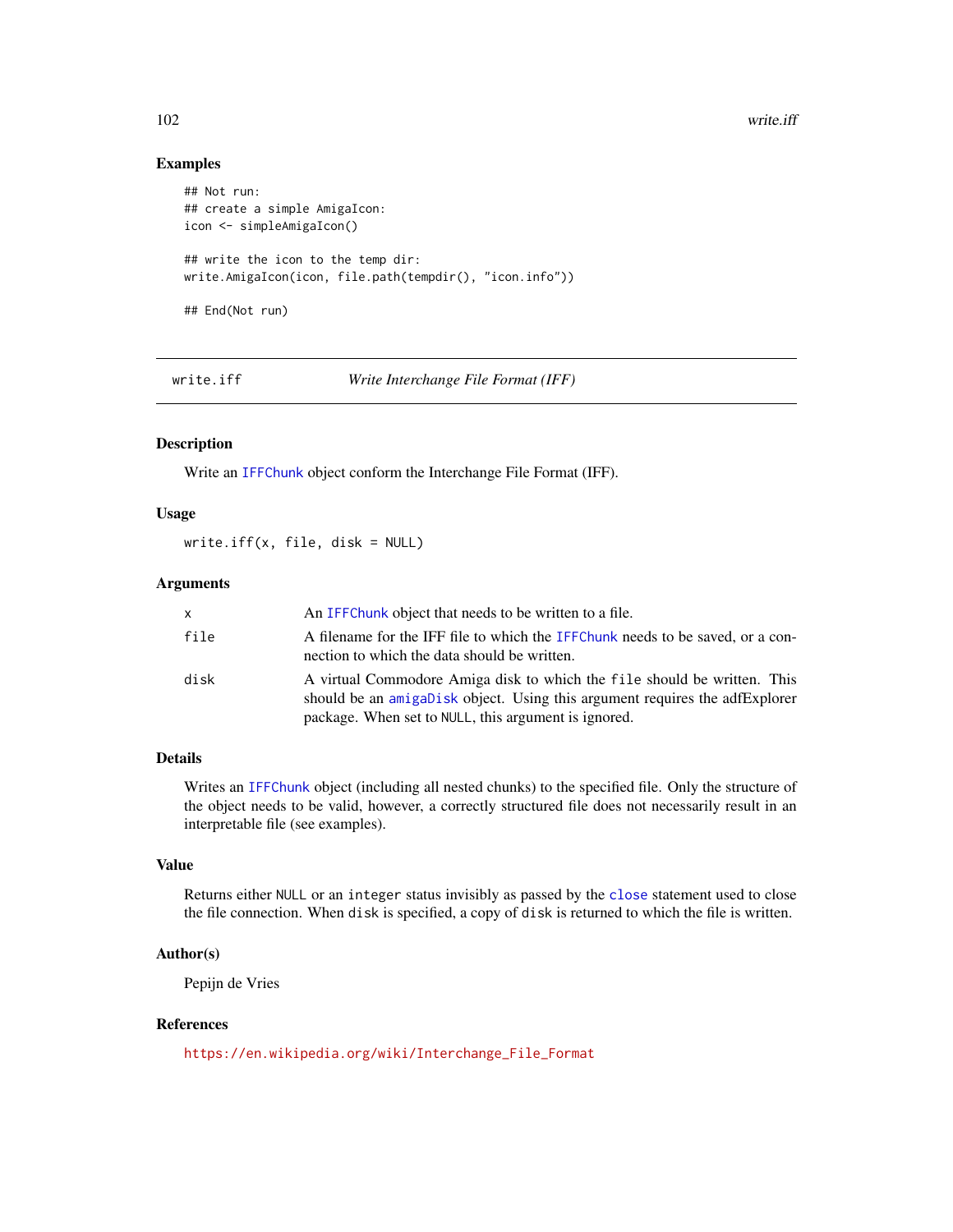# <span id="page-102-1"></span>write.SysConfig 103

# See Also

```
Other io.operations: read.AmigaBasicBMAP(), read.AmigaBasicShape(), read.AmigaBasic(),
read.AmigaBitmapFontSet(), read.AmigaBitmapFont(), read.AmigaIcon(), read.SysConfig(),
read.iff(), write.AmigaBasicShape(), write.AmigaBasic(), write.AmigaBitmapFont(), write.AmigaIcon(),
write.SysConfig()
```

```
Other iff.operations: IFFChunk-class, WaveToIFF(), as.raster.AmigaBasicShape(), getIFFChunk(),
interpretIFFChunk(), rasterToIFF(), rawToIFFChunk(), read.iff()
```
# Examples

```
## Not run:
## read an IFF file as an IFFChunk object:
example.iff <- read.iff(system.file("ilbm8lores.iff", package = "AmigaFFH"))
## This will write the IFF file (in this case a bitmap image)
## to the temp directory:
write.iff(example.iff, file.path(tempdir(), "image.iff"))
```
## End(Not run)

<span id="page-102-0"></span>write.SysConfig *Write an Amiga system-configuration file*

# Description

Write a [SysConfig](#page-92-0) class object to an Amiga binary system-configuration file.

# Usage

```
write.SysConfig(x, file, disk = NULL)
```
#### Arguments

| x.   | An S3 SysConfig class object.                                                                                                                                                                                   |
|------|-----------------------------------------------------------------------------------------------------------------------------------------------------------------------------------------------------------------|
| file | A file name to which the binary file should be written.                                                                                                                                                         |
| disk | A virtual Commodore Amiga disk to which the file should be written. This<br>should be an amigabisk object. Using this argument requires the adfExplorer<br>package. When set to NULL, this argument is ignored. |

# Details

Amiga OS 1.x stored system preferences in a binary system-configuration file. This function writes a [SysConfig](#page-92-0) class object as such a binary file. This file can be used on an Amiga or in an emulator.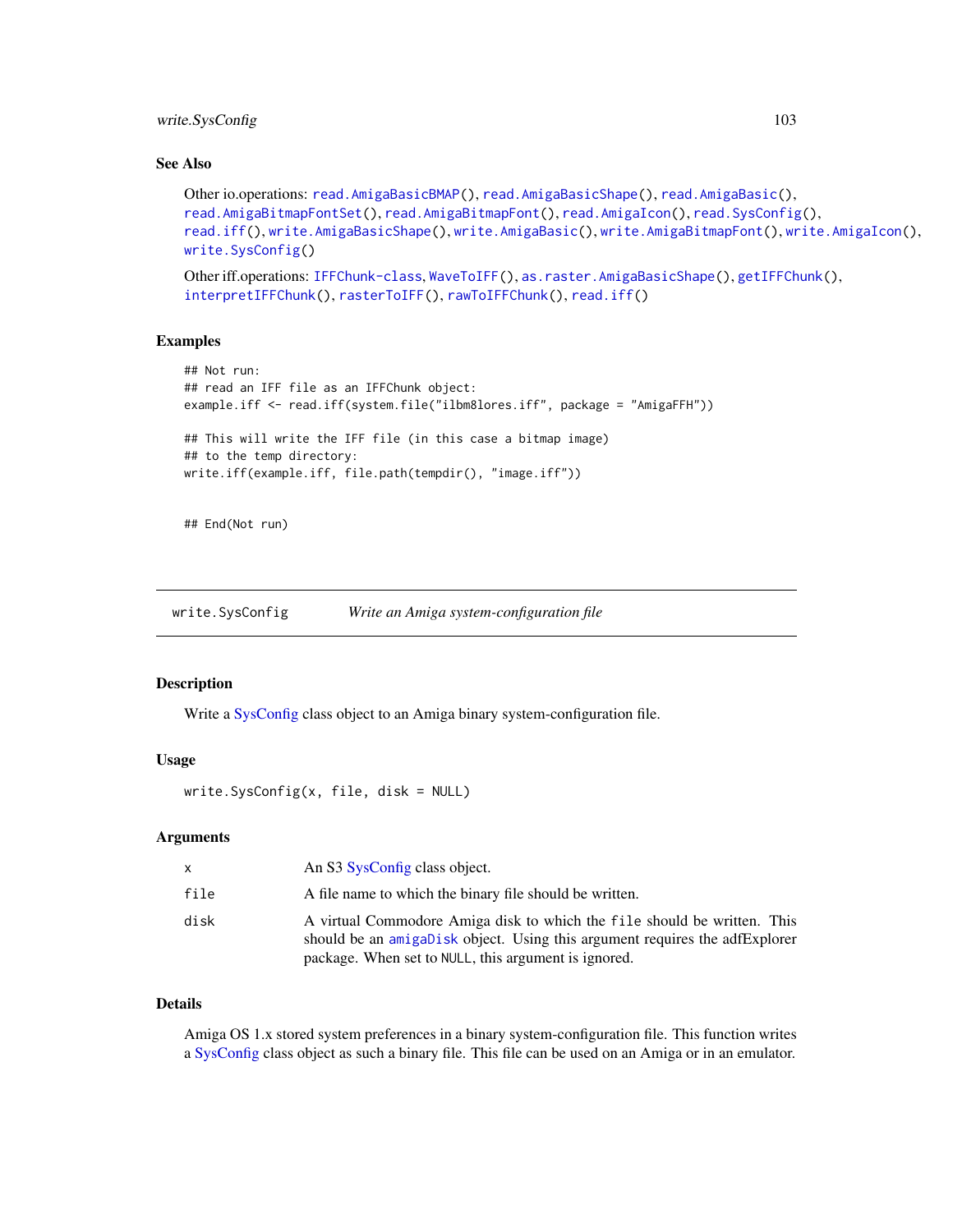# Value

Returns NULL or an integer status passed on by the [close](#page-0-0) function, that is used to close the file connection. It is returned invisibly. Or, when disk is specified, a copy of disk is returned to which the file is written.

# Author(s)

Pepijn de Vries

# See Also

Other SysConfig.operations: [SysConfig](#page-92-0), [rawToSysConfig\(](#page-78-0)), [read.SysConfig\(](#page-88-0)), [simpleSysConfig\(](#page-91-0))

```
Other io.operations: read.AmigaBasicBMAP(), read.AmigaBasicShape(), read.AmigaBasic(),
read.AmigaBitmapFontSet(), read.AmigaBitmapFont(), read.AmigaIcon(), read.SysConfig(),
read.iff(), write.AmigaBasicShape(), write.AmigaBasic(), write.AmigaBitmapFont(), write.AmigaIcon(),
write.iff()
```
# Examples

```
## Not run:
## First generate a simple SysConfig object to write to a file:
sc <- simpleSysConfig()
## And write to the tempdir:
write.SysConfig(sc, file.path(tempdir(), "system-configuration"))
## End(Not run)
```
<span id="page-103-0"></span>

| [.AmigaBasic | Extract or replace lines of Amiga Basic code |  |  |
|--------------|----------------------------------------------|--|--|
|--------------|----------------------------------------------|--|--|

# Description

Extract or replace lines of Amiga Basic code

# Usage

```
## S3 method for class 'AmigaBasic'
x[i]
## S3 replacement method for class 'AmigaBasic'
x[i] <- value
## S3 method for class 'AmigaBasic'
x[[i]]
## S3 replacement method for class 'AmigaBasic'
x[[i]] <- value
```
<span id="page-103-1"></span>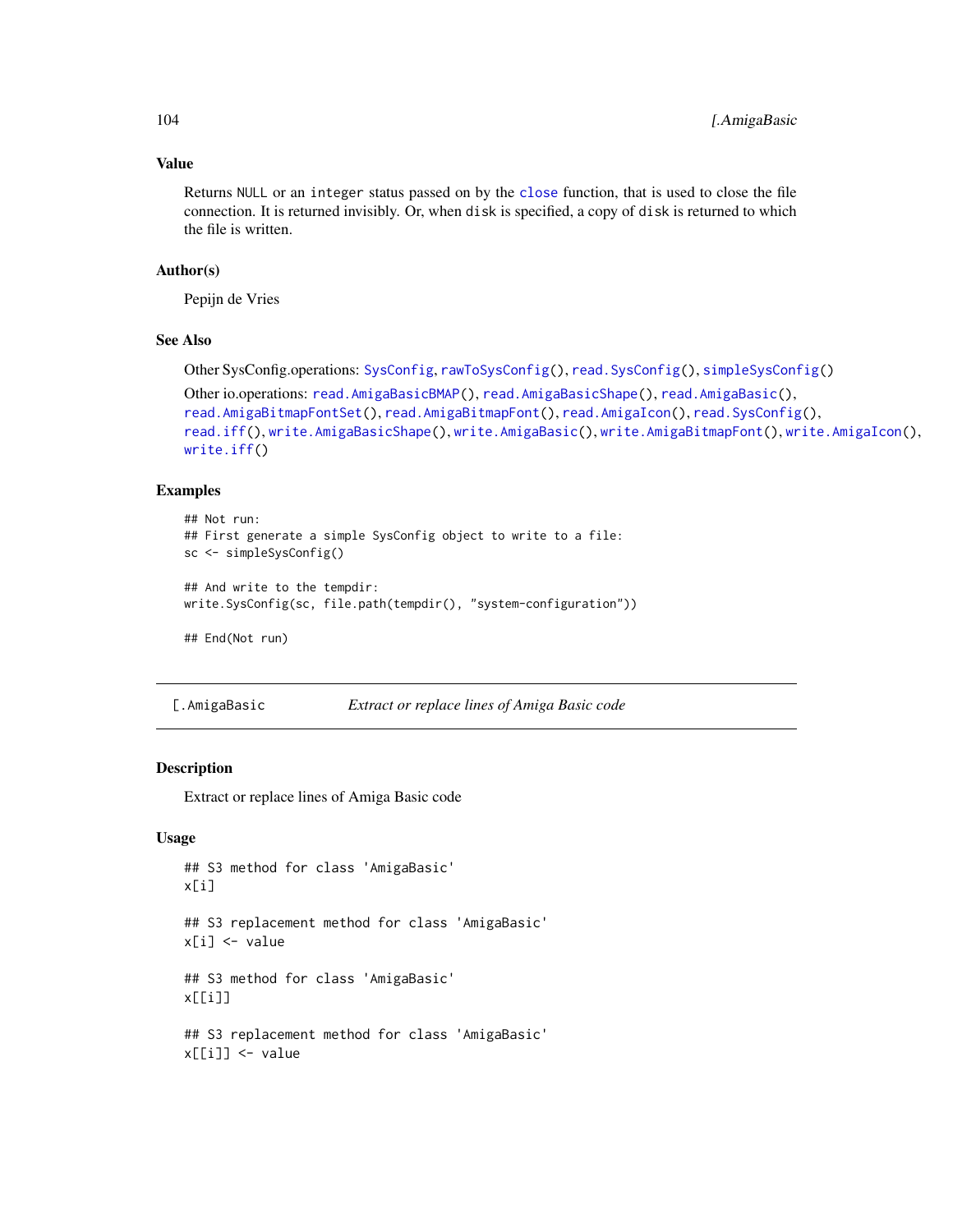# <span id="page-104-0"></span>[.AmigaBasic 105

## **Arguments**

| X     | An AmigaBasic class object from which specific lines need to be extracted or<br>replaced.                                                                                                                                          |
|-------|------------------------------------------------------------------------------------------------------------------------------------------------------------------------------------------------------------------------------------|
|       | In case of '[[', an integer index, representing the line-number of basic code to<br>be selected. In case of '[': a vector of numeric indices. This index is used to<br>select specific lines. Negative values will deselect lines. |
| value | A vector of character strings or an AmigaBasic class object that is used to<br>replace the selected indices i. value should represent the same number of lines<br>of code as the selected number of lines.                         |

# Details

Extract or replace specific lines in an [AmigaBasic](#page-2-0)-class object.

# Value

The extraction method returns an [AmigaBasic](#page-2-0) object based in the lines selected with i. The replacement method returns an [AmigaBasic](#page-2-0) object with the selected lines replaced with value.

# Author(s)

Pepijn de Vries

# See Also

Other AmigaBasic.operations: [AmigaBasic.reserved\(](#page-4-0)), [AmigaBasicBMAP](#page-4-1), [AmigaBasic](#page-2-0), [as.AmigaBasicBMAP\(](#page-15-0)), [as.AmigaBasic\(](#page-14-0)), [as.character\(](#page-17-0)), [check.names.AmigaBasic\(](#page-26-0)), [names.AmigaBasic\(](#page-51-0)), [rawToAmigaBasicBMAP\(](#page-69-0)), [rawToAmigaBasic\(](#page-68-0)), [read.AmigaBasicBMAP\(](#page-80-0)), [read.AmigaBasic\(](#page-79-0)), [write.AmigaBasic\(](#page-96-0))

# Examples

```
## Not run:
## First generate a few lines of Basic code:
bas <- as.AmigaBasic(c(
  "LET a = 1",
  "a = a + 1","PRINT \"a now equals\";a",
  "INPUT \"clear screen (y/n)? \ \forall", b$",
  "IF UCASE$(b$) = \"Y\" THEN CLS"
))
## Select only lines 4 and 5:
bas[4:5]
## use negative indices to deselect specific lines.
## deselect line 2:
bas[-2]## replace line 2
bas[2] < - "a = a + 2"
```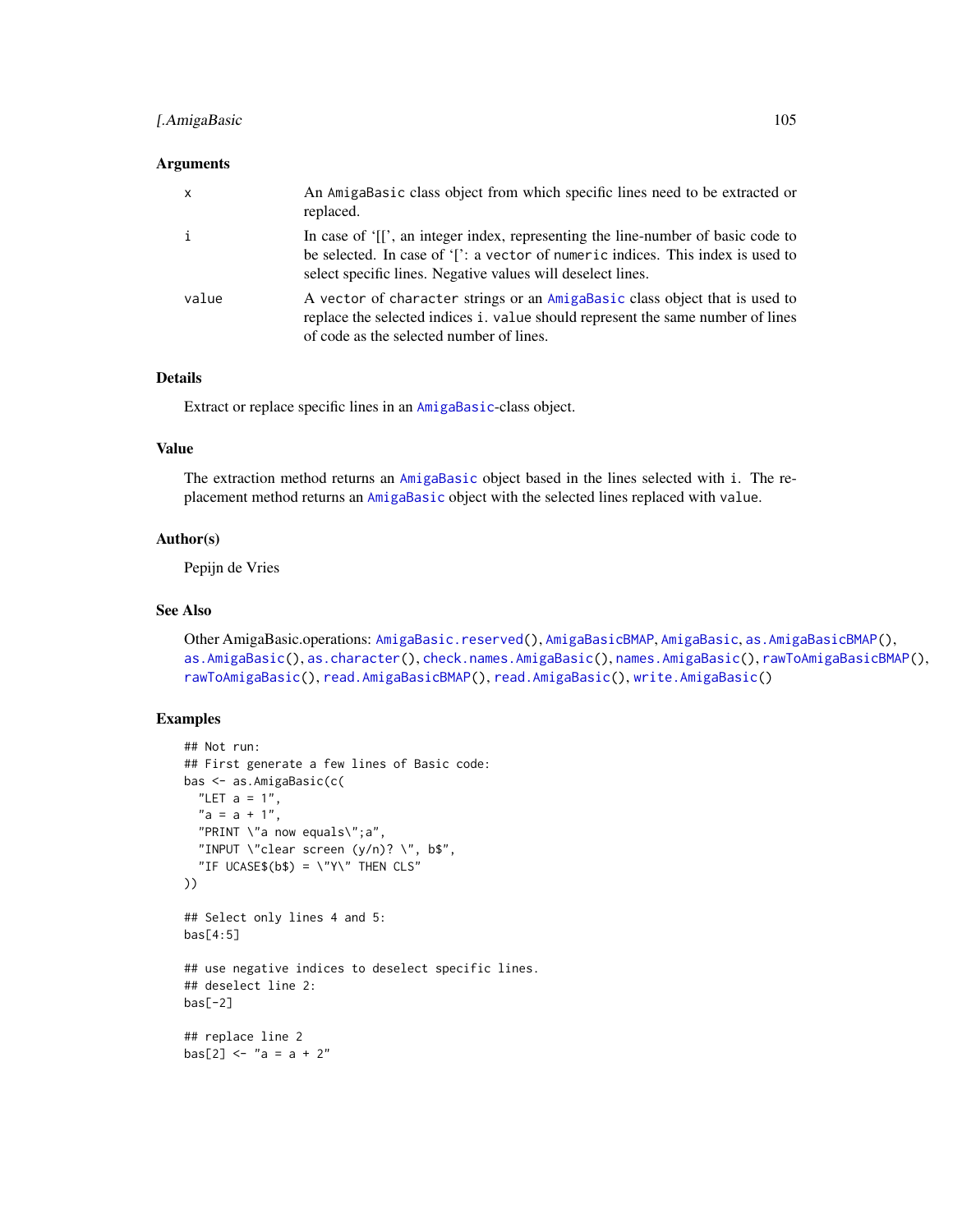```
## You can also use AmigaBasic class object as replacement
bas[2] \leq as. AmigaBasic("a = a + 3")
## single lines can also be selected with '[['
bas[[2]]
```
## End(Not run)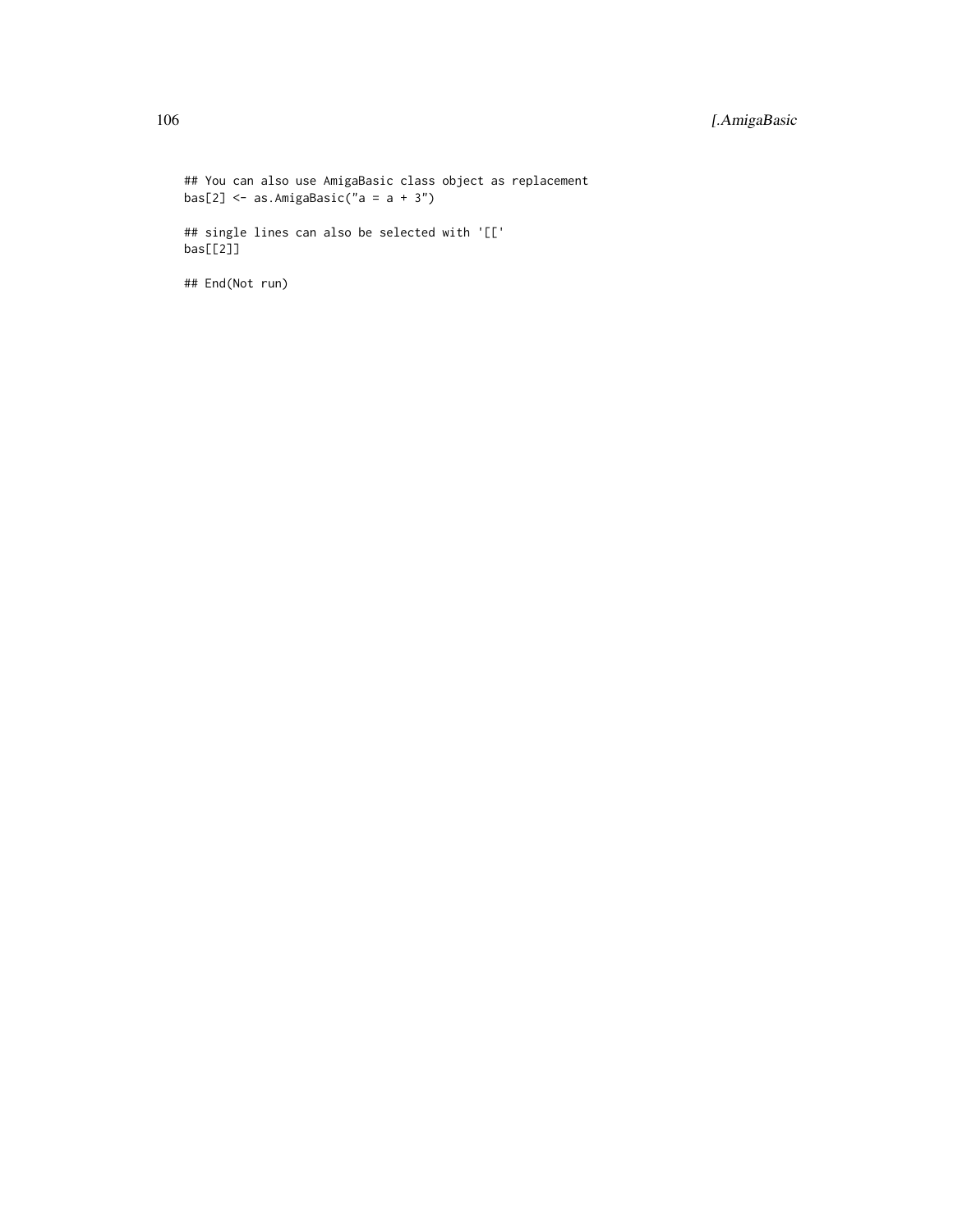# **Index**

∗ AmigaBasic.operations [.AmigaBasic, [104](#page-103-1) AmigaBasic, [3](#page-2-1) AmigaBasic.reserved, [5](#page-4-2) AmigaBasicBMAP, [5](#page-4-2) as.AmigaBasic, [15](#page-14-1) as.AmigaBasicBMAP, [16](#page-15-1) as.character, [18](#page-17-1) check.names.AmigaBasic, [27](#page-26-1) names.AmigaBasic, [52](#page-51-1) rawToAmigaBasic, [69](#page-68-1) rawToAmigaBasicBMAP, [70](#page-69-1) read.AmigaBasic, [80](#page-79-1) read.AmigaBasicBMAP, [81](#page-80-1) write.AmigaBasic, [97](#page-96-1) ∗ AmigaBasicShape.operations AmigaBasicShape, [6](#page-5-1) rasterToAmigaBasicShape, [59](#page-58-1) read.AmigaBasicShape, [83](#page-82-1) write.AmigaBasicShape, [98](#page-97-1) ∗ AmigaBasicShapes.operations rawToAmigaBasicShape, [71](#page-70-1) ∗ AmigaBitmapFont.operations AmigaBitmapFont, [7](#page-6-2) availableFontSizes, [23](#page-22-1) c, [26](#page-25-1) font\_example, [36](#page-35-1) fontName, [35](#page-34-1) getAmigaBitmapFont, [37](#page-36-1) rasterToAmigaBitmapFont, [60](#page-59-1) rawToAmigaBitmapFont, [73](#page-72-1) rawToAmigaBitmapFontSet, [74](#page-73-1) read.AmigaBitmapFont, [84](#page-83-1) read.AmigaBitmapFontSet, [85](#page-84-1) write.AmigaBitmapFont, [99](#page-98-1) ∗ AmigaIcon.operations AmigaIcon, [11](#page-10-1) rawToAmigaIcon, [75](#page-74-1) read.AmigaIcon, [87](#page-86-1)

simpleAmigaIcon, [90](#page-89-1) write.AmigaIcon, [101](#page-100-1) ∗ HWSprite.operations rasterToHWSprite, [66](#page-65-1) rawToHWSprite, [76](#page-75-1) ∗ SysConfig.operations rawToSysConfig, [79](#page-78-1) read.SysConfig, [89](#page-88-1) simpleSysConfig, [92](#page-91-1) SysConfig, [93](#page-92-1) write.SysConfig, [103](#page-102-1) ∗ colour.quantisation.operations dither, [32](#page-31-0) index.colours, [49](#page-48-0) ∗ iff.operations as.raster.AmigaBasicShape, [19](#page-18-2) getIFFChunk, [38](#page-37-1) IFFChunk-class, [41](#page-40-1) interpretIFFChunk, [51](#page-50-1) rasterToIFF, [67](#page-66-1) rawToIFFChunk, [78](#page-77-1) read.iff, [88](#page-87-1) WaveToIFF, [95](#page-94-1) write.iff, [102](#page-101-1) ∗ io.operations read.AmigaBasic, [80](#page-79-1) read.AmigaBasicBMAP, [81](#page-80-1) read.AmigaBasicShape, [83](#page-82-1) read.AmigaBitmapFont, [84](#page-83-1) read.AmigaBitmapFontSet, [85](#page-84-1) read.AmigaIcon, [87](#page-86-1) read.iff, [88](#page-87-1) read.SysConfig, [89](#page-88-1) write.AmigaBasic, [97](#page-96-1) write.AmigaBasicShape, [98](#page-97-1) write.AmigaBitmapFont, [99](#page-98-1) write.AmigaIcon, [101](#page-100-1) write.iff, [102](#page-101-1) write.SysConfig, [103](#page-102-1)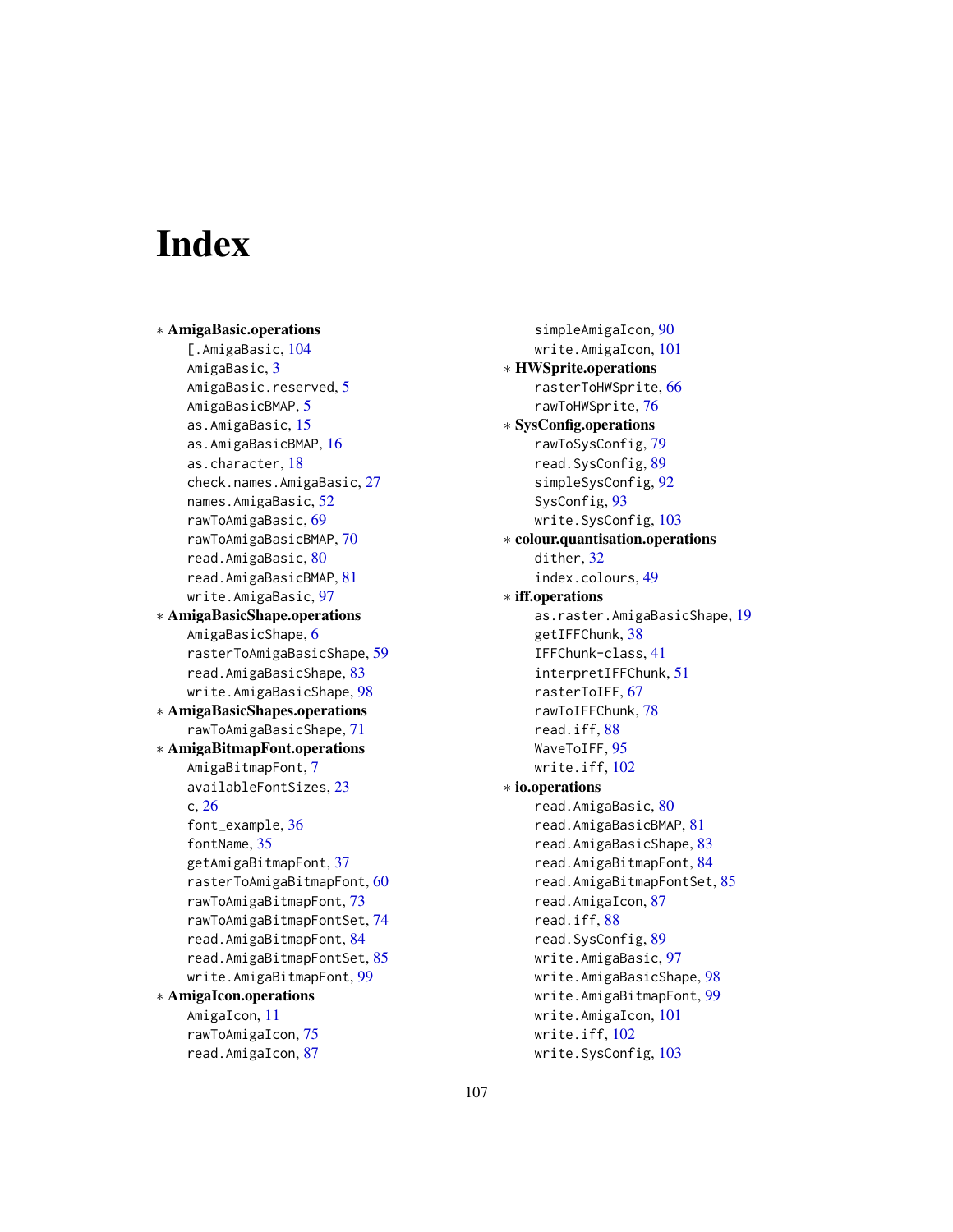∗ raster.operations AmigaBitmapFont, [7](#page-6-2) as.raster.AmigaBasicShape, [19](#page-18-2) bitmapToRaster, [24](#page-23-0) dither, [32](#page-31-0) index.colours, [49](#page-48-0) rasterToAmigaBasicShape, [59](#page-58-1) rasterToAmigaBitmapFont, [60](#page-59-1) rasterToBitmap, [63](#page-62-0) rasterToHWSprite, [66](#page-65-1) rasterToIFF, [67](#page-66-1) ∗ raw.operations as.AmigaBasic, [15](#page-14-1) as.raw.AmigaBasic, [21](#page-20-2) colourToAmigaRaw, [29](#page-28-1) packBitmap, [54](#page-53-1) rawToAmigaBasic, [69](#page-68-1) rawToAmigaBasicBMAP, [70](#page-69-1) rawToAmigaBasicShape, [71](#page-70-1) rawToAmigaBitmapFont, [73](#page-72-1) rawToAmigaBitmapFontSet, [74](#page-73-1) rawToAmigaIcon, [75](#page-74-1) rawToHWSprite, [76](#page-75-1) rawToIFFChunk, [78](#page-77-1) rawToSysConfig, [79](#page-78-1) simpleAmigaIcon, [90](#page-89-1) [.AmigaBasic, *[4](#page-3-0)[–6](#page-5-1)*, *[16–](#page-15-1)[18](#page-17-1)*, *[28](#page-27-0)*, *[53](#page-52-0)*, *[69](#page-68-1)*, *[71](#page-70-1)*, *[81,](#page-80-1) [82](#page-81-0)*, *[97](#page-96-1)*, [104](#page-103-1) [<-.AmigaBasic *(*[.AmigaBasic*)*, [104](#page-103-1) [[.AmigaBasic *(*[.AmigaBasic*)*, [104](#page-103-1) [[<-.AmigaBasic *(*[.AmigaBasic*)*, [104](#page-103-1) '[[.AmigaBasic' *(*[.AmigaBasic*)*, [104](#page-103-1) '[[<-.AmigaBasic' *(*[.AmigaBasic*)*, [104](#page-103-1) Amiga Basic, *[4](#page-3-0)*, *[10](#page-9-0)* Amiga Basic BMAP, *[17](#page-16-0)*, *[70](#page-69-1)*, *[82](#page-81-0)* Amiga Basic shapes, *[10](#page-9-0)* amiga\_display\_keys, [12](#page-11-0) amiga\_display\_modes, *[12](#page-11-0)*, [13,](#page-12-0) *[46](#page-45-0)*, *[67](#page-66-1)* amiga\_monitors, [14,](#page-13-0) *[46](#page-45-0)*, *[68](#page-67-0)* amiga\_palettes, [14](#page-13-0) AmigaBasic, [3,](#page-2-1) *[4](#page-3-0)[–6](#page-5-1)*, *[15–](#page-14-1)[18](#page-17-1)*, *[26–](#page-25-1)[28](#page-27-0)*, *[53](#page-52-0)*, *[69](#page-68-1)*, *[71,](#page-70-1) [72](#page-71-0)*, *[80](#page-79-1)[–82](#page-81-0)*, *[97](#page-96-1)*, *[105](#page-104-0)* AmigaBasic-files, [4](#page-3-0) AmigaBasic.reserved, *[4](#page-3-0)*, [5,](#page-4-2) *[6](#page-5-1)*, *[16–](#page-15-1)[18](#page-17-1)*, *[28](#page-27-0)*, *[53](#page-52-0)*,

*[69](#page-68-1)*, *[71](#page-70-1)*, *[81,](#page-80-1) [82](#page-81-0)*, *[97](#page-96-1)*, *[105](#page-104-0)* AmigaBasicBMAP, *[4,](#page-3-0) [5](#page-4-2)*, [5,](#page-4-2) *[16–](#page-15-1)[18](#page-17-1)*, *[28](#page-27-0)*, *[53](#page-52-0)*, *[69](#page-68-1)[–71](#page-70-1)*, *[81,](#page-80-1) [82](#page-81-0)*, *[97](#page-96-1)*, *[105](#page-104-0)*

AmigaBasicShape, *[4](#page-3-0)*, [6,](#page-5-1) *[20](#page-19-0)*, *[57](#page-56-0)*, *[59,](#page-58-1) [60](#page-59-1)*, *[71,](#page-70-1) [72](#page-71-0)*, *[83](#page-82-1)*, *[98,](#page-97-1) [99](#page-98-1)* AmigaBitmapFont, [7,](#page-6-2) *[10](#page-9-0)*, *[19,](#page-18-2) [20](#page-19-0)*, *[24](#page-23-0)[–27](#page-26-1)*, *[34](#page-33-0)[–37](#page-36-1)*, *[50](#page-49-0)*, *[57,](#page-56-0) [58](#page-57-0)*, *[60](#page-59-1)[–62](#page-61-0)*, *[65](#page-64-0)*, *[67,](#page-66-1) [68](#page-67-0)*, *[73](#page-72-1)*, *[75](#page-74-1)*, *[84](#page-83-1)[–86](#page-85-0)*, *[99,](#page-98-1) [100](#page-99-0)* AmigaBitmapFontSet, *[10](#page-9-0)*, *[19,](#page-18-2) [20](#page-19-0)*, *[23](#page-22-1)*, *[26,](#page-25-1) [27](#page-26-1)*, *[35](#page-34-1)[–37](#page-36-1)*, *[57,](#page-56-0) [58](#page-57-0)*, *[74](#page-73-1)*, *[85,](#page-84-1) [86](#page-85-0)*, *[99,](#page-98-1) [100](#page-99-0)* AmigaBitmapFontSet *(*AmigaBitmapFont*)*, [7](#page-6-2) amigaDisk, *[74](#page-73-1)*, *[80](#page-79-1)*, *[82](#page-81-0)[–84](#page-83-1)*, *[86](#page-85-0)[–89](#page-88-1)*, *[97](#page-96-1)[–99](#page-98-1)*, *[101](#page-100-1)[–103](#page-102-1)* AmigaFFH, [9](#page-8-0) AmigaIcon, *[10](#page-9-0)*, [11,](#page-10-1) *[15](#page-14-1)*, *[19](#page-18-2)*, *[57,](#page-56-0) [58](#page-57-0)*, *[75,](#page-74-1) [76](#page-75-1)*, *[87,](#page-86-1) [88](#page-87-1)*, *[90,](#page-89-1) [91](#page-90-0)*, *[101](#page-100-1)* amigaRawToColour *(*colourToAmigaRaw*)*, [29](#page-28-1) as.AmigaBasic, *[3](#page-2-1)[–6](#page-5-1)*, [15,](#page-14-1) *[17,](#page-16-0) [18](#page-17-1)*, *[23](#page-22-1)*, *[28](#page-27-0)*, *[30](#page-29-1)*, *[53](#page-52-0)*, *[55](#page-54-0)*, *[69](#page-68-1)*, *[71](#page-70-1)[–73](#page-72-1)*, *[75](#page-74-1)[–78](#page-77-1)*, *[80](#page-79-1)[–82](#page-81-0)*, *[91](#page-90-0)*, *[97](#page-96-1)*, *[105](#page-104-0)* as.AmigaBasicBMAP, *[4](#page-3-0)[–6](#page-5-1)*, *[16](#page-15-1)*, [16,](#page-15-1) *[18](#page-17-1)*, *[28](#page-27-0)*, *[53](#page-52-0)*, *[69](#page-68-1)*, *[71](#page-70-1)*, *[81,](#page-80-1) [82](#page-81-0)*, *[97](#page-96-1)*, *[105](#page-104-0)* as.character, *[3](#page-2-1)[–6](#page-5-1)*, *[16,](#page-15-1) [17](#page-16-0)*, [18,](#page-17-1) *[28](#page-27-0)*, *[53](#page-52-0)*, *[69](#page-68-1)*, *[71](#page-70-1)*, *[81,](#page-80-1) [82](#page-81-0)*, *[97](#page-96-1)*, *[105](#page-104-0)* as.raster, *[8](#page-7-0)*, *[20](#page-19-0)*, *[24,](#page-23-0) [25](#page-24-0)*, *[33](#page-32-0)*, *[40](#page-39-0)*, *[45](#page-44-0)*, *[49](#page-48-0)*, *[52](#page-51-1)*, *[58](#page-57-0)*, *[60](#page-59-1)*, *[64](#page-63-0)*, *[66,](#page-65-1) [67](#page-66-1)*, *[77](#page-76-0)* as.raster *(*as.raster.AmigaBasicShape*)*, [19](#page-18-2) as.raster,hardwareSprite-method *(*as.raster.AmigaBasicShape*)*, [19](#page-18-2) as.raster.AmigaBasicShape, *[9](#page-8-0)*, [19,](#page-18-2) *[25](#page-24-0)*, *[34](#page-33-0)*, *[39](#page-38-1)*, *[42](#page-41-2)*, *[50](#page-49-0)*, *[52](#page-51-1)*, *[60](#page-59-1)*, *[62](#page-61-0)*, *[65](#page-64-0)*, *[67,](#page-66-1) [68](#page-67-0)*, *[78](#page-77-1)*, *[89](#page-88-1)*, *[96](#page-95-0)*, *[103](#page-102-1)* as.raster.AmigaBitmapFont *(*as.raster.AmigaBasicShape*)*, [19](#page-18-2) as.raster.AmigaBitmapFontSet *(*as.raster.AmigaBasicShape*)*, [19](#page-18-2) as.raster.AmigaIcon *(*as.raster.AmigaBasicShape*)*, [19](#page-18-2) as.raster.hardwareSprite *(*as.raster.AmigaBasicShape*)*, [19](#page-18-2) as.raster.IFFChunk *(*as.raster.AmigaBasicShape*)*, [19](#page-18-2) as.raw, *[8](#page-7-0)*, *[11](#page-10-1)*, *[73,](#page-72-1) [74](#page-73-1)*, *[76](#page-75-1)*, *[78,](#page-77-1) [79](#page-78-1)*, *[93](#page-92-1)*, *[97,](#page-96-1) [98](#page-97-1)* as.raw *(*as.raw.AmigaBasic*)*, [21](#page-20-2) as.raw,hardwareSprite-method *(*as.raw.AmigaBasic*)*, [21](#page-20-2) as.raw,IFFChunk-method *(*as.raw.AmigaBasic*)*, [21](#page-20-2) as.raw.AmigaBasic, *[16](#page-15-1)*, [21,](#page-20-2) *[30](#page-29-1)*, *[55](#page-54-0)*, *[69](#page-68-1)*, *[71](#page-70-1)[–73](#page-72-1)*, *[75](#page-74-1)[–78](#page-77-1)*, *[80](#page-79-1)*, *[91](#page-90-0)*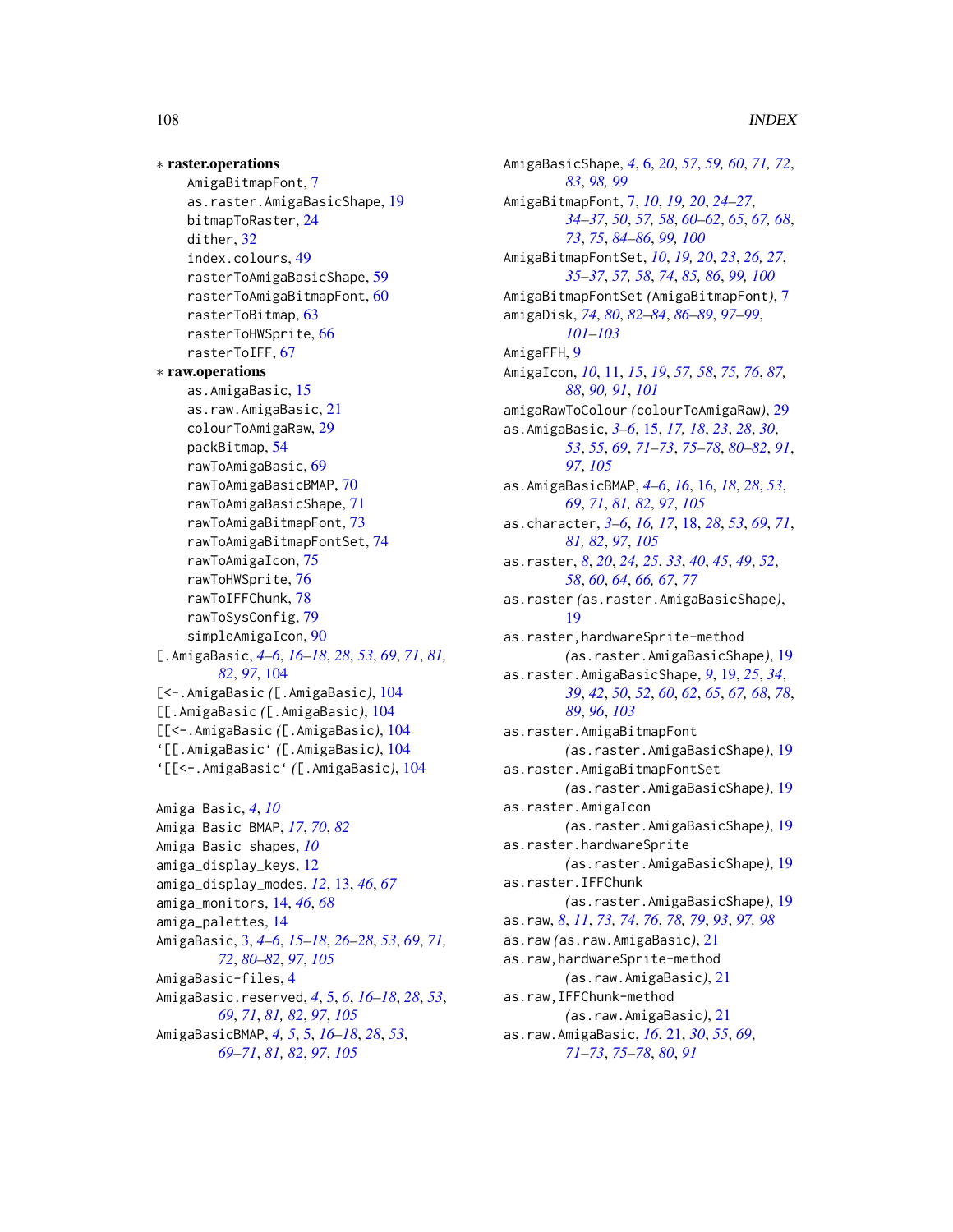## INDEX 109

as.raw.AmigaBasicBMAP *(*as.raw.AmigaBasic*)*, [21](#page-20-0) as.raw.AmigaBasicShape *(*as.raw.AmigaBasic*)*, [21](#page-20-0) as.raw.AmigaBitmapFont *(*as.raw.AmigaBasic*)*, [21](#page-20-0) as.raw.AmigaBitmapFontSet *(*as.raw.AmigaBasic*)*, [21](#page-20-0) as.raw.AmigaIcon *(*as.raw.AmigaBasic*)*, [21](#page-20-0) as.raw.AmigaTimeVal *(*as.raw.AmigaBasic*)*, [21](#page-20-0) as.raw.IFF.ANY *(*as.raw.AmigaBasic*)*, [21](#page-20-0) as.raw.SysConfig *(*as.raw.AmigaBasic*)*, [21](#page-20-0) availableFontSizes, *[8](#page-7-0)*, [23,](#page-22-0) *[27](#page-26-0)*, *[35–](#page-34-0)[37](#page-36-0)*, *[62](#page-61-0)*, *[73](#page-72-0)*, *[75](#page-74-0)*, *[85,](#page-84-0) [86](#page-85-0)*, *[100](#page-99-0)* ball.shp *(*AmigaBasic-files*)*, [4](#page-3-0) bitmapToRaster, *[9](#page-8-0)*, *[20](#page-19-0)*, [24,](#page-23-0) *[34](#page-33-0)*, *[48](#page-47-0)*, *[50](#page-49-0)*, *[60](#page-59-0)*, *[62](#page-61-0)*, *[65](#page-64-0)*, *[67,](#page-66-0) [68](#page-67-0)* c, *[8](#page-7-0)*, *[24](#page-23-0)*, [26,](#page-25-0) *[35](#page-34-0)[–37](#page-36-0)*, *[62](#page-61-0)*, *[73](#page-72-0)*, *[75](#page-74-0)*, *[85,](#page-84-0) [86](#page-85-0)*, *[100](#page-99-0)* check.names.AmigaBasic, *[4–](#page-3-0)[6](#page-5-0)*, *[16–](#page-15-0)[18](#page-17-0)*, [27,](#page-26-0) *[53](#page-52-0)*, *[69](#page-68-0)*, *[71](#page-70-0)*, *[81,](#page-80-0) [82](#page-81-0)*, *[97](#page-96-0)*, *[105](#page-104-0)* close, *[101,](#page-100-0) [102](#page-101-0)*, *[104](#page-103-0)* colourToAmigaRaw, *[16](#page-15-0)*, *[23](#page-22-0)*, [29,](#page-28-0) *[55](#page-54-0)*, *[69](#page-68-0)*, *[71–](#page-70-0)[73](#page-72-0)*, *[75](#page-74-0)[–78](#page-77-0)*, *[80](#page-79-0)*, *[91](#page-90-0)* deltaFibonacciCompress, *[10](#page-9-0)*, [30,](#page-29-0) *[47](#page-46-0)*, *[95](#page-94-0)* deltaFibonacciDecompress *(*deltaFibonacciCompress*)*, [30](#page-29-0) demo.bas *(*AmigaBasic-files*)*, [4](#page-3-0) dither, *[9,](#page-8-0) [10](#page-9-0)*, *[20](#page-19-0)*, *[25](#page-24-0)*, [32,](#page-31-0) *[50](#page-49-0)*, *[60](#page-59-0)*, *[62](#page-61-0)*, *[65](#page-64-0)*, *[67,](#page-66-0) [68](#page-67-0)* font\_example, *[8](#page-7-0)*, *[24](#page-23-0)*, *[27](#page-26-0)*, *[35](#page-34-0)*, [36,](#page-35-0) *[37](#page-36-0)*, *[62](#page-61-0)*, *[73](#page-72-0)*, *[75](#page-74-0)*, *[85,](#page-84-0) [86](#page-85-0)*, *[100](#page-99-0)* fontName, *[8](#page-7-0)*, *[24](#page-23-0)*, *[27](#page-26-0)*, [35,](#page-34-0) *[36,](#page-35-0) [37](#page-36-0)*, *[62](#page-61-0)*, *[73](#page-72-0)*, *[75](#page-74-0)*, *[85,](#page-84-0) [86](#page-85-0)*, *[99,](#page-98-0) [100](#page-99-0)* fontName<- *(*fontName*)*, [35](#page-34-0) getAmigaBitmapFont, *[8](#page-7-0)*, *[24](#page-23-0)*, *[27](#page-26-0)*, *[35,](#page-34-0) [36](#page-35-0)*, [37,](#page-36-0) *[62](#page-61-0)*, *[73](#page-72-0)*, *[75](#page-74-0)*, *[85,](#page-84-0) [86](#page-85-0)*, *[100](#page-99-0)* getIFFChunk, *[20](#page-19-0)*, [38,](#page-37-0) *[42](#page-41-0)*, *[52](#page-51-0)*, *[68](#page-67-0)*, *[78](#page-77-0)*, *[89](#page-88-0)*, *[96](#page-95-0)*, *[103](#page-102-0)*

*(*getIFFChunk*)*, [38](#page-37-0)

*(*getIFFChunk*)*, [38](#page-37-0) getIFFChunk<- *(*getIFFChunk*)*, [38](#page-37-0)

*(*getIFFChunk*)*, [38](#page-37-0)

getIFFChunk,IFFChunk,character,integer-method getIFFChunk,IFFChunk,character,missing-method getIFFChunk<-,IFFChunk,character,integer,IFFC**ham<del>ks<code>metAmoi</code>gaBasic<code>(names.AmigaBasic</code>),**</del> getIFFChunk<-,IFFChunk,character,missing,IFFChunk-method *(*getIFFChunk*)*, [38](#page-37-0) grDevices, *[25](#page-24-0)*, *[66](#page-65-0)* hardwareSprite, *[10](#page-9-0)*, *[19,](#page-18-0) [20](#page-19-0)*, *[66](#page-65-0)*, *[76,](#page-75-0) [77](#page-76-0)*, *[93](#page-92-0)* hardwareSprite *(*hardwareSprite-class*)*, [39](#page-38-0) hardwareSprite-class, [39](#page-38-0) IFFChunk, *[10](#page-9-0)[–14](#page-13-0)*, *[19,](#page-18-0) [20](#page-19-0)*, *[38](#page-37-0)*, *[41,](#page-40-0) [42](#page-41-0)*, *[44](#page-43-0)*, *[51,](#page-50-0) [52](#page-51-0)*, *[54](#page-53-0)*, *[56](#page-55-0)*, *[67,](#page-66-0) [68](#page-67-0)*, *[78](#page-77-0)*, *[88,](#page-87-0) [89](#page-88-0)*, *[95](#page-94-0)*, *[102](#page-101-0)* IFFChunk *(*IFFChunk-method*)*, [42](#page-41-0) IFFChunk-class, [41](#page-40-0) IFFChunk-method, [42](#page-41-0) IFFChunk.character *(*IFFChunk-method*)*, [42](#page-41-0) IFFChunk.IFF.8SVX *(*IFFChunk-method*)*, [42](#page-41-0) IFFChunk.IFF.ANHD *(*IFFChunk-method*)*, [42](#page-41-0) IFFChunk.IFF.ANIM *(*IFFChunk-method*)*, [42](#page-41-0) IFFChunk.IFF.ANNO *(*IFFChunk-method*)*, [42](#page-41-0) IFFChunk.IFF.AUTH *(*IFFChunk-method*)*, [42](#page-41-0) IFFChunk.IFF.BMHD *(*IFFChunk-method*)*, [42](#page-41-0) IFFChunk.IFF.BODY *(*IFFChunk-method*)*, [42](#page-41-0) IFFChunk.IFF.CAMG *(*IFFChunk-method*)*, [42](#page-41-0) IFFChunk.IFF.CHAN *(*IFFChunk-method*)*, [42](#page-41-0) IFFChunk.IFF.CHRS *(*IFFChunk-method*)*, [42](#page-41-0) IFFChunk.IFF.CMAP *(*IFFChunk-method*)*, [42](#page-41-0) IFFChunk.IFF.copyright *(*IFFChunk-method*)*, [42](#page-41-0) IFFChunk.IFF.CRNG *(*IFFChunk-method*)*, [42](#page-41-0) IFFChunk.IFF.DLTA *(*IFFChunk-method*)*, [42](#page-41-0) IFFChunk.IFF.DPAN *(*IFFChunk-method*)*, [42](#page-41-0) IFFChunk.IFF.FORM *(*IFFChunk-method*)*, [42](#page-41-0) IFFChunk.IFF.ILBM *(*IFFChunk-method*)*, [42](#page-41-0) IFFChunk.IFF.NAME *(*IFFChunk-method*)*, [42](#page-41-0) IFFChunk.IFF.TEXT *(*IFFChunk-method*)*, [42](#page-41-0) IFFChunk.IFF.VHDR *(*IFFChunk-method*)*, [42](#page-41-0) ilbm8lores.iff, [48](#page-47-0) index.colours, *[9](#page-8-0)*, *[20](#page-19-0)*, *[25](#page-24-0)*, *[34](#page-33-0)*, [49,](#page-48-0) *[59,](#page-58-0) [60](#page-59-0)*, *[62](#page-61-0)*, *[64](#page-63-0)[–68](#page-67-0)* interpretIFFChunk, *[10](#page-9-0)*, *[20](#page-19-0)*, *[39](#page-38-0)*, *[41,](#page-40-0) [42](#page-41-0)*, *[44](#page-43-0)*, *[48](#page-47-0)*, [51,](#page-50-0) *[68](#page-67-0)*, *[78](#page-77-0)*, *[88,](#page-87-0) [89](#page-88-0)*, *[96](#page-95-0)*, *[103](#page-102-0)* interpretIFFChunk,IFFChunk-method *(*interpretIFFChunk*)*, [51](#page-50-0) kmeans, *[50](#page-49-0)* names.AmigaBasic, *[4](#page-3-0)[–6](#page-5-0)*, *[16](#page-15-0)[–18](#page-17-0)*, *[28](#page-27-0)*, [52,](#page-51-0) *[69](#page-68-0)*, *[71](#page-70-0)*, *[81,](#page-80-0) [82](#page-81-0)*, *[97](#page-96-0)*, *[105](#page-104-0)* [52](#page-51-0)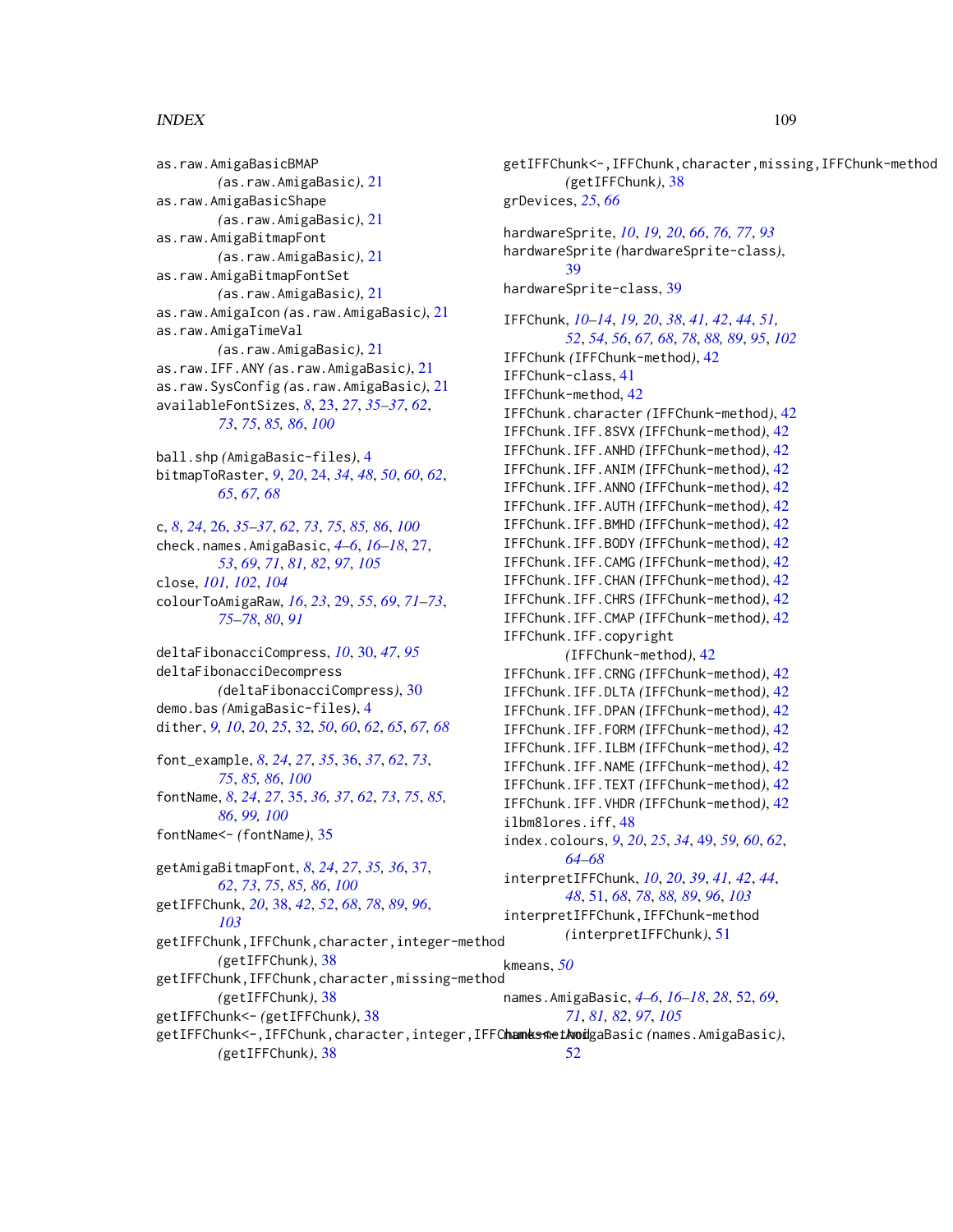## 110 INDEX

```
normalize, 96
packBitmap, 10, 16, 23, 30, 46, 54, 69, 71–73,
         75–78, 80, 91
play, 55, 55, 56
play,ANY-method (play), 55
play,IFFChunk-method (play), 55
plot, 8
plot (plot.AmigaBasicShape), 56
plot.AmigaBasicShape, 56
ProTrackR, 9, 56
PTSample, 95
r_logo.shp (AmigaBasic-files), 4
raster, 59
rasterToAmigaBasicShape, 6, 9, 20, 25, 34,
         50, 59, 62, 65, 67, 68, 83, 99
rasterToAmigaBitmapFont, 8, 9, 20, 24, 25,
         27, 34–37, 50, 60, 60, 65, 67, 68, 73,
         75, 85, 86, 100
rasterToBitmap, 9, 20, 25, 33, 34, 49, 50, 60,
         62, 63, 67, 68
rasterToHWSprite, 9, 20, 25, 34, 50, 60, 62,
         65, 66, 68, 77
rasterToIFF, 9, 20, 25, 34, 39, 42, 50, 52, 54,
         60, 62, 65, 67, 67, 78, 89, 96, 103
rawToAmigaBasic, 4–6, 16–18, 23, 28, 30, 53,
         55, 69, 71–73, 75–78, 80–82, 91, 97,
         105
rawToAmigaBasicBMAP, 4–6, 16–18, 23, 28,
         30, 53, 55, 69, 70, 72, 73, 75–78,
         80–82, 91, 97, 105
rawToAmigaBasicShape, 16, 23, 30, 55, 69,
         71, 71, 73, 75–78, 80, 83, 91
rawToAmigaBitmapFont, 8, 16, 23, 24, 27, 30,
         35–37, 55, 62, 69, 71, 72, 73, 75–78,
         80, 84–86, 91, 100
rawToAmigaBitmapFontSet, 8, 16, 23, 24, 27,
         30, 35–37, 55, 62, 69, 71–73, 74,
         76–78, 80, 85, 86, 91, 100
rawToAmigaIcon, 11, 12, 16, 23, 30, 55, 69,
         71–73, 75, 75, 77, 78, 80, 87, 88, 91,
         101
rawToHWSprite, 16, 23, 30, 55, 67, 69, 71–73,
         75, 76, 76, 78, 80, 91
rawToHWSprite,raw,character-method
         (rawToHWSprite), 76
rawToHWSprite,raw,missing-method
         (rawToHWSprite), 76
```
rawToIFFChunk, *[16](#page-15-0)*, *[20](#page-19-0)*, *[23](#page-22-0)*, *[30](#page-29-0)*, *[39](#page-38-0)*, *[42](#page-41-0)*, *[52](#page-51-0)*, *[55](#page-54-0)*, *[68,](#page-67-0) [69](#page-68-0)*, *[71](#page-70-0)[–73](#page-72-0)*, *[75](#page-74-0)[–77](#page-76-0)*, [78,](#page-77-0) *[80](#page-79-0)*, *[89](#page-88-0)*, *[91](#page-90-0)*, *[96](#page-95-0)*, *[103](#page-102-0)* rawToIFFChunk,raw-method *(*rawToIFFChunk*)*, [78](#page-77-0) rawToSysConfig, *[16](#page-15-0)*, *[23](#page-22-0)*, *[30](#page-29-0)*, *[55](#page-54-0)*, *[69](#page-68-0)*, *[71](#page-70-0)[–73](#page-72-0)*, *[75](#page-74-0)[–78](#page-77-0)*, [79,](#page-78-0) *[90](#page-89-0)[–94](#page-93-0)*, *[104](#page-103-0)* read.AmigaBasic, *[4](#page-3-0)[–6](#page-5-0)*, *[16](#page-15-0)[–18](#page-17-0)*, *[28](#page-27-0)*, *[53](#page-52-0)*, *[69](#page-68-0)*, *[71](#page-70-0)*, [80,](#page-79-0) *[82,](#page-81-0) [83](#page-82-0)*, *[85,](#page-84-0) [86](#page-85-0)*, *[88](#page-87-0)[–90](#page-89-0)*, *[97](#page-96-0)*, *[99](#page-98-0)[–101](#page-100-0)*, *[103](#page-102-0)[–105](#page-104-0)* read.AmigaBasicBMAP, *[4](#page-3-0)[–6](#page-5-0)*, *[16](#page-15-0)[–18](#page-17-0)*, *[28](#page-27-0)*, *[53](#page-52-0)*, *[69](#page-68-0)*, *[71](#page-70-0)*, *[81](#page-80-0)*, [81,](#page-80-0) *[83](#page-82-0)*, *[85,](#page-84-0) [86](#page-85-0)*, *[88](#page-87-0)[–90](#page-89-0)*, *[97](#page-96-0)*, *[99](#page-98-0)[–101](#page-100-0)*, *[103](#page-102-0)[–105](#page-104-0)* read.AmigaBasicShape, *[4](#page-3-0)*, *[6](#page-5-0)*, *[60](#page-59-0)*, *[81,](#page-80-0) [82](#page-81-0)*, [83,](#page-82-0) *[85,](#page-84-0) [86](#page-85-0)*, *[88](#page-87-0)[–90](#page-89-0)*, *[97](#page-96-0)*, *[99](#page-98-0)[–101](#page-100-0)*, *[103,](#page-102-0) [104](#page-103-0)* read.AmigaBitmapFont, *[8](#page-7-0)*, *[24](#page-23-0)*, *[27](#page-26-0)*, *[35](#page-34-0)[–37](#page-36-0)*, *[62](#page-61-0)*, *[73](#page-72-0)*, *[75](#page-74-0)*, *[81](#page-80-0)[–83](#page-82-0)*, [84,](#page-83-0) *[86](#page-85-0)*, *[88](#page-87-0)[–90](#page-89-0)*, *[97](#page-96-0)*, *[99](#page-98-0)[–101](#page-100-0)*, *[103,](#page-102-0) [104](#page-103-0)* read.AmigaBitmapFontSet, *[8](#page-7-0)*, *[24](#page-23-0)*, *[27](#page-26-0)*, *[35](#page-34-0)[–37](#page-36-0)*, *[62](#page-61-0)*, *[73](#page-72-0)*, *[75](#page-74-0)*, *[81](#page-80-0)[–83](#page-82-0)*, *[85](#page-84-0)*, [85,](#page-84-0) *[88](#page-87-0)[–90](#page-89-0)*, *[97](#page-96-0)*, *[99](#page-98-0)[–101](#page-100-0)*, *[103,](#page-102-0) [104](#page-103-0)* read.AmigaIcon, *[11,](#page-10-0) [12](#page-11-0)*, *[76](#page-75-0)*, *[81](#page-80-0)[–83](#page-82-0)*, *[85,](#page-84-0) [86](#page-85-0)*, [87,](#page-86-0) *[89](#page-88-0)[–91](#page-90-0)*, *[97](#page-96-0)*, *[99](#page-98-0)[–101](#page-100-0)*, *[103,](#page-102-0) [104](#page-103-0)* read.iff, *[10](#page-9-0)*, *[20](#page-19-0)*, *[39](#page-38-0)*, *[41,](#page-40-0) [42](#page-41-0)*, *[44](#page-43-0)*, *[52](#page-51-0)*, *[68](#page-67-0)*, *[78](#page-77-0)*, *[81](#page-80-0)[–83](#page-82-0)*, *[85,](#page-84-0) [86](#page-85-0)*, *[88](#page-87-0)*, [88,](#page-87-0) *[90](#page-89-0)*, *[96,](#page-95-0) [97](#page-96-0)*, *[99](#page-98-0)[–101](#page-100-0)*, *[103,](#page-102-0) [104](#page-103-0)* read.SysConfig, *[80](#page-79-0)[–83](#page-82-0)*, *[85,](#page-84-0) [86](#page-85-0)*, *[88,](#page-87-0) [89](#page-88-0)*, [89,](#page-88-0) *[92](#page-91-0)[–94](#page-93-0)*, *[97](#page-96-0)*, *[99](#page-98-0)[–101](#page-100-0)*, *[103,](#page-102-0) [104](#page-103-0)* readMP3, *[96](#page-95-0)* readWave, *[96](#page-95-0)* set.seed, *[50](#page-49-0)* simpleAmigaIcon, *[11,](#page-10-0) [12](#page-11-0)*, *[16](#page-15-0)*, *[23](#page-22-0)*, *[30](#page-29-0)*, *[55](#page-54-0)*, *[69](#page-68-0)*, *[71](#page-70-0)[–73](#page-72-0)*, *[75](#page-74-0)[–78](#page-77-0)*, *[80](#page-79-0)*, *[88](#page-87-0)*, [90,](#page-89-0) *[101](#page-100-0)* simpleSysConfig, *[80](#page-79-0)*, *[90](#page-89-0)*, [92,](#page-91-0) *[93,](#page-92-0) [94](#page-93-0)*, *[104](#page-103-0)* SysConfig, *[10](#page-9-0)*, *[79,](#page-78-0) [80](#page-79-0)*, *[89,](#page-88-0) [90](#page-89-0)*, *[92](#page-91-0)*, [93,](#page-92-0) *[94](#page-93-0)*, *[103,](#page-102-0) [104](#page-103-0)*

timeval, [94](#page-93-0) tuneR, *[55,](#page-54-0) [56](#page-55-0)*

unPackBitmap *(*packBitmap*)*, [54](#page-53-0)

Wave, *[46](#page-45-0)*, *[52](#page-51-0)*, *[95](#page-94-0)* WaveMC, *[95,](#page-94-0) [96](#page-95-0)* WaveToIFF, *[20](#page-19-0)*, *[39](#page-38-0)*, *[42](#page-41-0)*, *[52](#page-51-0)*, *[68](#page-67-0)*, *[78](#page-77-0)*, *[89](#page-88-0)*, [95,](#page-94-0) *[103](#page-102-0)* write.AmigaBasic, *[4](#page-3-0)[–6](#page-5-0)*, *[16](#page-15-0)[–18](#page-17-0)*, *[28](#page-27-0)*, *[53](#page-52-0)*, *[69](#page-68-0)*, *[71](#page-70-0)*, *[81](#page-80-0)[–83](#page-82-0)*, *[85,](#page-84-0) [86](#page-85-0)*, *[88](#page-87-0)[–90](#page-89-0)*, [97,](#page-96-0) *[99](#page-98-0)[–101](#page-100-0)*, *[103](#page-102-0)[–105](#page-104-0)*